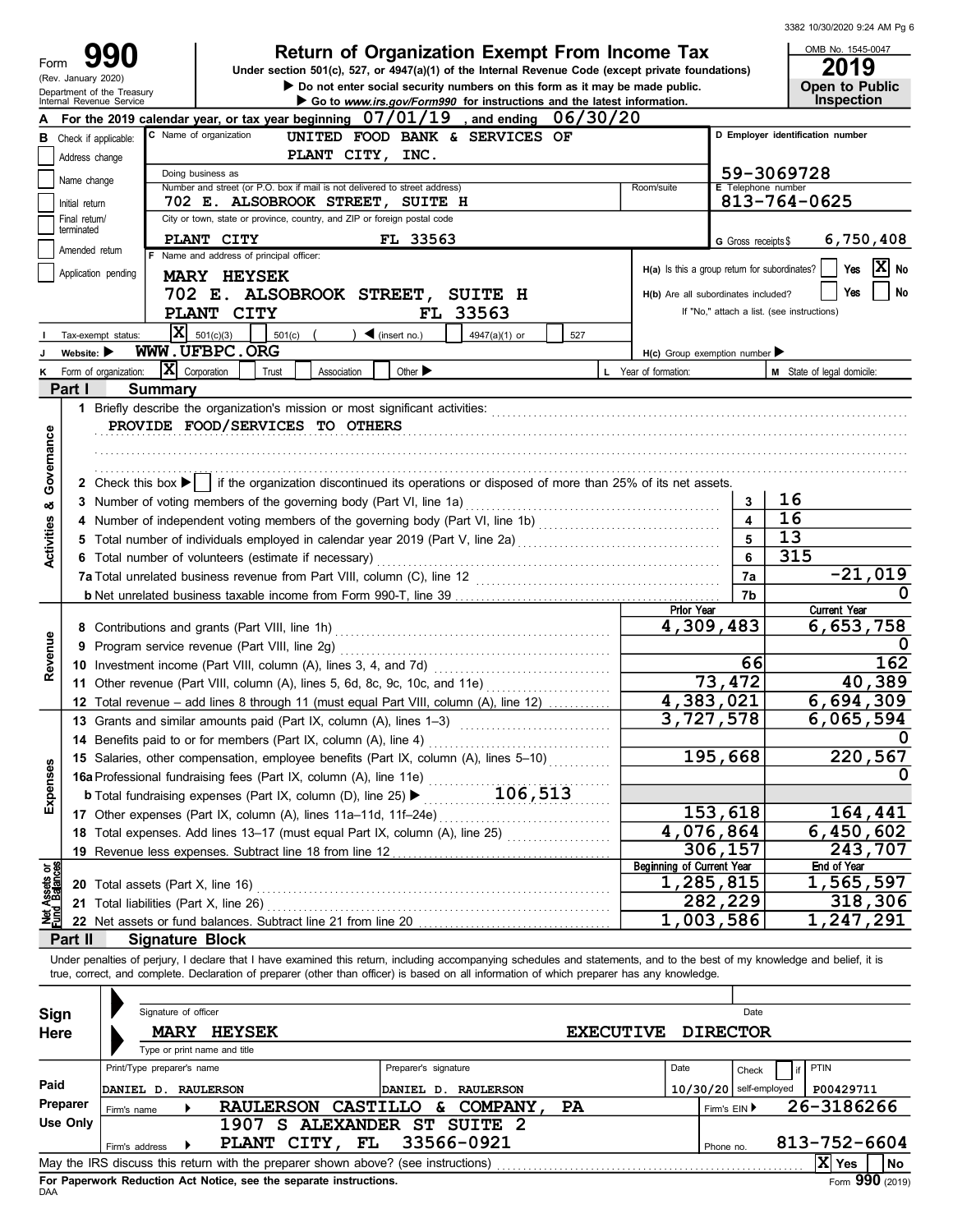| Form 990 (2019) UNITED FOOD BANK & SERVICES OF                                                                                                        |                                                     | 59-3069728                                                                   | Page 2                                 |
|-------------------------------------------------------------------------------------------------------------------------------------------------------|-----------------------------------------------------|------------------------------------------------------------------------------|----------------------------------------|
| Part III                                                                                                                                              | <b>Statement of Program Service Accomplishments</b> |                                                                              |                                        |
|                                                                                                                                                       |                                                     | Check if Schedule O contains a response or note to any line in this Part III | $\mathbf{x}$                           |
| Briefly describe the organization's mission:<br>1.<br>PROVIDE FOOD/SERVICES TO OTHERS                                                                 |                                                     |                                                                              |                                        |
|                                                                                                                                                       |                                                     |                                                                              |                                        |
|                                                                                                                                                       |                                                     |                                                                              |                                        |
|                                                                                                                                                       |                                                     |                                                                              |                                        |
| Did the organization undertake any significant program services during the year which were not listed on the<br>$\mathbf{2}$                          |                                                     |                                                                              |                                        |
| prior Form 990 or 990-EZ?                                                                                                                             |                                                     |                                                                              | Yes $\boxed{\mathbf{X}}$ No<br>$\perp$ |
| If "Yes," describe these new services on Schedule O.                                                                                                  |                                                     |                                                                              |                                        |
| Did the organization cease conducting, or make significant changes in how it conducts, any program<br>3<br>services?                                  |                                                     |                                                                              | $\Box$ Yes $\boxed{\mathbf{X}}$ No     |
| If "Yes," describe these changes on Schedule O.                                                                                                       |                                                     |                                                                              |                                        |
| Describe the organization's program service accomplishments for each of its three largest program services, as measured by<br>4                       |                                                     |                                                                              |                                        |
| expenses. Section 501(c)(3) and 501(c)(4) organizations are required to report the amount of grants and allocations to others,                        |                                                     |                                                                              |                                        |
| the total expenses, and revenue, if any, for each program service reported.                                                                           |                                                     |                                                                              |                                        |
|                                                                                                                                                       |                                                     |                                                                              |                                        |
| 4a (Code:<br>) (Expenses \$                                                                                                                           |                                                     | 6, 298, 960 including grants of \$ 6, 065, 594 ) (Revenue \$                 |                                        |
| WE ARE AN EMERGENCY FOOD BANK. WE DISTRIBUTE FOOD AND OTHER EMERGENCY ITEMS<br>TO APPROXIMATELY 14,000+ INDIVIDUALS ANNUALLY. IN ADDITION, WE PROVIDE |                                                     |                                                                              |                                        |
| INFORMATION AND REFERRALS TO OTHER PROGRAMS/AGENCIES AS NEEDED.                                                                                       |                                                     |                                                                              |                                        |
|                                                                                                                                                       |                                                     |                                                                              |                                        |
|                                                                                                                                                       |                                                     |                                                                              |                                        |
|                                                                                                                                                       |                                                     |                                                                              |                                        |
|                                                                                                                                                       |                                                     |                                                                              |                                        |
|                                                                                                                                                       |                                                     |                                                                              |                                        |
|                                                                                                                                                       |                                                     |                                                                              |                                        |
|                                                                                                                                                       |                                                     |                                                                              |                                        |
|                                                                                                                                                       |                                                     |                                                                              |                                        |
| 4b (Code:                                                                                                                                             |                                                     |                                                                              |                                        |
| N/A                                                                                                                                                   |                                                     |                                                                              |                                        |
|                                                                                                                                                       |                                                     |                                                                              |                                        |
|                                                                                                                                                       |                                                     |                                                                              |                                        |
|                                                                                                                                                       |                                                     |                                                                              |                                        |
|                                                                                                                                                       |                                                     |                                                                              |                                        |
|                                                                                                                                                       |                                                     |                                                                              |                                        |
|                                                                                                                                                       |                                                     |                                                                              |                                        |
|                                                                                                                                                       |                                                     |                                                                              |                                        |
|                                                                                                                                                       |                                                     |                                                                              |                                        |
|                                                                                                                                                       |                                                     |                                                                              |                                        |
| 4c (Code:<br>) (Expenses \$                                                                                                                           | including grants of \$                              | ) (Revenue \$                                                                |                                        |
| N/A                                                                                                                                                   |                                                     |                                                                              |                                        |
|                                                                                                                                                       |                                                     |                                                                              |                                        |
|                                                                                                                                                       |                                                     |                                                                              |                                        |
|                                                                                                                                                       |                                                     |                                                                              |                                        |
|                                                                                                                                                       |                                                     |                                                                              |                                        |
|                                                                                                                                                       |                                                     |                                                                              |                                        |
|                                                                                                                                                       |                                                     |                                                                              |                                        |
|                                                                                                                                                       |                                                     |                                                                              |                                        |
|                                                                                                                                                       |                                                     |                                                                              |                                        |
|                                                                                                                                                       |                                                     |                                                                              |                                        |
|                                                                                                                                                       |                                                     |                                                                              |                                        |
| 4d Other program services (Describe on Schedule O.)                                                                                                   |                                                     |                                                                              |                                        |
| (Expenses \$<br>4e Total program service expenses                                                                                                     | including grants of \$<br>6,298,960                 | (Revenue \$                                                                  |                                        |
|                                                                                                                                                       |                                                     |                                                                              |                                        |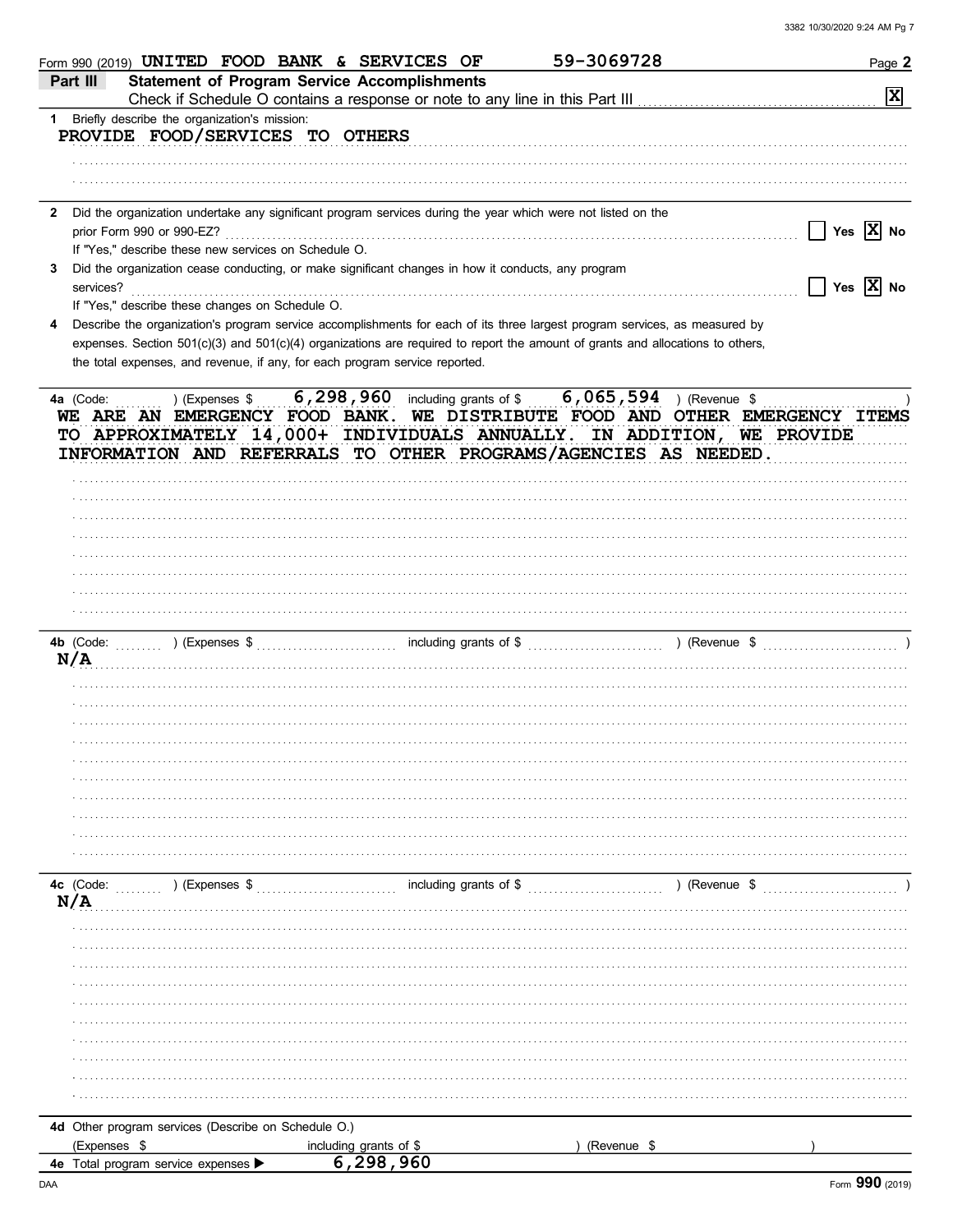| $\mathbf{2}$<br>3<br>4<br>5<br>6<br>7<br>8<br>10<br>11 | Part IV<br><b>Checklist of Required Schedules</b><br>Is the organization described in section $501(c)(3)$ or $4947(a)(1)$ (other than a private foundation)? If "Yes,"<br>complete Schedule A<br>Is the organization required to complete Schedule B, Schedule of Contributors (see instructions)?<br>Did the organization engage in direct or indirect political campaign activities on behalf of or in opposition to<br>candidates for public office? If "Yes," complete Schedule C, Part I<br>Section 501(c)(3) organizations. Did the organization engage in lobbying activities, or have a section 501(h)<br>election in effect during the tax year? If "Yes," complete Schedule C, Part II<br>Is the organization a section $501(c)(4)$ , $501(c)(5)$ , or $501(c)(6)$ organization that receives membership dues,<br>assessments, or similar amounts as defined in Revenue Procedure 98-19? If "Yes," complete Schedule C, Part III<br>Did the organization maintain any donor advised funds or any similar funds or accounts for which donors<br>have the right to provide advice on the distribution or investment of amounts in such funds or accounts? If<br>"Yes," complete Schedule D, Part I<br>Did the organization receive or hold a conservation easement, including easements to preserve open space,<br>the environment, historic land areas, or historic structures? If "Yes," complete Schedule D, Part II<br>Did the organization maintain collections of works of art, historical treasures, or other similar assets? If "Yes,"<br>complete Schedule D, Part III<br>Did the organization report an amount in Part X, line 21, for escrow or custodial account liability, serve as a<br>custodian for amounts not listed in Part X; or provide credit counseling, debt management, credit repair, or<br>debt negotiation services? If "Yes," complete Schedule D, Part IV<br>Did the organization, directly or through a related organization, hold assets in donor-restricted endowments<br>or in quasi endowments? If "Yes," complete Schedule D, Part V<br>If the organization's answer to any of the following questions is "Yes," then complete Schedule D, Parts VI,<br>VII, VIII, IX, or X as applicable. | $\overline{2}$<br>$3\overline{3}$<br>4<br>5<br>6<br>$\overline{7}$<br>8<br>9 | Yes $ $ No<br>X<br>$\mathbf x$ | X.<br>X<br>X                           |
|--------------------------------------------------------|----------------------------------------------------------------------------------------------------------------------------------------------------------------------------------------------------------------------------------------------------------------------------------------------------------------------------------------------------------------------------------------------------------------------------------------------------------------------------------------------------------------------------------------------------------------------------------------------------------------------------------------------------------------------------------------------------------------------------------------------------------------------------------------------------------------------------------------------------------------------------------------------------------------------------------------------------------------------------------------------------------------------------------------------------------------------------------------------------------------------------------------------------------------------------------------------------------------------------------------------------------------------------------------------------------------------------------------------------------------------------------------------------------------------------------------------------------------------------------------------------------------------------------------------------------------------------------------------------------------------------------------------------------------------------------------------------------------------------------------------------------------------------------------------------------------------------------------------------------------------------------------------------------------------------------------------------------------------------------------------------------------------------------------------------------------------------------------------------------------------------------------------------------------------------------------------------------------------------------------|------------------------------------------------------------------------------|--------------------------------|----------------------------------------|
|                                                        |                                                                                                                                                                                                                                                                                                                                                                                                                                                                                                                                                                                                                                                                                                                                                                                                                                                                                                                                                                                                                                                                                                                                                                                                                                                                                                                                                                                                                                                                                                                                                                                                                                                                                                                                                                                                                                                                                                                                                                                                                                                                                                                                                                                                                                        |                                                                              |                                |                                        |
|                                                        |                                                                                                                                                                                                                                                                                                                                                                                                                                                                                                                                                                                                                                                                                                                                                                                                                                                                                                                                                                                                                                                                                                                                                                                                                                                                                                                                                                                                                                                                                                                                                                                                                                                                                                                                                                                                                                                                                                                                                                                                                                                                                                                                                                                                                                        |                                                                              |                                |                                        |
|                                                        |                                                                                                                                                                                                                                                                                                                                                                                                                                                                                                                                                                                                                                                                                                                                                                                                                                                                                                                                                                                                                                                                                                                                                                                                                                                                                                                                                                                                                                                                                                                                                                                                                                                                                                                                                                                                                                                                                                                                                                                                                                                                                                                                                                                                                                        |                                                                              |                                |                                        |
|                                                        |                                                                                                                                                                                                                                                                                                                                                                                                                                                                                                                                                                                                                                                                                                                                                                                                                                                                                                                                                                                                                                                                                                                                                                                                                                                                                                                                                                                                                                                                                                                                                                                                                                                                                                                                                                                                                                                                                                                                                                                                                                                                                                                                                                                                                                        |                                                                              |                                |                                        |
|                                                        |                                                                                                                                                                                                                                                                                                                                                                                                                                                                                                                                                                                                                                                                                                                                                                                                                                                                                                                                                                                                                                                                                                                                                                                                                                                                                                                                                                                                                                                                                                                                                                                                                                                                                                                                                                                                                                                                                                                                                                                                                                                                                                                                                                                                                                        |                                                                              |                                |                                        |
|                                                        |                                                                                                                                                                                                                                                                                                                                                                                                                                                                                                                                                                                                                                                                                                                                                                                                                                                                                                                                                                                                                                                                                                                                                                                                                                                                                                                                                                                                                                                                                                                                                                                                                                                                                                                                                                                                                                                                                                                                                                                                                                                                                                                                                                                                                                        |                                                                              |                                |                                        |
|                                                        |                                                                                                                                                                                                                                                                                                                                                                                                                                                                                                                                                                                                                                                                                                                                                                                                                                                                                                                                                                                                                                                                                                                                                                                                                                                                                                                                                                                                                                                                                                                                                                                                                                                                                                                                                                                                                                                                                                                                                                                                                                                                                                                                                                                                                                        |                                                                              |                                |                                        |
|                                                        |                                                                                                                                                                                                                                                                                                                                                                                                                                                                                                                                                                                                                                                                                                                                                                                                                                                                                                                                                                                                                                                                                                                                                                                                                                                                                                                                                                                                                                                                                                                                                                                                                                                                                                                                                                                                                                                                                                                                                                                                                                                                                                                                                                                                                                        |                                                                              |                                |                                        |
|                                                        |                                                                                                                                                                                                                                                                                                                                                                                                                                                                                                                                                                                                                                                                                                                                                                                                                                                                                                                                                                                                                                                                                                                                                                                                                                                                                                                                                                                                                                                                                                                                                                                                                                                                                                                                                                                                                                                                                                                                                                                                                                                                                                                                                                                                                                        |                                                                              |                                |                                        |
|                                                        |                                                                                                                                                                                                                                                                                                                                                                                                                                                                                                                                                                                                                                                                                                                                                                                                                                                                                                                                                                                                                                                                                                                                                                                                                                                                                                                                                                                                                                                                                                                                                                                                                                                                                                                                                                                                                                                                                                                                                                                                                                                                                                                                                                                                                                        |                                                                              |                                | X                                      |
|                                                        |                                                                                                                                                                                                                                                                                                                                                                                                                                                                                                                                                                                                                                                                                                                                                                                                                                                                                                                                                                                                                                                                                                                                                                                                                                                                                                                                                                                                                                                                                                                                                                                                                                                                                                                                                                                                                                                                                                                                                                                                                                                                                                                                                                                                                                        |                                                                              |                                |                                        |
|                                                        |                                                                                                                                                                                                                                                                                                                                                                                                                                                                                                                                                                                                                                                                                                                                                                                                                                                                                                                                                                                                                                                                                                                                                                                                                                                                                                                                                                                                                                                                                                                                                                                                                                                                                                                                                                                                                                                                                                                                                                                                                                                                                                                                                                                                                                        |                                                                              |                                | X                                      |
|                                                        |                                                                                                                                                                                                                                                                                                                                                                                                                                                                                                                                                                                                                                                                                                                                                                                                                                                                                                                                                                                                                                                                                                                                                                                                                                                                                                                                                                                                                                                                                                                                                                                                                                                                                                                                                                                                                                                                                                                                                                                                                                                                                                                                                                                                                                        |                                                                              |                                | X                                      |
|                                                        |                                                                                                                                                                                                                                                                                                                                                                                                                                                                                                                                                                                                                                                                                                                                                                                                                                                                                                                                                                                                                                                                                                                                                                                                                                                                                                                                                                                                                                                                                                                                                                                                                                                                                                                                                                                                                                                                                                                                                                                                                                                                                                                                                                                                                                        |                                                                              |                                |                                        |
|                                                        |                                                                                                                                                                                                                                                                                                                                                                                                                                                                                                                                                                                                                                                                                                                                                                                                                                                                                                                                                                                                                                                                                                                                                                                                                                                                                                                                                                                                                                                                                                                                                                                                                                                                                                                                                                                                                                                                                                                                                                                                                                                                                                                                                                                                                                        |                                                                              |                                |                                        |
|                                                        |                                                                                                                                                                                                                                                                                                                                                                                                                                                                                                                                                                                                                                                                                                                                                                                                                                                                                                                                                                                                                                                                                                                                                                                                                                                                                                                                                                                                                                                                                                                                                                                                                                                                                                                                                                                                                                                                                                                                                                                                                                                                                                                                                                                                                                        |                                                                              |                                | X                                      |
|                                                        |                                                                                                                                                                                                                                                                                                                                                                                                                                                                                                                                                                                                                                                                                                                                                                                                                                                                                                                                                                                                                                                                                                                                                                                                                                                                                                                                                                                                                                                                                                                                                                                                                                                                                                                                                                                                                                                                                                                                                                                                                                                                                                                                                                                                                                        | 10                                                                           |                                | X.                                     |
|                                                        |                                                                                                                                                                                                                                                                                                                                                                                                                                                                                                                                                                                                                                                                                                                                                                                                                                                                                                                                                                                                                                                                                                                                                                                                                                                                                                                                                                                                                                                                                                                                                                                                                                                                                                                                                                                                                                                                                                                                                                                                                                                                                                                                                                                                                                        |                                                                              |                                |                                        |
|                                                        |                                                                                                                                                                                                                                                                                                                                                                                                                                                                                                                                                                                                                                                                                                                                                                                                                                                                                                                                                                                                                                                                                                                                                                                                                                                                                                                                                                                                                                                                                                                                                                                                                                                                                                                                                                                                                                                                                                                                                                                                                                                                                                                                                                                                                                        |                                                                              |                                |                                        |
|                                                        | a Did the organization report an amount for land, buildings, and equipment in Part X, line 10? If "Yes,"<br>complete Schedule D, Part VI                                                                                                                                                                                                                                                                                                                                                                                                                                                                                                                                                                                                                                                                                                                                                                                                                                                                                                                                                                                                                                                                                                                                                                                                                                                                                                                                                                                                                                                                                                                                                                                                                                                                                                                                                                                                                                                                                                                                                                                                                                                                                               | 11a l                                                                        | X                              |                                        |
|                                                        | <b>b</b> Did the organization report an amount for investments—other securities in Part X, line 12, that is 5% or more                                                                                                                                                                                                                                                                                                                                                                                                                                                                                                                                                                                                                                                                                                                                                                                                                                                                                                                                                                                                                                                                                                                                                                                                                                                                                                                                                                                                                                                                                                                                                                                                                                                                                                                                                                                                                                                                                                                                                                                                                                                                                                                 |                                                                              |                                |                                        |
|                                                        | of its total assets reported in Part X, line 16? If "Yes," complete Schedule D, Part VII                                                                                                                                                                                                                                                                                                                                                                                                                                                                                                                                                                                                                                                                                                                                                                                                                                                                                                                                                                                                                                                                                                                                                                                                                                                                                                                                                                                                                                                                                                                                                                                                                                                                                                                                                                                                                                                                                                                                                                                                                                                                                                                                               | 11 <sub>b</sub>                                                              |                                | X                                      |
|                                                        | c Did the organization report an amount for investments—program related in Part X, line 13, that is 5% or more                                                                                                                                                                                                                                                                                                                                                                                                                                                                                                                                                                                                                                                                                                                                                                                                                                                                                                                                                                                                                                                                                                                                                                                                                                                                                                                                                                                                                                                                                                                                                                                                                                                                                                                                                                                                                                                                                                                                                                                                                                                                                                                         |                                                                              |                                |                                        |
|                                                        | of its total assets reported in Part X, line 16? If "Yes," complete Schedule D, Part VIII<br><b>d</b> Did the organization report an amount for other assets in Part X, line 15, that is 5% or more of its total assets                                                                                                                                                                                                                                                                                                                                                                                                                                                                                                                                                                                                                                                                                                                                                                                                                                                                                                                                                                                                                                                                                                                                                                                                                                                                                                                                                                                                                                                                                                                                                                                                                                                                                                                                                                                                                                                                                                                                                                                                                | 11с                                                                          |                                | X                                      |
|                                                        | reported in Part X, line 16? If "Yes," complete Schedule D, Part IX                                                                                                                                                                                                                                                                                                                                                                                                                                                                                                                                                                                                                                                                                                                                                                                                                                                                                                                                                                                                                                                                                                                                                                                                                                                                                                                                                                                                                                                                                                                                                                                                                                                                                                                                                                                                                                                                                                                                                                                                                                                                                                                                                                    | 11d                                                                          |                                | X                                      |
|                                                        | e Did the organization report an amount for other liabilities in Part X, line 25? If "Yes," complete Schedule D, Part X                                                                                                                                                                                                                                                                                                                                                                                                                                                                                                                                                                                                                                                                                                                                                                                                                                                                                                                                                                                                                                                                                                                                                                                                                                                                                                                                                                                                                                                                                                                                                                                                                                                                                                                                                                                                                                                                                                                                                                                                                                                                                                                | 11e                                                                          | $\mathbf{x}$                   |                                        |
|                                                        | f Did the organization's separate or consolidated financial statements for the tax year include a footnote that addresses                                                                                                                                                                                                                                                                                                                                                                                                                                                                                                                                                                                                                                                                                                                                                                                                                                                                                                                                                                                                                                                                                                                                                                                                                                                                                                                                                                                                                                                                                                                                                                                                                                                                                                                                                                                                                                                                                                                                                                                                                                                                                                              |                                                                              |                                |                                        |
|                                                        | the organization's liability for uncertain tax positions under FIN 48 (ASC 740)? If "Yes," complete Schedule D, Part X<br>12a Did the organization obtain separate, independent audited financial statements for the tax year? If "Yes," complete                                                                                                                                                                                                                                                                                                                                                                                                                                                                                                                                                                                                                                                                                                                                                                                                                                                                                                                                                                                                                                                                                                                                                                                                                                                                                                                                                                                                                                                                                                                                                                                                                                                                                                                                                                                                                                                                                                                                                                                      | 11f                                                                          |                                | X                                      |
|                                                        |                                                                                                                                                                                                                                                                                                                                                                                                                                                                                                                                                                                                                                                                                                                                                                                                                                                                                                                                                                                                                                                                                                                                                                                                                                                                                                                                                                                                                                                                                                                                                                                                                                                                                                                                                                                                                                                                                                                                                                                                                                                                                                                                                                                                                                        | 12a l                                                                        | X                              |                                        |
|                                                        | <b>b</b> Was the organization included in consolidated, independent audited financial statements for the tax year? If                                                                                                                                                                                                                                                                                                                                                                                                                                                                                                                                                                                                                                                                                                                                                                                                                                                                                                                                                                                                                                                                                                                                                                                                                                                                                                                                                                                                                                                                                                                                                                                                                                                                                                                                                                                                                                                                                                                                                                                                                                                                                                                  |                                                                              |                                |                                        |
|                                                        | "Yes," and if the organization answered "No" to line 12a, then completing Schedule D, Parts XI and XII is optional                                                                                                                                                                                                                                                                                                                                                                                                                                                                                                                                                                                                                                                                                                                                                                                                                                                                                                                                                                                                                                                                                                                                                                                                                                                                                                                                                                                                                                                                                                                                                                                                                                                                                                                                                                                                                                                                                                                                                                                                                                                                                                                     | 12b                                                                          |                                | $\mathbf x$<br>$\overline{\mathbf{x}}$ |
| 13<br>14a l                                            | Is the organization a school described in section $170(b)(1)(A)(ii)$ ? If "Yes," complete Schedule E<br>Did the organization maintain an office, employees, or agents outside of the United States?                                                                                                                                                                                                                                                                                                                                                                                                                                                                                                                                                                                                                                                                                                                                                                                                                                                                                                                                                                                                                                                                                                                                                                                                                                                                                                                                                                                                                                                                                                                                                                                                                                                                                                                                                                                                                                                                                                                                                                                                                                    | 13<br>14a                                                                    |                                | $\mathbf{x}$                           |
|                                                        | <b>b</b> Did the organization have aggregate revenues or expenses of more than \$10,000 from grantmaking,                                                                                                                                                                                                                                                                                                                                                                                                                                                                                                                                                                                                                                                                                                                                                                                                                                                                                                                                                                                                                                                                                                                                                                                                                                                                                                                                                                                                                                                                                                                                                                                                                                                                                                                                                                                                                                                                                                                                                                                                                                                                                                                              |                                                                              |                                |                                        |
|                                                        | fundraising, business, investment, and program service activities outside the United States, or aggregate                                                                                                                                                                                                                                                                                                                                                                                                                                                                                                                                                                                                                                                                                                                                                                                                                                                                                                                                                                                                                                                                                                                                                                                                                                                                                                                                                                                                                                                                                                                                                                                                                                                                                                                                                                                                                                                                                                                                                                                                                                                                                                                              |                                                                              |                                |                                        |
|                                                        | foreign investments valued at \$100,000 or more? If "Yes," complete Schedule F, Parts I and IV                                                                                                                                                                                                                                                                                                                                                                                                                                                                                                                                                                                                                                                                                                                                                                                                                                                                                                                                                                                                                                                                                                                                                                                                                                                                                                                                                                                                                                                                                                                                                                                                                                                                                                                                                                                                                                                                                                                                                                                                                                                                                                                                         | 14b                                                                          |                                | X                                      |
| 15                                                     | Did the organization report on Part IX, column (A), line 3, more than \$5,000 of grants or other assistance to or                                                                                                                                                                                                                                                                                                                                                                                                                                                                                                                                                                                                                                                                                                                                                                                                                                                                                                                                                                                                                                                                                                                                                                                                                                                                                                                                                                                                                                                                                                                                                                                                                                                                                                                                                                                                                                                                                                                                                                                                                                                                                                                      |                                                                              |                                | X                                      |
| 16                                                     | for any foreign organization? If "Yes," complete Schedule F, Parts II and IV<br>Did the organization report on Part IX, column (A), line 3, more than \$5,000 of aggregate grants or other                                                                                                                                                                                                                                                                                                                                                                                                                                                                                                                                                                                                                                                                                                                                                                                                                                                                                                                                                                                                                                                                                                                                                                                                                                                                                                                                                                                                                                                                                                                                                                                                                                                                                                                                                                                                                                                                                                                                                                                                                                             | 15                                                                           |                                |                                        |
|                                                        | assistance to or for foreign individuals? If "Yes," complete Schedule F, Parts III and IV                                                                                                                                                                                                                                                                                                                                                                                                                                                                                                                                                                                                                                                                                                                                                                                                                                                                                                                                                                                                                                                                                                                                                                                                                                                                                                                                                                                                                                                                                                                                                                                                                                                                                                                                                                                                                                                                                                                                                                                                                                                                                                                                              | 16                                                                           |                                | X                                      |
| 17                                                     | Did the organization report a total of more than \$15,000 of expenses for professional fundraising services on                                                                                                                                                                                                                                                                                                                                                                                                                                                                                                                                                                                                                                                                                                                                                                                                                                                                                                                                                                                                                                                                                                                                                                                                                                                                                                                                                                                                                                                                                                                                                                                                                                                                                                                                                                                                                                                                                                                                                                                                                                                                                                                         |                                                                              |                                |                                        |
|                                                        | Part IX, column (A), lines 6 and 11e? If "Yes," complete Schedule G, Part I (see instructions)<br>Did the organization report more than \$15,000 total of fundraising event gross income and contributions on                                                                                                                                                                                                                                                                                                                                                                                                                                                                                                                                                                                                                                                                                                                                                                                                                                                                                                                                                                                                                                                                                                                                                                                                                                                                                                                                                                                                                                                                                                                                                                                                                                                                                                                                                                                                                                                                                                                                                                                                                          | 17                                                                           |                                | X                                      |
| 18                                                     | Part VIII, lines 1c and 8a? If "Yes," complete Schedule G, Part II                                                                                                                                                                                                                                                                                                                                                                                                                                                                                                                                                                                                                                                                                                                                                                                                                                                                                                                                                                                                                                                                                                                                                                                                                                                                                                                                                                                                                                                                                                                                                                                                                                                                                                                                                                                                                                                                                                                                                                                                                                                                                                                                                                     | 18                                                                           | X                              |                                        |
| 19                                                     | Did the organization report more than \$15,000 of gross income from gaming activities on Part VIII, line 9a?                                                                                                                                                                                                                                                                                                                                                                                                                                                                                                                                                                                                                                                                                                                                                                                                                                                                                                                                                                                                                                                                                                                                                                                                                                                                                                                                                                                                                                                                                                                                                                                                                                                                                                                                                                                                                                                                                                                                                                                                                                                                                                                           |                                                                              |                                |                                        |
|                                                        |                                                                                                                                                                                                                                                                                                                                                                                                                                                                                                                                                                                                                                                                                                                                                                                                                                                                                                                                                                                                                                                                                                                                                                                                                                                                                                                                                                                                                                                                                                                                                                                                                                                                                                                                                                                                                                                                                                                                                                                                                                                                                                                                                                                                                                        | 19                                                                           |                                | X<br>- -                               |
|                                                        | 20a Did the organization operate one or more hospital facilities? If "Yes," complete Schedule H                                                                                                                                                                                                                                                                                                                                                                                                                                                                                                                                                                                                                                                                                                                                                                                                                                                                                                                                                                                                                                                                                                                                                                                                                                                                                                                                                                                                                                                                                                                                                                                                                                                                                                                                                                                                                                                                                                                                                                                                                                                                                                                                        | 20a                                                                          |                                | $\mathbf{x}$                           |
| 21                                                     | <b>b</b> If "Yes" to line 20a, did the organization attach a copy of its audited financial statements to this return?<br>Did the organization report more than \$5,000 of grants or other assistance to any domestic organization or                                                                                                                                                                                                                                                                                                                                                                                                                                                                                                                                                                                                                                                                                                                                                                                                                                                                                                                                                                                                                                                                                                                                                                                                                                                                                                                                                                                                                                                                                                                                                                                                                                                                                                                                                                                                                                                                                                                                                                                                   | 20b                                                                          |                                |                                        |
|                                                        |                                                                                                                                                                                                                                                                                                                                                                                                                                                                                                                                                                                                                                                                                                                                                                                                                                                                                                                                                                                                                                                                                                                                                                                                                                                                                                                                                                                                                                                                                                                                                                                                                                                                                                                                                                                                                                                                                                                                                                                                                                                                                                                                                                                                                                        | 21                                                                           |                                | X                                      |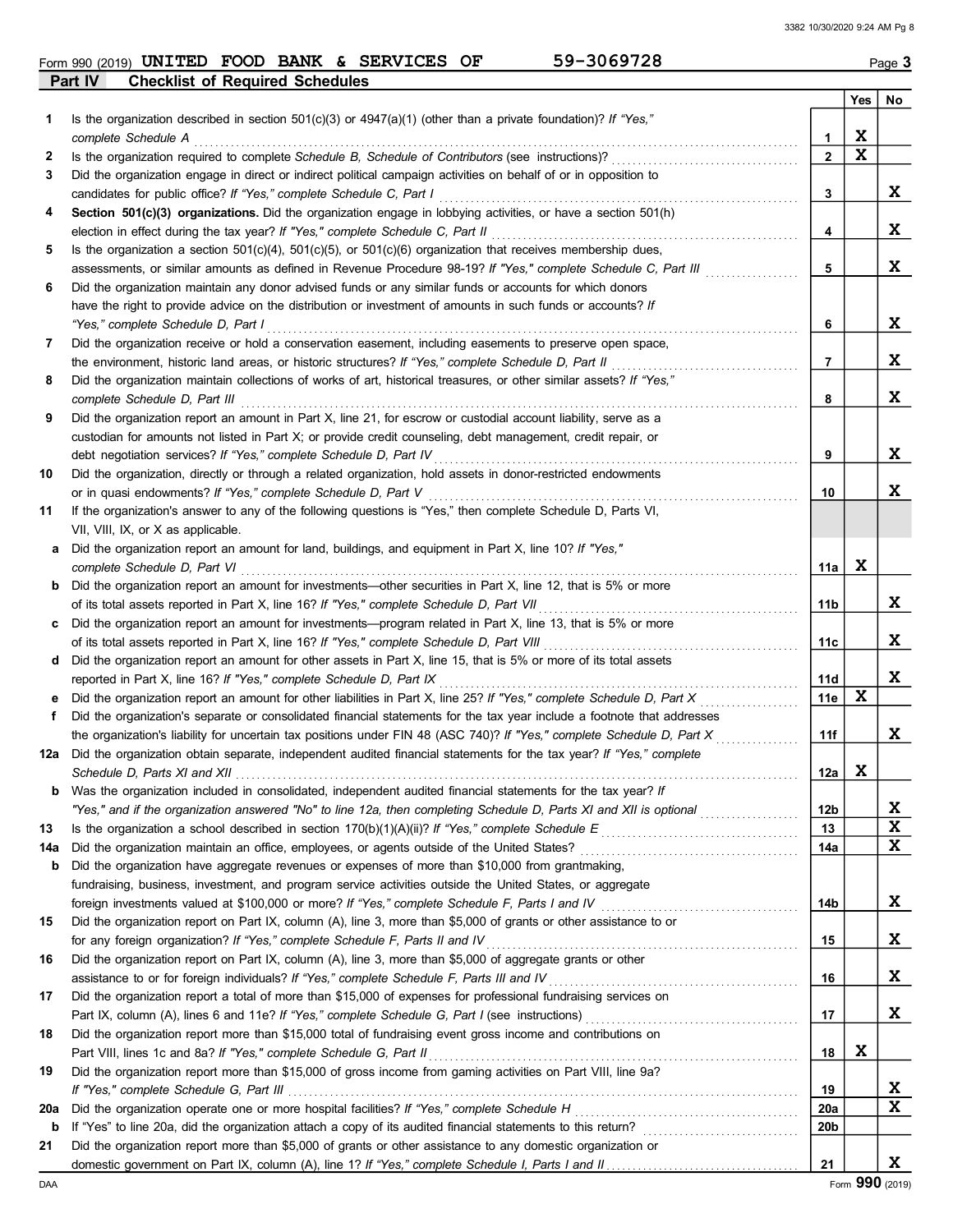|          |                                                                                                                                                                                                                                  | 3382 10/30/2020 9:24 AM Pg 9 |             |                              |
|----------|----------------------------------------------------------------------------------------------------------------------------------------------------------------------------------------------------------------------------------|------------------------------|-------------|------------------------------|
|          | 59-3069728<br>Form 990 (2019) UNITED FOOD BANK & SERVICES OF<br><b>Checklist of Required Schedules (continued)</b><br><b>Part IV</b>                                                                                             |                              |             | Page 4                       |
|          |                                                                                                                                                                                                                                  |                              | Yes   No    |                              |
| 22       | Did the organization report more than \$5,000 of grants or other assistance to or for domestic individuals on<br>Part IX, column (A), line 2? If "Yes," complete Schedule I, Parts I and III                                     | 22                           | X           |                              |
| 23       | Did the organization answer "Yes" to Part VII, Section A, line 3, 4, or 5 about compensation of the                                                                                                                              |                              |             |                              |
|          | organization's current and former officers, directors, trustees, key employees, and highest compensated                                                                                                                          |                              |             | X                            |
|          | employees? If "Yes," complete Schedule J<br>24a Did the organization have a tax-exempt bond issue with an outstanding principal amount of more than                                                                              | 23                           |             |                              |
|          | \$100,000 as of the last day of the year, that was issued after December 31, 2002? If "Yes," answer lines 24b                                                                                                                    |                              |             |                              |
|          | through 24d and complete Schedule K. If "No," go to line 25a<br><b>b</b> Did the organization invest any proceeds of tax-exempt bonds beyond a temporary period exception?                                                       | 24a<br>24b                   |             | X                            |
|          | c Did the organization maintain an escrow account other than a refunding escrow at any time during the year                                                                                                                      |                              |             |                              |
|          | to defease any tax-exempt bonds?                                                                                                                                                                                                 | 24c                          |             |                              |
|          | d Did the organization act as an "on behalf of" issuer for bonds outstanding at any time during the year?<br>25a Section 501(c)(3), 501(c)(4), and 501(c)(29) organizations. Did the organization engage in an excess benefit    | <b>24d</b>                   |             |                              |
|          | transaction with a disqualified person during the year? If "Yes," complete Schedule L, Part I                                                                                                                                    | 25a                          |             | X                            |
|          | <b>b</b> Is the organization aware that it engaged in an excess benefit transaction with a disqualified person in a prior                                                                                                        |                              |             |                              |
|          | year, and that the transaction has not been reported on any of the organization's prior Forms 990 or 990-EZ?<br>If "Yes," complete Schedule L, Part I                                                                            | 25 <sub>b</sub>              |             | X                            |
| 26       | Did the organization report any amount on Part X, line 5 or 22, for receivables from or payables to any current                                                                                                                  |                              |             |                              |
|          | or former officer, director, trustee, key employee, creator or founder, substantial contributor, or 35%                                                                                                                          |                              |             |                              |
| 27       | controlled entity or family member of any of these persons? If "Yes," complete Schedule L, Part II<br>Did the organization provide a grant or other assistance to any current or former officer, director, trustee, key          | 26                           |             | X                            |
|          | employee, creator or founder, substantial contributor or employee thereof, a grant selection committee                                                                                                                           |                              |             |                              |
|          | member, or to a 35% controlled entity (including an employee thereof) or family member of any of these<br>persons? If "Yes," complete Schedule L, Part III                                                                       |                              |             | X                            |
| 28       | Was the organization a party to a business transaction with one of the following parties (see Schedule L, Part                                                                                                                   | 27                           |             |                              |
|          | IV instructions, for applicable filing thresholds, conditions, and exceptions):                                                                                                                                                  |                              |             |                              |
|          | a A current or former officer, director, trustee, key employee, creator or founder, or substantial contributor? If<br>"Yes," complete Schedule L, Part IV                                                                        | 28a                          |             | X                            |
|          | <b>b</b> A family member of any individual described in line 28a? If "Yes," complete Schedule L, Part IV                                                                                                                         | 28 <sub>b</sub>              |             | $\overline{\mathbf{x}}$      |
|          | c A 35% controlled entity of one or more individuals and/or organizations described in lines 28a or 28b? If                                                                                                                      |                              |             |                              |
| 29       | "Yes," complete Schedule L, Part IV<br>Did the organization receive more than \$25,000 in non-cash contributions? If "Yes," complete Schedule M                                                                                  | 28c<br>29                    | $\mathbf x$ | X                            |
| 30       | Did the organization receive contributions of art, historical treasures, or other similar assets, or qualified                                                                                                                   |                              |             |                              |
|          | conservation contributions? If "Yes," complete Schedule M                                                                                                                                                                        | 30                           |             | X<br>$\overline{\mathbf{x}}$ |
| 31<br>32 | Did the organization liquidate, terminate, or dissolve and cease operations? If "Yes," complete Schedule N, Part I<br>Did the organization sell, exchange, dispose of, or transfer more than 25% of its net assets? If "Yes,"    | 31                           |             |                              |
|          | complete Schedule N, Part II                                                                                                                                                                                                     | 32                           |             | X                            |
| 33       | Did the organization own 100% of an entity disregarded as separate from the organization under Regulations                                                                                                                       |                              |             |                              |
| 34       | sections 301.7701-2 and 301.7701-3? If "Yes," complete Schedule R, Part I<br>Was the organization related to any tax-exempt or taxable entity? If "Yes," complete Schedule R, Part II, III,                                      | 33                           |             | X                            |
|          | or IV, and Part V, line 1                                                                                                                                                                                                        | 34                           |             | $\mathbf{X}$                 |
| 35а      |                                                                                                                                                                                                                                  | 35a                          |             | $\overline{\mathbf{x}}$      |
|          | <b>b</b> If "Yes" to line 35a, did the organization receive any payment from or engage in any transaction with a<br>controlled entity within the meaning of section 512(b)(13)? If "Yes," complete Schedule R, Part V, line 2    | 35b                          |             |                              |
| 36       | Section 501(c)(3) organizations. Did the organization make any transfers to an exempt non-charitable                                                                                                                             |                              |             |                              |
|          | related organization? If "Yes," complete Schedule R, Part V, line 2                                                                                                                                                              | 36                           |             | X                            |
| 37       | Did the organization conduct more than 5% of its activities through an entity that is not a related organization<br>and that is treated as a partnership for federal income tax purposes? If "Yes," complete Schedule R, Part VI | 37                           |             | X                            |
| 38       | Did the organization complete Schedule O and provide explanations in Schedule O for Part VI, lines 11b and                                                                                                                       |                              |             |                              |
|          | 19? Note: All Form 990 filers are required to complete Schedule O.                                                                                                                                                               | 38                           | X           |                              |
|          | Part V<br>Statements Regarding Other IRS Filings and Tax Compliance<br>Check if Schedule O contains a response or note to any line in this Part V                                                                                |                              |             |                              |
|          |                                                                                                                                                                                                                                  |                              | Yes   $No$  |                              |
|          | 0<br>1a Enter the number reported in Box 3 of Form 1096. Enter -0- if not applicable<br>1a<br>$\mathbf 0$                                                                                                                        |                              |             |                              |
|          | <b>b</b> Enter the number of Forms W-2G included in line 1a. Enter -0- if not applicable<br>1 <sub>b</sub><br>c Did the organization comply with backup withholding rules for reportable payments to vendors and                 |                              |             |                              |
|          |                                                                                                                                                                                                                                  | 1c                           |             | $\mathbf x$                  |
| DAA      |                                                                                                                                                                                                                                  |                              |             | Form 990 (2019)              |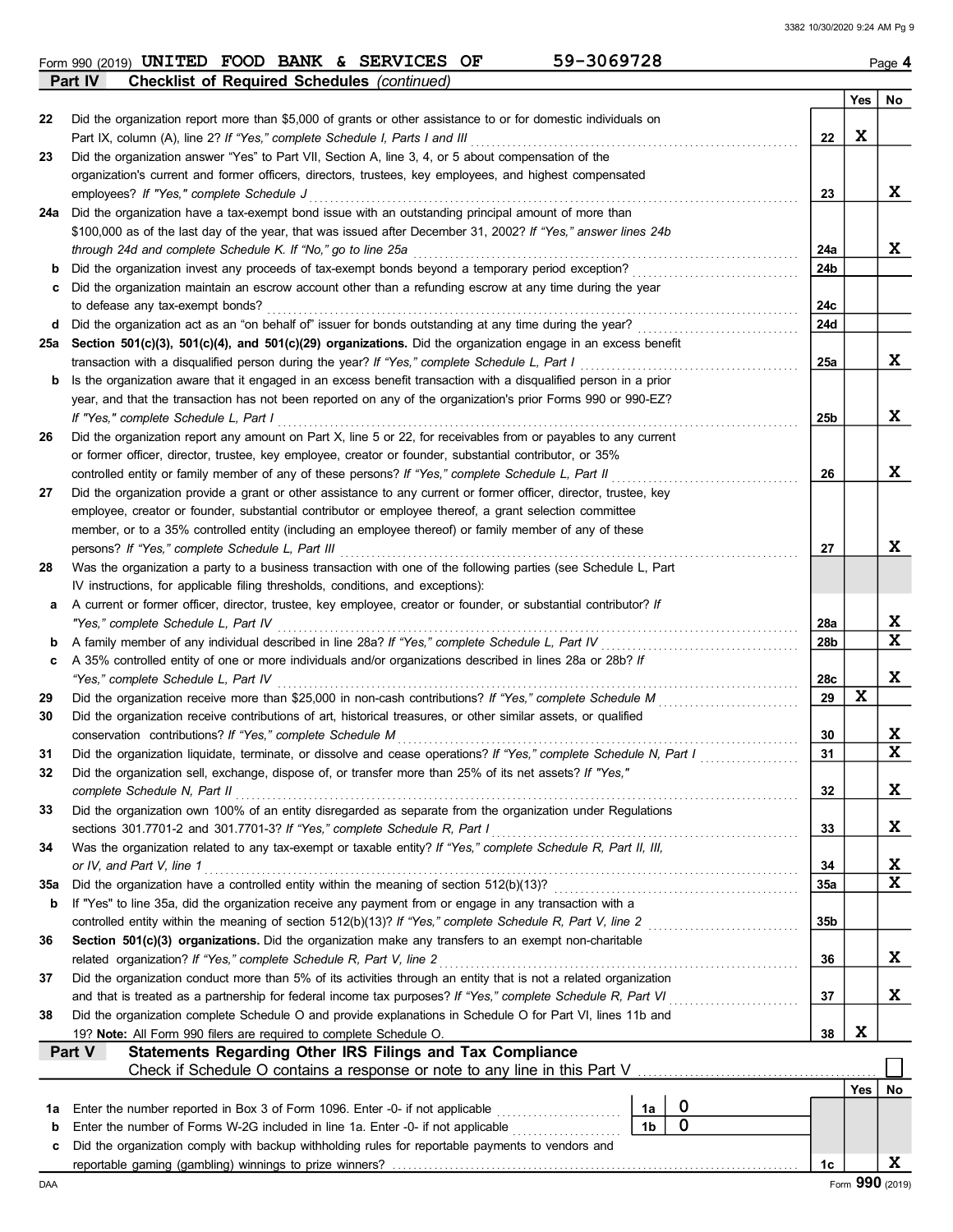|             | 59-3069728<br>Form 990 (2019) UNITED FOOD BANK & SERVICES OF                                                                                                                                                                            | 3382 10/30/2020 9:24 AM Pg 10 |             | Page 5      |
|-------------|-----------------------------------------------------------------------------------------------------------------------------------------------------------------------------------------------------------------------------------------|-------------------------------|-------------|-------------|
|             | Statements Regarding Other IRS Filings and Tax Compliance (continued)<br><b>Part V</b>                                                                                                                                                  |                               |             |             |
|             | 2a Enter the number of employees reported on Form W-3, Transmittal of Wage and Tax                                                                                                                                                      |                               | Yes         | No          |
|             | 13<br>Statements, filed for the calendar year ending with or within the year covered by this return<br>2a                                                                                                                               |                               |             |             |
|             | <b>b</b> If at least one is reported on line 2a, did the organization file all required federal employment tax returns?                                                                                                                 | 2b                            | $\mathbf x$ |             |
| За          | Note: If the sum of lines 1a and 2a is greater than 250, you may be required to e-file (see instructions)<br>Did the organization have unrelated business gross income of \$1,000 or more during the year?                              | За                            | X           |             |
| b           | "Yes," has it filed a Form 990-T for this year? If "No" to line 3b, provide an explanation on Schedule O                                                                                                                                | 3 <sub>b</sub>                | $\mathbf x$ |             |
| 4a          | At any time during the calendar year, did the organization have an interest in, or a signature or other authority over,                                                                                                                 |                               |             |             |
|             | a financial account in a foreign country (such as a bank account, securities account, or other financial account)?                                                                                                                      | 4a                            |             | x           |
| <b>b</b> If | "Yes," enter the name of the foreign country ><br>See instructions for filing requirements for FinCEN Form 114, Report of Foreign Bank and Financial Accounts (FBAR).                                                                   |                               |             |             |
| 5а          | Was the organization a party to a prohibited tax shelter transaction at any time during the tax year?                                                                                                                                   | 5а                            |             | X           |
|             |                                                                                                                                                                                                                                         | <b>5b</b>                     |             | $\mathbf x$ |
| C           | "Yes" to line 5a or 5b, did the organization file Form 8886-T?                                                                                                                                                                          | 5c                            |             |             |
| 6a          | Does the organization have annual gross receipts that are normally greater than \$100,000, and did the<br>organization solicit any contributions that were not tax deductible as charitable contributions?                              | 6a                            |             | X           |
|             | If "Yes," did the organization include with every solicitation an express statement that such contributions or                                                                                                                          |                               |             |             |
|             | gifts were not tax deductible?                                                                                                                                                                                                          | 6b                            |             |             |
|             | Organizations that may receive deductible contributions under section 170(c).<br>Did the organization receive a payment in excess of \$75 made partly as a contribution and partly for goods                                            |                               |             |             |
|             | and services provided to the payor?                                                                                                                                                                                                     | 7а                            |             |             |
|             |                                                                                                                                                                                                                                         | 7b                            |             |             |
| c.          | Did the organization sell, exchange, or otherwise dispose of tangible personal property for which it was                                                                                                                                |                               |             |             |
|             | required to file Form 8282?<br>"Yes," indicate the number of Forms 8282 filed during the year $\frac{1}{100}$                                                                                                                           | 7c                            |             |             |
|             |                                                                                                                                                                                                                                         | 7е                            |             |             |
|             | Did the organization, during the year, pay premiums, directly or indirectly, on a personal benefit contract?                                                                                                                            | 7f                            |             |             |
|             | the organization received a contribution of qualified intellectual property, did the organization file Form 8899 as required?                                                                                                           | 7g                            |             |             |
|             | the organization received a contribution of cars, boats, airplanes, or other vehicles, did the organization file a Form 1098-C?<br>Sponsoring organizations maintaining donor advised funds. Did a donor advised fund maintained by the | 7h                            |             |             |
|             | sponsoring organization have excess business holdings at any time during the year?                                                                                                                                                      | 8                             |             |             |
|             | Sponsoring organizations maintaining donor advised funds.                                                                                                                                                                               |                               |             |             |
|             | Did the sponsoring organization make any taxable distributions under section 4966?                                                                                                                                                      | 9а                            |             |             |
| b<br>10     | Section 501(c)(7) organizations. Enter:                                                                                                                                                                                                 | 9b                            |             |             |
|             | 10a<br>Initiation fees and capital contributions included on Part VIII, line 12                                                                                                                                                         |                               |             |             |
| b           | 10 <sub>b</sub><br>Gross receipts, included on Form 990, Part VIII, line 12, for public use of club facilities                                                                                                                          |                               |             |             |
| 11          | Section 501(c)(12) organizations. Enter:                                                                                                                                                                                                |                               |             |             |
|             | Gross income from members or shareholders<br>11a<br>Gross income from other sources (Do not net amounts due or paid to other sources                                                                                                    |                               |             |             |
| b           | against amounts due or received from them.)<br>  11b                                                                                                                                                                                    |                               |             |             |
| 12a         | Section 4947(a)(1) non-exempt charitable trusts. Is the organization filing Form 990 in lieu of Form 1041?                                                                                                                              | 12a                           |             |             |
| b           | "Yes," enter the amount of tax-exempt interest received or accrued during the year    12b                                                                                                                                               |                               |             |             |
| 13          | Section 501(c)(29) qualified nonprofit health insurance issuers.<br>a Is the organization licensed to issue qualified health plans in more than one state?                                                                              | 13a                           |             |             |
|             | Note: See the instructions for additional information the organization must report on Schedule O.                                                                                                                                       |                               |             |             |
|             | <b>b</b> Enter the amount of reserves the organization is required to maintain by the states in which                                                                                                                                   |                               |             |             |
|             | 13 <sub>b</sub>                                                                                                                                                                                                                         |                               |             |             |
| C           | 13c<br>Enter the amount of reserves on hand                                                                                                                                                                                             | 14a                           |             | X           |
| 14a<br>b    | Did the organization receive any payments for indoor tanning services during the tax year?                                                                                                                                              | 14 <sub>b</sub>               |             |             |
| 15          | Is the organization subject to the section 4960 tax on payment(s) of more than \$1,000,000 in remuneration or                                                                                                                           |                               |             |             |
|             | excess parachute payment(s) during the year?                                                                                                                                                                                            | 15                            |             | X           |
|             | If "Yes," see instructions and file Form 4720, Schedule N.                                                                                                                                                                              | 16                            |             | X           |
| 16          | Is the organization an educational institution subject to the section 4968 excise tax on net investment income?<br>If "Yes," complete Form 4720, Schedule O.                                                                            |                               |             |             |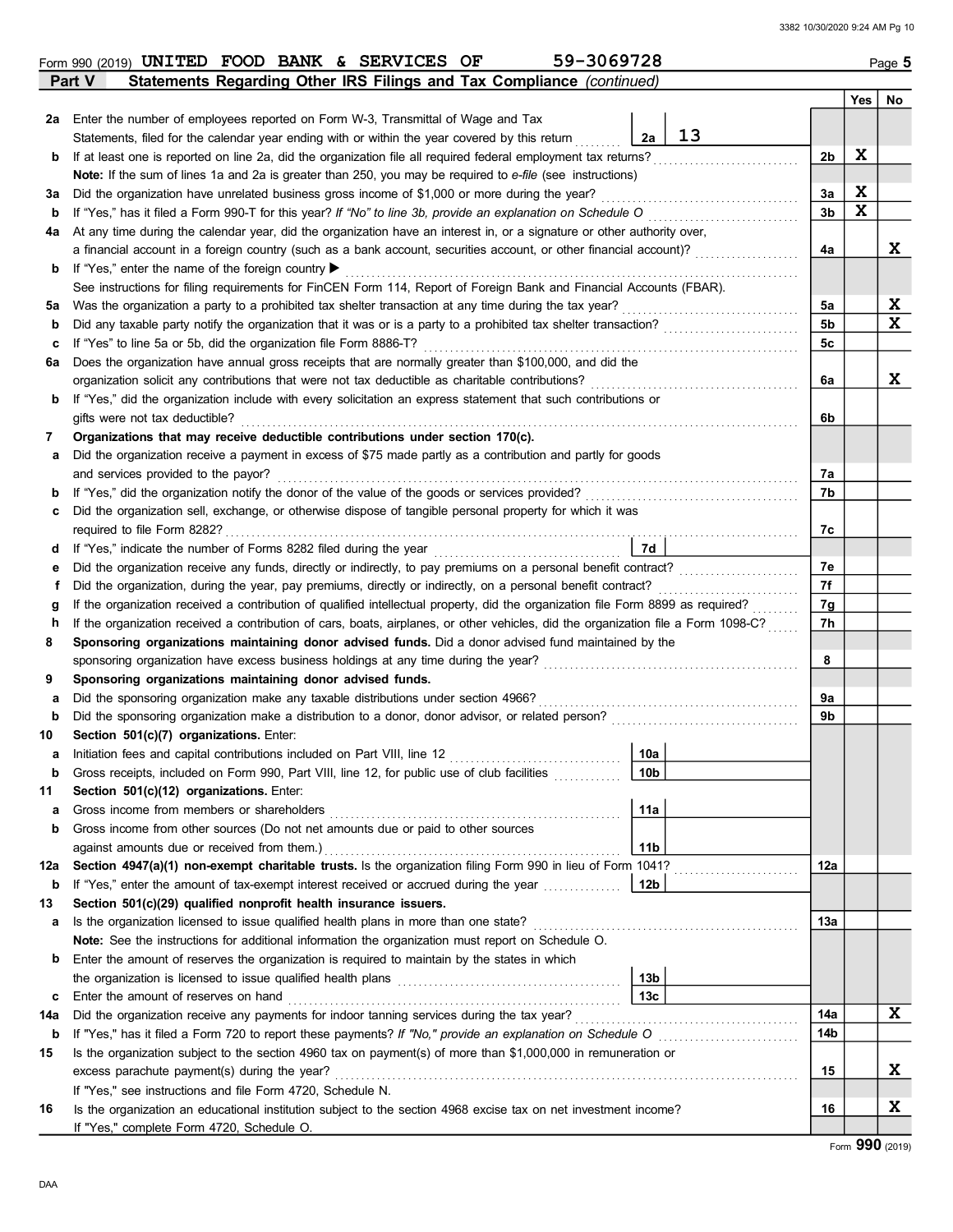|          |                                                                                                                                                                                                                                                                                                                                          | 3382 10/30/2020 9:24 AM Pg 11 |                                |
|----------|------------------------------------------------------------------------------------------------------------------------------------------------------------------------------------------------------------------------------------------------------------------------------------------------------------------------------------------|-------------------------------|--------------------------------|
|          | 59-3069728<br>Form 990 (2019) UNITED FOOD BANK & SERVICES OF<br>Governance, Management, and Disclosure For each "Yes" response to lines 2 through 7b below, and for a "No"<br>Part VI                                                                                                                                                    |                               | Page 6                         |
|          | response to line 8a, 8b, or 10b below, describe the circumstances, processes, or changes on Schedule O. See instructions.                                                                                                                                                                                                                |                               |                                |
|          | Check if Schedule O contains a response or note to any line in this Part VI<br>Section A. Governing Body and Management                                                                                                                                                                                                                  |                               |                                |
|          | 16                                                                                                                                                                                                                                                                                                                                       |                               | Yes $\vert$ No                 |
|          | 1a Enter the number of voting members of the governing body at the end of the tax year<br>1a<br>If there are material differences in voting rights among members of the governing body, or<br>if the governing body delegated broad authority to an executive committee or similar                                                       |                               |                                |
|          | committee, explain on Schedule O.<br>16<br>Enter the number of voting members included on line 1a, above, who are independent<br>1b                                                                                                                                                                                                      |                               |                                |
|          | Did any officer, director, trustee, or key employee have a family relationship or a business relationship with<br>any other officer, director, trustee, or key employee?                                                                                                                                                                 | $\overline{2}$                | X                              |
|          | Did the organization delegate control over management duties customarily performed by or under the direct                                                                                                                                                                                                                                |                               |                                |
|          | supervision of officers, directors, trustees, or key employees to a management company or other person?<br>Did the organization make any significant changes to its governing documents since the prior Form 990 was filed?                                                                                                              | 3                             | X<br>$\mathbf x$               |
|          | Did the organization become aware during the year of a significant diversion of the organization's assets?                                                                                                                                                                                                                               | 5 <sub>1</sub>                | X<br>$\overline{\mathbf{x}}$   |
|          | Did the organization have members or stockholders?<br>7a  Did the organization have members, stockholders, or other persons who had the power to elect or appoint                                                                                                                                                                        |                               |                                |
|          | one or more members of the governing body?<br><b>b</b> Are any governance decisions of the organization reserved to (or subject to approval by) members,                                                                                                                                                                                 | 7а                            | X                              |
|          | stockholders, or persons other than the governing body?                                                                                                                                                                                                                                                                                  | 7b                            | X                              |
|          | Did the organization contemporaneously document the meetings held or written actions undertaken during the year by the following:<br>The governing body?                                                                                                                                                                                 | X<br>8а                       |                                |
|          |                                                                                                                                                                                                                                                                                                                                          | $\mathbf x$<br>8 <b>b</b>     |                                |
|          | Is there any officer, director, trustee, or key employee listed in Part VII, Section A, who cannot be reached at                                                                                                                                                                                                                         | 9                             | X                              |
|          | Section B. Policies (This Section B requests information about policies not required by the Internal Revenue Code.)                                                                                                                                                                                                                      |                               |                                |
|          | 10a Did the organization have local chapters, branches, or affiliates?                                                                                                                                                                                                                                                                   | 10a                           | Yes $\vert$ No<br>$\mathbf{x}$ |
|          | <b>b</b> If "Yes," did the organization have written policies and procedures governing the activities of such chapters,                                                                                                                                                                                                                  |                               |                                |
|          | affiliates, and branches to ensure their operations are consistent with the organization's exempt purposes?<br>11a Has the organization provided a complete copy of this Form 990 to all members of its governing body before filing the form?                                                                                           | 10b<br>11a                    | $\mathbf{x}$                   |
| b<br>12a | Describe in Schedule O the process, if any, used by the organization to review this Form 990.<br>Did the organization have a written conflict of interest policy? If "No," go to line 13                                                                                                                                                 | 12a                           | X                              |
| b        | Were officers, directors, or trustees, and key employees required to disclose annually interests that could give rise to conflicts?                                                                                                                                                                                                      | 12 <sub>b</sub>               |                                |
| C        | Did the organization regularly and consistently monitor and enforce compliance with the policy? If "Yes,"<br>describe in Schedule O how this was done                                                                                                                                                                                    | 12c                           |                                |
| 13       |                                                                                                                                                                                                                                                                                                                                          | 13                            | $\mathbf{x}$                   |
| 14<br>15 | Did the process for determining compensation of the following persons include a review and approval by                                                                                                                                                                                                                                   | 14                            | $\mathbf{x}$                   |
|          | independent persons, comparability data, and contemporaneous substantiation of the deliberation and decision?                                                                                                                                                                                                                            |                               |                                |
|          | <b>b</b> Other officers or key employees of the organization                                                                                                                                                                                                                                                                             | 15a<br>15 <sub>b</sub>        | X<br>$\overline{\mathbf{x}}$   |
|          | If "Yes" to line 15a or 15b, describe the process in Schedule O (see instructions).                                                                                                                                                                                                                                                      |                               |                                |
|          | 16a Did the organization invest in, contribute assets to, or participate in a joint venture or similar arrangement<br>with a taxable entity during the year?                                                                                                                                                                             | 16a                           | x                              |
|          | <b>b</b> If "Yes," did the organization follow a written policy or procedure requiring the organization to evaluate its<br>participation in joint venture arrangements under applicable federal tax law, and take steps to safeguard the                                                                                                 | 16 <sub>b</sub>               |                                |
|          | <b>Section C. Disclosure</b>                                                                                                                                                                                                                                                                                                             |                               |                                |
| 17<br>18 | List the states with which a copy of this Form 990 is required to be filed $\blacktriangleright$ $\blacktriangleright$ $\blacktriangleright$ $\blacktriangleright$ $\blacktriangleright$<br>Section 6104 requires an organization to make its Forms 1023 (1024 or 1024-A, if applicable), 990, and 990-T (Section 501(c)                 |                               |                                |
| 19       | (3)s only) available for public inspection. Indicate how you made these available. Check all that apply.<br>Own website $\Box$ Another's website $\Box$ Upon request<br>Other (explain on Schedule O)<br>Describe on Schedule O whether (and if so, how) the organization made its governing documents, conflict of interest policy, and |                               |                                |
|          | financial statements available to the public during the tax year.                                                                                                                                                                                                                                                                        |                               |                                |
| 20       | State the name, address, and telephone number of the person who possesses the organization's books and records $\blacktriangleright$<br>712 E ALSOBROOK STREET, SUITE H<br>CAROLE WRIGHT                                                                                                                                                 |                               |                                |
|          | FL 33563<br>PLANT CITY                                                                                                                                                                                                                                                                                                                   | 813-764-0625                  |                                |
| DAA      |                                                                                                                                                                                                                                                                                                                                          | Form 990 (2019)               |                                |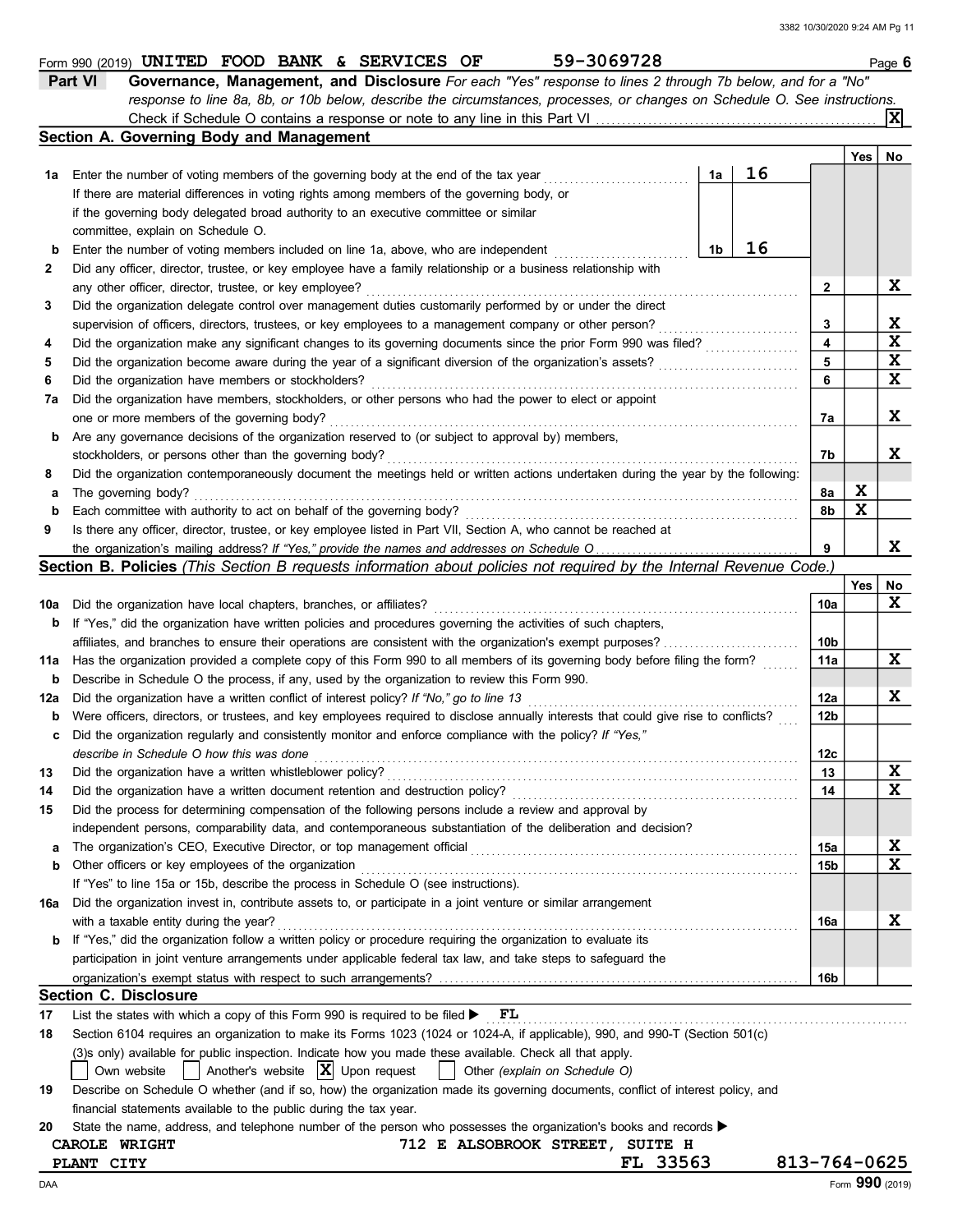# Independent Contractors Part VII Compensation of Officers, Directors, Trustees, Key Employees, Highest Compensated Employees, and 3382 10/30/2020 9:24 AM Pg 12<br> **UNITED FOOD BANK & SERVICES OF** 59-3069728<br> **Page 7**<br> **Page 7**<br> **Page 7**<br> **Page 7**<br> **Page 7**<br> **Page 7**<br> **Page 7**<br> **Page 7**<br> **Page 7**<br> **Page 7**<br> **Page 7**<br> **Page 7**<br> **Page 7**<br> **Page 7**<br> **Page**

### Section A. Officers, Directors, Trustees, Key Employees, and Highest Compensated Employees

|                          | Form 990 (2019) UNITED FOOD BANK & SERVICES OF                                            |                        |                           |                                                                  |          |                                 |        | 59-3069728<br>Part VII Compensation of Officers, Directors, Trustees, Key Employees, Highest Compensated Employees, and                                                                                                                                     |                               |   | Page 7                                    |
|--------------------------|-------------------------------------------------------------------------------------------|------------------------|---------------------------|------------------------------------------------------------------|----------|---------------------------------|--------|-------------------------------------------------------------------------------------------------------------------------------------------------------------------------------------------------------------------------------------------------------------|-------------------------------|---|-------------------------------------------|
|                          | <b>Independent Contractors</b>                                                            |                        |                           |                                                                  |          |                                 |        |                                                                                                                                                                                                                                                             |                               |   |                                           |
|                          |                                                                                           |                        |                           |                                                                  |          |                                 |        |                                                                                                                                                                                                                                                             |                               |   |                                           |
| Section A.               |                                                                                           |                        |                           |                                                                  |          |                                 |        | Officers, Directors, Trustees, Key Employees, and Highest Compensated Employees<br>1a Complete this table for all persons required to be listed. Report compensation for the calendar year ending with or within the                                        |                               |   |                                           |
| organization's tax year. |                                                                                           |                        |                           |                                                                  |          |                                 |        |                                                                                                                                                                                                                                                             |                               |   |                                           |
|                          | compensation. Enter -0- in columns (D), (E), and (F) if no compensation was paid.         |                        |                           |                                                                  |          |                                 |        | List all of the organization's current officers, directors, trustees (whether individuals or organizations), regardless of amount of                                                                                                                        |                               |   |                                           |
|                          |                                                                                           |                        |                           |                                                                  |          |                                 |        | • List all of the organization's current key employees, if any. See instructions for definition of "key employee."                                                                                                                                          |                               |   |                                           |
|                          |                                                                                           |                        |                           |                                                                  |          |                                 |        | • List the organization's five current highest compensated employees (other than an officer, director, trustee, or key employee)<br>who received reportable compensation (Box 5 of Form W-2 and/or Box 7 of Form 1099-MISC) of more than \$100,000 from the |                               |   |                                           |
|                          | organization and any related organizations.                                               |                        |                           |                                                                  |          |                                 |        | List all of the organization's former officers, key employees, and highest compensated employees who received more than                                                                                                                                     |                               |   |                                           |
|                          | \$100,000 of reportable compensation from the organization and any related organizations. |                        |                           |                                                                  |          |                                 |        |                                                                                                                                                                                                                                                             |                               |   |                                           |
|                          |                                                                                           |                        |                           |                                                                  |          |                                 |        | List all of the organization's former directors or trustees that received, in the capacity as a former director or trustee of the<br>organization, more than \$10,000 of reportable compensation from the organization and any related organizations.       |                               |   |                                           |
|                          | See instructions for the order in which to list the persons above.                        |                        |                           |                                                                  |          |                                 |        | Check this box if neither the organization nor any related organization compensated any current officer, director, or trustee.                                                                                                                              |                               |   |                                           |
|                          | (A)                                                                                       | (B)                    |                           |                                                                  | (C)      |                                 |        | (D)                                                                                                                                                                                                                                                         | (E)                           |   | (F)                                       |
|                          | Name and title                                                                            | Average<br>hours       |                           | (do not check more than one                                      | Position |                                 |        | Reportable<br>compensation                                                                                                                                                                                                                                  | Reportable<br>compensation    |   | Estimated amount<br>of other              |
|                          |                                                                                           | per week<br>(list any  |                           | box, unless person is both an<br>officer and a director/trustee) |          |                                 |        | from the<br>organization                                                                                                                                                                                                                                    | from related<br>organizations |   | compensation<br>from the                  |
|                          |                                                                                           | hours for<br>related   |                           | Officer                                                          | Ķey      |                                 |        | (W-2/1099-MISC)                                                                                                                                                                                                                                             | (W-2/1099-MISC)               |   | organization and<br>related organizations |
|                          |                                                                                           | organizations<br>below |                           | nstitutional                                                     | employee | Highest compensatec<br>employee | Former |                                                                                                                                                                                                                                                             |                               |   |                                           |
|                          |                                                                                           | dotted line)           | mustee                    | trustee                                                          |          |                                 |        |                                                                                                                                                                                                                                                             |                               |   |                                           |
|                          |                                                                                           |                        |                           |                                                                  |          |                                 |        |                                                                                                                                                                                                                                                             |                               |   |                                           |
| $(1)$ MARSHA             | <b>PASSMORE</b>                                                                           |                        |                           |                                                                  |          |                                 |        |                                                                                                                                                                                                                                                             |                               |   |                                           |
| <b>BOARD MEMBER</b>      |                                                                                           | 0.81<br>0.00           | $\mathbf x$               |                                                                  |          |                                 |        |                                                                                                                                                                                                                                                             |                               | 0 | 0                                         |
| $(2)$ JON                | POPPELL                                                                                   |                        |                           |                                                                  |          |                                 |        |                                                                                                                                                                                                                                                             |                               |   |                                           |
|                          |                                                                                           | 0.42                   |                           |                                                                  |          |                                 |        |                                                                                                                                                                                                                                                             |                               |   |                                           |
| <b>TREASURER</b>         | (3) MARY HEYSEK                                                                           | 0.00                   | X                         | X                                                                |          |                                 |        |                                                                                                                                                                                                                                                             |                               | 0 | 0                                         |
|                          |                                                                                           | 40.00                  |                           |                                                                  |          |                                 |        |                                                                                                                                                                                                                                                             |                               |   |                                           |
|                          | EXECUTIVE DIRECTOR                                                                        | 0.00                   |                           |                                                                  | X        |                                 |        | 73,212                                                                                                                                                                                                                                                      |                               | Ω | 0                                         |
|                          | (4) GEORGE BANNING                                                                        | 0.77                   |                           |                                                                  |          |                                 |        |                                                                                                                                                                                                                                                             |                               |   |                                           |
| BOARD MEMBER             |                                                                                           | 0.00                   | $\boldsymbol{\mathrm{X}}$ |                                                                  |          |                                 |        |                                                                                                                                                                                                                                                             |                               |   | 0                                         |
|                          | $(5)$ MATT BUZZA                                                                          | 1.15                   |                           |                                                                  |          |                                 |        |                                                                                                                                                                                                                                                             |                               |   |                                           |
| CHAIRMAN                 |                                                                                           | 0.00                   | $\mathbf{x}$              |                                                                  | X        |                                 |        |                                                                                                                                                                                                                                                             |                               |   | 0                                         |
|                          | (6) BRUCE RODWELL                                                                         |                        |                           |                                                                  |          |                                 |        |                                                                                                                                                                                                                                                             |                               |   |                                           |
| BOARD MEMBER             |                                                                                           | 0.58<br>0.00           | $\mathbf{x}$              |                                                                  |          |                                 |        |                                                                                                                                                                                                                                                             |                               |   | 0                                         |
|                          | (7) DAN RAULERSON                                                                         |                        |                           |                                                                  |          |                                 |        |                                                                                                                                                                                                                                                             |                               |   |                                           |
|                          |                                                                                           | 0.62                   |                           |                                                                  |          |                                 |        |                                                                                                                                                                                                                                                             |                               |   |                                           |
| <b>BOARD MEMBER</b>      | (8) DAVID DAVENPORT                                                                       | 0.00                   | $\mathbf{x}$              |                                                                  |          |                                 |        |                                                                                                                                                                                                                                                             |                               |   | 0                                         |
|                          |                                                                                           | 0.63                   |                           |                                                                  |          |                                 |        |                                                                                                                                                                                                                                                             |                               |   |                                           |
| <b>BOARD MEMBER</b>      |                                                                                           | 0.00                   | $\mathbf{x}$              |                                                                  |          |                                 |        |                                                                                                                                                                                                                                                             |                               |   | 0                                         |
|                          | (9) DEAN PFEFFER                                                                          | 1.12                   |                           |                                                                  |          |                                 |        |                                                                                                                                                                                                                                                             |                               |   |                                           |
| <b>SECRETARY</b>         |                                                                                           | 0.00                   | x                         |                                                                  | X        |                                 |        |                                                                                                                                                                                                                                                             |                               |   | 0                                         |
|                          | (10) SILVIA DODSON                                                                        | 1.54                   |                           |                                                                  |          |                                 |        |                                                                                                                                                                                                                                                             |                               |   |                                           |
| <b>BOARD MEMBER</b>      |                                                                                           | 0.00                   | $\mathbf{x}$              |                                                                  |          |                                 |        |                                                                                                                                                                                                                                                             |                               |   | 0                                         |
|                          | (11) DONNA BURKE                                                                          |                        |                           |                                                                  |          |                                 |        |                                                                                                                                                                                                                                                             |                               |   |                                           |
| <b>BOARD MEMBER</b>      |                                                                                           | 1.50<br>0.00           | $\mathbf{x}$              |                                                                  |          |                                 |        | 0                                                                                                                                                                                                                                                           |                               | 0 | 0                                         |
|                          |                                                                                           |                        |                           |                                                                  |          |                                 |        |                                                                                                                                                                                                                                                             |                               |   | Form 990 (2019)                           |
| DAA                      |                                                                                           |                        |                           |                                                                  |          |                                 |        |                                                                                                                                                                                                                                                             |                               |   |                                           |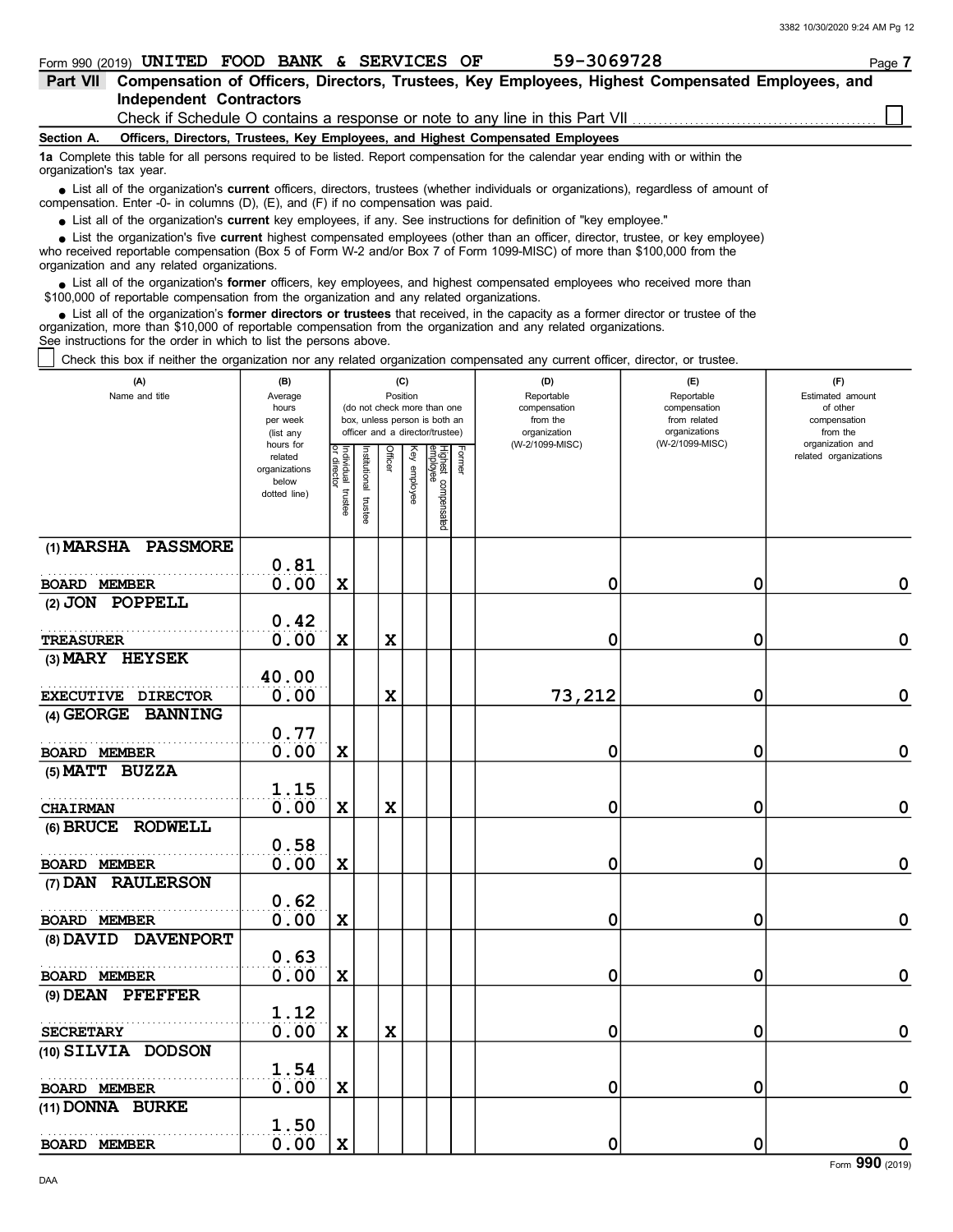|                             | Form 990 (2019) UNITED FOOD BANK & SERVICES OF                                                                                                                                                                                                                                                                                                       |                                  |                             |               |                 |                                                              |        | 59-3069728                                                                                             |                                  |    | 3382 10/30/2020 9:24 AM Pg 13 | Page 8       |
|-----------------------------|------------------------------------------------------------------------------------------------------------------------------------------------------------------------------------------------------------------------------------------------------------------------------------------------------------------------------------------------------|----------------------------------|-----------------------------|---------------|-----------------|--------------------------------------------------------------|--------|--------------------------------------------------------------------------------------------------------|----------------------------------|----|-------------------------------|--------------|
| <b>Part VII</b>             |                                                                                                                                                                                                                                                                                                                                                      |                                  |                             |               |                 |                                                              |        | Section A. Officers, Directors, Trustees, Key Employees, and Highest Compensated Employees (continued) |                                  |    |                               |              |
|                             | (A)<br>Name and title                                                                                                                                                                                                                                                                                                                                | (B)<br>Average                   |                             |               | (C)<br>Position |                                                              |        | (D)<br>Reportable                                                                                      | $(\mathsf{E})$<br>Reportable     |    | (F)<br>Estimated amount       |              |
|                             |                                                                                                                                                                                                                                                                                                                                                      | hours<br>per week                |                             |               |                 | (do not check more than one<br>box, unless person is both an |        | compensation<br>from the                                                                               | compensation<br>from related     |    | of other<br>compensation      |              |
|                             |                                                                                                                                                                                                                                                                                                                                                      | (list any<br>hours for           |                             |               |                 | officer and a director/trustee)                              |        | organization<br>(W-2/1099-MISC)                                                                        | organizations<br>(W-2/1099-MISC) |    | from the<br>organization and  |              |
|                             |                                                                                                                                                                                                                                                                                                                                                      | related<br>organizations         | Individual<br>  or director | Institutional | Officel         |                                                              | Former |                                                                                                        |                                  |    | related organizations         |              |
|                             |                                                                                                                                                                                                                                                                                                                                                      | below<br>dotted line)            |                             |               | Key employee    | Highest compensated<br>employee                              |        |                                                                                                        |                                  |    |                               |              |
|                             |                                                                                                                                                                                                                                                                                                                                                      |                                  | trustee                     | trustee       |                 |                                                              |        |                                                                                                        |                                  |    |                               |              |
| (12)                        | <b>KENDELLE</b><br><b>JIMENEZ</b>                                                                                                                                                                                                                                                                                                                    |                                  |                             |               |                 |                                                              |        |                                                                                                        |                                  |    |                               |              |
|                             |                                                                                                                                                                                                                                                                                                                                                      | 1.25                             |                             |               |                 |                                                              |        |                                                                                                        |                                  |    |                               |              |
| <b>BOARD MEMBER</b>         |                                                                                                                                                                                                                                                                                                                                                      | 0.00                             | $\mathbf x$                 |               |                 |                                                              |        |                                                                                                        | 0                                | 0  |                               | 0            |
| (13)                        | WILLIAM THOMAS                                                                                                                                                                                                                                                                                                                                       | SR.<br>0.92                      |                             |               |                 |                                                              |        |                                                                                                        |                                  |    |                               |              |
| BOARD MEMBER                |                                                                                                                                                                                                                                                                                                                                                      | $0.00$   $x$                     |                             |               |                 |                                                              |        |                                                                                                        | 01                               | 01 |                               | 0            |
| (14)                        | <b>BILL MCDANIEL</b>                                                                                                                                                                                                                                                                                                                                 |                                  |                             |               |                 |                                                              |        |                                                                                                        |                                  |    |                               |              |
|                             |                                                                                                                                                                                                                                                                                                                                                      | 0.54<br>$0.00 \mid X$            |                             |               |                 |                                                              |        |                                                                                                        | 0                                | ი  |                               | 0            |
| <b>BOARD MEMBER</b><br>(15) | DODIE WHITE                                                                                                                                                                                                                                                                                                                                          |                                  |                             |               |                 |                                                              |        |                                                                                                        |                                  |    |                               |              |
|                             |                                                                                                                                                                                                                                                                                                                                                      | 0.81                             |                             |               |                 |                                                              |        |                                                                                                        |                                  |    |                               |              |
| BOARD MEMBER                |                                                                                                                                                                                                                                                                                                                                                      | $0.00$   $x$                     |                             |               |                 |                                                              |        |                                                                                                        | ი                                |    |                               | 0            |
| (16)                        | <b>EARL BIGGS</b>                                                                                                                                                                                                                                                                                                                                    | 0.23                             |                             |               |                 |                                                              |        |                                                                                                        |                                  |    |                               |              |
| <b>BOARD MEMBER</b>         |                                                                                                                                                                                                                                                                                                                                                      | $0.00$ $\mathbf{x}$              |                             |               |                 |                                                              |        |                                                                                                        | ი                                |    |                               | 0            |
| (17)                        | <b>BRUCE SPERRY</b>                                                                                                                                                                                                                                                                                                                                  |                                  |                             |               |                 |                                                              |        |                                                                                                        |                                  |    |                               |              |
| <b>BOARD MEMBER</b>         |                                                                                                                                                                                                                                                                                                                                                      | 0.83<br>$0.00$   $x$             |                             |               |                 |                                                              |        |                                                                                                        | ი                                |    |                               | 0            |
|                             |                                                                                                                                                                                                                                                                                                                                                      |                                  |                             |               |                 |                                                              |        |                                                                                                        |                                  |    |                               |              |
|                             |                                                                                                                                                                                                                                                                                                                                                      | .                                |                             |               |                 |                                                              |        |                                                                                                        |                                  |    |                               |              |
|                             |                                                                                                                                                                                                                                                                                                                                                      |                                  |                             |               |                 |                                                              |        |                                                                                                        |                                  |    |                               |              |
|                             |                                                                                                                                                                                                                                                                                                                                                      |                                  |                             |               |                 |                                                              |        |                                                                                                        |                                  |    |                               |              |
|                             |                                                                                                                                                                                                                                                                                                                                                      |                                  |                             |               |                 |                                                              |        |                                                                                                        |                                  |    |                               |              |
|                             |                                                                                                                                                                                                                                                                                                                                                      |                                  |                             |               |                 |                                                              |        | 73,212                                                                                                 |                                  |    |                               |              |
|                             | c Total from continuation sheets to Part VII, Section A  ▶                                                                                                                                                                                                                                                                                           |                                  |                             |               |                 |                                                              |        | 73,212                                                                                                 |                                  |    |                               |              |
|                             | 2 Total number of individuals (including but not limited to those listed above) who received more than \$100,000 of                                                                                                                                                                                                                                  |                                  |                             |               |                 |                                                              |        |                                                                                                        |                                  |    |                               |              |
|                             | reportable compensation from the organization $\blacktriangleright$ 0                                                                                                                                                                                                                                                                                |                                  |                             |               |                 |                                                              |        |                                                                                                        |                                  |    |                               | Yes   No     |
| 3                           | Did the organization list any former officer, director, trustee, key employee, or highest compensated                                                                                                                                                                                                                                                |                                  |                             |               |                 |                                                              |        |                                                                                                        |                                  |    |                               | $\mathbf x$  |
|                             | 4 For any individual listed on line 1a, is the sum of reportable compensation and other compensation from the                                                                                                                                                                                                                                        |                                  |                             |               |                 |                                                              |        |                                                                                                        |                                  |    | $\mathbf{3}$                  |              |
|                             | organization and related organizations greater than \$150,000? If "Yes," complete Schedule J for such                                                                                                                                                                                                                                                |                                  |                             |               |                 |                                                              |        |                                                                                                        |                                  |    |                               | $\mathbf x$  |
| 5                           | individual <b>construents and the construction of the construction</b> of the construction of the construction of the construction of the construction of the construction of the construction of the construction of the construct<br>Did any person listed on line 1a receive or accrue compensation from any unrelated organization or individual |                                  |                             |               |                 |                                                              |        |                                                                                                        |                                  |    | $\overline{\mathbf{4}}$       |              |
|                             |                                                                                                                                                                                                                                                                                                                                                      |                                  |                             |               |                 |                                                              |        |                                                                                                        |                                  |    | 5 <sub>5</sub>                | $\mathbf{x}$ |
| $\mathbf{1}$                | Section B. Independent Contractors<br>Complete this table for your five highest compensated independent contractors that received more than \$100,000 of                                                                                                                                                                                             |                                  |                             |               |                 |                                                              |        |                                                                                                        |                                  |    |                               |              |
|                             | compensation from the organization. Report compensation for the calendar year ending with or within the organization's tax year.                                                                                                                                                                                                                     |                                  |                             |               |                 |                                                              |        |                                                                                                        |                                  |    |                               |              |
|                             |                                                                                                                                                                                                                                                                                                                                                      | (A)<br>Name and business address |                             |               |                 |                                                              |        |                                                                                                        | (B)<br>Description of services   |    | (C)<br>Compensation           |              |
|                             |                                                                                                                                                                                                                                                                                                                                                      |                                  |                             |               |                 |                                                              |        |                                                                                                        |                                  |    |                               |              |
|                             |                                                                                                                                                                                                                                                                                                                                                      |                                  |                             |               |                 |                                                              |        |                                                                                                        |                                  |    |                               |              |
|                             |                                                                                                                                                                                                                                                                                                                                                      |                                  |                             |               |                 |                                                              |        |                                                                                                        |                                  |    |                               |              |
|                             |                                                                                                                                                                                                                                                                                                                                                      |                                  |                             |               |                 |                                                              |        |                                                                                                        |                                  |    |                               |              |
|                             |                                                                                                                                                                                                                                                                                                                                                      |                                  |                             |               |                 |                                                              |        |                                                                                                        |                                  |    |                               |              |
|                             |                                                                                                                                                                                                                                                                                                                                                      |                                  |                             |               |                 |                                                              |        |                                                                                                        |                                  |    |                               |              |
|                             |                                                                                                                                                                                                                                                                                                                                                      |                                  |                             |               |                 |                                                              |        |                                                                                                        |                                  |    |                               |              |
|                             |                                                                                                                                                                                                                                                                                                                                                      |                                  |                             |               |                 |                                                              |        |                                                                                                        |                                  |    |                               |              |
|                             |                                                                                                                                                                                                                                                                                                                                                      |                                  |                             |               |                 |                                                              |        |                                                                                                        |                                  |    |                               |              |
| $\overline{2}$              | received more than \$100,000 of compensation from the organization ▶                                                                                                                                                                                                                                                                                 |                                  |                             |               |                 |                                                              |        | Total number of independent contractors (including but not limited to those listed above) who          |                                  | 0  |                               |              |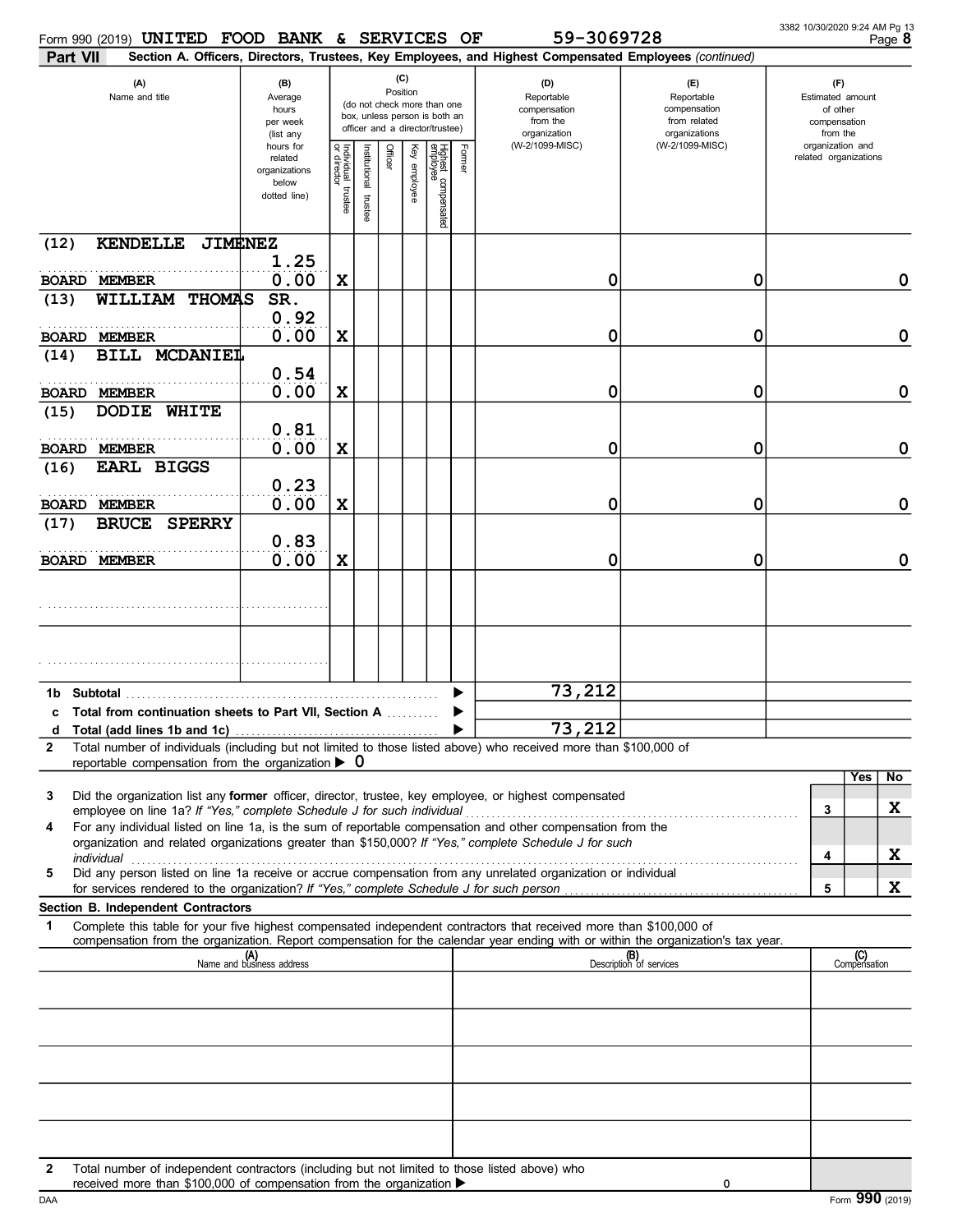|                                                           |                                                                                                                                            |                      |                                              |                                      | 3382 10/30/2020 9:24 AM Pg 14             |
|-----------------------------------------------------------|--------------------------------------------------------------------------------------------------------------------------------------------|----------------------|----------------------------------------------|--------------------------------------|-------------------------------------------|
|                                                           | Form 990 (2019) UNITED FOOD BANK & SERVICES OF                                                                                             |                      | 59-3069728                                   |                                      | Page 9                                    |
|                                                           | <b>Part VIII</b><br><b>Statement of Revenue</b><br>Check if Schedule O contains a response or note to any line in this Part VIII           |                      |                                              |                                      |                                           |
|                                                           |                                                                                                                                            | (A)<br>Total revenue | (B)<br>Related or exempt<br>function revenue | (C)<br>Unrelated<br>business revenue | (D)<br>Revenue excluded<br>from tax under |
|                                                           |                                                                                                                                            |                      |                                              |                                      | sections 512-514                          |
| Contributions, Gifts, Grants<br>and Other Similar Amounts | 1a Federated campaigns<br>1a<br>1 <sub>b</sub><br><b>b</b> Membership dues                                                                 |                      |                                              |                                      |                                           |
|                                                           | 1 <sub>c</sub><br>c Fundraising events<br>.                                                                                                |                      |                                              |                                      |                                           |
|                                                           | d Related organizations<br>1 <sub>d</sub><br>1e<br><b>e</b> Government grants (contributions)                                              |                      |                                              |                                      |                                           |
|                                                           | distribution district<br>f All other contributions, gifts, grants,                                                                         |                      |                                              |                                      |                                           |
|                                                           | and similar amounts not included above<br>6,653,758<br>1f<br>5,966,212<br>1g $\vert$ \$<br>g Noncash contributions included in lines 1a-1f |                      |                                              |                                      |                                           |
|                                                           |                                                                                                                                            | 6,653,758            |                                              |                                      |                                           |
|                                                           | <b>Business Code</b><br>2a                                                                                                                 |                      |                                              |                                      |                                           |
| Program Service<br>Revenue                                | b                                                                                                                                          |                      |                                              |                                      |                                           |
|                                                           | c                                                                                                                                          |                      |                                              |                                      |                                           |
|                                                           | e                                                                                                                                          |                      |                                              |                                      |                                           |
|                                                           | f All other program service revenue<br>▶                                                                                                   |                      |                                              |                                      |                                           |
|                                                           | 3 Investment income (including dividends, interest, and                                                                                    |                      |                                              |                                      |                                           |
|                                                           | 4 Income from investment of tax-exempt bond proceeds                                                                                       | 162                  |                                              |                                      | 162                                       |
|                                                           |                                                                                                                                            |                      |                                              |                                      |                                           |
|                                                           | (i) Real<br>(ii) Personal<br>27,950<br>6a Gross rents<br>6a                                                                                |                      |                                              |                                      |                                           |
|                                                           | 48,969<br><b>b</b> Less: rental expenses<br>6b                                                                                             |                      |                                              |                                      |                                           |
|                                                           | $-21,019$<br><b>6c</b><br><b>c</b> Rental inc. or (loss)<br>▶                                                                              | $-21,019$            |                                              | $-21,019$                            |                                           |
|                                                           | 7a Gross amount from<br>(ii) Other<br>(i) Securities<br>sales of assets                                                                    |                      |                                              |                                      |                                           |
|                                                           | 7,130<br>7a<br>other than inventory                                                                                                        |                      |                                              |                                      |                                           |
| Revenue                                                   | <b>b</b> Less: cost or other<br>7,130<br>7b<br>basis and sales exps.                                                                       |                      |                                              |                                      |                                           |
|                                                           | 7c<br>c Gain or (loss)                                                                                                                     |                      |                                              |                                      |                                           |
| Other                                                     | 8a Gross income from fundraising events                                                                                                    |                      |                                              |                                      |                                           |
|                                                           | (not including \$<br>1.1.1.1.1.1.1                                                                                                         |                      |                                              |                                      |                                           |
|                                                           | of contributions reported on line 1c).<br>61,408<br>See Part IV, line 18<br>8a<br>.                                                        |                      |                                              |                                      |                                           |
|                                                           | <b>8b</b><br><b>b</b> Less: direct expenses                                                                                                |                      |                                              |                                      |                                           |
|                                                           | c Net income or (loss) from fundraising events<br>▶<br>9a Gross income from gaming activities.                                             | 61,408               |                                              |                                      | 61,408                                    |
|                                                           | See Part IV, line 19<br>9a<br>.                                                                                                            |                      |                                              |                                      |                                           |
|                                                           | 9 <sub>b</sub><br><b>b</b> Less: direct expenses<br>c Net income or (loss) from gaming activities<br>▶                                     |                      |                                              |                                      |                                           |
|                                                           | 10a Gross sales of inventory, less                                                                                                         |                      |                                              |                                      |                                           |
|                                                           | returns and allowances<br>10a<br>.<br><b>b</b> Less: cost of goods sold<br>10 <sub>b</sub>                                                 |                      |                                              |                                      |                                           |
|                                                           | c Net income or (loss) from sales of inventory                                                                                             |                      |                                              |                                      |                                           |
|                                                           | <b>Business Code</b><br>11a                                                                                                                |                      |                                              |                                      |                                           |
| Miscellaneous<br>Revenue                                  | b                                                                                                                                          |                      |                                              |                                      |                                           |
|                                                           | C<br><b>d</b> All other revenue $\ldots$ $\ldots$ $\ldots$ $\ldots$ $\ldots$ $\ldots$                                                      |                      |                                              |                                      |                                           |
|                                                           | $\blacktriangleright$                                                                                                                      |                      |                                              |                                      |                                           |
|                                                           | $\blacktriangleright$<br>12 Total revenue. See instructions                                                                                | 6,694,309            | $\Omega$                                     | $-21,019$                            | 61,570                                    |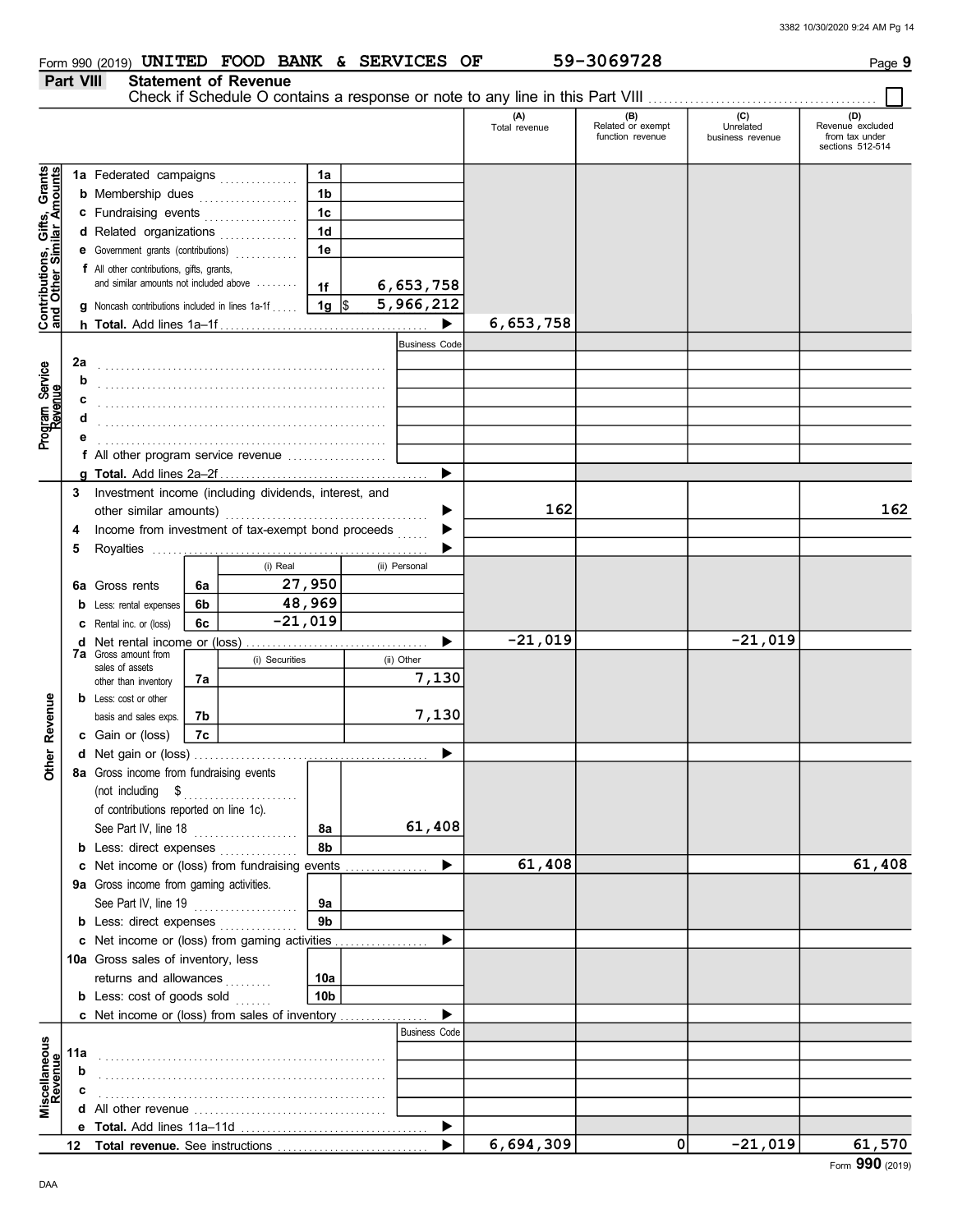# Part IX Statement of Functional Expenses Form 990 (2019) UNITED FOOD BANK & SERVICES OF  $59-3069728$  Page 10 Section 501(c)(3) and 501(c)(4) organizations must complete all columns. All other organizations must complete column (A). 1 Grants and other assistance to domestic organizations and all the state of  $\sim$  1 2 Grants and other assistance to domestic 3 Grants and other assistance to foreign **1** and  $\vert$  **1** and  $\vert$  **1** and  $\vert$  **1** and  $\vert$  **1** and  $\vert$  **1** and  $\vert$  **1** and  $\vert$  **1** and  $\vert$  **1** and  $\vert$  **1** and  $\vert$  **1** and  $\vert$  **1** and  $\vert$  **1** and  $\vert$  **1** and  $\vert$ 4 Benefits paid to or for members . . . . . . . . . . <u>| \_ \_ \_ \_ \_ \_ \_ \_ \_ \_ \_ \_</u> 5 Compensation of current officers, directors, 6 Compensation not included above to disqualified 7 Other salaries and wages  $\begin{array}{|c|c|c|c|c|}\hline & & 131,28\hline \end{array}$ 8 Pension plan accruals and contributions (include and the state of the state of the state of the state of the state of the state of the state of the state of the state of the state of the state of the state of the state o 9 Other employee benefits . . . . . . . . . . . . . . . . . . . . 10 Payroll taxes . . . . . . . . . . . . . . . . . . . . . . . . . . . . . . . . . 11 Fees for services (nonemployees): ab Management . . . . . . . . . . . . . . . . . . . . . . . . . . . . . . . . cd Accounting . . . . . . . . . . . . . . . . . . . . . . . . . . . . . . . . . . . e Professional fundraising services. See Part IV, line 17 f Investment management fees . . . . . . . . . . . . . . . g Other. (If line 11g amount exceeds 10% of line 25, column 12 Advertising and promotion  $\begin{array}{|c|c|c|c|c|c|}\hline \textbf{4} & \textbf{4} & \textbf{7} \end{array}$ 13 Office expenses . . . . . . . . . . . . . . . . . . . . . . . . . . . . . **14** Information technology . . . . . . . . . . . . . . . . <u>| \_ \_ \_ \_ \_ \_ \_ \_ \_ \_ \_ \_ \_</u> 15 Royalties . . . . . . . . . . . . . . . . . . . . . . . . . . . . . . . . . . . . . 16 Occupancy . . . . . . . . . . . . . . . . . . . . . . . . . . . . . . . . . . 17 Travel . . . . . . . . . . . . . . . . . . . . . . . . . . . . . . . . . . . . . . . . 18 Payments of travel or entertainment expenses 19 Conferences, conventions, and meetings **Engineering** Conferences, conventions, and meetings 20 Interest . . . . . . . . . . . . . . . . . . . . . . . . . . . . . . . . . . . . . . 21 Payments to affiliates . . . . . . . . . . . . . . . . . . . . . . . . 22 Depreciation, depletion, and amortization  $\begin{array}{|c|c|c|c|c|}\hline \textbf{22} & \textbf{0,4} \end{array}$ 23 Insurance . . . . . . . . . . . . . . . . . . . . . . . . . . . . . . . . . . . . 24 Other expenses. Itemize expenses not covered a GRANT WRITING EXPENSE  $b$  TRUCK EXPENSES  $15,56$  $\begin{array}{ccc} \texttt{c} & \texttt{MEALS} & \texttt{E} & \texttt{ENTERAINMENT} \ \texttt{d} & \texttt{GIFTS} & & \texttt{1,19} \end{array}$ and domestic governments. See Part IV, line 21 . . . . . . . . . . . individuals. See Part IV, line 22 . . . . . . . . . . . . . . . 6, 065, 594 organizations, foreign governments, and foreign individuals. See Part IV, lines 15 and 16 trustees, and key employees  $\overline{73,212}$ persons (as defined under section 4958(f)(1)) and persons described in section 4958(c)(3)(B) . . . . . . . . section 401(k) and 403(b) employer contributions) Legal . . . . . . . . . . . . . . . . . . . . . . . . . . . . . . . . . . . . . . . . . Lobbying . . . . . . . . . . . . . . . . . . . . . . . . . . . . . . . . . . . . . for any federal, state, or local public officials above (List miscellaneous expenses on line 24e. If line 24e amount exceeds 10% of line 25, column (A) amount, list line 24e expenses on Schedule O.) 3382 10/30/2020 9:24 AM Pg 15<br>
COLumns. All other organizations must complete column (A).<br>
Et o any line in this Part IX<br>
(A)<br>
Program service<br>
Program service<br>
Program service<br>
Program service<br>
Program service<br>
Program se SERVICES OF 59-3069728 Page 10<br>
Sall columns. All other organizations must complete column (A).<br>
Total expenses<br>
Potal expenses<br>
Potal expenses<br>
Potal expenses<br>
Potal expenses<br>
Potal expenses<br>
Potal expenses<br>
Potal expense expenses and general expenses (D)<br>Fundraising expenses . . . . . . . . . . . . . . . . . . . . . . . . . . . . . . . . . . . . . . . . . . . . . . . . . . . . . . . . . . . . . . . . . . . . . . . . . . . . . . . . . . . . . . . . . . . . . . Check if Schedule O contains a response or note to any line in this Part IX (A) amount, list line 11g expenses on Schedule O.)  $\ldots \ldots$   $\begin{array}{|c|c|c|c|c|c|}\n\hline\n\text{Advertising and promotion} & & & \textbf{0.738}\n\end{array}$ UNITED FOOD BANK & SERVICES OF 59-3069728 Page 10<br>
tement of Functional Expenses<br>
State of the method of the state of the state of the state of the state of the state of the state of the state of the state of the state of SERVICES OF 59-3069728 Page 10<br>
S<br>
All columns. All other organizations must complete column (A).<br>
The to any line in this Part IX<br>
Program service<br>
Program service<br>
Program service<br>
Program service<br>
Program service<br>
Prog 3382 10/30/2020 924 AM P<sub>9</sub> 15<br>
3382 10/30/2020 924 AM P<sub>9</sub> 15<br>
23.21 All other organizations must complete column (A).<br>
23.22 51,249<br>
23.22 51,249<br>
23.22 51,899 13,129 26,257<br>
23.22 51,899 13,129 26,257 131,285 91,899 13,697 16,070 11,249 1,607 3,214 1.1.285 1.662 1.332 1.332<br>
16,070 1.249 1.607 3.214<br>
16,070 1.249 1.607 3.214<br>
16,070 1.249 1.607 3.214<br>
16,070 1.249 1.607 3.214<br>
16,070 1.249 1.607 3.214 5,594 6,065,594<br>
3,212 51,249 7,321 14,642<br>
1,285 91,899 13,129 26,257<br>
6,070 11,249 1,607 3,214<br>
5,326 2,662 1,332 1,332<br>
4,738<br>
8,933 12,817 6,774 49,342 3,212 51,249 7,321 14,642<br>
1,285 91,899 13,129 26,257<br>
6,070 11,249 1,607 3,214<br>
5,326 2,662 1,332 1,332<br>
4,738<br>
8,933 12,817 6,774 49,342<br>
4,386 10,070 1,439 2,877  $\begin{array}{|c|c|c|c|c|c|}\hline 7,321 & 14,642 \\ \hline 31,285 & 91,899 & 13,129 & 26,257 \\ \hline \end{array}$   $\begin{array}{|c|c|c|c|c|}\hline 16,070 & 11,249 & 1,607 & 3,214 \\ \hline \end{array}$   $\begin{array}{|c|c|c|c|c|}\hline 5,326 & 2,662 & 1,332 & 1,332 \\ \hline \end{array}$   $\begin{array}{|c|c|c|c|c|}\hline$ 31,285 91,899 13,129 26,257<br>
16,070 11,249 1,607 3,214<br>
5,326 2,662 1,332 1,332<br>
1,332 4,738<br>
68,933 12,817 6,774 49,342<br>
14,386 10,070 1,439 2,877<br>
6,476 6,096 380 5,326 2,662 1,332 1,332<br>
1,332 1,332<br>
1,332<br>
1,332<br>
1,332<br>
1,332<br>
4,738<br>
8,933 12,817 6,774 49,342<br>
4,738<br>
4,738<br>
8,933 12,817 6,774 49,342<br>
4,738<br>
4,738<br>
8,933 12,817 6,774 49,342<br>
2,877<br>
5,476 6,096 380<br>
1,439 2,877<br>
1,3  $\begin{array}{|c|c|c|c|c|}\hline 5,326 & 2,662 & 1,332 & 1,332 \\ \hline \hline \end{array}$ explore the theorem and the content of the set of the set of the set of the set of the set of the set of the set of the set of the set of the set of the set of the set of the set of the set of the set of the set of the se Experiment to the presence of the second of the control of the control of the control of the control of the control of the control of the control of the control of the control of the control of the control of the control Meansion experiments<br>
Meritaing and promotion<br>
the spences<br>
considered by the centre of the centre of the centre of the centre of the centre of the centre of the centre of the centre of the centre of the centre of the cen The momento of two two species<br>
considers increases  $\frac{2,877}{2}$ <br>
considers the content of two content interests of the content of two contents of the content of the content<br>
system of two content of the content of the c 4,386 10,070 1,439 2,877<br>
4,386 10,070 1,439 2,877<br>
5,6476 6,096 380<br>
3,022 13,022<br>
9,839 29,839<br>
5,560 1,925<br>
3,850 1,925<br>
1,193<br>
1,193<br>
1,193<br>
1,193<br>
1,193<br>
1,193<br>
1,193<br>
6,628,960 45,129<br>
106,513<br>
Forms 990 20,899<br>
For 14,386 10,070 1,439 2,877<br>
14,386 10,070 1,439 2,877<br>
14,39 2,877<br>
15,60<br>
13,022 13,022<br>
29,839 29,839<br>
15,560 15,560<br>
1,925 1,925<br>
1,118<br>
6,450,602 6,298,960 45,129 106,513<br>
16,513<br>
1993<br>
1993<br>
1993<br>
1993<br>
1993<br>
1993<br>
19

 $e$  All other expenses  $\begin{array}{|c|c|c|c|c|c|}\hline \end{array} \quad \begin{array}{|c|c|c|c|c|}\hline \begin{array}{|c|c|c|c|c|}\hline \begin{array}{|c|c|c|c|}\hline \begin{array}{|c|c|c|c|}\hline \begin{array}{|c|c|c|}\hline \begin{array}{|c|c|c|}\hline \begin{array}{|c|c|c|}\hline \begin{array}{|c|c|c|}\hline \begin{array}{|c|c|c|}\hline \begin{array}{|c|c|c|}\hline \begin{array}{|c$ 25 Total functional expenses. Add lines 1 through 24e  $\ldots$  | 6,450,60 26 **Joint costs.** Complete this line only if the **Complete in the set of the set of the set of the set of the set of the set of the set of the set of the set of the set of the set of the set of the set of the set of the se** fundraising solicitation. Check here  $\blacktriangleright$   $\blacktriangleright$  if organization reported in column (B) joint costs from a combined educational campaign and following SOP 98-2 (ASC 958-720)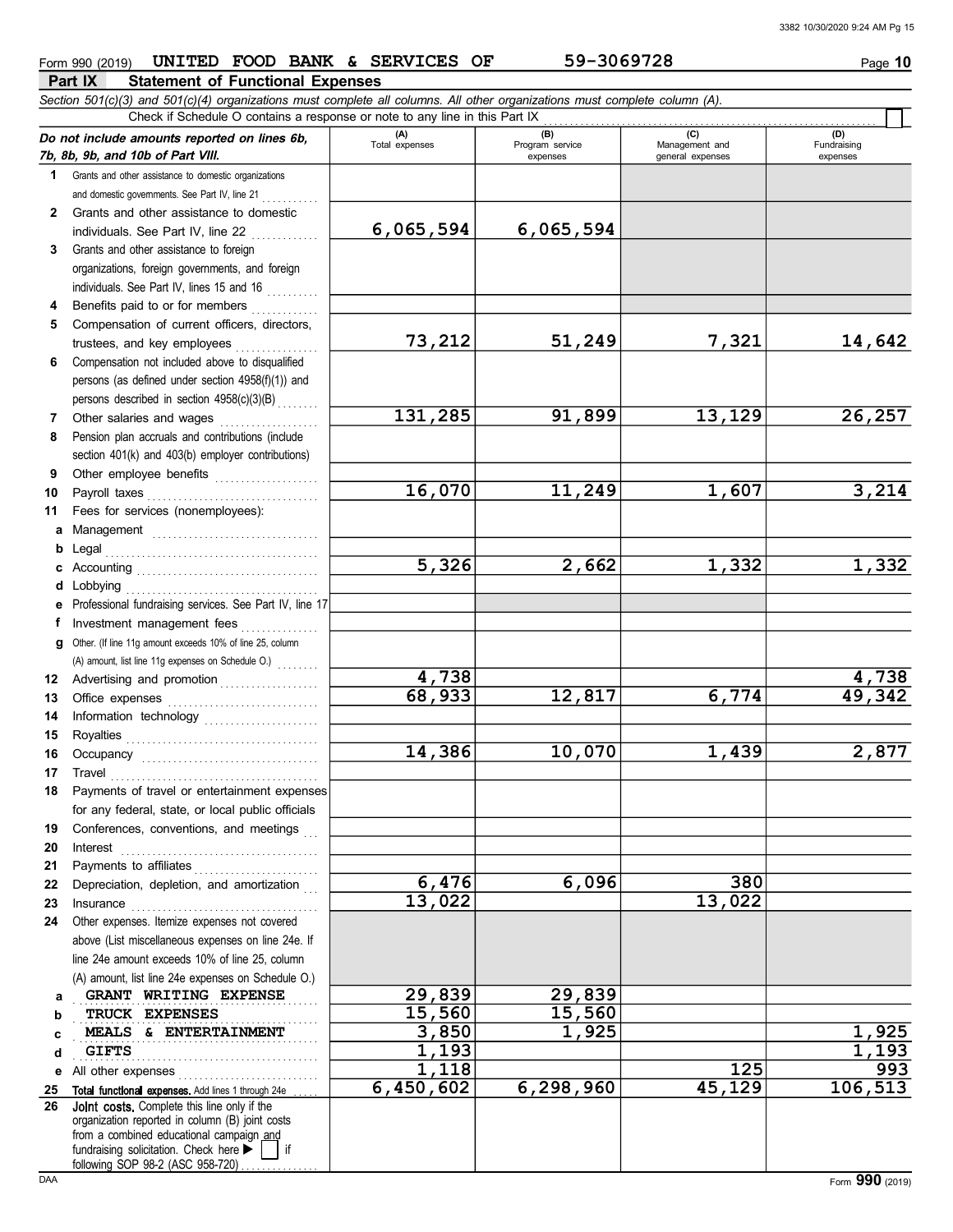|                 |                 |                                                                                                                                                         |                         |                                | 3382 10/30/2020 9:24 AM Pg 16 |
|-----------------|-----------------|---------------------------------------------------------------------------------------------------------------------------------------------------------|-------------------------|--------------------------------|-------------------------------|
|                 | Part X          | UNITED FOOD BANK & SERVICES OF<br>Form 990 (2019)<br><b>Balance Sheet</b>                                                                               | 59-3069728              |                                | Page 11                       |
|                 |                 |                                                                                                                                                         | (A)                     |                                | (B)                           |
|                 |                 |                                                                                                                                                         | Beginning of year       |                                | End of year                   |
|                 | $\mathbf{2}$    | Cash-non-interest-bearing                                                                                                                               | 234,313<br>103,434      | $\mathbf{1}$<br>$\overline{2}$ | 507,883<br>81,049             |
|                 | 3               |                                                                                                                                                         |                         | 3                              |                               |
|                 | 4               | Accounts receivable, net                                                                                                                                |                         | 4                              |                               |
|                 | 5               | Loans and other receivables from any current or former officer, director,<br>trustee, key employee, creator or founder, substantial contributor, or 35% |                         |                                |                               |
|                 |                 | controlled entity or family member of any of these persons                                                                                              |                         | 5                              |                               |
|                 | 6               | Loans and other receivables from other disqualified persons (as defined<br>under section 4958(f)(1)), and persons described in section 4958(c)(3)(B)    |                         | 6                              |                               |
| ssets           |                 | 7 Notes and loans receivable, net                                                                                                                       |                         | $\overline{7}$                 |                               |
|                 | 8               | Inventories for sale or use                                                                                                                             | 506,806                 | 8                              | 524,281                       |
|                 | 9               | Prepaid expenses and deferred charges<br>10a Land, buildings, and equipment: cost or other                                                              |                         | 9                              |                               |
|                 |                 | 608,934                                                                                                                                                 |                         |                                |                               |
|                 | 11              | $\overline{10b}$<br>158,317<br><b>b</b> Less: accumulated depreciation<br>Investments-publicly traded securities                                        | 439,997                 | 10 <sub>c</sub><br>11          | 450,617                       |
|                 | 12              |                                                                                                                                                         |                         | 12                             |                               |
|                 | 13              |                                                                                                                                                         |                         | 13                             |                               |
|                 | 14<br>15        | Intangible assets<br>Other assets. See Part IV, line 11                                                                                                 | 1,265                   | 14<br>15                       | 1,767                         |
|                 | 16              |                                                                                                                                                         | 1,285,815               | 16                             | 1,565,597                     |
|                 | 18              | Grants payable                                                                                                                                          | 2,825                   | 17<br>18                       | 8,388                         |
|                 | 19              | Deferred revenue                                                                                                                                        |                         | 19                             |                               |
|                 | 20              |                                                                                                                                                         |                         | 20                             |                               |
|                 | 21<br>22        | Escrow or custodial account liability. Complete Part IV of Schedule D<br>Loans and other payables to any current or former officer, director,           |                         | 21                             |                               |
| Liabilities     |                 | trustee, key employee, creator or founder, substantial contributor, or 35%                                                                              |                         |                                |                               |
|                 | 23              | controlled entity or family member of any of these persons<br>Secured mortgages and notes payable to unrelated third parties                            | 275,395                 | 22<br>23                       | 263,483                       |
|                 | 24              | Unsecured notes and loans payable to unrelated third parties                                                                                            |                         | 24                             | 36,712                        |
|                 | 25              | Other liabilities (including federal income tax, payables to related third                                                                              |                         |                                |                               |
|                 |                 | parties, and other liabilities not included on lines 17-24). Complete Part X<br>of Schedule D                                                           | $4,009$ 25              |                                | 9,723                         |
|                 |                 |                                                                                                                                                         | $\overline{282,229}$ 26 |                                | 318,306                       |
|                 |                 | Organizations that follow FASB ASC 958, check here $\triangleright$ $ X $<br>and complete lines 27, 28, 32, and 33.                                     |                         |                                |                               |
| <b>Balances</b> | 27              | Net assets without donor restrictions                                                                                                                   | 1,003,586               | 27                             | 1,247,291                     |
|                 | 28              | Net assets with donor restrictions                                                                                                                      |                         | 28                             |                               |
| Fund            |                 | Organizations that do not follow FASB ASC 958, check here ▶ │<br>and complete lines 29 through 33.                                                      |                         |                                |                               |
| $\bf \bar o$    | 29              | Capital stock or trust principal, or current funds                                                                                                      |                         | 29                             |                               |
| Assets          | 30<br>31        | Paid-in or capital surplus, or land, building, or equipment fund<br>Retained earnings, endowment, accumulated income, or other funds                    |                         | 30<br>31                       |                               |
| Net             | 32              | Total net assets or fund balances                                                                                                                       | 1,003,586               | 32                             | 1,247,291                     |
|                 | 33 <sub>o</sub> |                                                                                                                                                         | 1,285,815               | 33                             | 1,565,597                     |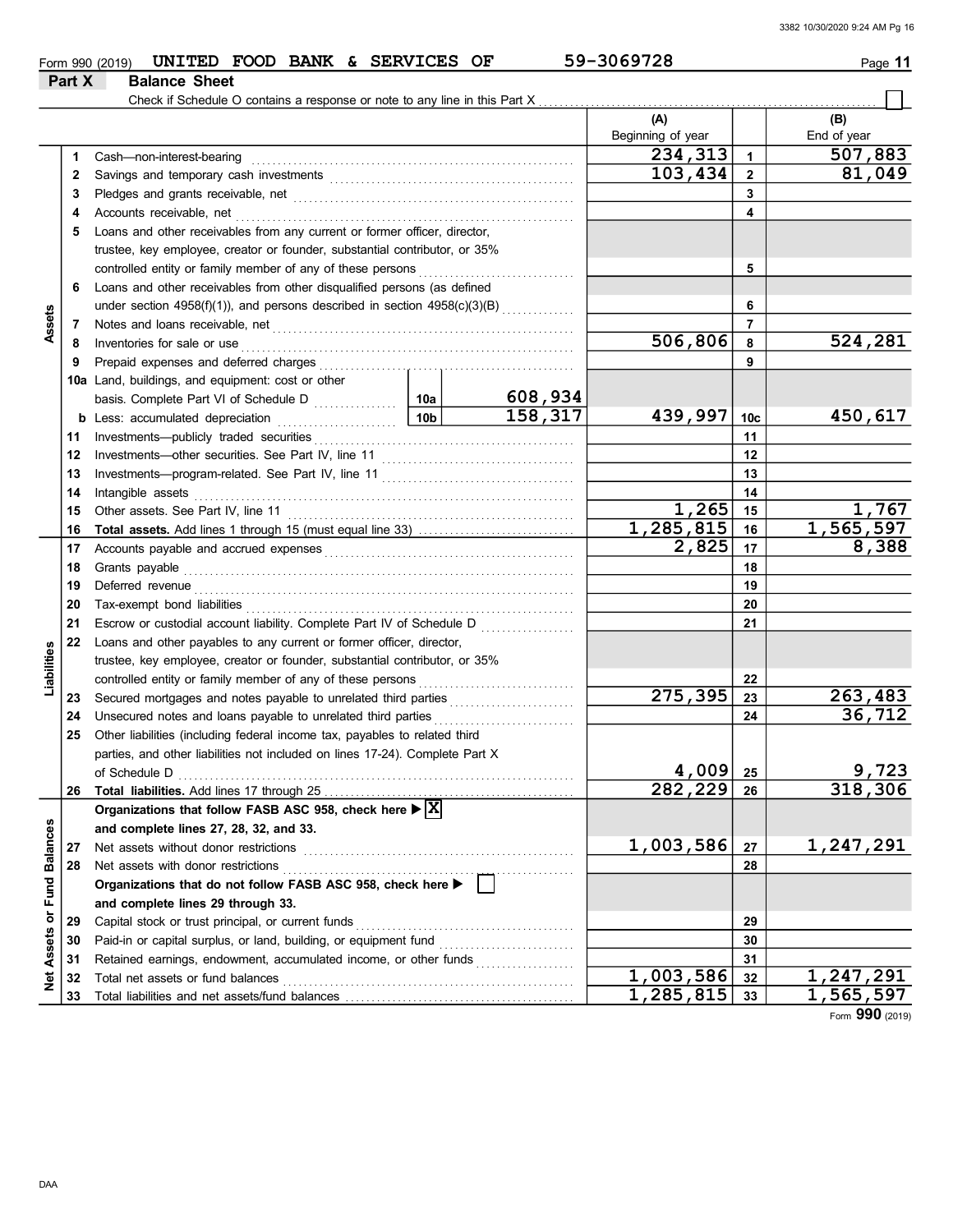|              |                                                                                                                                                                |                                                    | 3382 10/30/2020 9:24 AM Pg 17 |                      |         |
|--------------|----------------------------------------------------------------------------------------------------------------------------------------------------------------|----------------------------------------------------|-------------------------------|----------------------|---------|
|              |                                                                                                                                                                |                                                    |                               |                      |         |
|              | 59-3069728<br>Form 990 (2019) UNITED FOOD BANK & SERVICES OF                                                                                                   |                                                    |                               |                      | Page 12 |
|              | Part XI<br><b>Reconciliation of Net Assets</b>                                                                                                                 |                                                    |                               |                      |         |
|              | Check if Schedule O contains a response or note to any line in this Part XI                                                                                    |                                                    |                               |                      | X       |
|              |                                                                                                                                                                |                                                    |                               | $\sqrt{6,694,309}$   |         |
| $\mathbf{2}$ |                                                                                                                                                                |                                                    |                               | 6,450,602            |         |
| 3            | Revenue less expenses. Subtract line 2 from line 1                                                                                                             | $\overline{\mathbf{3}}$<br>$\overline{\mathbf{4}}$ |                               | 243,707<br>1,003,586 |         |
|              |                                                                                                                                                                | 5                                                  |                               |                      |         |
| 5            |                                                                                                                                                                | 6                                                  |                               |                      |         |
| 6            | Donated services and use of facilities <b>constructs</b> and a service of the service of the services and use of facilities<br>Investment expenses             | $\overline{7}$                                     |                               |                      |         |
| 8            | Prior period adjustments                                                                                                                                       | 8                                                  |                               |                      |         |
|              | Other changes in net assets or fund balances (explain on Schedule O)                                                                                           | $\mathbf{9}$                                       |                               |                      | $-2$    |
| 10           | Net assets or fund balances at end of year. Combine lines 3 through 9 (must equal Part X, line                                                                 |                                                    |                               |                      |         |
|              | $32$ , column $(B)$ )                                                                                                                                          | 10                                                 |                               | 1,247,291            |         |
|              | <b>Financial Statements and Reporting</b><br>Part XII                                                                                                          |                                                    |                               |                      |         |
|              | Check if Schedule O contains a response or note to any line in this Part XII                                                                                   |                                                    |                               |                      |         |
|              |                                                                                                                                                                |                                                    |                               | Yes                  | No      |
|              | X <br>1 Accounting method used to prepare the Form 990:<br>Cash<br>Other<br>Accrual                                                                            |                                                    |                               |                      |         |
|              | If the organization changed its method of accounting from a prior year or checked "Other," explain in                                                          |                                                    |                               |                      |         |
|              | Schedule O.                                                                                                                                                    |                                                    |                               |                      |         |
|              | 2a Were the organization's financial statements compiled or reviewed by an independent accountant?                                                             |                                                    | 2a                            |                      | X       |
|              | If "Yes," check a box below to indicate whether the financial statements for the year were compiled or                                                         |                                                    |                               |                      |         |
|              | reviewed on a separate basis, consolidated basis, or both:                                                                                                     |                                                    |                               |                      |         |
|              | Separate basis<br>Consolidated basis<br>Both consolidated and separate basis                                                                                   |                                                    |                               |                      |         |
|              | <b>b</b> Were the organization's financial statements audited by an independent accountant?                                                                    |                                                    | 2b                            | X                    |         |
|              | If "Yes," check a box below to indicate whether the financial statements for the year were audited on a                                                        |                                                    |                               |                      |         |
|              | separate basis, consolidated basis, or both:                                                                                                                   |                                                    |                               |                      |         |
|              | Both consolidated and separate basis<br>Consolidated basis<br>Separate basis                                                                                   |                                                    |                               |                      |         |
|              | c If "Yes" to line 2a or 2b, does the organization have a committee that assumes responsibility for oversight of                                               |                                                    |                               |                      |         |
|              | the audit, review, or compilation of its financial statements and selection of an independent accountant?                                                      |                                                    | 2c                            | X                    |         |
|              | If the organization changed either its oversight process or selection process during the tax year, explain on                                                  |                                                    |                               |                      |         |
|              | Schedule O.                                                                                                                                                    |                                                    |                               |                      |         |
|              | 3a As a result of a federal award, was the organization required to undergo an audit or audits as set forth in the<br>Single Audit Act and OMB Circular A-133? |                                                    | 3a                            |                      | X       |
|              | <b>b</b> If "Yes," did the organization undergo the required audit or audits? If the organization did not undergo the                                          |                                                    |                               |                      |         |
|              | required audit or audits, explain why on Schedule O and describe any steps taken to undergo such audits                                                        |                                                    | 3 <sub>b</sub>                |                      |         |
|              |                                                                                                                                                                |                                                    |                               |                      |         |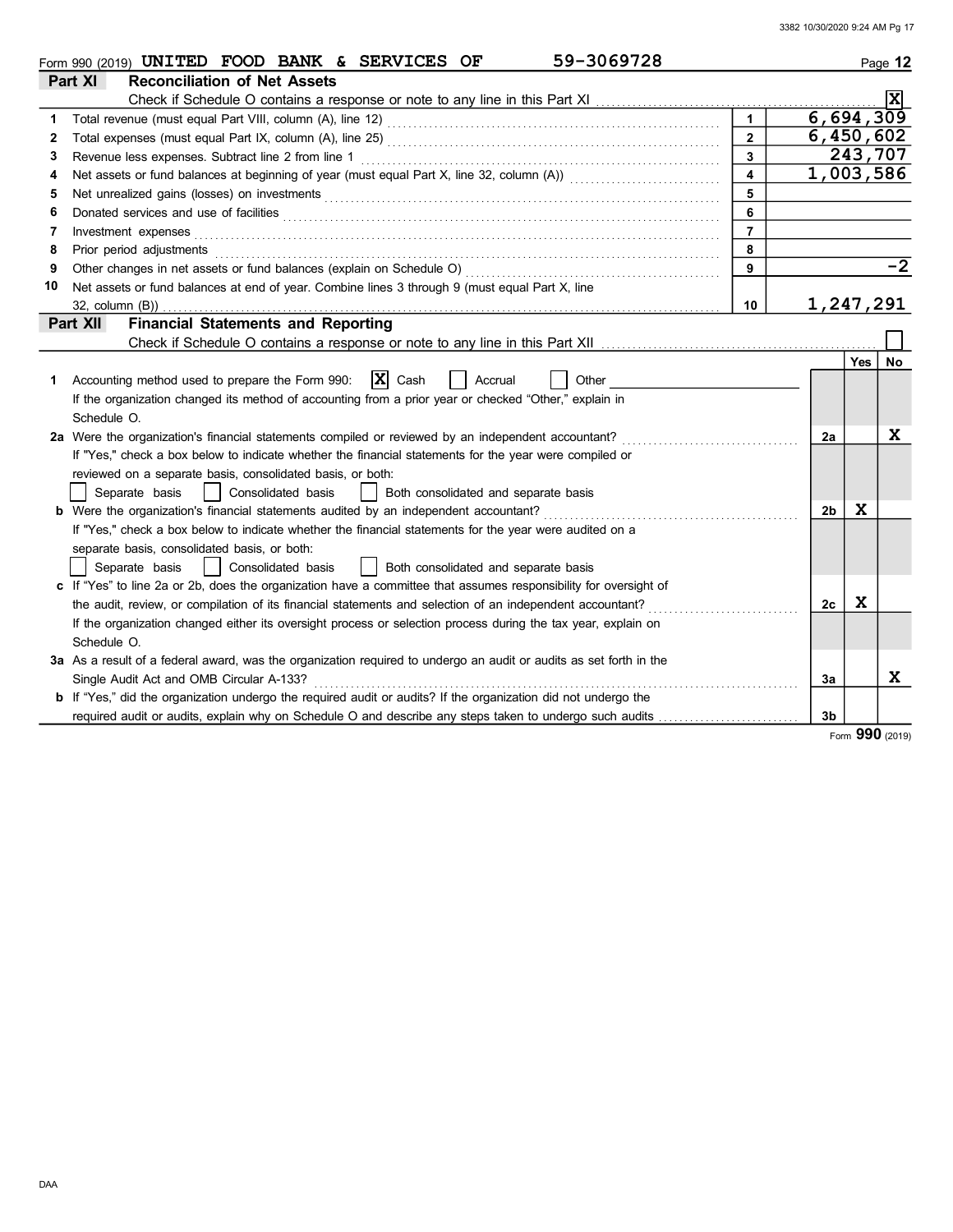| <b>SCHEDULE A</b>                       |                                                            | <b>Public Charity Status and Public Support</b>                                                                                                                                                                     |                                                      |    |                                                                                                                                                                                                                                                                | OMB No. 1545-0047                    |
|-----------------------------------------|------------------------------------------------------------|---------------------------------------------------------------------------------------------------------------------------------------------------------------------------------------------------------------------|------------------------------------------------------|----|----------------------------------------------------------------------------------------------------------------------------------------------------------------------------------------------------------------------------------------------------------------|--------------------------------------|
| (Form 990 or 990-EZ)                    |                                                            | Complete if the organization is a section 501(c)(3) organization or a section 4947(a)(1) nonexempt charitable trust.                                                                                                |                                                      |    |                                                                                                                                                                                                                                                                | 2019                                 |
| Department of the Treasury              |                                                            | Attach to Form 990 or Form 990-EZ.                                                                                                                                                                                  |                                                      |    |                                                                                                                                                                                                                                                                | Open to Public                       |
| Internal Revenue Service                |                                                            | Go to www.irs.gov/Form990 for instructions and the latest information.                                                                                                                                              |                                                      |    |                                                                                                                                                                                                                                                                | Inspection                           |
| Name of the organization                | PLANT CITY, INC.                                           | UNITED FOOD BANK & SERVICES OF                                                                                                                                                                                      |                                                      |    | Employer identification number<br>59-3069728                                                                                                                                                                                                                   |                                      |
| Part I                                  |                                                            |                                                                                                                                                                                                                     |                                                      |    | Reason for Public Charity Status (All organizations must complete this part.) See instructions.                                                                                                                                                                |                                      |
|                                         |                                                            | The organization is not a private foundation because it is: (For lines 1 through 12, check only one box.)                                                                                                           |                                                      |    |                                                                                                                                                                                                                                                                |                                      |
| 1                                       |                                                            | A church, convention of churches, or association of churches described in section 170(b)(1)(A)(i).                                                                                                                  |                                                      |    |                                                                                                                                                                                                                                                                |                                      |
| 2<br>3                                  |                                                            | A school described in section 170(b)(1)(A)(ii). (Attach Schedule E (Form 990 or 990-EZ).)<br>A hospital or a cooperative hospital service organization described in section 170(b)(1)(A)(iii).                      |                                                      |    |                                                                                                                                                                                                                                                                |                                      |
|                                         |                                                            |                                                                                                                                                                                                                     |                                                      |    | A medical research organization operated in conjunction with a hospital described in section 170(b)(1)(A)(iii). Enter the hospital's name,                                                                                                                     |                                      |
| city, and state:                        |                                                            |                                                                                                                                                                                                                     |                                                      |    |                                                                                                                                                                                                                                                                |                                      |
| 5                                       |                                                            | An organization operated for the benefit of a college or university owned or operated by a governmental unit described in                                                                                           |                                                      |    |                                                                                                                                                                                                                                                                |                                      |
| 6.                                      | section 170(b)(1)(A)(iv). (Complete Part II.)              | A federal, state, or local government or governmental unit described in section 170(b)(1)(A)(v).                                                                                                                    |                                                      |    |                                                                                                                                                                                                                                                                |                                      |
| $\vert \mathbf{x} \vert$<br>$7^{\circ}$ |                                                            | An organization that normally receives a substantial part of its support from a governmental unit or from the general public                                                                                        |                                                      |    |                                                                                                                                                                                                                                                                |                                      |
|                                         | described in section 170(b)(1)(A)(vi). (Complete Part II.) |                                                                                                                                                                                                                     |                                                      |    |                                                                                                                                                                                                                                                                |                                      |
| 8                                       |                                                            | A community trust described in section 170(b)(1)(A)(vi). (Complete Part II.)                                                                                                                                        |                                                      |    |                                                                                                                                                                                                                                                                |                                      |
| 9<br>university:                        |                                                            | or university or a non-land-grant college of agriculture (see instructions). Enter the name, city, and state of the college or                                                                                      |                                                      |    | An agricultural research organization described in section 170(b)(1)(A)(ix) operated in conjunction with a land-grant college                                                                                                                                  |                                      |
| 10                                      |                                                            |                                                                                                                                                                                                                     |                                                      |    | An organization that normally receives: (1) more than 33 1/3% of its support from contributions, membership fees, and gross                                                                                                                                    |                                      |
|                                         |                                                            | receipts from activities related to its exempt functions—subject to certain exceptions, and (2) no more than 33 1/3% of its                                                                                         |                                                      |    |                                                                                                                                                                                                                                                                |                                      |
|                                         |                                                            | support from gross investment income and unrelated business taxable income (less section 511 tax) from businesses<br>acquired by the organization after June 30, 1975. See section 509(a)(2). (Complete Part III.)  |                                                      |    |                                                                                                                                                                                                                                                                |                                      |
| 11                                      |                                                            | An organization organized and operated exclusively to test for public safety. See section 509(a)(4).                                                                                                                |                                                      |    |                                                                                                                                                                                                                                                                |                                      |
| 12 <sup>1</sup>                         |                                                            |                                                                                                                                                                                                                     |                                                      |    | An organization organized and operated exclusively for the benefit of, to perform the functions of, or to carry out the purposes                                                                                                                               |                                      |
|                                         |                                                            |                                                                                                                                                                                                                     |                                                      |    | of one or more publicly supported organizations described in section 509(a)(1) or section 509(a)(2). See section 509(a)(3).<br>Check the box in lines 12a through 12d that describes the type of supporting organization and complete lines 12e, 12f, and 12g. |                                      |
| a                                       |                                                            |                                                                                                                                                                                                                     |                                                      |    | Type I. A supporting organization operated, supervised, or controlled by its supported organization(s), typically by giving                                                                                                                                    |                                      |
|                                         |                                                            | the supported organization(s) the power to regularly appoint or elect a majority of the directors or trustees of the                                                                                                |                                                      |    |                                                                                                                                                                                                                                                                |                                      |
| b                                       |                                                            | supporting organization. You must complete Part IV, Sections A and B.<br>Type II. A supporting organization supervised or controlled in connection with its supported organization(s), by having                    |                                                      |    |                                                                                                                                                                                                                                                                |                                      |
|                                         |                                                            |                                                                                                                                                                                                                     |                                                      |    | control or management of the supporting organization vested in the same persons that control or manage the supported                                                                                                                                           |                                      |
|                                         |                                                            | organization(s). You must complete Part IV, Sections A and C.                                                                                                                                                       |                                                      |    |                                                                                                                                                                                                                                                                |                                      |
| c                                       |                                                            | its supported organization(s) (see instructions). You must complete Part IV, Sections A, D, and E.                                                                                                                  |                                                      |    | Type III functionally integrated. A supporting organization operated in connection with, and functionally integrated with,                                                                                                                                     |                                      |
| d                                       |                                                            |                                                                                                                                                                                                                     |                                                      |    | Type III non-functionally integrated. A supporting organization operated in connection with its supported organization(s)                                                                                                                                      |                                      |
|                                         |                                                            |                                                                                                                                                                                                                     |                                                      |    | that is not functionally integrated. The organization generally must satisfy a distribution requirement and an attentiveness                                                                                                                                   |                                      |
|                                         |                                                            | requirement (see instructions). You must complete Part IV, Sections A and D, and Part V.<br>Check this box if the organization received a written determination from the IRS that it is a Type I, Type II, Type III |                                                      |    |                                                                                                                                                                                                                                                                |                                      |
| e                                       |                                                            | functionally integrated, or Type III non-functionally integrated supporting organization.                                                                                                                           |                                                      |    |                                                                                                                                                                                                                                                                |                                      |
| f                                       | Enter the number of supported organizations                |                                                                                                                                                                                                                     |                                                      |    |                                                                                                                                                                                                                                                                |                                      |
| g                                       |                                                            | Provide the following information about the supported organization(s).                                                                                                                                              |                                                      |    |                                                                                                                                                                                                                                                                |                                      |
| (i) Name of supported<br>organization   | (ii) EIN                                                   | (iii) Type of organization<br>(described on lines 1-10                                                                                                                                                              | (iv) Is the organization<br>listed in your governing |    | (v) Amount of monetary<br>support (see                                                                                                                                                                                                                         | (vi) Amount of<br>other support (see |
|                                         |                                                            | above (see instructions))                                                                                                                                                                                           | document?                                            |    | instructions)                                                                                                                                                                                                                                                  | instructions)                        |
|                                         |                                                            |                                                                                                                                                                                                                     | Yes                                                  | No |                                                                                                                                                                                                                                                                |                                      |
| (A)                                     |                                                            |                                                                                                                                                                                                                     |                                                      |    |                                                                                                                                                                                                                                                                |                                      |
| (B)                                     |                                                            |                                                                                                                                                                                                                     |                                                      |    |                                                                                                                                                                                                                                                                |                                      |
| (C)                                     |                                                            |                                                                                                                                                                                                                     |                                                      |    |                                                                                                                                                                                                                                                                |                                      |
| (D)                                     |                                                            |                                                                                                                                                                                                                     |                                                      |    |                                                                                                                                                                                                                                                                |                                      |
|                                         |                                                            |                                                                                                                                                                                                                     |                                                      |    |                                                                                                                                                                                                                                                                |                                      |
| (E)                                     |                                                            |                                                                                                                                                                                                                     |                                                      |    |                                                                                                                                                                                                                                                                |                                      |
| Total                                   |                                                            |                                                                                                                                                                                                                     |                                                      |    |                                                                                                                                                                                                                                                                |                                      |

For Paperwork Reduction Act Notice, see the Instructions for Form 990 or 990-EZ.

Schedule A (Form 990 or 990-EZ) 2019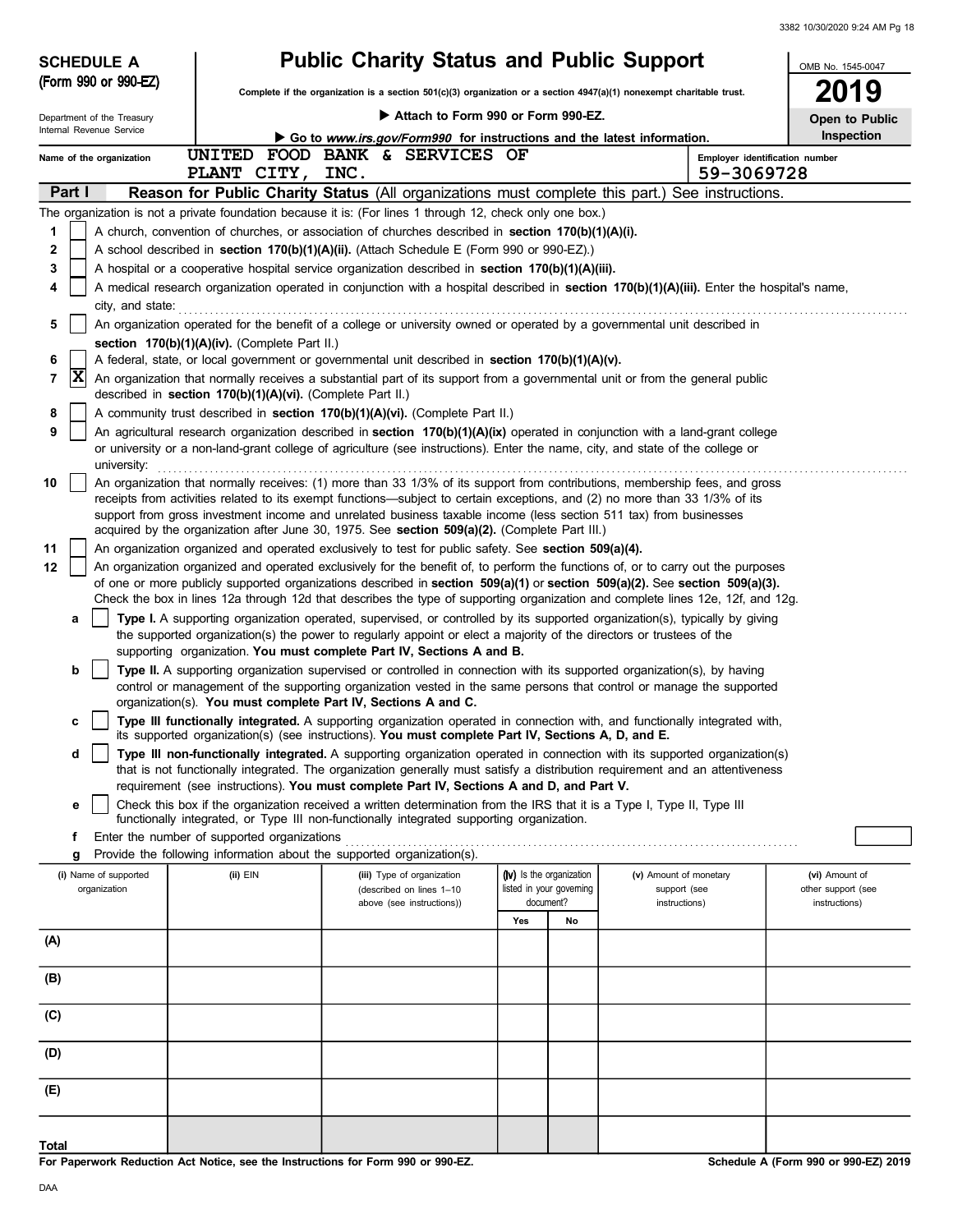|              | Schedule A (Form 990 or 990-EZ) 2019<br>Part II<br>Support Schedule for Organizations Described in Sections 170(b)(1)(A)(iv) and 170(b)(1)(A)(vi)                                                                                                     |            |            | UNITED FOOD BANK & SERVICES OF |            | 59-3069728      | Page 2                            |
|--------------|-------------------------------------------------------------------------------------------------------------------------------------------------------------------------------------------------------------------------------------------------------|------------|------------|--------------------------------|------------|-----------------|-----------------------------------|
|              | (Complete only if you checked the box on line 5, 7, or 8 of Part I or if the organization failed to qualify under<br>Part III. If the organization fails to qualify under the tests listed below, please complete Part III.)                          |            |            |                                |            |                 |                                   |
|              | <b>Section A. Public Support</b>                                                                                                                                                                                                                      |            |            |                                |            |                 |                                   |
|              | Calendar year (or fiscal year beginning in)<br>$\blacktriangleright$                                                                                                                                                                                  | (a) $2015$ | (b) 2016   | (c) 2017                       | $(d)$ 2018 | <b>(e)</b> 2019 | (f) Total                         |
|              | Gifts, grants, contributions, and<br>membership fees received. (Do not                                                                                                                                                                                |            |            |                                |            |                 |                                   |
|              | include any "unusual grants.")                                                                                                                                                                                                                        | 2,419,042  | 3,894,598  | 4,238,572                      | 4,309,483  | 6,653,758       | 21, 515, 453                      |
| $\mathbf{2}$ | Tax revenues levied for the<br>organization's benefit and either paid<br>to or expended on its behalf                                                                                                                                                 |            |            |                                |            |                 |                                   |
| 3            | The value of services or facilities<br>furnished by a governmental unit to the<br>organization without charge                                                                                                                                         |            |            |                                |            |                 |                                   |
|              | Total. Add lines 1 through 3                                                                                                                                                                                                                          | 2,419,042  | 3,894,598  | 4,238,572                      | 4,309,483  | 6,653,758       | 21, 515, 453                      |
|              | The portion of total contributions by<br>each person (other than a<br>governmental unit or publicly<br>supported organization) included on<br>line 1 that exceeds 2% of the amount<br>shown on line 11, column (f)                                    |            |            |                                |            |                 |                                   |
|              | Public support. Subtract line 5 from line 4                                                                                                                                                                                                           |            |            |                                |            |                 | 21, 515, 453                      |
|              | <b>Section B. Total Support</b><br>Calendar year (or fiscal year beginning in)                                                                                                                                                                        | (a) 2015   | $(b)$ 2016 | $(c)$ 2017                     | $(d)$ 2018 | (e) 2019        | (f) Total                         |
|              | Amounts from line 4                                                                                                                                                                                                                                   | 2,419,042  | 3,894,598  | 4,238,572                      | 4,309,483  | 6,653,758       | 21, 515, 453                      |
|              | Gross income from interest, dividends,<br>payments received on securities loans,<br>rents, royalties, and income from                                                                                                                                 | 165        | 29         | 58                             | 66         | 162             | 480                               |
|              | Net income from unrelated business<br>activities, whether or not the business<br>is regularly carried on                                                                                                                                              |            |            |                                |            |                 |                                   |
| 10           | Other income. Do not include gain or<br>loss from the sale of capital assets                                                                                                                                                                          |            |            |                                |            |                 |                                   |
|              | (Explain in Part VI.)                                                                                                                                                                                                                                 | 101,386    | 98,620     | 117,439                        | 96,994     | 61,408          | 475,847                           |
| 11<br>12     | Total support. Add lines 7 through 10                                                                                                                                                                                                                 |            |            |                                |            | 12              | 21,991,780                        |
| 13           | First five years. If the Form 990 is for the organization's first, second, third, fourth, or fifth tax year as a section 501(c)(3)                                                                                                                    |            |            |                                |            |                 |                                   |
|              | organization, check this box and stop here                                                                                                                                                                                                            |            |            |                                |            |                 | $\blacktriangleright$ $\ulcorner$ |
| 14           | Section C. Computation of Public Support Percentage<br>Public support percentage for 2019 (line 6, column (f) divided by line 11, column (f)) [[[[[[[[[[[[[[[[[[[[[[                                                                                  |            |            |                                |            | 14              | 97.83%                            |
| 15           | Public support percentage from 2018 Schedule A, Part II, line 14                                                                                                                                                                                      |            |            |                                |            | $\overline{15}$ | 96.87%                            |
| 16a          | 33 1/3% support test-2019. If the organization did not check the box on line 13, and line 14 is 33 1/3% or more, check this                                                                                                                           |            |            |                                |            |                 |                                   |
|              | box and stop here. The organization qualifies as a publicly supported organization<br>b 33 1/3% support test-2018. If the organization did not check a box on line 13 or 16a, and line 15 is 33 1/3% or more, check                                   |            |            |                                |            |                 | $\triangleright \boxed{\text{X}}$ |
|              | this box and stop here. The organization qualifies as a publicly supported organization                                                                                                                                                               |            |            |                                |            |                 | $\blacktriangleright$ $\Box$      |
|              | 17a 10%-facts-and-circumstances test-2019. If the organization did not check a box on line 13, 16a, or 16b, and line 14 is<br>10% or more, and if the organization meets the "facts-and-circumstances" test, check this box and stop here. Explain in |            |            |                                |            |                 |                                   |
|              | Part VI how the organization meets the "facts-and-circumstances" test. The organization qualifies as a publicly supported<br>organization                                                                                                             |            |            |                                |            |                 |                                   |
| b            | 10%-facts-and-circumstances test-2018. If the organization did not check a box on line 13, 16a, 16b, or 17a, and line                                                                                                                                 |            |            |                                |            |                 |                                   |
|              | 15 is 10% or more, and if the organization meets the "facts-and-circumstances" test, check this box and stop here.                                                                                                                                    |            |            |                                |            |                 |                                   |
|              | Explain in Part VI how the organization meets the "facts-and-circumstances" test. The organization qualifies as a publicly                                                                                                                            |            |            |                                |            |                 |                                   |
|              | supported organization<br><b>Private foundation.</b> If the organization did not check a box on line 13, 16a, 16b, 17a, or 17b, check this box and see                                                                                                |            |            |                                |            |                 |                                   |
| 18           | instructions                                                                                                                                                                                                                                          |            |            |                                |            |                 | $\blacktriangleright$ $\vdash$    |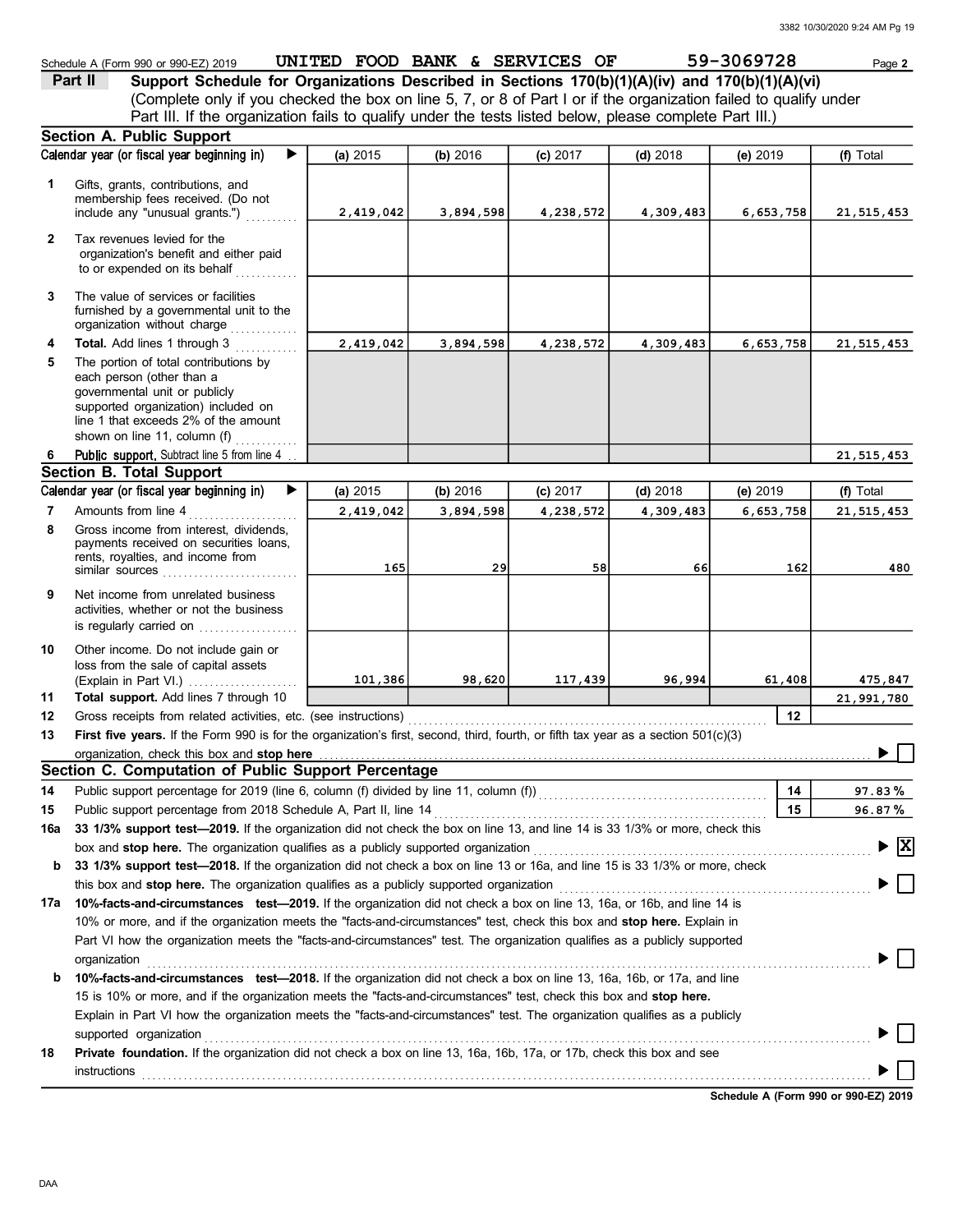| 2<br>3.<br>4<br>5 | Schedule A (Form 990 or 990-EZ) 2019<br>Part III<br>Support Schedule for Organizations Described in Section 509(a)(2)<br>(Complete only if you checked the box on line 10 of Part I or if the organization failed to qualify under Part II.<br>If the organization fails to qualify under the tests listed below, please complete Part II.)<br>Section A. Public Support<br>Calendar year (or fiscal year beginning in)<br>$\blacktriangleright$<br>Gifts, grants, contributions, and membership fees<br>received. (Do not include any "unusual grants.")<br>Gross receipts from admissions, merchandise<br>sold or services performed, or facilities<br>furnished in any activity that is related to the<br>organization's tax-exempt purpose<br>Gross receipts from activities that are not an<br>unrelated trade or business under section 513 | (a) $2015$ | UNITED FOOD BANK & SERVICES OF<br>(b) 2016 | (c) 2017   |            | 59-3069728                           | Page 3                         |
|-------------------|---------------------------------------------------------------------------------------------------------------------------------------------------------------------------------------------------------------------------------------------------------------------------------------------------------------------------------------------------------------------------------------------------------------------------------------------------------------------------------------------------------------------------------------------------------------------------------------------------------------------------------------------------------------------------------------------------------------------------------------------------------------------------------------------------------------------------------------------------|------------|--------------------------------------------|------------|------------|--------------------------------------|--------------------------------|
|                   |                                                                                                                                                                                                                                                                                                                                                                                                                                                                                                                                                                                                                                                                                                                                                                                                                                                   |            |                                            |            |            |                                      |                                |
|                   |                                                                                                                                                                                                                                                                                                                                                                                                                                                                                                                                                                                                                                                                                                                                                                                                                                                   |            |                                            |            |            |                                      |                                |
|                   |                                                                                                                                                                                                                                                                                                                                                                                                                                                                                                                                                                                                                                                                                                                                                                                                                                                   |            |                                            |            |            |                                      |                                |
|                   |                                                                                                                                                                                                                                                                                                                                                                                                                                                                                                                                                                                                                                                                                                                                                                                                                                                   |            |                                            |            | $(d)$ 2018 | (e) 2019                             | (f) Total                      |
|                   |                                                                                                                                                                                                                                                                                                                                                                                                                                                                                                                                                                                                                                                                                                                                                                                                                                                   |            |                                            |            |            |                                      |                                |
|                   |                                                                                                                                                                                                                                                                                                                                                                                                                                                                                                                                                                                                                                                                                                                                                                                                                                                   |            |                                            |            |            |                                      |                                |
|                   |                                                                                                                                                                                                                                                                                                                                                                                                                                                                                                                                                                                                                                                                                                                                                                                                                                                   |            |                                            |            |            |                                      |                                |
|                   | Tax revenues levied for the<br>organization's benefit and either paid<br>to or expended on its behalf                                                                                                                                                                                                                                                                                                                                                                                                                                                                                                                                                                                                                                                                                                                                             |            |                                            |            |            |                                      |                                |
|                   | .<br>The value of services or facilities<br>furnished by a governmental unit to the<br>organization without charge                                                                                                                                                                                                                                                                                                                                                                                                                                                                                                                                                                                                                                                                                                                                |            |                                            |            |            |                                      |                                |
| 6.                | Total. Add lines 1 through 5                                                                                                                                                                                                                                                                                                                                                                                                                                                                                                                                                                                                                                                                                                                                                                                                                      |            |                                            |            |            |                                      |                                |
|                   | 7a Amounts included on lines 1, 2, and 3<br>received from disqualified persons                                                                                                                                                                                                                                                                                                                                                                                                                                                                                                                                                                                                                                                                                                                                                                    |            |                                            |            |            |                                      |                                |
|                   | <b>b</b> Amounts included on lines 2 and 3<br>received from other than disqualified<br>persons that exceed the greater of \$5,000<br>or 1% of the amount on line 13 for the year $\frac{1}{2}$                                                                                                                                                                                                                                                                                                                                                                                                                                                                                                                                                                                                                                                    |            |                                            |            |            |                                      |                                |
| 8.                | c Add lines 7a and 7b<br>.<br>Public support. (Subtract line 7c from<br>line $6.$ )                                                                                                                                                                                                                                                                                                                                                                                                                                                                                                                                                                                                                                                                                                                                                               |            |                                            |            |            |                                      |                                |
|                   | Section B. Total Support                                                                                                                                                                                                                                                                                                                                                                                                                                                                                                                                                                                                                                                                                                                                                                                                                          |            |                                            |            |            |                                      |                                |
| 9                 | Calendar year (or fiscal year beginning in)<br>Amounts from line 6                                                                                                                                                                                                                                                                                                                                                                                                                                                                                                                                                                                                                                                                                                                                                                                | (a) $2015$ | (b) 2016                                   | $(c)$ 2017 | $(d)$ 2018 | (e) 2019                             | (f) Total                      |
|                   | .<br><b>10a</b> Gross income from interest, dividends,<br>payments received on securities loans, rents,<br>royalties, and income from similar sources                                                                                                                                                                                                                                                                                                                                                                                                                                                                                                                                                                                                                                                                                             |            |                                            |            |            |                                      |                                |
|                   | <b>b</b> Unrelated business taxable income (less<br>section 511 taxes) from businesses<br>acquired after June 30, 1975                                                                                                                                                                                                                                                                                                                                                                                                                                                                                                                                                                                                                                                                                                                            |            |                                            |            |            |                                      |                                |
|                   | c Add lines 10a and 10b $\ldots$                                                                                                                                                                                                                                                                                                                                                                                                                                                                                                                                                                                                                                                                                                                                                                                                                  |            |                                            |            |            |                                      |                                |
| 11                | Net income from unrelated business<br>activities not included in line 10b, whether<br>or not the business is regularly carried on                                                                                                                                                                                                                                                                                                                                                                                                                                                                                                                                                                                                                                                                                                                 |            |                                            |            |            |                                      |                                |
| 12                | Other income. Do not include gain or<br>loss from the sale of capital assets                                                                                                                                                                                                                                                                                                                                                                                                                                                                                                                                                                                                                                                                                                                                                                      |            |                                            |            |            |                                      |                                |
| 13                | Total support. (Add lines 9, 10c, 11,<br>and 12.) $\ldots$                                                                                                                                                                                                                                                                                                                                                                                                                                                                                                                                                                                                                                                                                                                                                                                        |            |                                            |            |            |                                      |                                |
|                   | 14 First five years. If the Form 990 is for the organization's first, second, third, fourth, or fifth tax year as a section 501(c)(3)                                                                                                                                                                                                                                                                                                                                                                                                                                                                                                                                                                                                                                                                                                             |            |                                            |            |            |                                      |                                |
|                   | organization, check this box and stop here <b>construction</b> and construction of the construction of the construction of the construction of the construction of the construction of the construction of the construction of the<br>Section C. Computation of Public Support Percentage                                                                                                                                                                                                                                                                                                                                                                                                                                                                                                                                                         |            |                                            |            |            |                                      |                                |
| 15                |                                                                                                                                                                                                                                                                                                                                                                                                                                                                                                                                                                                                                                                                                                                                                                                                                                                   |            |                                            |            |            | 15                                   | $\%$                           |
| 16                | Section D. Computation of Investment Income Percentage                                                                                                                                                                                                                                                                                                                                                                                                                                                                                                                                                                                                                                                                                                                                                                                            |            |                                            |            |            | $\overline{16}$                      |                                |
| 17                | Investment income percentage for 2019 (line 10c, column (f), divided by line 13, column (f))                                                                                                                                                                                                                                                                                                                                                                                                                                                                                                                                                                                                                                                                                                                                                      |            |                                            |            |            | 17                                   | %                              |
| 18                | Investment income percentage from 2018 Schedule A, Part III, line 17                                                                                                                                                                                                                                                                                                                                                                                                                                                                                                                                                                                                                                                                                                                                                                              |            |                                            |            |            | $\overline{18}$                      | $\%$                           |
|                   | 19a 33 1/3% support tests—2019. If the organization did not check the box on line 14, and line 15 is more than 33 1/3%, and line                                                                                                                                                                                                                                                                                                                                                                                                                                                                                                                                                                                                                                                                                                                  |            |                                            |            |            |                                      | $\blacktriangleright$ $\Box$   |
|                   | b 33 1/3% support tests-2018. If the organization did not check a box on line 14 or line 19a, and line 16 is more than 33 1/3%, and                                                                                                                                                                                                                                                                                                                                                                                                                                                                                                                                                                                                                                                                                                               |            |                                            |            |            |                                      | $\blacktriangleright$ $\Box$   |
| 20                |                                                                                                                                                                                                                                                                                                                                                                                                                                                                                                                                                                                                                                                                                                                                                                                                                                                   |            |                                            |            |            |                                      | $\blacktriangleright$ $\vdash$ |
|                   |                                                                                                                                                                                                                                                                                                                                                                                                                                                                                                                                                                                                                                                                                                                                                                                                                                                   |            |                                            |            |            | Schedule A (Form 990 or 990-EZ) 2019 |                                |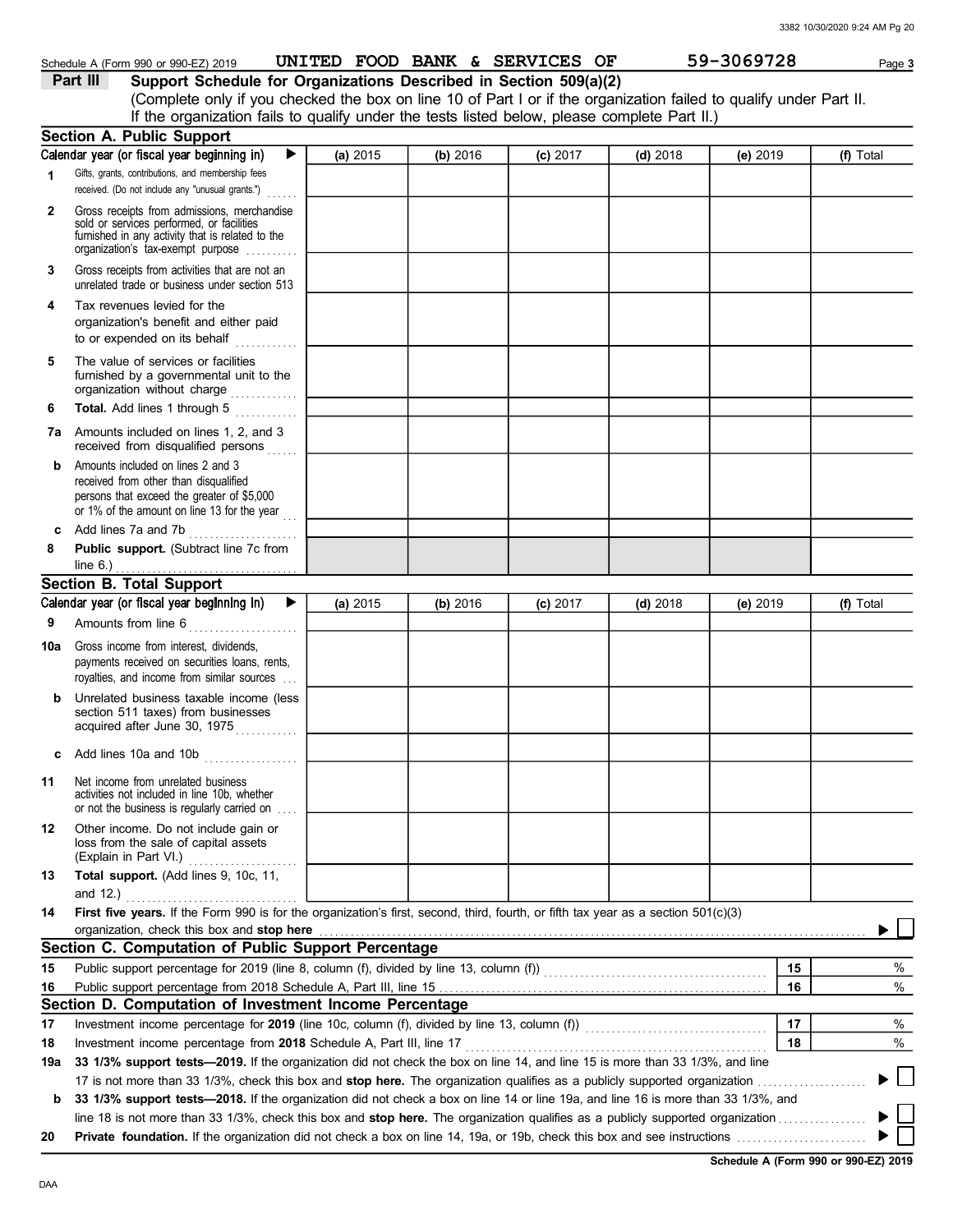|             |                                                                                                                                                                                                                                                                                                                                                                  |                 |     | 3382 10/30/2020 9:24 AM Pg 21 |
|-------------|------------------------------------------------------------------------------------------------------------------------------------------------------------------------------------------------------------------------------------------------------------------------------------------------------------------------------------------------------------------|-----------------|-----|-------------------------------|
|             | UNITED FOOD BANK & SERVICES OF<br>Schedule A (Form 990 or 990-EZ) 2019                                                                                                                                                                                                                                                                                           | 59-3069728      |     | Page 4                        |
| Part IV     | <b>Supporting Organizations</b><br>(Complete only if you checked a box in line 12 on Part I. If you checked 12a of Part I, complete Sections A<br>and B. If you checked 12b of Part I, complete Sections A and C. If you checked 12c of Part I, complete<br>Sections A, D, and E. If you checked 12d of Part I, complete Sections A and D, and complete Part V.) |                 |     |                               |
|             | Section A. All Supporting Organizations                                                                                                                                                                                                                                                                                                                          |                 |     |                               |
|             | Are all of the organization's supported organizations listed by name in the organization's governing                                                                                                                                                                                                                                                             |                 | Yes | No                            |
| 2           | documents? If "No," describe in Part VI how the supported organizations are designated. If designated by<br>class or purpose, describe the designation. If historic and continuing relationship, explain.<br>Did the organization have any supported organization that does not have an IRS determination of status                                              | $\mathbf 1$     |     |                               |
|             | under section $509(a)(1)$ or (2)? If "Yes," explain in Part VI how the organization determined that the supported                                                                                                                                                                                                                                                |                 |     |                               |
| За          | organization was described in section 509(a)(1) or (2).<br>Did the organization have a supported organization described in section $501(c)(4)$ , (5), or (6)? If "Yes," answer                                                                                                                                                                                   | $\mathbf{2}$    |     |                               |
|             | $(b)$ and $(c)$ below.                                                                                                                                                                                                                                                                                                                                           | 3a              |     |                               |
| b           | Did the organization confirm that each supported organization qualified under section $501(c)(4)$ , (5), or (6) and<br>satisfied the public support tests under section 509(a)(2)? If "Yes," describe in Part VI when and how the                                                                                                                                |                 |     |                               |
|             | organization made the determination.<br>Did the organization ensure that all support to such organizations was used exclusively for section $170(c)(2)(B)$                                                                                                                                                                                                       | 3 <sub>b</sub>  |     |                               |
| C           | purposes? If "Yes," explain in Part VI what controls the organization put in place to ensure such use.                                                                                                                                                                                                                                                           | 3c              |     |                               |
| 4a          | Was any supported organization not organized in the United States ("foreign supported organization")? If<br>"Yes," and if you checked 12a or 12b in Part I, answer (b) and (c) below.                                                                                                                                                                            | 4a              |     |                               |
| b           | Did the organization have ultimate control and discretion in deciding whether to make grants to the foreign                                                                                                                                                                                                                                                      |                 |     |                               |
|             | supported organization? If "Yes," describe in Part VI how the organization had such control and discretion<br>despite being controlled or supervised by or in connection with its supported organizations.                                                                                                                                                       | 4b              |     |                               |
| C           | Did the organization support any foreign supported organization that does not have an IRS determination                                                                                                                                                                                                                                                          |                 |     |                               |
|             | under sections $501(c)(3)$ and $509(a)(1)$ or (2)? If "Yes," explain in Part VI what controls the organization used<br>to ensure that all support to the foreign supported organization was used exclusively for section $170(c)(2)(B)$                                                                                                                          |                 |     |                               |
|             | purposes.                                                                                                                                                                                                                                                                                                                                                        | 4с              |     |                               |
| 5a          | Did the organization add, substitute, or remove any supported organizations during the tax year? If "Yes,"<br>answer (b) and (c) below (if applicable). Also, provide detail in Part VI, including (i) the names and EIN                                                                                                                                         |                 |     |                               |
|             | numbers of the supported organizations added, substituted, or removed; (ii) the reasons for each such action;                                                                                                                                                                                                                                                    |                 |     |                               |
|             | (iii) the authority under the organization's organizing document authorizing such action; and (iv) how the action<br>was accomplished (such as by amendment to the organizing document).                                                                                                                                                                         | 5a              |     |                               |
| $\mathbf b$ | Type I or Type II only. Was any added or substituted supported organization part of a class already                                                                                                                                                                                                                                                              |                 |     |                               |
| c           | designated in the organization's organizing document?<br>Substitutions only. Was the substitution the result of an event beyond the organization's control?                                                                                                                                                                                                      | 5b<br>5c        |     |                               |
| 6           | Did the organization provide support (whether in the form of grants or the provision of services or facilities) to<br>anyone other than (i) its supported organizations, (ii) individuals that are part of the charitable class benefited                                                                                                                        |                 |     |                               |
|             | by one or more of its supported organizations, or (iii) other supporting organizations that also support or<br>benefit one or more of the filing organization's supported organizations? If "Yes," provide detail in Part VI.                                                                                                                                    | 6               |     |                               |
| 7           | Did the organization provide a grant, loan, compensation, or other similar payment to a substantial contributor                                                                                                                                                                                                                                                  |                 |     |                               |
|             | (as defined in section 4958(c)(3)(C)), a family member of a substantial contributor, or a 35% controlled entity<br>with regard to a substantial contributor? If "Yes," complete Part I of Schedule L (Form 990 or 990-EZ).                                                                                                                                       | $\overline{7}$  |     |                               |
| 8           | Did the organization make a loan to a disqualified person (as defined in section 4958) not described in line 7?                                                                                                                                                                                                                                                  |                 |     |                               |
| 9а          | If "Yes," complete Part I of Schedule L (Form 990 or 990-EZ).<br>Was the organization controlled directly or indirectly at any time during the tax year by one or more                                                                                                                                                                                           | 8               |     |                               |
|             | disqualified persons as defined in section 4946 (other than foundation managers and organizations described                                                                                                                                                                                                                                                      |                 |     |                               |
| b           | in section 509(a)(1) or (2))? If "Yes," provide detail in Part VI.<br>Did one or more disqualified persons (as defined in line 9a) hold a controlling interest in any entity in which                                                                                                                                                                            | 9а              |     |                               |
|             | the supporting organization had an interest? If "Yes," provide detail in Part VI.                                                                                                                                                                                                                                                                                | 9b              |     |                               |
| C           | Did a disqualified person (as defined in line 9a) have an ownership interest in, or derive any personal benefit<br>from, assets in which the supporting organization also had an interest? If "Yes," provide detail in Part VI.                                                                                                                                  | 9с              |     |                               |
|             | Was the organization subject to the excess business holdings rules of section 4943 because of section                                                                                                                                                                                                                                                            |                 |     |                               |
|             | 4943(f) (regarding certain Type II supporting organizations, and all Type III non-functionally integrated<br>supporting organizations)? If "Yes," answer 10b below.                                                                                                                                                                                              | 10a             |     |                               |
| $\mathbf b$ | Did the organization have any excess business holdings in the tax year? (Use Schedule C, Form 4720, to                                                                                                                                                                                                                                                           |                 |     |                               |
|             | determine whether the organization had excess business holdings.)                                                                                                                                                                                                                                                                                                | 10 <sub>b</sub> |     |                               |

Schedule A (Form 990 or 990-EZ) 2019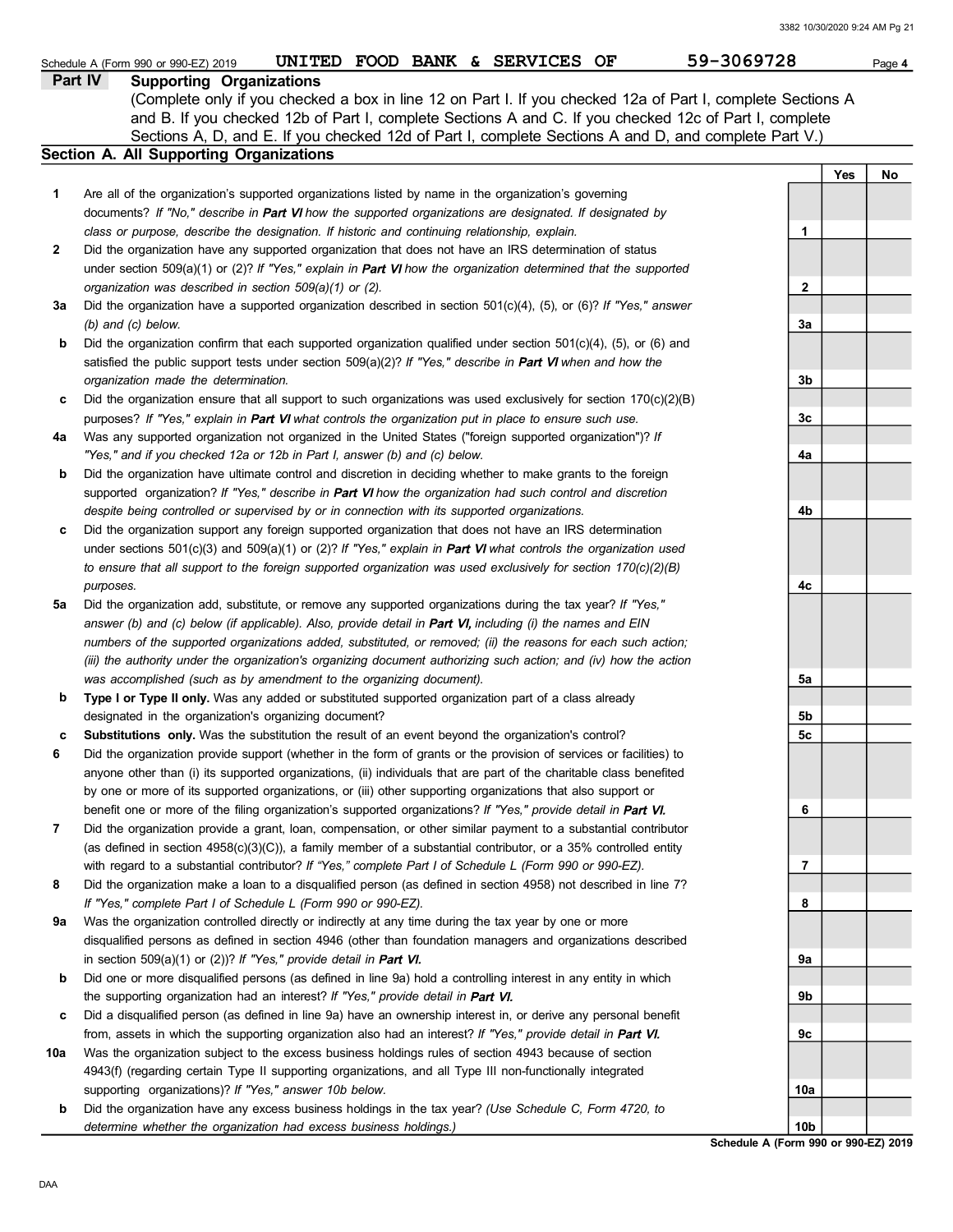|                                                                                                                                                                                                                                                                                                                                             |            | 3382 10/30/2020 9:24 AM Pg 22 |     |           |
|---------------------------------------------------------------------------------------------------------------------------------------------------------------------------------------------------------------------------------------------------------------------------------------------------------------------------------------------|------------|-------------------------------|-----|-----------|
| UNITED FOOD BANK & SERVICES OF<br>Schedule A (Form 990 or 990-EZ) 2019                                                                                                                                                                                                                                                                      | 59-3069728 |                               |     | Page 5    |
| Part IV<br>Supporting Organizations (continued)                                                                                                                                                                                                                                                                                             |            |                               | Yes | No        |
| Has the organization accepted a gift or contribution from any of the following persons?<br>11                                                                                                                                                                                                                                               |            |                               |     |           |
| a A person who directly or indirectly controls, either alone or together with persons described in (b) and (c)<br>below, the governing body of a supported organization?                                                                                                                                                                    |            | 11a                           |     |           |
| <b>b</b> A family member of a person described in (a) above?                                                                                                                                                                                                                                                                                |            | 11 <sub>b</sub>               |     |           |
| c A 35% controlled entity of a person described in (a) or (b) above? If "Yes" to a, b, or c, provide detail in Part VI.<br><b>Section B. Type I Supporting Organizations</b>                                                                                                                                                                |            | 11c                           |     |           |
|                                                                                                                                                                                                                                                                                                                                             |            |                               | Yes | No        |
| Did the directors, trustees, or membership of one or more supported organizations have the power to                                                                                                                                                                                                                                         |            |                               |     |           |
| regularly appoint or elect at least a majority of the organization's directors or trustees at all times during the<br>tax year? If "No," describe in Part VI how the supported organization(s) effectively operated, supervised, or                                                                                                         |            |                               |     |           |
| controlled the organization's activities. If the organization had more than one supported organization,                                                                                                                                                                                                                                     |            |                               |     |           |
| describe how the powers to appoint and/or remove directors or trustees were allocated among the supported                                                                                                                                                                                                                                   |            |                               |     |           |
| organizations and what conditions or restrictions, if any, applied to such powers during the tax year.<br>Did the organization operate for the benefit of any supported organization other than the supported                                                                                                                               |            | 1                             |     |           |
| organization(s) that operated, supervised, or controlled the supporting organization? If "Yes," explain in Part                                                                                                                                                                                                                             |            |                               |     |           |
| VI how providing such benefit carried out the purposes of the supported organization(s) that operated,                                                                                                                                                                                                                                      |            |                               |     |           |
| supervised, or controlled the supporting organization.<br>Section C. Type II Supporting Organizations                                                                                                                                                                                                                                       |            | $\overline{2}$                |     |           |
|                                                                                                                                                                                                                                                                                                                                             |            |                               | Yes | <b>No</b> |
| Were a majority of the organization's directors or trustees during the tax year also a majority of the directors<br>or trustees of each of the organization's supported organization(s)? If "No," describe in Part VI how control<br>or management of the supporting organization was vested in the same persons that controlled or managed |            |                               |     |           |
| the supported organization(s).                                                                                                                                                                                                                                                                                                              |            | $\mathbf 1$                   |     |           |
| Section D. All Type III Supporting Organizations                                                                                                                                                                                                                                                                                            |            |                               |     |           |
|                                                                                                                                                                                                                                                                                                                                             |            |                               | Yes | <b>No</b> |
| Did the organization provide to each of its supported organizations, by the last day of the fifth month of the<br>organization's tax year, (i) a written notice describing the type and amount of support provided during the prior tax                                                                                                     |            |                               |     |           |
| year, (ii) a copy of the Form 990 that was most recently filed as of the date of notification, and (iii) copies of the                                                                                                                                                                                                                      |            |                               |     |           |
| organization's governing documents in effect on the date of notification, to the extent not previously provided?                                                                                                                                                                                                                            |            | 1                             |     |           |
| Were any of the organization's officers, directors, or trustees either (i) appointed or elected by the supported<br>$\mathbf{2}$<br>organization(s) or (ii) serving on the governing body of a supported organization? If "No," explain in Part VI how                                                                                      |            |                               |     |           |
| the organization maintained a close and continuous working relationship with the supported organization(s).                                                                                                                                                                                                                                 |            | $\mathbf{2}$                  |     |           |
| By reason of the relationship described in (2), did the organization's supported organizations have a<br>3                                                                                                                                                                                                                                  |            |                               |     |           |
| significant voice in the organization's investment policies and in directing the use of the organization's                                                                                                                                                                                                                                  |            |                               |     |           |
| income or assets at all times during the tax year? If "Yes," describe in Part VI the role the organization's<br>supported organizations played in this regard.                                                                                                                                                                              |            | 3                             |     |           |
| Section E. Type III Functionally-Integrated Supporting Organizations                                                                                                                                                                                                                                                                        |            |                               |     |           |
| Check the box next to the method that the organization used to satisfy the Integral Part Test during the year (see instructions).<br>$\mathbf 1$<br>The organization satisfied the Activities Test. Complete line 2 below.                                                                                                                  |            |                               |     |           |
| a<br>The organization is the parent of each of its supported organizations. Complete line 3 below.<br>b                                                                                                                                                                                                                                     |            |                               |     |           |
| The organization supported a governmental entity. Describe in Part VI how you supported a government entity (see instructions).<br>c                                                                                                                                                                                                        |            |                               |     |           |
| 2 Activities Test. Answer (a) and (b) below.                                                                                                                                                                                                                                                                                                |            |                               | Yes | No        |
| Did substantially all of the organization's activities during the tax year directly further the exempt purposes of<br>a                                                                                                                                                                                                                     |            |                               |     |           |
| the supported organization(s) to which the organization was responsive? If "Yes," then in Part VI identify                                                                                                                                                                                                                                  |            |                               |     |           |
| those supported organizations and explain how these activities directly furthered their exempt purposes,                                                                                                                                                                                                                                    |            |                               |     |           |
| how the organization was responsive to those supported organizations, and how the organization determined<br>that these activities constituted substantially all of its activities.                                                                                                                                                         |            | 2a                            |     |           |
| Did the activities described in (a) constitute activities that, but for the organization's involvement, one or more<br>b                                                                                                                                                                                                                    |            |                               |     |           |
| of the organization's supported organization(s) would have been engaged in? If "Yes," explain in Part VI the                                                                                                                                                                                                                                |            |                               |     |           |
| reasons for the organization's position that its supported organization(s) would have engaged in these<br>activities but for the organization's involvement.                                                                                                                                                                                |            | 2 <sub>b</sub>                |     |           |
| Parent of Supported Organizations. Answer (a) and (b) below.<br>3                                                                                                                                                                                                                                                                           |            |                               |     |           |
| Did the organization have the power to regularly appoint or elect a majority of the officers, directors, or<br>a                                                                                                                                                                                                                            |            |                               |     |           |
| trustees of each of the supported organizations? Provide details in Part VI.                                                                                                                                                                                                                                                                |            | За                            |     |           |
| Did the organization exercise a substantial degree of direction over the policies, programs, and activities of each<br>b                                                                                                                                                                                                                    |            |                               |     |           |
| of its supported organizations? If "Yes," describe in Part VI the role played by the organization in this regard.                                                                                                                                                                                                                           |            | 3b                            |     |           |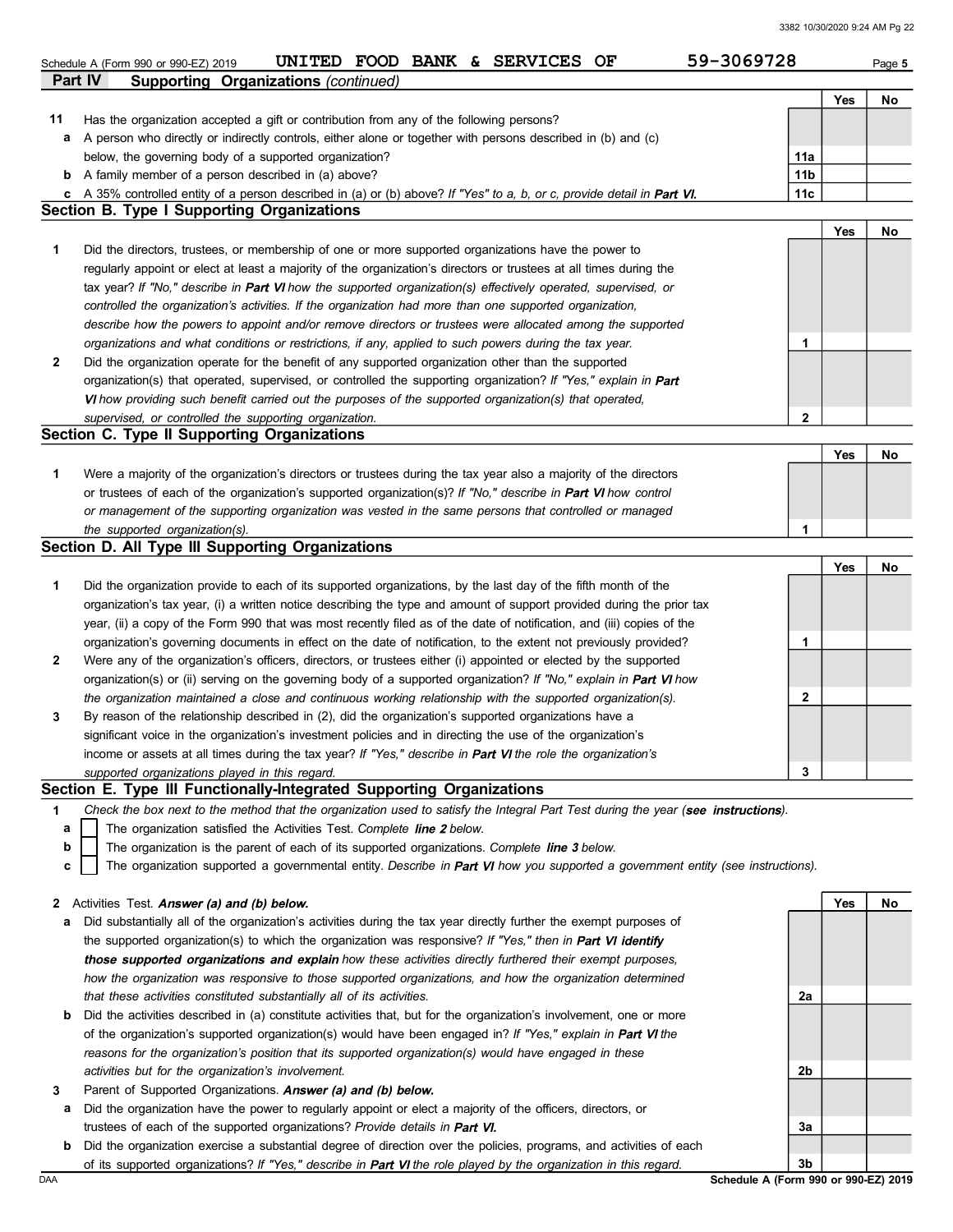|                                                                                                                                                 |                |                | 3382 10/30/2020 9:24 AM Pg 23  |
|-------------------------------------------------------------------------------------------------------------------------------------------------|----------------|----------------|--------------------------------|
|                                                                                                                                                 |                |                |                                |
| UNITED FOOD BANK & SERVICES OF<br>Schedule A (Form 990 or 990-EZ) 2019                                                                          |                | 59-3069728     | Page 6                         |
| Part V<br>Type III Non-Functionally Integrated 509(a)(3) Supporting Organizations                                                               |                |                |                                |
| Check here if the organization satisfied the Integral Part Test as a qualifying trust on Nov. 20, 1970 (explain in Part VI). See<br>$\mathbf 1$ |                |                |                                |
| instructions. All other Type III non-functionally integrated supporting organizations must complete Sections A through E.                       |                |                |                                |
| Section A - Adjusted Net Income                                                                                                                 |                | (A) Prior Year | (B) Current Year<br>(optional) |
| Net short-term capital gain<br>.1                                                                                                               | $\mathbf{1}$   |                |                                |
| Recoveries of prior-year distributions<br>$\mathbf{2}$                                                                                          | $\overline{2}$ |                |                                |
| Other gross income (see instructions)<br>3                                                                                                      | 3              |                |                                |
| 4 Add lines 1 through 3.                                                                                                                        | 4              |                |                                |
| 5 Depreciation and depletion                                                                                                                    | 5              |                |                                |
| 6 Portion of operating expenses paid or incurred for production or                                                                              |                |                |                                |
| collection of gross income or for management, conservation, or                                                                                  |                |                |                                |
| maintenance of property held for production of income (see instructions)                                                                        | 6              |                |                                |
| Other expenses (see instructions)<br>7                                                                                                          | $\overline{7}$ |                |                                |
| Adjusted Net Income (subtract lines 5, 6, and 7 from line 4)<br>8                                                                               | 8              |                |                                |
| <b>Section B - Minimum Asset Amount</b>                                                                                                         |                | (A) Prior Year | (B) Current Year<br>(optional) |
| Aggregate fair market value of all non-exempt-use assets (see<br>1                                                                              |                |                |                                |
| instructions for short tax year or assets held for part of year):                                                                               |                |                |                                |
| a Average monthly value of securities                                                                                                           | 1a             |                |                                |
| <b>b</b> Average monthly cash balances                                                                                                          | 1 <sub>b</sub> |                |                                |
| c Fair market value of other non-exempt-use assets                                                                                              | 1 <sub>c</sub> |                |                                |
| d Total (add lines 1a, 1b, and 1c)                                                                                                              | 1 <sub>d</sub> |                |                                |
| e Discount claimed for blockage or other                                                                                                        |                |                |                                |
| factors (explain in detail in Part VI):                                                                                                         |                |                |                                |
| 2 Acquisition indebtedness applicable to non-exempt-use assets                                                                                  | $\mathbf{2}$   |                |                                |
| 3 Subtract line 2 from line 1d.                                                                                                                 | $\mathbf{3}$   |                |                                |
| 4 Cash deemed held for exempt use. Enter 1-1/2% of line 3 (for greater amount,                                                                  |                |                |                                |
| see instructions).                                                                                                                              | 4              |                |                                |
| 5 Net value of non-exempt-use assets (subtract line 4 from line 3)                                                                              | 5              |                |                                |
| 6 Multiply line 5 by .035.                                                                                                                      | 6              |                |                                |
| Recoveries of prior-year distributions<br>$\mathbf{7}$                                                                                          | $\overline{7}$ |                |                                |
| Minimum Asset Amount (add line 7 to line 6)<br>8                                                                                                | 8              |                |                                |
| Section C - Distributable Amount                                                                                                                |                |                | <b>Current Year</b>            |
| Adjusted net income for prior year (from Section A, line 8, Column A)<br>$\mathbf 1$                                                            | $\mathbf{1}$   |                |                                |
| 2 Enter 85% of line 1.                                                                                                                          | $\overline{2}$ |                |                                |
| Minimum asset amount for prior year (from Section B, line 8, Column A)<br>3                                                                     | 3              |                |                                |
| Enter greater of line 2 or line 3.<br>4                                                                                                         | 4              |                |                                |
| 5 Income tax imposed in prior year                                                                                                              | 5              |                |                                |
| 6 Distributable Amount. Subtract line 5 from line 4, unless subject to                                                                          |                |                |                                |
|                                                                                                                                                 |                |                |                                |
| emergency temporary reduction (see instructions).                                                                                               | 6              |                |                                |

7 Check here if the current year is the organization's first as a non-functionally integrated Type III supporting organization (see instructions).

Schedule A (Form 990 or 990-EZ) 2019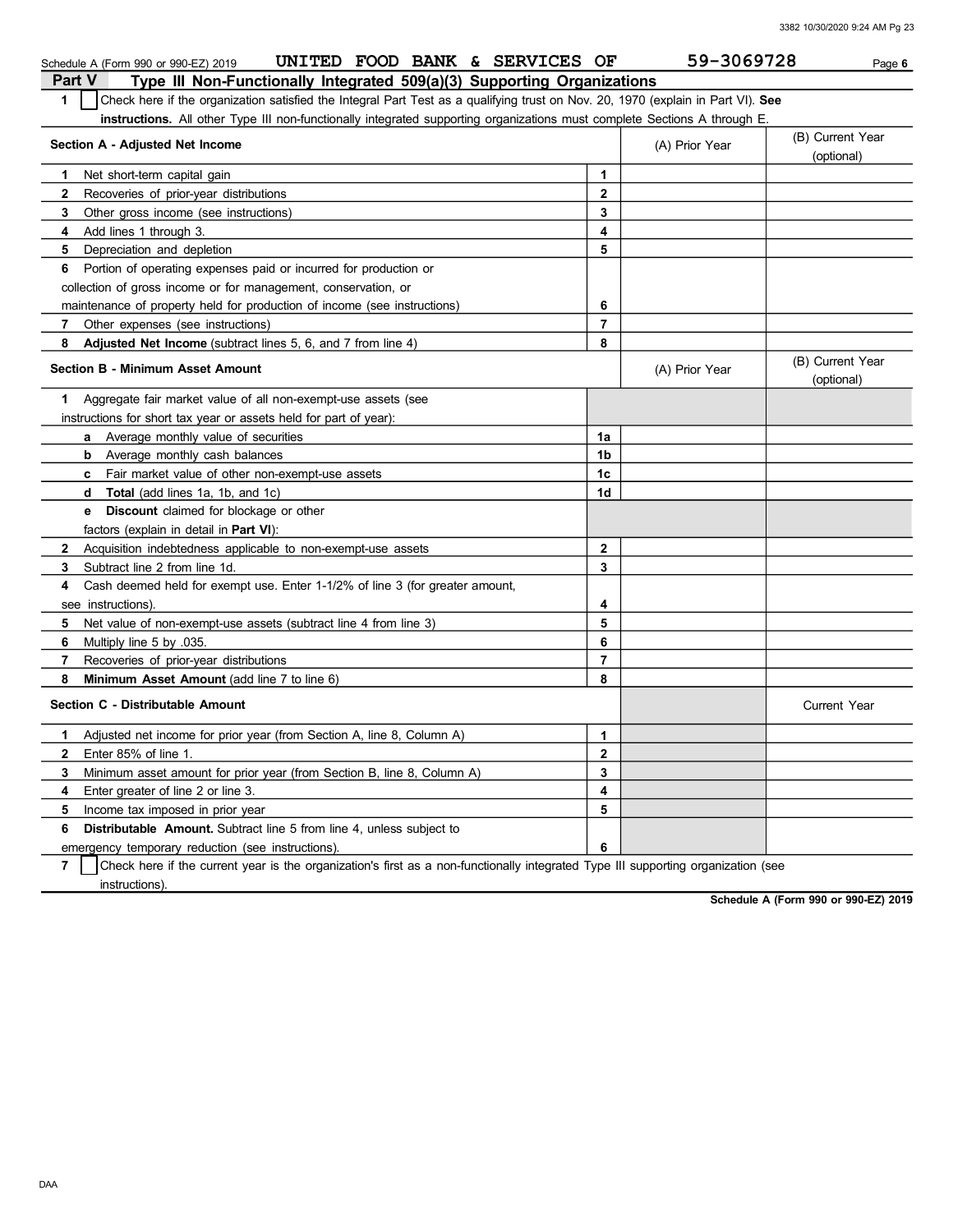| UNITED FOOD BANK & SERVICES OF<br>Schedule A (Form 990 or 990-EZ) 2019<br>Part V<br>Type III Non-Functionally Integrated 509(a)(3) Supporting Organizations (continued) |                                    | 59-3069728                                    | Page 7                                           |
|-------------------------------------------------------------------------------------------------------------------------------------------------------------------------|------------------------------------|-----------------------------------------------|--------------------------------------------------|
|                                                                                                                                                                         |                                    |                                               |                                                  |
| <b>Section D - Distributions</b>                                                                                                                                        |                                    |                                               | <b>Current Year</b>                              |
| Amounts paid to supported organizations to accomplish exempt purposes<br>$\mathbf 1$                                                                                    |                                    |                                               |                                                  |
| Amounts paid to perform activity that directly furthers exempt purposes of supported<br>$\mathbf{2}$                                                                    |                                    |                                               |                                                  |
| organizations, in excess of income from activity                                                                                                                        |                                    |                                               |                                                  |
| Administrative expenses paid to accomplish exempt purposes of supported organizations<br>3<br>Amounts paid to acquire exempt-use assets<br>4                            |                                    |                                               |                                                  |
| Qualified set-aside amounts (prior IRS approval required)<br>5.                                                                                                         |                                    |                                               |                                                  |
| Other distributions (describe in Part VI). See instructions.<br>6                                                                                                       |                                    |                                               |                                                  |
| $\overline{7}$<br>Total annual distributions. Add lines 1 through 6.                                                                                                    |                                    |                                               |                                                  |
| Distributions to attentive supported organizations to which the organization is responsive<br>8<br>(provide details in Part VI). See instructions.                      |                                    |                                               |                                                  |
| Distributable amount for 2019 from Section C, line 6<br>9                                                                                                               |                                    |                                               |                                                  |
| Line 8 amount divided by line 9 amount<br>10                                                                                                                            |                                    |                                               |                                                  |
| Section E - Distribution Allocations (see instructions)                                                                                                                 | (i)<br><b>Excess Distributions</b> | (ii)<br><b>Underdistributions</b><br>Pre-2019 | (iii)<br><b>Distributable</b><br>Amount for 2019 |
| Distributable amount for 2019 from Section C, line 6<br>$\mathbf{1}$                                                                                                    |                                    |                                               |                                                  |
| 2 Underdistributions, if any, for years prior to 2019<br>(reasonable cause required-explain in Part VI). See<br>instructions.                                           |                                    |                                               |                                                  |
| 3 Excess distributions carryover, if any, to 2019                                                                                                                       |                                    |                                               |                                                  |
|                                                                                                                                                                         |                                    |                                               |                                                  |
|                                                                                                                                                                         |                                    |                                               |                                                  |
|                                                                                                                                                                         |                                    |                                               |                                                  |
|                                                                                                                                                                         |                                    |                                               |                                                  |
| f Total of lines 3a through e                                                                                                                                           |                                    |                                               |                                                  |
| g Applied to underdistributions of prior years                                                                                                                          |                                    |                                               |                                                  |
| h Applied to 2019 distributable amount<br><i>i</i> Carryover from 2014 not applied (see instructions)                                                                   |                                    |                                               |                                                  |
| Remainder. Subtract lines 3g, 3h, and 3i from 3f.                                                                                                                       |                                    |                                               |                                                  |
| Distributions for 2019 from<br>4                                                                                                                                        |                                    |                                               |                                                  |
| Section D, line 7:<br>\$                                                                                                                                                |                                    |                                               |                                                  |
| a Applied to underdistributions of prior years<br><b>b</b> Applied to 2019 distributable amount                                                                         |                                    |                                               |                                                  |
| c Remainder. Subtract lines 4a and 4b from 4.                                                                                                                           |                                    |                                               |                                                  |
| Remaining underdistributions for years prior to 2019, if<br>5<br>any. Subtract lines 3g and 4a from line 2. For result                                                  |                                    |                                               |                                                  |
| greater than zero, explain in Part VI. See instructions.                                                                                                                |                                    |                                               |                                                  |
| Remaining underdistributions for 2019. Subtract lines 3h<br>6<br>and 4b from line 1. For result greater than zero, explain in<br>Part VI. See instructions.             |                                    |                                               |                                                  |
|                                                                                                                                                                         |                                    |                                               |                                                  |
| Excess distributions carryover to 2020. Add lines 3j<br>7<br>and 4c.                                                                                                    |                                    |                                               |                                                  |
| Breakdown of line 7:<br>8                                                                                                                                               |                                    |                                               |                                                  |
| a Excess from 2015                                                                                                                                                      |                                    |                                               |                                                  |
|                                                                                                                                                                         |                                    |                                               |                                                  |
| d Excess from 2018                                                                                                                                                      |                                    |                                               |                                                  |

Schedule A (Form 990 or 990-EZ) 2019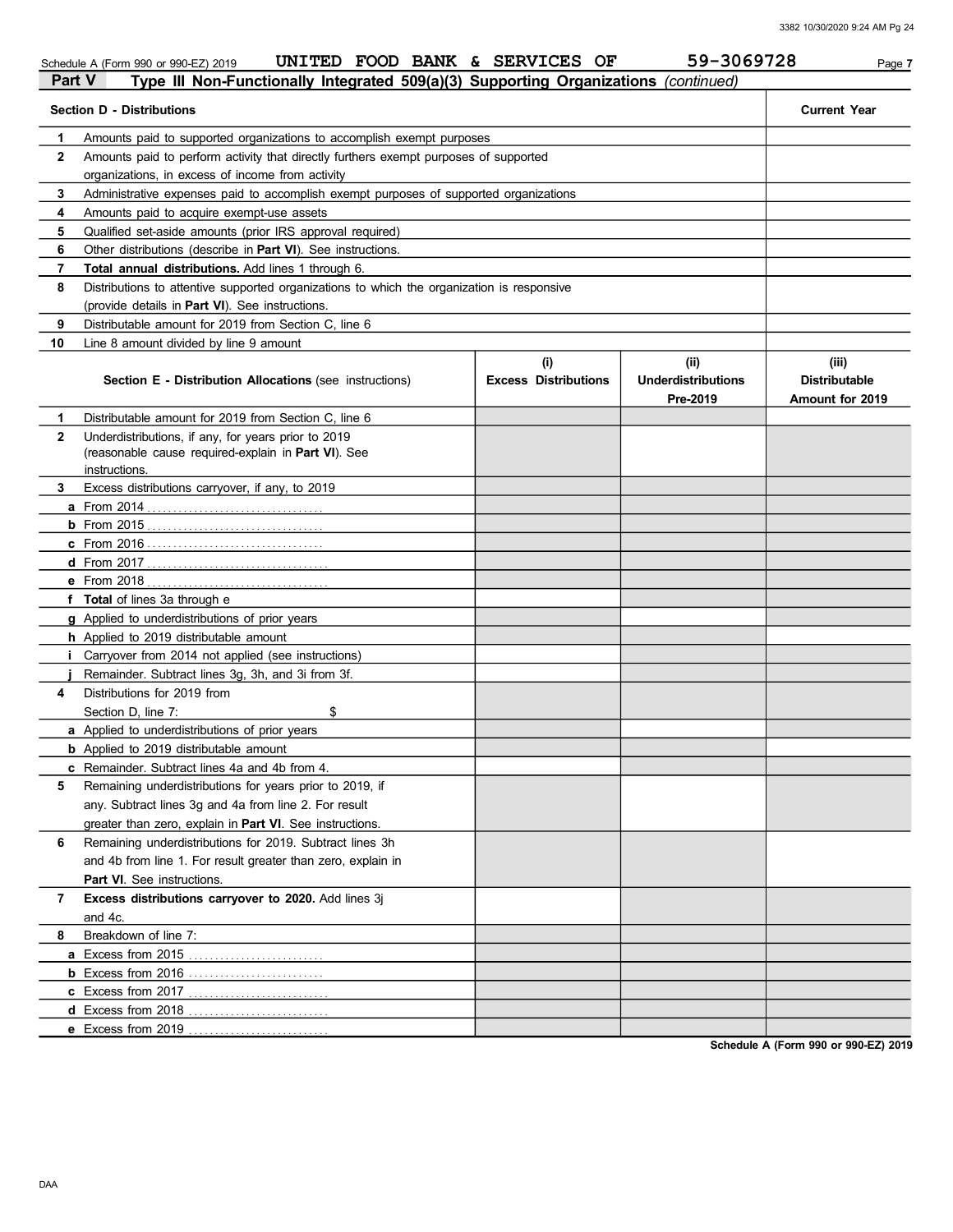| 59-3069728<br>UNITED FOOD BANK & SERVICES OF<br>Schedule A (Form 990 or 990-EZ) 2019<br>Page 8<br>Supplemental Information. Provide the explanations required by Part II, line 10; Part II, line 17a or 17b; Part<br>Part VI<br>III, line 12; Part IV, Section A, lines 1, 2, 3b, 3c, 4b, 4c, 5a, 6, 9a, 9b, 9c, 11a, 11b, and 11c; Part IV, Section<br>B, lines 1 and 2; Part IV, Section C, line 1; Part IV, Section D, lines 2 and 3; Part IV, Section E, lines 1c, 2a, 2b,<br>3a, and 3b; Part V, line 1; Part V, Section B, line 1e; Part V, Section D, lines 5, 6, and 8; and Part V, Section E,<br>lines 2, 5, and 6. Also complete this part for any additional information. (See instructions.) |
|----------------------------------------------------------------------------------------------------------------------------------------------------------------------------------------------------------------------------------------------------------------------------------------------------------------------------------------------------------------------------------------------------------------------------------------------------------------------------------------------------------------------------------------------------------------------------------------------------------------------------------------------------------------------------------------------------------|
| PART II, LINE 10 - OTHER INCOME DETAIL                                                                                                                                                                                                                                                                                                                                                                                                                                                                                                                                                                                                                                                                   |
| \$<br>475,847<br>OTHER INCOME                                                                                                                                                                                                                                                                                                                                                                                                                                                                                                                                                                                                                                                                            |
|                                                                                                                                                                                                                                                                                                                                                                                                                                                                                                                                                                                                                                                                                                          |
|                                                                                                                                                                                                                                                                                                                                                                                                                                                                                                                                                                                                                                                                                                          |
|                                                                                                                                                                                                                                                                                                                                                                                                                                                                                                                                                                                                                                                                                                          |
|                                                                                                                                                                                                                                                                                                                                                                                                                                                                                                                                                                                                                                                                                                          |
|                                                                                                                                                                                                                                                                                                                                                                                                                                                                                                                                                                                                                                                                                                          |
|                                                                                                                                                                                                                                                                                                                                                                                                                                                                                                                                                                                                                                                                                                          |
|                                                                                                                                                                                                                                                                                                                                                                                                                                                                                                                                                                                                                                                                                                          |
|                                                                                                                                                                                                                                                                                                                                                                                                                                                                                                                                                                                                                                                                                                          |
|                                                                                                                                                                                                                                                                                                                                                                                                                                                                                                                                                                                                                                                                                                          |
|                                                                                                                                                                                                                                                                                                                                                                                                                                                                                                                                                                                                                                                                                                          |
|                                                                                                                                                                                                                                                                                                                                                                                                                                                                                                                                                                                                                                                                                                          |
|                                                                                                                                                                                                                                                                                                                                                                                                                                                                                                                                                                                                                                                                                                          |
|                                                                                                                                                                                                                                                                                                                                                                                                                                                                                                                                                                                                                                                                                                          |
|                                                                                                                                                                                                                                                                                                                                                                                                                                                                                                                                                                                                                                                                                                          |
|                                                                                                                                                                                                                                                                                                                                                                                                                                                                                                                                                                                                                                                                                                          |
|                                                                                                                                                                                                                                                                                                                                                                                                                                                                                                                                                                                                                                                                                                          |
|                                                                                                                                                                                                                                                                                                                                                                                                                                                                                                                                                                                                                                                                                                          |
|                                                                                                                                                                                                                                                                                                                                                                                                                                                                                                                                                                                                                                                                                                          |
|                                                                                                                                                                                                                                                                                                                                                                                                                                                                                                                                                                                                                                                                                                          |
|                                                                                                                                                                                                                                                                                                                                                                                                                                                                                                                                                                                                                                                                                                          |
|                                                                                                                                                                                                                                                                                                                                                                                                                                                                                                                                                                                                                                                                                                          |
|                                                                                                                                                                                                                                                                                                                                                                                                                                                                                                                                                                                                                                                                                                          |
|                                                                                                                                                                                                                                                                                                                                                                                                                                                                                                                                                                                                                                                                                                          |
|                                                                                                                                                                                                                                                                                                                                                                                                                                                                                                                                                                                                                                                                                                          |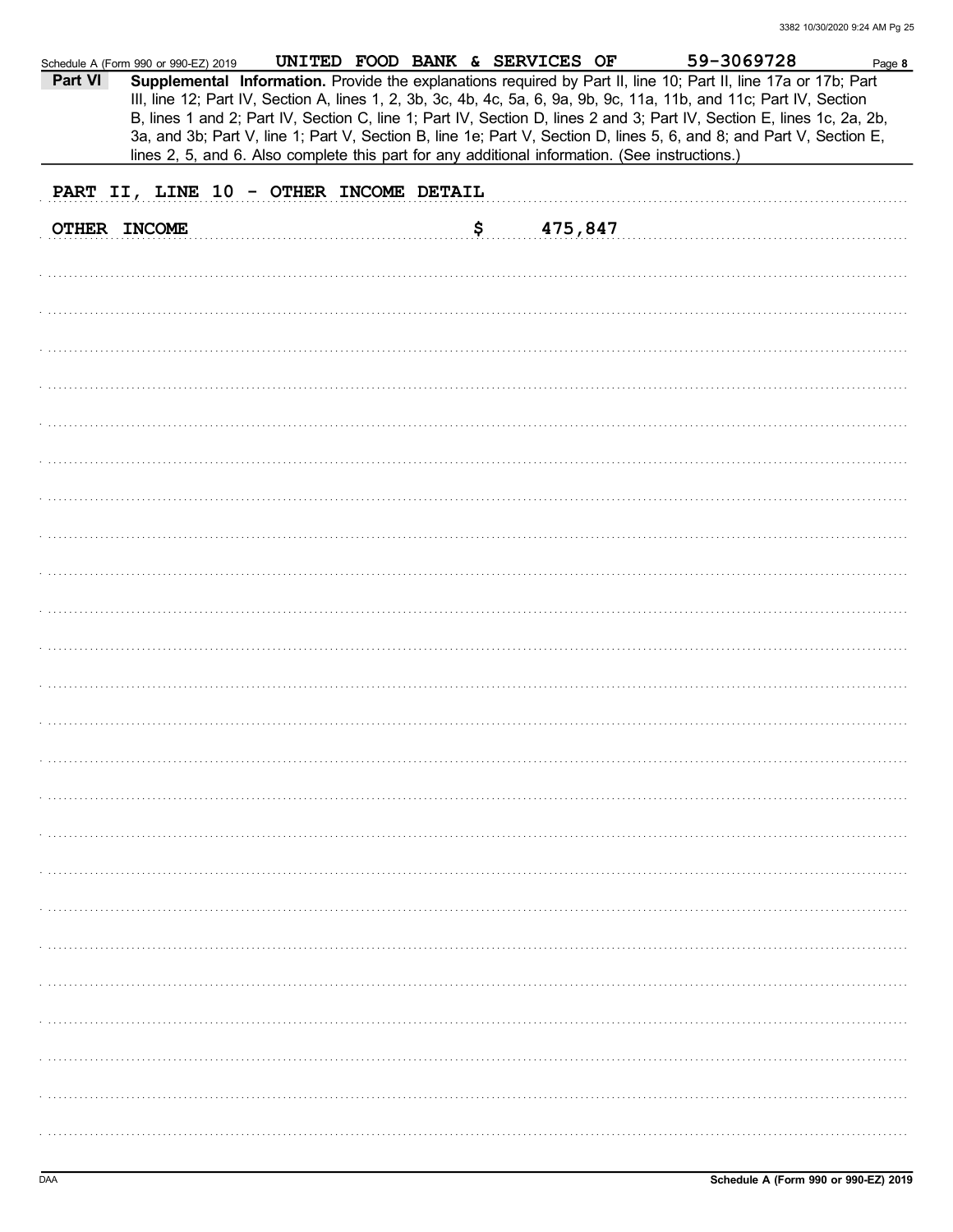|                                                                      |                                                                                                           | 3382 10/30/2020 9:24 AM Pg 26  |
|----------------------------------------------------------------------|-----------------------------------------------------------------------------------------------------------|--------------------------------|
| <b>Schedule B</b><br>(Form 990, 990-EZ,                              | <b>Schedule of Contributors</b>                                                                           | OMB No. 1545-0047              |
| or 990-PF)<br>Department of the Treasury<br>Internal Revenue Service | Attach to Form 990, Form 990-EZ, or Form 990-PF.<br>Go to www.irs.gov/Form990 for the latest information. | 2019                           |
| Name of the organization<br>UNITED FOOD                              | BANK & SERVICES OF                                                                                        | Employer identification number |
| PLANT CITY,                                                          | INC.                                                                                                      | 59-3069728                     |
| Organization type (check one):                                       |                                                                                                           |                                |
| Filers of:                                                           | Section:                                                                                                  |                                |
| Form 990 or 990-EZ                                                   | $\overline{\mathbf{X}}$ 501(c)(<br>3 ) (enter number) organization                                        |                                |
|                                                                      | 4947(a)(1) nonexempt charitable trust not treated as a private foundation                                 |                                |
|                                                                      | 527 political organization                                                                                |                                |
|                                                                      | 501(c)(3) exempt private foundation                                                                       |                                |
| Form 990-PF                                                          | 4947(a)(1) nonexempt charitable trust treated as a private foundation                                     |                                |

Check if your organization is covered by the General Rule or a Special Rule. Note: Only a section 501(c)(7), (8), or (10) organization can check boxes for both the General Rule and a Special Rule. See instructions.

# General Rule

For an organization filing Form 990, 990-EZ, or 990-PF that received, during the year, contributions totaling \$5,000 or more (in money or property) from any one contributor. Complete Parts I and II. See instructions for determining a contributor's total contributions.

## Special Rules

| X For an organization described in section 501(c)(3) filing Form 990 or 990-EZ that met the 33 <sup>1</sup> /3% support test of the |
|-------------------------------------------------------------------------------------------------------------------------------------|
| regulations under sections $509(a)(1)$ and $170(b)(1)(A)(vi)$ , that checked Schedule A (Form 990 or 990-EZ), Part II, line         |
| 13, 16a, or 16b, and that received from any one contributor, during the year, total contributions of the greater of (1)             |
| \$5,000; or (2) 2% of the amount on (i) Form 990, Part VIII, line 1h; or (ii) Form 990-EZ, line 1. Complete Parts I and II.         |

literary, or educational purposes, or for the prevention of cruelty to children or animals. Complete Parts I (entering For an organization described in section  $501(c)(7)$ ,  $(8)$ , or  $(10)$  filing Form 990 or 990-EZ that received from any one contributor, during the year, total contributions of more than \$1,000 exclusively for religious, charitable, scientific, "N/A" in column (b) instead of the contributor name and address), II, and III.

For an organization described in section 501(c)(7), (8), or (10) filing Form 990 or 990-EZ that received from any one contributor, during the year, contributions exclusively for religious, charitable, etc., purposes, but no such contributions totaled more than \$1,000. If this box is checked, enter here the total contributions that were received during the year for an exclusively religious, charitable, etc., purpose. Don't complete any of the parts unless the General Rule applies to this organization because it received nonexclusively religious, charitable, etc., contributions totaling \$5,000 or more during the year  $\ldots$  and  $\ldots$  are constrained as a constraint of  $\ddot{\bullet}$  successive  $\ddot{\bullet}$  successive  $\ddot{\bullet}$ 

990-EZ, or 990-PF), but it must answer "No" on Part IV, line 2, of its Form 990; or check the box on line H of its Form 990-EZ or on its Form 990-PF, Part I, line 2, to certify that it doesn't meet the filing requirements of Schedule B (Form 990, 990-EZ, or 990-PF). Caution: An organization that isn't covered by the General Rule and/or the Special Rules doesn't file Schedule B (Form 990,

For Paperwork Reduction Act Notice, see the instructions for Form 990, 990-EZ, or 990-PF.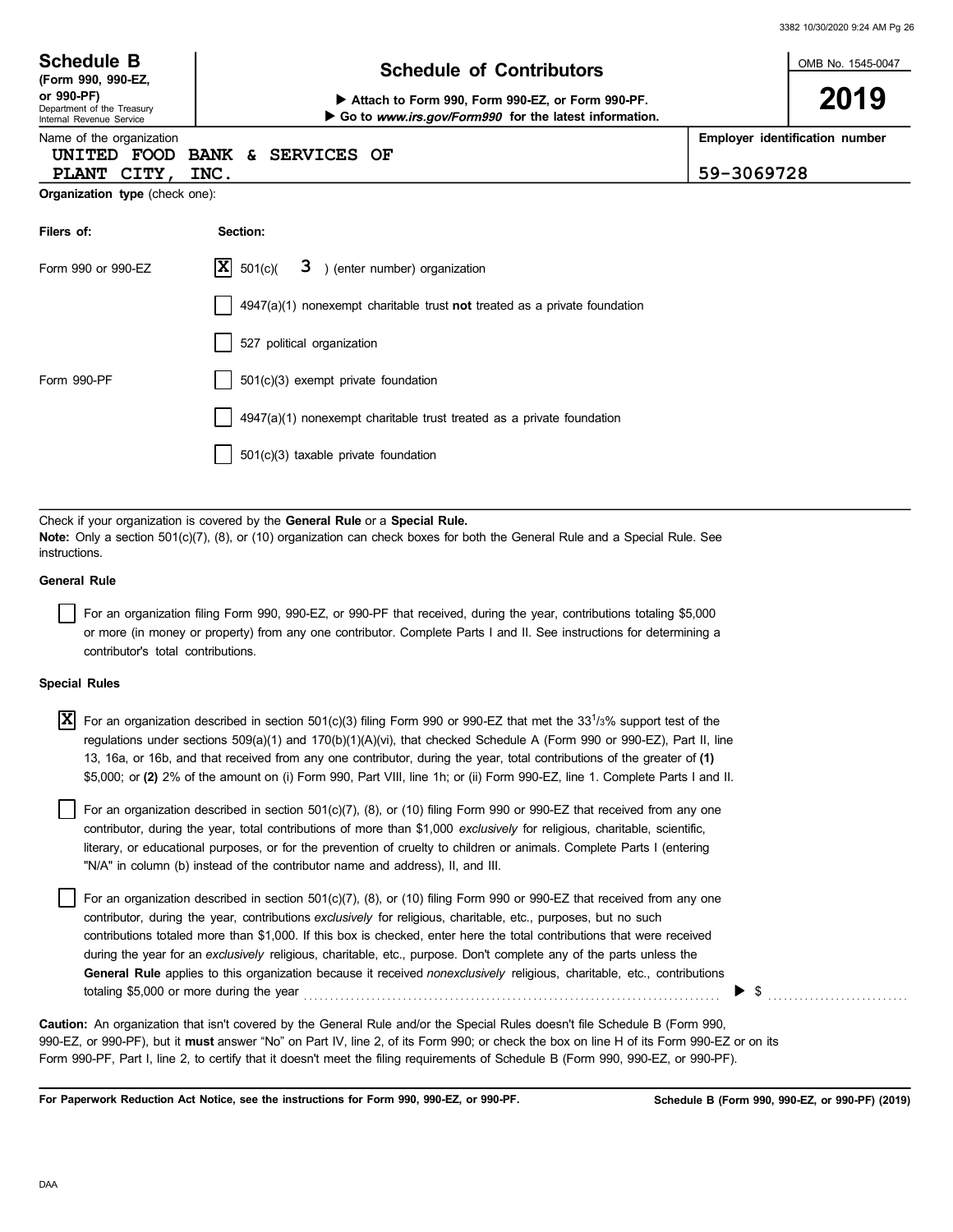|                     | Schedule B (Form 990, 990-EZ, or 990-PF) (2019)<br><b>Jame of organization</b><br>UNITED FOOD BANK & SERVICES OF   |                                               | PAGE 1 OF 1<br>Page 2<br>Employer identification number<br>59-3069728                                         |
|---------------------|--------------------------------------------------------------------------------------------------------------------|-----------------------------------------------|---------------------------------------------------------------------------------------------------------------|
| Part I              | Contributors (see instructions). Use duplicate copies of Part I if additional space is needed.                     |                                               |                                                                                                               |
| (a)<br>No.          | (b)<br>Name, address, and ZIP + 4                                                                                  | (c)<br><b>Total contributions</b>             | (d)<br>Type of contribution                                                                                   |
| $\mathbf{1}$<br>.   | <b>PUBLIX</b><br>2202 JAMES L REDMAN PARKWAY<br>PLANT CITY<br>FL 33563-7107                                        | 807,029<br>\$                                 | Person<br>Payroll<br>図<br>Noncash<br>(Complete Part II for<br>noncash contributions.)                         |
| (a)                 | (b)                                                                                                                | (c)                                           | (d)                                                                                                           |
| No.<br>$\mathbf{2}$ | Name, address, and ZIP + 4<br><b>MISCELLANEOUS</b><br><b>DONATIONS</b><br><b>VARIOUS</b><br>FL 33563<br>PLANT CITY | <b>Total contributions</b><br>3,882,149<br>\$ | Type of contribution<br>Person<br>Payroll<br>図<br>Noncash<br>(Complete Part II for<br>noncash contributions.) |
| (a)<br>No.          | (b)<br>Name, address, and ZIP + 4                                                                                  | (c)<br><b>Total contributions</b>             | (d)<br>Type of contribution                                                                                   |
| 3                   | <b>GFS</b><br>1402 GORDON FOOD SERVICES DR.<br>FL 33563<br>PLANT CITY                                              | 1,004,659<br>$\frac{1}{2}$                    | Person<br>Payroll<br>図<br>Noncash<br>(Complete Part II for<br>noncash contributions.)                         |
| (a)<br>No.          | (b)<br>Name, address, and ZIP + 4                                                                                  | (c)<br><b>Total contributions</b>             | (d)<br>Type of contribution                                                                                   |
| 1.1.1.1.1           |                                                                                                                    | \$                                            | Person<br>Payroll<br>Noncash<br>(Complete Part II for<br>noncash contributions.)                              |
| (a)<br>No.          | (b)<br>Name, address, and ZIP + 4                                                                                  | (c)<br><b>Total contributions</b>             | (d)<br>Type of contribution                                                                                   |
|                     |                                                                                                                    | \$                                            | Person<br>Payroll<br>Noncash<br>(Complete Part II for<br>noncash contributions.)                              |
| (a)<br>No.          | (b)<br>Name, address, and ZIP + 4                                                                                  | (c)<br><b>Total contributions</b>             | (d)<br>Type of contribution                                                                                   |
| 1.1.1.1.1           |                                                                                                                    | \$                                            | Person<br>Payroll<br>Noncash<br>(Complete Part II for<br>noncash contributions.)                              |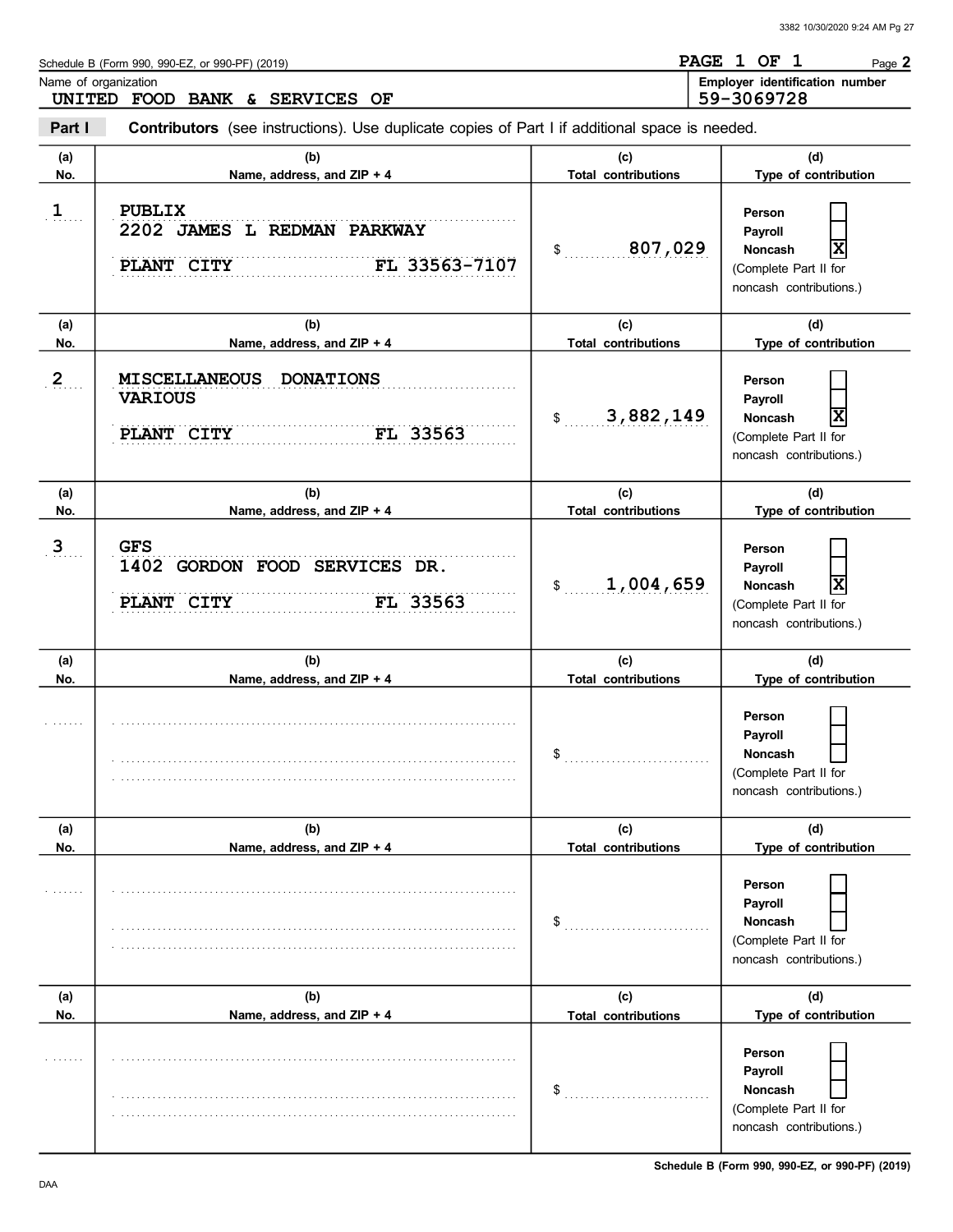| Name of organization      | Schedule B (Form 990, 990-EZ, or 990-PF) (2019)<br>UNITED FOOD BANK & SERVICES OF                   |                                                 | PAGE 1 OF 1<br>Page 3<br>Employer identification number<br>59-3069728 |
|---------------------------|-----------------------------------------------------------------------------------------------------|-------------------------------------------------|-----------------------------------------------------------------------|
| Part II                   | Noncash Property (see instructions). Use duplicate copies of Part II if additional space is needed. |                                                 |                                                                       |
| (a) No.<br>from<br>Part I | (b)<br>Description of noncash property given                                                        | (c)<br>FMV (or estimate)<br>(See instructions.) | (d)<br>Date received                                                  |
| $\mathbf{1}$              | DONATED FOOD                                                                                        | 807,029<br>\$                                   |                                                                       |
| (a) No.<br>from<br>Part I | (b)<br>Description of noncash property given                                                        | (c)<br>FMV (or estimate)<br>(See instructions.) | (d)<br>Date received                                                  |
| $2_{\ldots}$              | <b>DONATED</b><br><b>FOOD</b>                                                                       | 3,882,149<br>\$                                 |                                                                       |
| (a) No.<br>from<br>Part I | (b)<br>Description of noncash property given                                                        | (c)<br>FMV (or estimate)<br>(See instructions.) | (d)<br>Date received                                                  |
| $3_{\ldots}$              | <b>DONATED</b><br>FOOD                                                                              | 1,004,659<br>\$                                 |                                                                       |
| (a) No.<br>from<br>Part I | (b)<br>Description of noncash property given                                                        | (c)<br>FMV (or estimate)<br>(See instructions.) | (d)<br>Date received                                                  |
| .                         |                                                                                                     | \$                                              | .                                                                     |
| (a) No.<br>from<br>Part I | (b)<br>Description of noncash property given                                                        | (c)<br>FMV (or estimate)<br>(See instructions.) | (d)<br>Date received                                                  |
| .                         |                                                                                                     | \$                                              | .                                                                     |
| (a) No.<br>from<br>Part I | (b)<br>Description of noncash property given                                                        | (c)<br>FMV (or estimate)<br>(See instructions.) | (d)<br>Date received                                                  |
| .                         |                                                                                                     | \$                                              |                                                                       |

Schedule B (Form 990, 990-EZ, or 990-PF) (2019)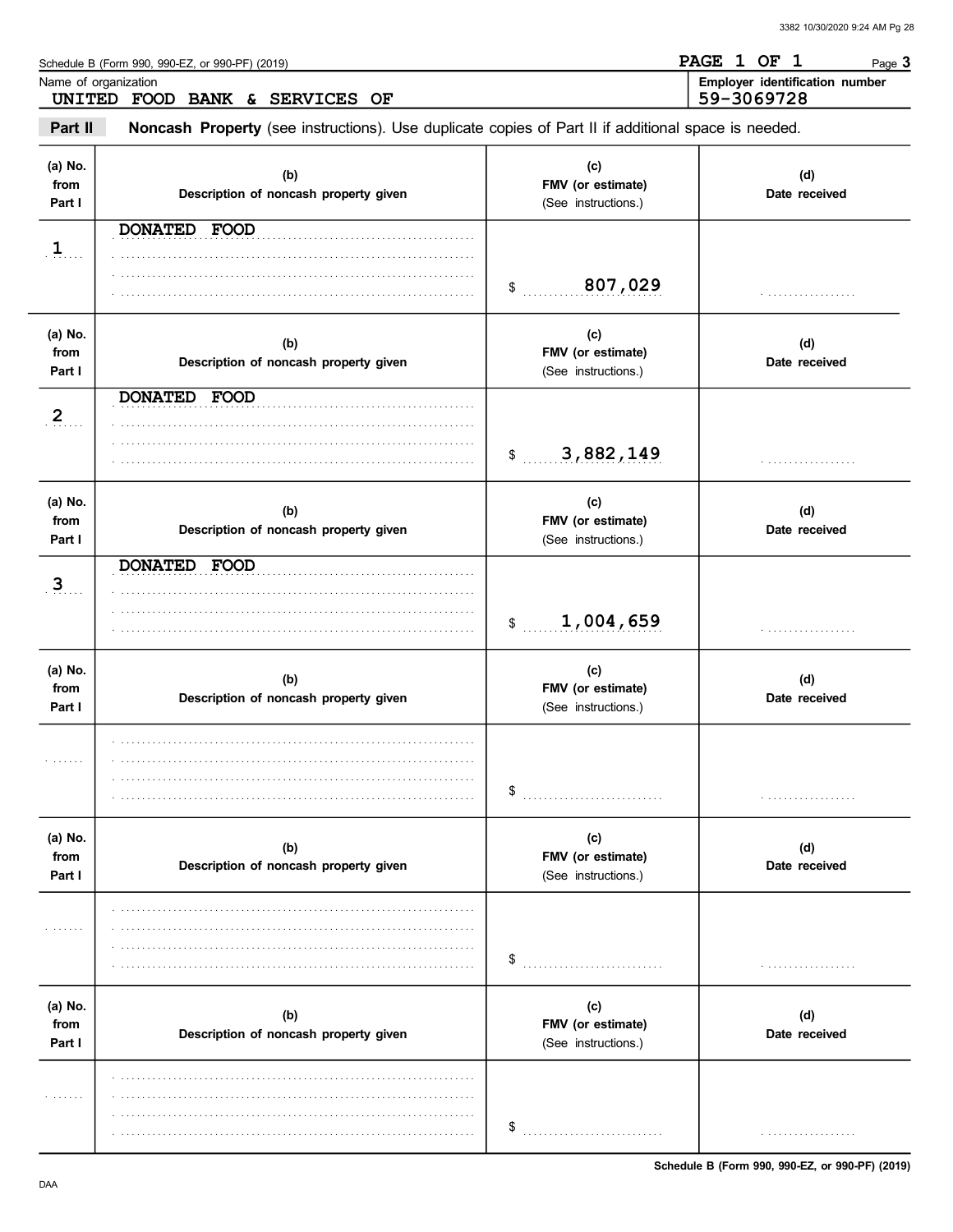| 3382 10/30/2020 9:24 AM Pg 29 |  |  |
|-------------------------------|--|--|

| <b>SCHEDULE D</b>                         |                                                                                                                                                                                                                                                                      | <b>Supplemental Financial Statements</b><br>Complete if the organization answered "Yes" on Form 990, |                                | OMB No. 1545-0047                  |
|-------------------------------------------|----------------------------------------------------------------------------------------------------------------------------------------------------------------------------------------------------------------------------------------------------------------------|------------------------------------------------------------------------------------------------------|--------------------------------|------------------------------------|
| (Form 990)<br>Department of the Treasury  |                                                                                                                                                                                                                                                                      | Part IV, line 6, 7, 8, 9, 10, 11a, 11b, 11c, 11d, 11e, 11f, 12a, or 12b.<br>Attach to Form 990.      |                                | 9<br>Open to Public                |
| Internal Revenue Service                  |                                                                                                                                                                                                                                                                      | Go to www.irs.gov/Form990 for instructions and the latest information.                               |                                | Inspection                         |
| Name of the organization                  | UNITED FOOD BANK & SERVICES OF                                                                                                                                                                                                                                       |                                                                                                      | Employer identification number |                                    |
| PLANT CITY, INC.                          |                                                                                                                                                                                                                                                                      |                                                                                                      | 59-3069728                     |                                    |
| Part I                                    | Organizations Maintaining Donor Advised Funds or Other Similar Funds or Accounts.                                                                                                                                                                                    |                                                                                                      |                                |                                    |
|                                           | Complete if the organization answered "Yes" on Form 990, Part IV, line 6.                                                                                                                                                                                            | (a) Donor advised funds                                                                              |                                | (b) Funds and other accounts       |
| Total number at end of year               |                                                                                                                                                                                                                                                                      |                                                                                                      |                                |                                    |
| 2                                         |                                                                                                                                                                                                                                                                      |                                                                                                      |                                |                                    |
| 3.<br>Aggregate value at end of year      |                                                                                                                                                                                                                                                                      |                                                                                                      |                                |                                    |
|                                           | 5 Did the organization inform all donors and donor advisors in writing that the assets held in donor advised                                                                                                                                                         |                                                                                                      |                                |                                    |
|                                           | funds are the organization's property, subject to the organization's exclusive legal control?                                                                                                                                                                        |                                                                                                      |                                | Yes   No                           |
|                                           | 6 Did the organization inform all grantees, donors, and donor advisors in writing that grant funds can be used<br>only for charitable purposes and not for the benefit of the donor or donor advisor, or for any other purpose                                       |                                                                                                      |                                |                                    |
| conferring impermissible private benefit? |                                                                                                                                                                                                                                                                      |                                                                                                      |                                | Yes<br>$\overline{\phantom{a}}$ No |
| Part II                                   | <b>Conservation Easements.</b>                                                                                                                                                                                                                                       |                                                                                                      |                                |                                    |
|                                           | Complete if the organization answered "Yes" on Form 990, Part IV, line 7.                                                                                                                                                                                            |                                                                                                      |                                |                                    |
|                                           | 1 Purpose(s) of conservation easements held by the organization (check all that apply).<br>Preservation of land for public use (for example, recreation or education)                                                                                                | Preservation of a historically important land area                                                   |                                |                                    |
| Protection of natural habitat             |                                                                                                                                                                                                                                                                      | Preservation of a certified historic structure                                                       |                                |                                    |
| Preservation of open space                |                                                                                                                                                                                                                                                                      |                                                                                                      |                                |                                    |
| easement on the last day of the tax year. | 2 Complete lines 2a through 2d if the organization held a qualified conservation contribution in the form of a conservation                                                                                                                                          |                                                                                                      |                                | Held at the End of the Tax Year    |
| a Total number of conservation easements  |                                                                                                                                                                                                                                                                      |                                                                                                      | 2a                             |                                    |
| b                                         |                                                                                                                                                                                                                                                                      |                                                                                                      | 2 <sub>b</sub>                 |                                    |
|                                           | c Number of conservation easements on a certified historic structure included in (a) [11] Number of conservation easements on a certified historic structure included in (a)                                                                                         |                                                                                                      | 2c                             |                                    |
|                                           | d Number of conservation easements included in (c) acquired after 7/25/06, and not on a<br>historic structure listed in the National Register                                                                                                                        |                                                                                                      | 2d                             |                                    |
|                                           | 3 Number of conservation easements modified, transferred, released, extinguished, or terminated by the organization during the                                                                                                                                       |                                                                                                      |                                |                                    |
| $\mathsf{tax}$ year $\blacktriangleright$ |                                                                                                                                                                                                                                                                      |                                                                                                      |                                |                                    |
|                                           | Number of states where property subject to conservation easement is located $\blacktriangleright$                                                                                                                                                                    |                                                                                                      |                                |                                    |
|                                           | 5 Does the organization have a written policy regarding the periodic monitoring, inspection, handling of                                                                                                                                                             |                                                                                                      |                                | $\vert$   Yes $\vert \vert$ No     |
|                                           | 6 Staff and volunteer hours devoted to monitoring, inspecting, handling of violations, and enforcing conservation easements during the year                                                                                                                          |                                                                                                      |                                |                                    |
|                                           |                                                                                                                                                                                                                                                                      |                                                                                                      |                                |                                    |
| $\blacktriangleright$ \$                  | 7 Amount of expenses incurred in monitoring, inspecting, handling of violations, and enforcing conservation easements during the year                                                                                                                                |                                                                                                      |                                |                                    |
|                                           | 8 Does each conservation easement reported on line 2(d) above satisfy the requirements of section 170(h)(4)(B)(i)                                                                                                                                                    |                                                                                                      |                                |                                    |
|                                           |                                                                                                                                                                                                                                                                      |                                                                                                      |                                | $Yes$ No                           |
|                                           | 9 In Part XIII, describe how the organization reports conservation easements in its revenue and expense statement and                                                                                                                                                |                                                                                                      |                                |                                    |
|                                           | balance sheet, and include, if applicable, the text of the footnote to the organization's financial statements that describes the<br>organization's accounting for conservation easements.                                                                           |                                                                                                      |                                |                                    |
| Part III                                  | Organizations Maintaining Collections of Art, Historical Treasures, or Other Similar Assets.                                                                                                                                                                         |                                                                                                      |                                |                                    |
|                                           | Complete if the organization answered "Yes" on Form 990, Part IV, line 8.                                                                                                                                                                                            |                                                                                                      |                                |                                    |
|                                           | 1a If the organization elected, as permitted under FASB ASC 958, not to report in its revenue statement and balance sheet works<br>of art, historical treasures, or other similar assets held for public exhibition, education, or research in furtherance of public |                                                                                                      |                                |                                    |
|                                           | service, provide in Part XIII the text of the footnote to its financial statements that describes these items.                                                                                                                                                       |                                                                                                      |                                |                                    |
|                                           | <b>b</b> If the organization elected, as permitted under FASB ASC 958, to report in its revenue statement and balance sheet works of                                                                                                                                 |                                                                                                      |                                |                                    |
|                                           | art, historical treasures, or other similar assets held for public exhibition, education, or research in furtherance of public service,                                                                                                                              |                                                                                                      |                                |                                    |
|                                           | provide the following amounts relating to these items:<br>(i) Revenue included on Form 990, Part VIII, line 1                                                                                                                                                        |                                                                                                      |                                |                                    |
|                                           |                                                                                                                                                                                                                                                                      |                                                                                                      |                                |                                    |
|                                           | 2 If the organization received or held works of art, historical treasures, or other similar assets for financial gain, provide the                                                                                                                                   |                                                                                                      |                                |                                    |
|                                           | following amounts required to be reported under FASB ASC 958 relating to these items:                                                                                                                                                                                |                                                                                                      |                                |                                    |
|                                           | a Revenue included on Form 990, Part VIII, line 1                                                                                                                                                                                                                    |                                                                                                      |                                |                                    |
|                                           |                                                                                                                                                                                                                                                                      |                                                                                                      |                                |                                    |

For Paperwork Reduction Act Notice, see the Instructions for Form 990.<br><sub>DAA</sub>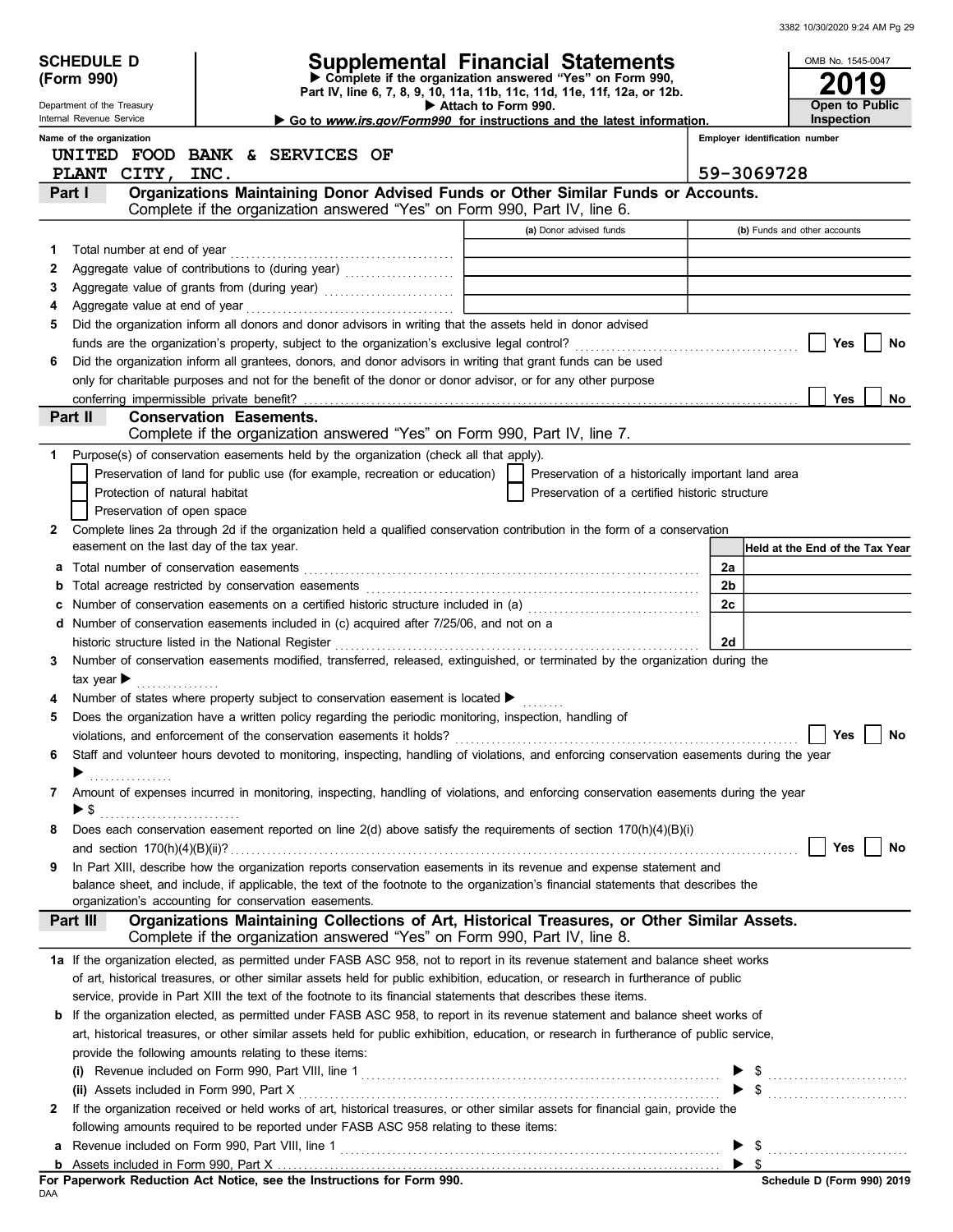|                                                                                                                                                                                                                                                          |                                         |                                      |                                 | 3382 10/30/2020 9:24 AM Pg 30      |
|----------------------------------------------------------------------------------------------------------------------------------------------------------------------------------------------------------------------------------------------------------|-----------------------------------------|--------------------------------------|---------------------------------|------------------------------------|
| Schedule D (Form 990) 2019                                                                                                                                                                                                                               | UNITED FOOD BANK & SERVICES OF          |                                      | 59-3069728                      | Page 2                             |
| Organizations Maintaining Collections of Art, Historical Treasures, or Other Similar Assets (continued)<br>Part III<br>3 Using the organization's acquisition, accession, and other records, check any of the following that make significant use of its |                                         |                                      |                                 |                                    |
| collection items (check all that apply):                                                                                                                                                                                                                 |                                         |                                      |                                 |                                    |
| Public exhibition<br>Scholarly research                                                                                                                                                                                                                  | Other                                   | Loan or exchange program             |                                 |                                    |
| Preservation for future generations                                                                                                                                                                                                                      |                                         |                                      |                                 |                                    |
| 4 Provide a description of the organization's collections and explain how they further the organization's exempt purpose in Part<br>XIII.                                                                                                                |                                         |                                      |                                 |                                    |
| 5 During the year, did the organization solicit or receive donations of art, historical treasures, or other similar                                                                                                                                      |                                         |                                      |                                 |                                    |
| <b>Escrow and Custodial Arrangements.</b><br>Part IV                                                                                                                                                                                                     |                                         |                                      |                                 | Yes<br>$\overline{\phantom{a}}$ No |
| Complete if the organization answered "Yes" on Form 990, Part IV, line 9, or reported an amount on Form<br>990, Part X, line 21.                                                                                                                         |                                         |                                      |                                 |                                    |
| 1a Is the organization an agent, trustee, custodian or other intermediary for contributions or other assets not                                                                                                                                          |                                         |                                      |                                 |                                    |
| included on Form 990, Part X?<br><b>b</b> If "Yes," explain the arrangement in Part XIII and complete the following table:                                                                                                                               |                                         |                                      |                                 | No<br>l Yes                        |
|                                                                                                                                                                                                                                                          |                                         |                                      |                                 | Amount                             |
| c Beginning balance                                                                                                                                                                                                                                      |                                         |                                      | 1c<br>1 <sub>d</sub>            |                                    |
|                                                                                                                                                                                                                                                          |                                         |                                      | 1e                              |                                    |
| 2a Did the organization include an amount on Form 990, Part X, line 21, for escrow or custodial account liability?<br>[10] [10] Did amount include an amount on Form 990, Part X, line 21, for escrow or custodial account liabil                        |                                         |                                      | 1f                              |                                    |
|                                                                                                                                                                                                                                                          |                                         |                                      |                                 | Yes                                |
| <b>Endowment Funds.</b><br>Part V<br>Complete if the organization answered "Yes" on Form 990, Part IV, line 10.                                                                                                                                          |                                         |                                      |                                 |                                    |
|                                                                                                                                                                                                                                                          | (a) Current year                        | (b) Prior year<br>(c) Two years back | (d) Three years back            | (e) Four years back                |
| 1a Beginning of year balance<br><b>b</b> Contributions <b>contributions</b>                                                                                                                                                                              |                                         |                                      |                                 |                                    |
| c Net investment earnings, gains, and                                                                                                                                                                                                                    |                                         |                                      |                                 |                                    |
| losses<br>d Grants or scholarships                                                                                                                                                                                                                       |                                         |                                      |                                 |                                    |
| e Other expenditures for facilities and                                                                                                                                                                                                                  |                                         |                                      |                                 |                                    |
|                                                                                                                                                                                                                                                          |                                         |                                      |                                 |                                    |
| f Administrative expenses                                                                                                                                                                                                                                |                                         |                                      |                                 |                                    |
| 2 Provide the estimated percentage of the current year end balance (line 1g, column (a)) held as:<br>a Board designated or quasi-endowment > %                                                                                                           |                                         |                                      |                                 |                                    |
| <b>b</b> Permanent endowment <b>D</b> %                                                                                                                                                                                                                  |                                         |                                      |                                 |                                    |
| c Term endowment >  %<br>The percentages on lines 2a, 2b, and 2c should equal 100%.                                                                                                                                                                      |                                         |                                      |                                 |                                    |
| 3a Are there endowment funds not in the possession of the organization that are held and administered for the                                                                                                                                            |                                         |                                      |                                 |                                    |
| organization by:                                                                                                                                                                                                                                         |                                         |                                      |                                 | Yes<br>No<br>3a(i)                 |
| (i) Unrelated organizations <b>contracts</b><br>(ii) Related organizations <b>3a</b> (ii) 3a(ii)                                                                                                                                                         |                                         |                                      |                                 |                                    |
|                                                                                                                                                                                                                                                          |                                         |                                      |                                 | 3 <sub>b</sub>                     |
| 4 Describe in Part XIII the intended uses of the organization's endowment funds.<br>Land, Buildings, and Equipment.<br>Part VI                                                                                                                           |                                         |                                      |                                 |                                    |
| Complete if the organization answered "Yes" on Form 990, Part IV, line 11a. See Form 990, Part X, line 10.                                                                                                                                               |                                         |                                      |                                 |                                    |
| Description of property                                                                                                                                                                                                                                  | (a) Cost or other basis<br>(investment) | (b) Cost or other basis<br>(other)   | (c) Accumulated<br>depreciation | (d) Book value                     |
|                                                                                                                                                                                                                                                          |                                         | 79,707                               |                                 | 79,707                             |
| c Leasehold improvements                                                                                                                                                                                                                                 |                                         | 275,816<br>41,172                    | 30,941<br>15,510                | 244,875<br>25,662                  |
|                                                                                                                                                                                                                                                          |                                         | 69,365                               | 68,108                          | 1,257                              |
| e Other<br>Total. Add lines 1a through 1e. (Column (d) must equal Form 990, Part X, column (B), line 10c.)                                                                                                                                               |                                         | 142,874                              | 43,758                          | <u>99,116</u><br>450,617           |
|                                                                                                                                                                                                                                                          |                                         |                                      |                                 | Schedule D (Form 990) 2019         |
|                                                                                                                                                                                                                                                          |                                         |                                      |                                 |                                    |
| DAA                                                                                                                                                                                                                                                      |                                         |                                      |                                 |                                    |
|                                                                                                                                                                                                                                                          |                                         |                                      |                                 |                                    |
|                                                                                                                                                                                                                                                          |                                         |                                      |                                 |                                    |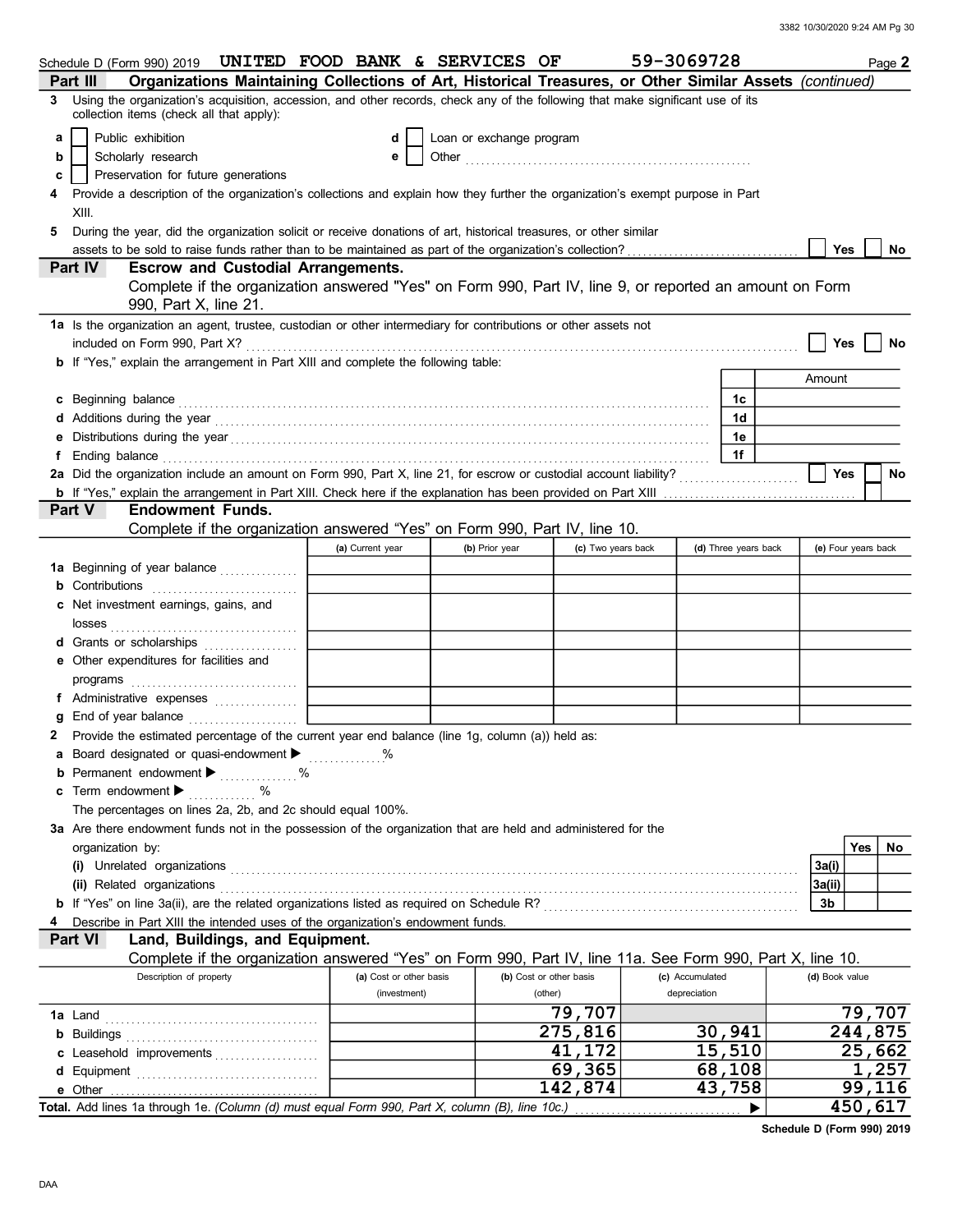|                           |                                                                                                                                                      |                |                                  | 3382 10/30/2020 9:24 AM Pg 31 |
|---------------------------|------------------------------------------------------------------------------------------------------------------------------------------------------|----------------|----------------------------------|-------------------------------|
|                           | UNITED FOOD BANK & SERVICES OF<br>Schedule D (Form 990) 2019                                                                                         |                | 59-3069728                       | Page 3                        |
| Part VII                  | <b>Investments - Other Securities.</b><br>Complete if the organization answered "Yes" on Form 990, Part IV, line 11b. See Form 990, Part X, line 12. |                |                                  |                               |
|                           | (a) Description of security or category                                                                                                              | (b) Book value | (c) Method of valuation:         |                               |
| (1) Financial derivatives | (including name of security)                                                                                                                         |                | Cost or end-of-year market value |                               |
|                           | (2) Closely held equity interests                                                                                                                    |                |                                  |                               |
| $(3)$ Other               |                                                                                                                                                      |                |                                  |                               |
| (A)<br>$\cdot$ (B)        |                                                                                                                                                      |                |                                  |                               |
| (C)                       |                                                                                                                                                      |                |                                  |                               |
| (D)                       |                                                                                                                                                      |                |                                  |                               |
| (E)                       |                                                                                                                                                      |                |                                  |                               |
| (F)<br>$\overline{G}$ (G) |                                                                                                                                                      |                |                                  |                               |
| (H)                       |                                                                                                                                                      |                |                                  |                               |
|                           | Total. (Column (b) must equal Form 990, Part X, col. (B) line 12.)<br>▶                                                                              |                |                                  |                               |
| Part VIII                 | Investments - Program Related.<br>Complete if the organization answered "Yes" on Form 990, Part IV, line 11c. See Form 990, Part X, line 13.         |                |                                  |                               |
|                           | (a) Description of investment                                                                                                                        | (b) Book value | (c) Method of valuation:         |                               |
|                           |                                                                                                                                                      |                | Cost or end-of-year market value |                               |
| (1)                       |                                                                                                                                                      |                |                                  |                               |
| (2)                       |                                                                                                                                                      |                |                                  |                               |
|                           |                                                                                                                                                      |                |                                  |                               |
| (3)                       |                                                                                                                                                      |                |                                  |                               |
| (4)                       |                                                                                                                                                      |                |                                  |                               |
| (5)<br>(6)                |                                                                                                                                                      |                |                                  |                               |
| (7)                       |                                                                                                                                                      |                |                                  |                               |
| (8)                       |                                                                                                                                                      |                |                                  |                               |
| (9)                       | ▶                                                                                                                                                    |                |                                  |                               |
| Part IX                   | Total. (Column (b) must equal Form 990, Part X, col. (B) line 13.)<br>Other Assets.                                                                  |                |                                  |                               |
|                           | Complete if the organization answered "Yes" on Form 990, Part IV, line 11d. See Form 990, Part X, line 15.                                           |                |                                  |                               |
|                           | (a) Description                                                                                                                                      |                |                                  | (b) Book value                |
| (1)                       |                                                                                                                                                      |                |                                  |                               |
| (2)<br>(3)                |                                                                                                                                                      |                |                                  |                               |
| (4)                       |                                                                                                                                                      |                |                                  |                               |
| (5)                       |                                                                                                                                                      |                |                                  |                               |
| (6)                       |                                                                                                                                                      |                |                                  |                               |
| (7)                       |                                                                                                                                                      |                |                                  |                               |
| (8)<br>(9)                |                                                                                                                                                      |                |                                  |                               |
|                           |                                                                                                                                                      |                | ▶                                |                               |
| Part X                    | Other Liabilities.<br>Complete if the organization answered "Yes" on Form 990, Part IV, line 11e or 11f. See Form 990, Part X,                       |                |                                  |                               |
| 1.                        | line 25.<br>(a) Description of liability                                                                                                             |                |                                  | (b) Book value                |
| (1)                       | Federal income taxes                                                                                                                                 |                |                                  |                               |
| (2)                       | CREDIT CARD - CSB - VISA 9492                                                                                                                        |                |                                  |                               |
| (3)                       |                                                                                                                                                      |                |                                  |                               |
| (4)<br>(5)                |                                                                                                                                                      |                |                                  |                               |
| (6)                       |                                                                                                                                                      |                |                                  | 9,723                         |
| (7)<br>(8)                |                                                                                                                                                      |                |                                  |                               |

organization's liability for uncertain tax positions under FASB ASC 740. Check here if the text of the footnote has been provided in Part XIII

DAA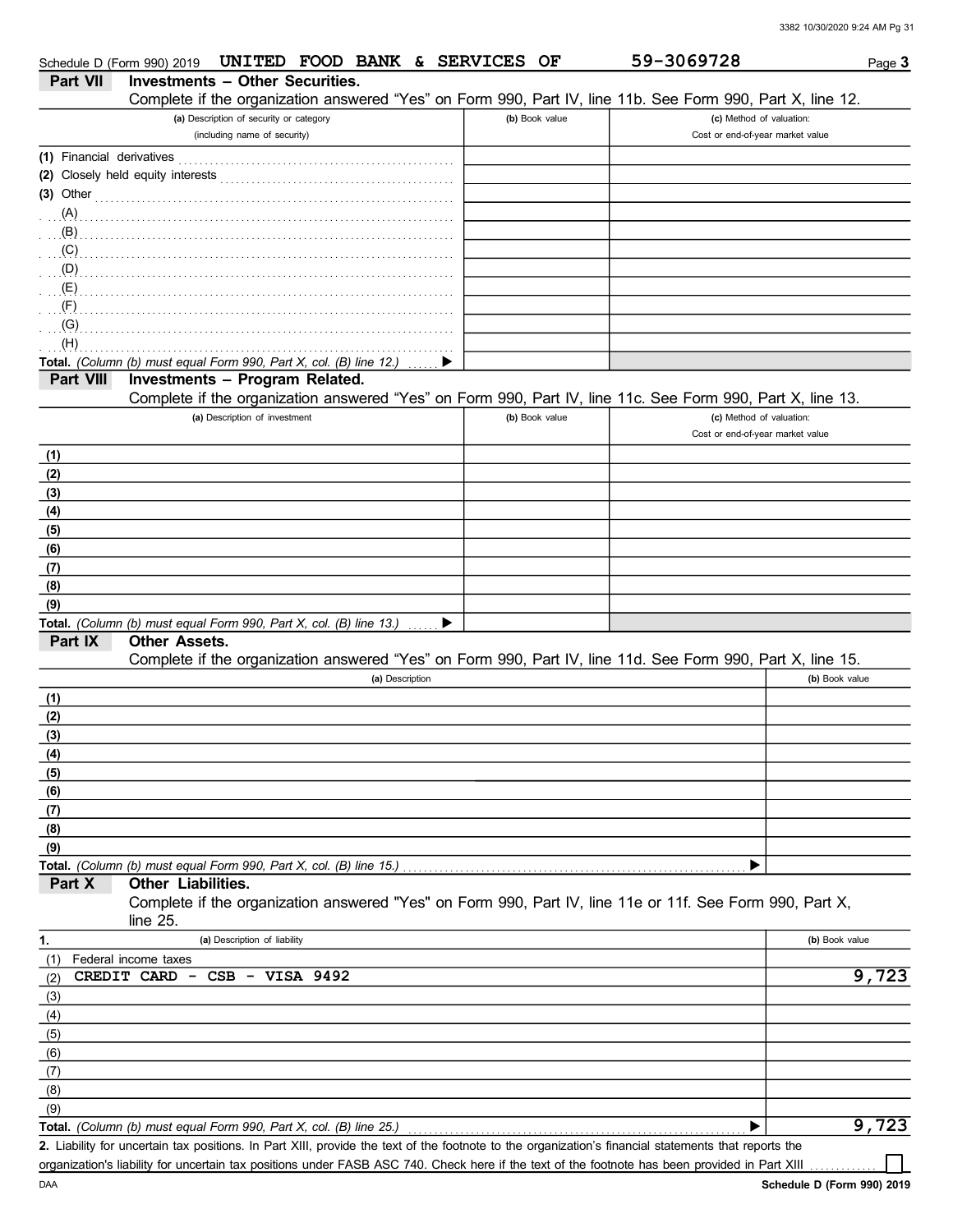| UNITED FOOD BANK & SERVICES OF<br>Schedule D (Form 990) 2019                                                                                                                                    | 59-3069728         | Page 4              |
|-------------------------------------------------------------------------------------------------------------------------------------------------------------------------------------------------|--------------------|---------------------|
| Reconciliation of Revenue per Audited Financial Statements With Revenue per Return.<br>Part XI                                                                                                  |                    |                     |
| Complete if the organization answered "Yes" on Form 990, Part IV, line 12a.<br>Total revenue, gains, and other support per audited financial statements                                         | $\mathbf 1$        | 6,743,280           |
| Amounts included on line 1 but not on Form 990, Part VIII, line 12:<br>2                                                                                                                        |                    |                     |
| 2a                                                                                                                                                                                              |                    |                     |
| 2 <sub>b</sub>                                                                                                                                                                                  |                    |                     |
| 2c                                                                                                                                                                                              |                    |                     |
| $\overline{2d}$                                                                                                                                                                                 | 48,971             |                     |
|                                                                                                                                                                                                 | 2e<br>$\mathbf{3}$ | 48,971<br>6,694,309 |
| Subtract line 2e from line 1<br>Amounts included on Form 990, Part VIII, line 12, but not on line 1:                                                                                            |                    |                     |
| 4a                                                                                                                                                                                              |                    |                     |
| <b>b</b> Other (Describe in Part XIII.) $\overline{4b}$                                                                                                                                         |                    |                     |
| c Add lines 4a and 4b                                                                                                                                                                           | 4с                 |                     |
|                                                                                                                                                                                                 | 5 <sup>5</sup>     | 6,694,309           |
| Reconciliation of Expenses per Audited Financial Statements With Expenses per Return.<br>Part XII                                                                                               |                    |                     |
| Complete if the organization answered "Yes" on Form 990, Part IV, line 12a.                                                                                                                     |                    |                     |
| Total expenses and losses per audited financial statements<br>1.<br>Amounts included on line 1 but not on Form 990, Part IX, line 25:                                                           |                    | 6,499,575           |
| 2a                                                                                                                                                                                              |                    |                     |
| 2 <sub>b</sub>                                                                                                                                                                                  |                    |                     |
| 2c                                                                                                                                                                                              |                    |                     |
| 2d                                                                                                                                                                                              | 48,973             |                     |
|                                                                                                                                                                                                 | 2e                 | 48,973              |
|                                                                                                                                                                                                 | 3 <sup>1</sup>     | 6,450,602           |
| 4 Amounts included on Form 990, Part IX, line 25, but not on line 1:                                                                                                                            |                    |                     |
| 4a<br>a Investment expenses not included on Form 990, Part VIII, line 7b [100]<br>4 <sub>b</sub>                                                                                                |                    |                     |
| c Add lines 4a and 4b                                                                                                                                                                           | 4c                 |                     |
|                                                                                                                                                                                                 | 5 <sup>5</sup>     | 6,450,602           |
| Part XIII Supplemental Information.                                                                                                                                                             |                    |                     |
| Provide the descriptions required for Part II, lines 3, 5, and 9; Part III, lines 1a and 4; Part IV, lines 1b and 2b; Part V, line 4; Part X, line                                              |                    |                     |
| 2; Part XI, lines 2d and 4b; and Part XII, lines 2d and 4b. Also complete this part to provide any additional information.<br>PART XI, LINE 2D - REVENUE AMOUNTS INCLUDED IN FINANCIALS - OTHER |                    |                     |
|                                                                                                                                                                                                 |                    |                     |
| RENTAL EXPENSES                                                                                                                                                                                 | \$.                | 48,969              |
| <b>ROUNDING</b>                                                                                                                                                                                 | \$                 | $\mathbf{2}$        |
|                                                                                                                                                                                                 |                    |                     |
|                                                                                                                                                                                                 |                    |                     |
|                                                                                                                                                                                                 |                    |                     |
|                                                                                                                                                                                                 |                    |                     |
| PART XII, LINE 2D - EXPENSE AMOUNTS INCLUDED IN FINANCIALS - OTHER                                                                                                                              |                    |                     |
| RENTAL EXPENSES                                                                                                                                                                                 |                    | 48,969              |
|                                                                                                                                                                                                 |                    |                     |
| <b>ROUNDING</b>                                                                                                                                                                                 | \$                 |                     |
|                                                                                                                                                                                                 |                    |                     |
|                                                                                                                                                                                                 |                    |                     |
|                                                                                                                                                                                                 |                    |                     |
|                                                                                                                                                                                                 |                    |                     |
|                                                                                                                                                                                                 |                    |                     |
|                                                                                                                                                                                                 |                    |                     |
|                                                                                                                                                                                                 |                    |                     |
|                                                                                                                                                                                                 |                    |                     |
|                                                                                                                                                                                                 |                    |                     |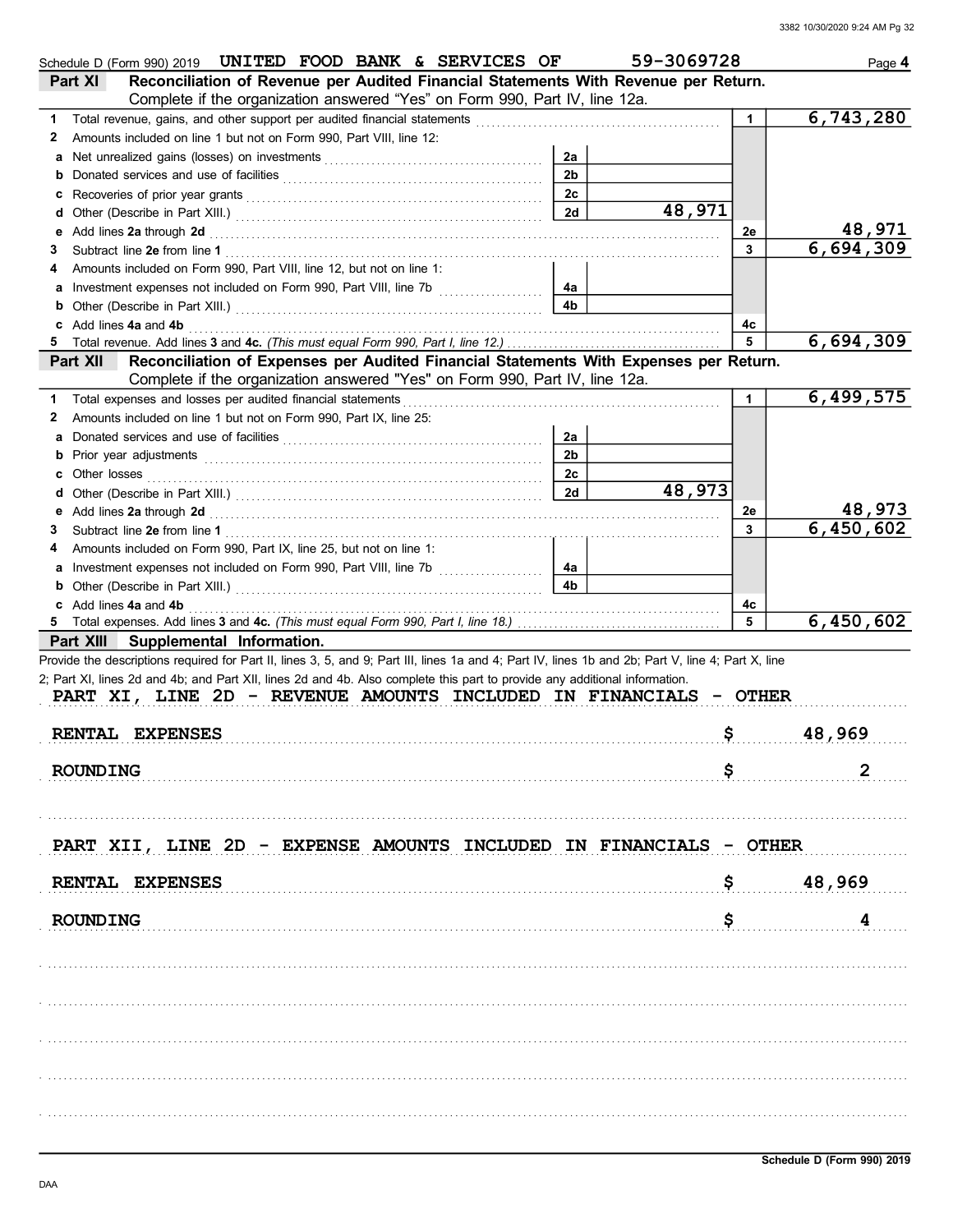|           |                                      |  | Schedule D (Form 990) 2019 UNITED FOOD BANK & SERVICES OF | 59-3069728 | Page 5 |
|-----------|--------------------------------------|--|-----------------------------------------------------------|------------|--------|
| Part XIII | Supplemental Information (continued) |  |                                                           |            |        |
|           |                                      |  |                                                           |            |        |
|           |                                      |  |                                                           |            |        |
|           |                                      |  |                                                           |            |        |
|           |                                      |  |                                                           |            |        |
|           |                                      |  |                                                           |            |        |
|           |                                      |  |                                                           |            |        |
|           |                                      |  |                                                           |            |        |
|           |                                      |  |                                                           |            |        |
|           |                                      |  |                                                           |            |        |
|           |                                      |  |                                                           |            |        |
|           |                                      |  |                                                           |            |        |
|           |                                      |  |                                                           |            |        |
|           |                                      |  |                                                           |            |        |
|           |                                      |  |                                                           |            |        |
|           |                                      |  |                                                           |            |        |
|           |                                      |  |                                                           |            |        |
|           |                                      |  |                                                           |            |        |
|           |                                      |  |                                                           |            |        |
|           |                                      |  |                                                           |            |        |
|           |                                      |  |                                                           |            |        |
|           |                                      |  |                                                           |            |        |
|           |                                      |  |                                                           |            |        |
|           |                                      |  |                                                           |            |        |
|           |                                      |  |                                                           |            |        |
|           |                                      |  |                                                           |            |        |
|           |                                      |  |                                                           |            |        |
|           |                                      |  |                                                           |            |        |
|           |                                      |  |                                                           |            |        |
|           |                                      |  |                                                           |            |        |
|           |                                      |  |                                                           |            |        |
|           |                                      |  |                                                           |            |        |
|           |                                      |  |                                                           |            |        |
|           |                                      |  |                                                           |            |        |
|           |                                      |  |                                                           |            |        |
|           |                                      |  |                                                           |            |        |
|           |                                      |  |                                                           |            |        |
|           |                                      |  |                                                           |            |        |
|           |                                      |  |                                                           |            |        |
|           |                                      |  |                                                           |            |        |
|           |                                      |  |                                                           |            |        |
|           |                                      |  |                                                           |            |        |
|           |                                      |  |                                                           |            |        |
|           |                                      |  |                                                           |            |        |
|           |                                      |  |                                                           |            |        |
|           |                                      |  |                                                           |            |        |
|           |                                      |  |                                                           |            |        |
|           |                                      |  |                                                           |            |        |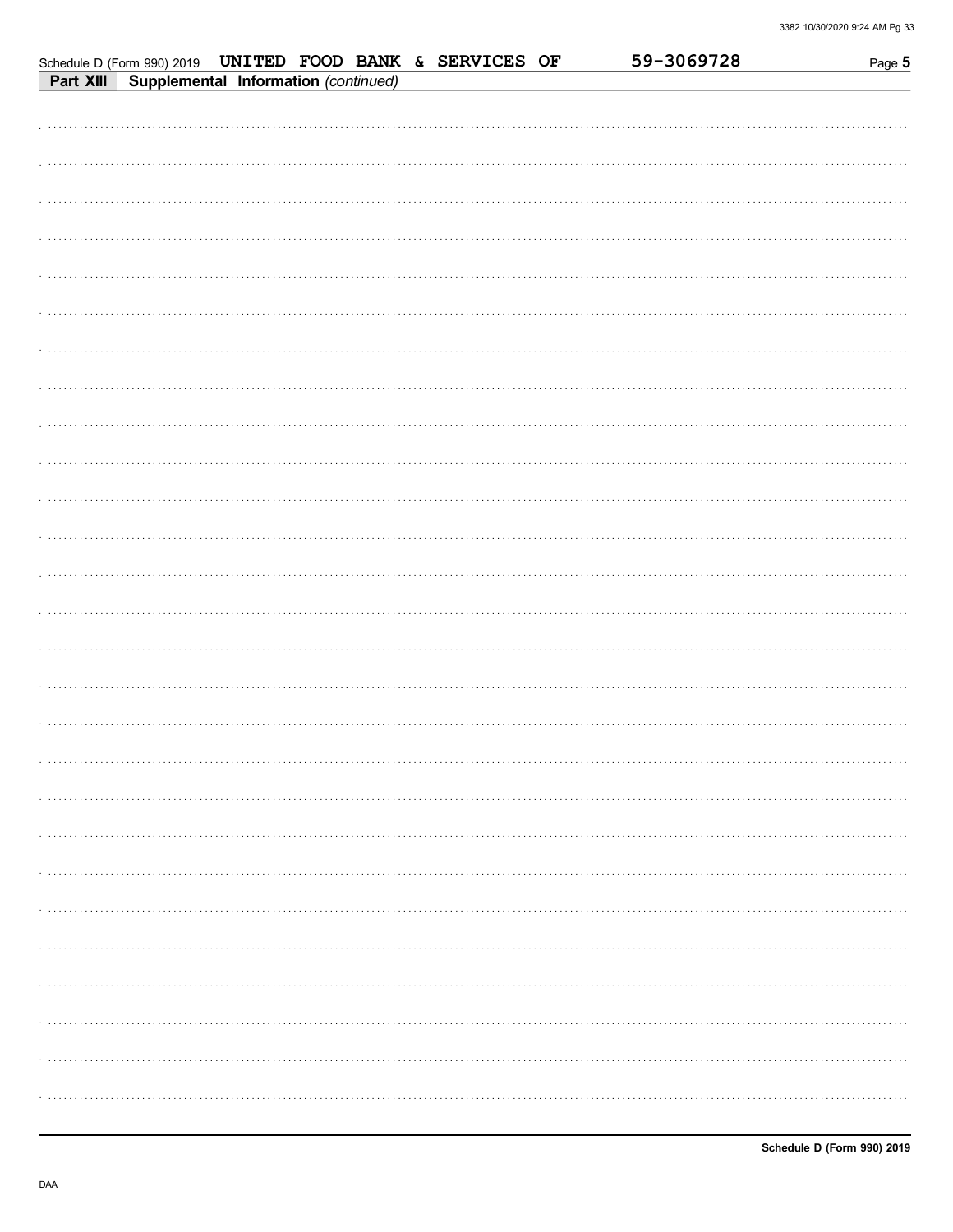| 3382 10/30/2020 9:24 AM Pg 34 |  |  |
|-------------------------------|--|--|
|                               |  |  |

| <b>SCHEDULE G</b><br>(Form 990 or 990-EZ)              | Supplemental Information Regarding Fundraising or Gaming Activities<br>Complete if the organization answered "Yes" on Form 990, Part IV, line 17, 18, or 19, or if the                                                                   |                                         |                                              | organization entered more than \$15,000 on Form 990-EZ, line 6a.                                                                      |                                        | OMB No. 1545-0047<br>2019               |
|--------------------------------------------------------|------------------------------------------------------------------------------------------------------------------------------------------------------------------------------------------------------------------------------------------|-----------------------------------------|----------------------------------------------|---------------------------------------------------------------------------------------------------------------------------------------|----------------------------------------|-----------------------------------------|
| Department of the Treasury<br>Internal Revenue Service |                                                                                                                                                                                                                                          | Attach to Form 990 or Form 990-EZ.      |                                              | Go to www.irs.gov/Form990 for instructions and the latest information.                                                                |                                        | Open to Public<br>Inspection            |
| Name of the organization                               | UNITED FOOD BANK & SERVICES OF                                                                                                                                                                                                           |                                         |                                              |                                                                                                                                       | Employer identification number         |                                         |
| Part I                                                 | PLANT CITY, INC.<br>Fundraising Activities. Complete if the organization answered "Yes" on Form 990, Part IV, line 17.                                                                                                                   |                                         |                                              |                                                                                                                                       | 59-3069728                             |                                         |
|                                                        | Form 990-EZ filers are not required to complete this part.                                                                                                                                                                               |                                         |                                              |                                                                                                                                       |                                        |                                         |
| Mail solicitations<br>a l                              | 1 Indicate whether the organization raised funds through any of the following activities. Check all that apply.                                                                                                                          | e L                                     |                                              | Solicitation of non-government grants                                                                                                 |                                        |                                         |
| Internet and email solicitations<br>b                  |                                                                                                                                                                                                                                          | f I                                     |                                              | Solicitation of government grants                                                                                                     |                                        |                                         |
| Phone solicitations                                    |                                                                                                                                                                                                                                          | Special fundraising events<br>$g \perp$ |                                              |                                                                                                                                       |                                        |                                         |
| In-person solicitations<br>d                           |                                                                                                                                                                                                                                          |                                         |                                              |                                                                                                                                       |                                        |                                         |
|                                                        | 2a Did the organization have a written or oral agreement with any individual (including officers, directors, trustees,<br>or key employees listed in Form 990, Part VII) or entity in connection with professional fundraising services? |                                         |                                              |                                                                                                                                       |                                        | <b>No</b><br>Yes                        |
|                                                        | b If "Yes," list the 10 highest paid individuals or entities (fundraisers) pursuant to agreements under which the fundraiser is to be<br>compensated at least \$5,000 by the organization.                                               |                                         |                                              |                                                                                                                                       |                                        |                                         |
|                                                        | (i) Name and address of individual                                                                                                                                                                                                       |                                         | (iii) Did fund-<br>raiser have<br>custody or | (iv) Gross receipts                                                                                                                   | (v) Amount paid to<br>(or retained by) | (vi) Amount paid to<br>(or retained by) |
|                                                        | or entity (fundraiser)                                                                                                                                                                                                                   | (ii) Activity                           | control of<br>contributions?                 | from activity                                                                                                                         | fundraiser listed in<br>col. (i)       | organization                            |
|                                                        |                                                                                                                                                                                                                                          |                                         | Yes No                                       |                                                                                                                                       |                                        |                                         |
|                                                        |                                                                                                                                                                                                                                          |                                         |                                              |                                                                                                                                       |                                        |                                         |
| $\mathbf{2}$                                           |                                                                                                                                                                                                                                          |                                         |                                              |                                                                                                                                       |                                        |                                         |
|                                                        |                                                                                                                                                                                                                                          |                                         |                                              |                                                                                                                                       |                                        |                                         |
| -3                                                     |                                                                                                                                                                                                                                          |                                         |                                              |                                                                                                                                       |                                        |                                         |
|                                                        |                                                                                                                                                                                                                                          |                                         |                                              |                                                                                                                                       |                                        |                                         |
| 4                                                      |                                                                                                                                                                                                                                          |                                         |                                              |                                                                                                                                       |                                        |                                         |
|                                                        |                                                                                                                                                                                                                                          |                                         |                                              |                                                                                                                                       |                                        |                                         |
| 5                                                      |                                                                                                                                                                                                                                          |                                         |                                              |                                                                                                                                       |                                        |                                         |
|                                                        |                                                                                                                                                                                                                                          |                                         |                                              |                                                                                                                                       |                                        |                                         |
| -6                                                     |                                                                                                                                                                                                                                          |                                         |                                              |                                                                                                                                       |                                        |                                         |
|                                                        |                                                                                                                                                                                                                                          |                                         |                                              |                                                                                                                                       |                                        |                                         |
| -7                                                     |                                                                                                                                                                                                                                          |                                         |                                              |                                                                                                                                       |                                        |                                         |
|                                                        |                                                                                                                                                                                                                                          |                                         |                                              |                                                                                                                                       |                                        |                                         |
| 8                                                      |                                                                                                                                                                                                                                          |                                         |                                              |                                                                                                                                       |                                        |                                         |
|                                                        |                                                                                                                                                                                                                                          |                                         |                                              |                                                                                                                                       |                                        |                                         |
| 9                                                      |                                                                                                                                                                                                                                          |                                         |                                              |                                                                                                                                       |                                        |                                         |
|                                                        |                                                                                                                                                                                                                                          |                                         |                                              |                                                                                                                                       |                                        |                                         |
| 10                                                     |                                                                                                                                                                                                                                          |                                         |                                              |                                                                                                                                       |                                        |                                         |
|                                                        |                                                                                                                                                                                                                                          |                                         |                                              |                                                                                                                                       |                                        |                                         |
|                                                        |                                                                                                                                                                                                                                          |                                         | ▸                                            | 3 List all states in which the organization is registered or licensed to solicit contributions or has been notified it is exempt from |                                        |                                         |
|                                                        |                                                                                                                                                                                                                                          |                                         |                                              |                                                                                                                                       |                                        |                                         |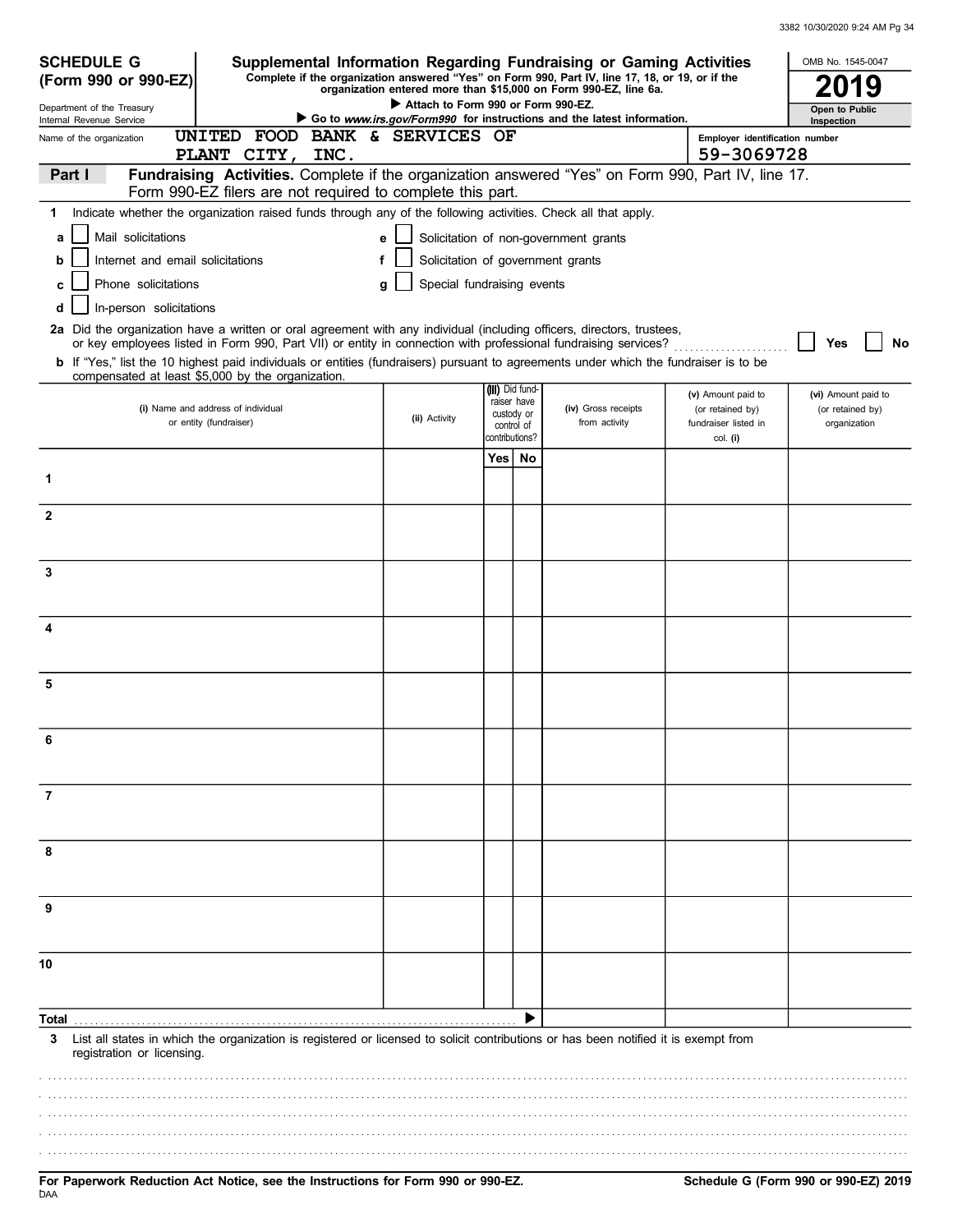| Schedule G (Form 990 or 990-F7) 2019 |  |  | INITED FOOD BANK & SERVICES OF |  |
|--------------------------------------|--|--|--------------------------------|--|

Schedule G (Form 990 or 990-EZ) 2019 **UNITED FOOD BANK & SERVICES OF** 59-3069728 Page 2<br> **Part II** Fundraising Events. Complete if the organization answered "Yes" on Form 990, Part IV, line 18, or reported more<br>
than \$15,0 **Part II Fundraising Events.** Complete if the organization answered "Yes" on Form 990, Part IV, line 18, or reported more gross receipts greater than \$5,000. than \$15,000 of fundraising event contributions and gross income on Form 990-EZ, lines 1 and 6b. List events with

|                 | Schedule G (Form 990 or 990-EZ) 2019<br>Part II                  |                                                        | UNITED FOOD BANK & SERVICES OF<br>Fundraising Events. Complete if the organization answered "Yes" on Form 990, Part IV, line 18, or reported more<br>than \$15,000 of fundraising event contributions and gross income on Form 990-EZ, lines 1 and 6b. List events with | 59-3069728          | 3382 10/30/2020 9:24 AM Pg 35<br>Page 2             |
|-----------------|------------------------------------------------------------------|--------------------------------------------------------|-------------------------------------------------------------------------------------------------------------------------------------------------------------------------------------------------------------------------------------------------------------------------|---------------------|-----------------------------------------------------|
|                 |                                                                  | gross receipts greater than \$5,000.<br>(a) Event $#1$ | (b) Event $#2$                                                                                                                                                                                                                                                          | (c) Other events    |                                                     |
|                 |                                                                  |                                                        |                                                                                                                                                                                                                                                                         |                     | (d) Total events                                    |
|                 |                                                                  | <b>CHEF</b><br><b>CELEBRITY</b><br>(event type)        | EMPTY BOWL<br>(event type)                                                                                                                                                                                                                                              | 1<br>(total number) | (add col. (a) through<br>$col.$ (c))                |
| Revenue         | 1 Gross receipts                                                 | 26,390                                                 | 20,518                                                                                                                                                                                                                                                                  | 14,500              | 61,408                                              |
|                 | 2 Less: Contributions<br>3 Gross income (line 1 minus<br>line 2) | 26,390                                                 | 20,518                                                                                                                                                                                                                                                                  | 14,500              | 61,408                                              |
|                 | 4 Cash prizes                                                    |                                                        |                                                                                                                                                                                                                                                                         |                     |                                                     |
|                 | 5 Noncash prizes                                                 |                                                        |                                                                                                                                                                                                                                                                         |                     |                                                     |
|                 | 6 Rent/facility costs                                            |                                                        |                                                                                                                                                                                                                                                                         |                     |                                                     |
|                 | 7 Food and beverages                                             |                                                        |                                                                                                                                                                                                                                                                         |                     |                                                     |
| Direct Expenses |                                                                  |                                                        |                                                                                                                                                                                                                                                                         |                     |                                                     |
|                 | 8 Entertainment<br>.<br>9 Other direct expenses                  |                                                        |                                                                                                                                                                                                                                                                         |                     |                                                     |
|                 |                                                                  |                                                        |                                                                                                                                                                                                                                                                         |                     |                                                     |
|                 |                                                                  |                                                        | 10 Direct expense summary. Add lines 4 through 9 in column (d)<br>11 Net income summary Subtract line 10 from line 3. column (d)                                                                                                                                        |                     | 61,408                                              |
|                 | Part III                                                         | \$15,000 on Form 990-EZ, line 6a.                      | Gaming. Complete if the organization answered "Yes" on Form 990, Part IV, line 19, or reported more than                                                                                                                                                                |                     |                                                     |
| Revenue         |                                                                  | (a) Bingo                                              | (b) Pull tabs/instant<br>bingo/progressive bingo                                                                                                                                                                                                                        | (c) Other gaming    | (d) Total gaming (add<br>col. (a) through col. (c)) |
|                 | 1 Gross revenue.<br>2 Cash prizes                                |                                                        |                                                                                                                                                                                                                                                                         |                     |                                                     |
| Direct Expenses | 3 Noncash prizes<br>.                                            |                                                        |                                                                                                                                                                                                                                                                         |                     |                                                     |
|                 | 4 Rent/facility costs                                            |                                                        |                                                                                                                                                                                                                                                                         |                     |                                                     |
|                 | 5 Other direct expenses                                          |                                                        |                                                                                                                                                                                                                                                                         |                     |                                                     |
|                 | 6 Volunteer labor                                                | %<br>Yes<br>.<br><b>No</b>                             | Yes<br>$\%$<br>.<br><b>No</b>                                                                                                                                                                                                                                           | %<br>Yes<br>.<br>No |                                                     |
|                 |                                                                  |                                                        |                                                                                                                                                                                                                                                                         |                     |                                                     |
|                 |                                                                  |                                                        |                                                                                                                                                                                                                                                                         |                     |                                                     |
|                 | <b>b</b> If "No," explain:                                       |                                                        | 9 Enter the state(s) in which the organization conducts gaming activities:<br>$\blacksquare$ Yes $\blacksquare$ Yes $\blacksquare$ No                                                                                                                                   |                     |                                                     |
|                 | <b>b</b> If "Yes," explain:                                      |                                                        | $\blacksquare$ Yes $\blacksquare$ No                                                                                                                                                                                                                                    |                     |                                                     |
|                 |                                                                  |                                                        |                                                                                                                                                                                                                                                                         |                     |                                                     |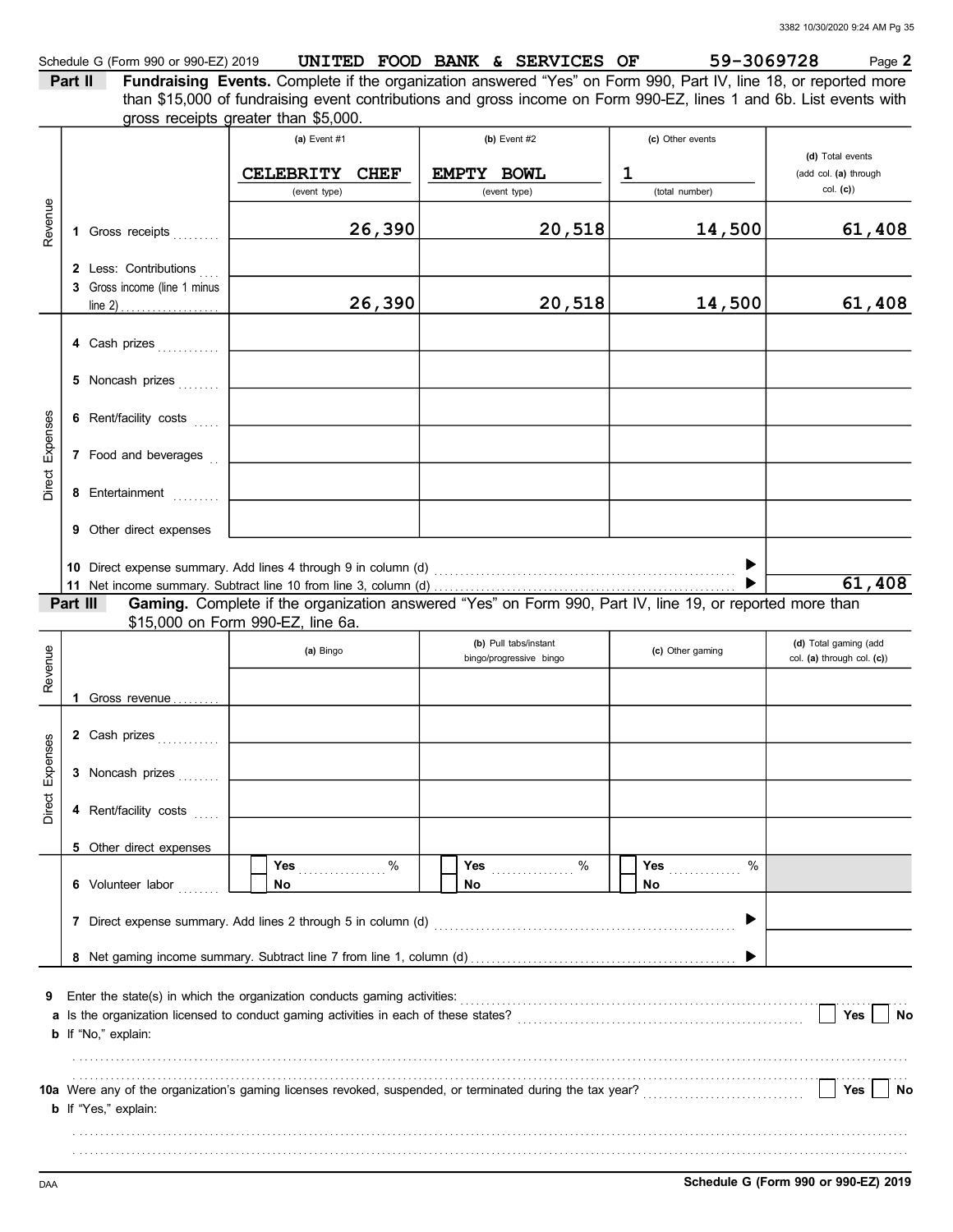|    | 59-3069728<br>UNITED FOOD BANK & SERVICES OF<br>Schedule G (Form 990 or 990-EZ) 2019                                                                                                                                                 |                 |     | Page 3 |    |
|----|--------------------------------------------------------------------------------------------------------------------------------------------------------------------------------------------------------------------------------------|-----------------|-----|--------|----|
| 11 | Does the organization conduct gaming activities with nonmembers?                                                                                                                                                                     |                 | Yes |        | No |
| 12 | Is the organization a grantor, beneficiary or trustee of a trust, or a member of a partnership or other entity                                                                                                                       |                 |     |        |    |
|    |                                                                                                                                                                                                                                      |                 | Yes |        | No |
|    |                                                                                                                                                                                                                                      |                 |     |        |    |
| 13 | Indicate the percentage of gaming activity conducted in:                                                                                                                                                                             |                 |     |        |    |
| а  | The organization's facility encourance and contact the contact of the contact of the contact of the contact of                                                                                                                       | 13а             |     |        | %  |
| b  | An outside facility <b>contract and the contract of the contract of the contract of the contract of the contract of the contract of the contract of the contract of the contract of the contract of the contract of the contract</b> | 13 <sub>b</sub> |     |        | %  |
| 14 | Enter the name and address of the person who prepares the organization's gaming/special events books and                                                                                                                             |                 |     |        |    |
|    | records:                                                                                                                                                                                                                             |                 |     |        |    |
|    |                                                                                                                                                                                                                                      |                 |     |        |    |
|    |                                                                                                                                                                                                                                      |                 |     |        |    |
|    |                                                                                                                                                                                                                                      |                 |     |        |    |
|    |                                                                                                                                                                                                                                      |                 |     |        |    |
|    | Address >                                                                                                                                                                                                                            |                 |     |        |    |
|    |                                                                                                                                                                                                                                      |                 |     |        |    |
|    | 15a Does the organization have a contract with a third party from whom the organization receives gaming                                                                                                                              |                 |     |        |    |
|    | revenue?                                                                                                                                                                                                                             |                 | Yes |        | No |
|    |                                                                                                                                                                                                                                      |                 |     |        |    |
|    |                                                                                                                                                                                                                                      |                 |     |        |    |
|    | If "Yes," enter name and address of the third party:                                                                                                                                                                                 |                 |     |        |    |
|    |                                                                                                                                                                                                                                      |                 |     |        |    |
|    |                                                                                                                                                                                                                                      |                 |     |        |    |
|    |                                                                                                                                                                                                                                      |                 |     |        |    |
|    | Address > continuous contract of the contract of the contract of the contract of the contract of the contract of the contract of the contract of the contract of the contract of the contract of the contract of the contract        |                 |     |        |    |
|    |                                                                                                                                                                                                                                      |                 |     |        |    |
| 16 | Gaming manager information:                                                                                                                                                                                                          |                 |     |        |    |
|    |                                                                                                                                                                                                                                      |                 |     |        |    |
|    |                                                                                                                                                                                                                                      |                 |     |        |    |
|    |                                                                                                                                                                                                                                      |                 |     |        |    |
|    |                                                                                                                                                                                                                                      |                 |     |        |    |
|    |                                                                                                                                                                                                                                      |                 |     |        |    |
|    |                                                                                                                                                                                                                                      |                 |     |        |    |
|    |                                                                                                                                                                                                                                      |                 |     |        |    |
|    |                                                                                                                                                                                                                                      |                 |     |        |    |
|    | Director/officer<br>Employee<br>Independent contractor                                                                                                                                                                               |                 |     |        |    |
|    |                                                                                                                                                                                                                                      |                 |     |        |    |
| 17 | Mandatory distributions:                                                                                                                                                                                                             |                 |     |        |    |
|    | Is the organization required under state law to make charitable distributions from the gaming proceeds to                                                                                                                            |                 |     |        |    |
|    | retain the state gaming license?                                                                                                                                                                                                     |                 | Yes |        | No |
|    | Enter the amount of distributions required under state law to be distributed to other exempt organizations or                                                                                                                        |                 |     |        |    |
|    | spent in the organization's own exempt activities during the tax year $\blacktriangleright$ \$                                                                                                                                       |                 |     |        |    |
|    | Supplemental Information. Provide the explanations required by Part I, line 2b, columns (iii) and (v); and<br>Part IV                                                                                                                |                 |     |        |    |
|    | Part III, lines 9, 9b, 10b, 15b, 15c, 16, and 17b, as applicable. Also provide any additional information.                                                                                                                           |                 |     |        |    |
|    | See instructions.                                                                                                                                                                                                                    |                 |     |        |    |
|    |                                                                                                                                                                                                                                      |                 |     |        |    |
|    |                                                                                                                                                                                                                                      |                 |     |        |    |
|    |                                                                                                                                                                                                                                      |                 |     |        |    |
|    |                                                                                                                                                                                                                                      |                 |     |        |    |
|    |                                                                                                                                                                                                                                      |                 |     |        |    |
|    |                                                                                                                                                                                                                                      |                 |     |        |    |
|    |                                                                                                                                                                                                                                      |                 |     |        |    |
|    |                                                                                                                                                                                                                                      |                 |     |        |    |
|    |                                                                                                                                                                                                                                      |                 |     |        |    |
|    |                                                                                                                                                                                                                                      |                 |     |        |    |
|    |                                                                                                                                                                                                                                      |                 |     |        |    |
|    |                                                                                                                                                                                                                                      |                 |     |        |    |
|    |                                                                                                                                                                                                                                      |                 |     |        |    |
|    |                                                                                                                                                                                                                                      |                 |     |        |    |
|    |                                                                                                                                                                                                                                      |                 |     |        |    |

Schedule G (Form 990 or 990-EZ) 2019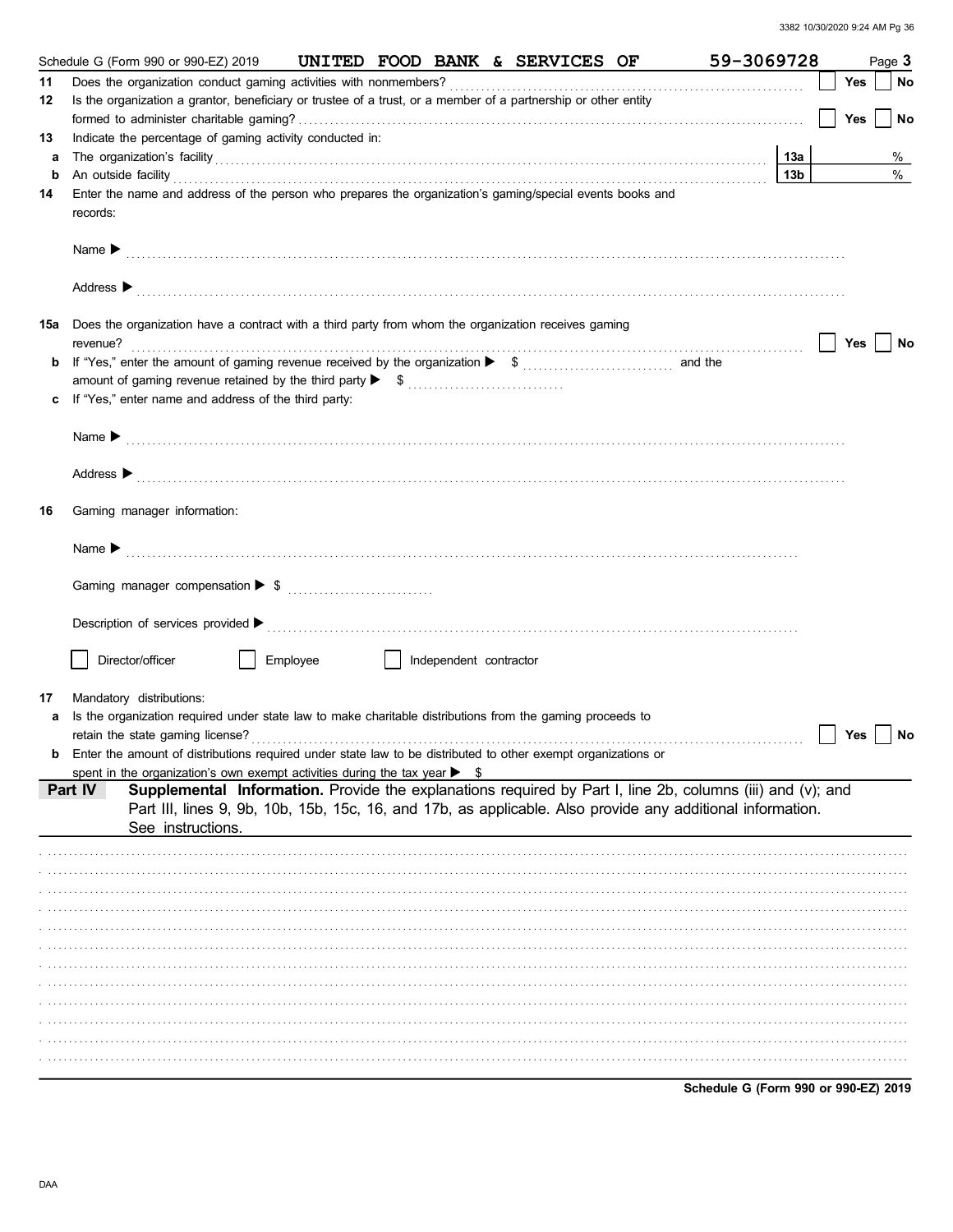|                                                        |                                                                                                                                                                                                                                                                                                                               |           |                    |                                                                                                                                       |                    |                                                             |                    | 3382 10/30/2020 9:24 AM Pg 37                |
|--------------------------------------------------------|-------------------------------------------------------------------------------------------------------------------------------------------------------------------------------------------------------------------------------------------------------------------------------------------------------------------------------|-----------|--------------------|---------------------------------------------------------------------------------------------------------------------------------------|--------------------|-------------------------------------------------------------|--------------------|----------------------------------------------|
| <b>SCHEDULE I</b>                                      |                                                                                                                                                                                                                                                                                                                               |           |                    | Grants and Other Assistance to Organizations,                                                                                         |                    |                                                             |                    | OMB No. 1545-0047                            |
| (Form 990)                                             |                                                                                                                                                                                                                                                                                                                               |           |                    | Governments, and Individuals in the United States<br>Complete if the organization answered "Yes" on Form 990, Part IV, line 21 or 22. |                    |                                                             |                    | 2019                                         |
| Department of the Treasury<br>Internal Revenue Service |                                                                                                                                                                                                                                                                                                                               |           |                    | Attach to Form 990.<br>Go to www.irs.gov/Form990 for the latest information.                                                          |                    |                                                             |                    | Open to Public<br>Inspection                 |
| Name of the organization                               | UNITED FOOD BANK & SERVICES OF<br>PLANT CITY, INC.                                                                                                                                                                                                                                                                            |           |                    |                                                                                                                                       |                    |                                                             |                    | Employer identification number<br>59-3069728 |
| Part I                                                 | General Information on Grants and Assistance<br>1 Does the organization maintain records to substantiate the amount of the grants or assistance, the grantees' eligibility for the grants or assistance, and                                                                                                                  |           |                    |                                                                                                                                       |                    |                                                             |                    | X No<br>  Yes                                |
| Part II                                                | the selection criteria used to award the grants or assistance?<br>2 Describe in Part IV the organization's procedures for monitoring the use of grant funds in the United States.<br>Grants and Other Assistance to Domestic Organizations and Domestic Governments. Complete if the organization answered "Yes" on Form 990, |           |                    |                                                                                                                                       |                    |                                                             |                    |                                              |
| $\overline{1}$                                         | Part IV, line 21, for any recipient that received more than \$5,000. Part II can be duplicated if additional space is needed.<br>(a) Name and address of organization                                                                                                                                                         | $(b)$ EIN | (c) IRC<br>section | (d) Amount of cash                                                                                                                    | (e) Amount of non- | (f) Method of valuation<br>(book, FMV, appraisal,<br>other) | (g) Description of | (h) Purpose of grant                         |
| (1)                                                    | or government                                                                                                                                                                                                                                                                                                                 |           | (if applicable)    | grant                                                                                                                                 | cash assistance    |                                                             | noncash assistance | or assistance                                |
|                                                        |                                                                                                                                                                                                                                                                                                                               |           |                    |                                                                                                                                       |                    |                                                             |                    |                                              |
| (2)                                                    |                                                                                                                                                                                                                                                                                                                               |           |                    |                                                                                                                                       |                    |                                                             |                    |                                              |
| (3)                                                    |                                                                                                                                                                                                                                                                                                                               |           |                    |                                                                                                                                       |                    |                                                             |                    |                                              |
|                                                        |                                                                                                                                                                                                                                                                                                                               |           |                    |                                                                                                                                       |                    |                                                             |                    |                                              |
| (4)                                                    |                                                                                                                                                                                                                                                                                                                               |           |                    |                                                                                                                                       |                    |                                                             |                    |                                              |
| (5)                                                    |                                                                                                                                                                                                                                                                                                                               |           |                    |                                                                                                                                       |                    |                                                             |                    |                                              |
|                                                        |                                                                                                                                                                                                                                                                                                                               |           |                    |                                                                                                                                       |                    |                                                             |                    |                                              |
| (6)                                                    |                                                                                                                                                                                                                                                                                                                               |           |                    |                                                                                                                                       |                    |                                                             |                    |                                              |
| (7)                                                    |                                                                                                                                                                                                                                                                                                                               |           |                    |                                                                                                                                       |                    |                                                             |                    |                                              |
|                                                        |                                                                                                                                                                                                                                                                                                                               |           |                    |                                                                                                                                       |                    |                                                             |                    |                                              |
| (8)                                                    |                                                                                                                                                                                                                                                                                                                               |           |                    |                                                                                                                                       |                    |                                                             |                    |                                              |
| (9)                                                    |                                                                                                                                                                                                                                                                                                                               |           |                    |                                                                                                                                       |                    |                                                             |                    |                                              |
|                                                        |                                                                                                                                                                                                                                                                                                                               |           |                    |                                                                                                                                       |                    |                                                             |                    |                                              |
|                                                        | 2 Enter total number of section 501(c)(3) and government organizations listed in the line 1 table<br>3 Enter total number of other organizations listed in the line 1 table                                                                                                                                                   |           |                    |                                                                                                                                       |                    |                                                             |                    | ▸                                            |
| DAA                                                    | For Paperwork Reduction Act Notice, see the Instructions for Form 990.                                                                                                                                                                                                                                                        |           |                    |                                                                                                                                       |                    |                                                             |                    | Schedule I (Form 990) (2019)                 |
|                                                        |                                                                                                                                                                                                                                                                                                                               |           |                    |                                                                                                                                       |                    |                                                             |                    |                                              |
|                                                        |                                                                                                                                                                                                                                                                                                                               |           |                    |                                                                                                                                       |                    |                                                             |                    |                                              |
|                                                        |                                                                                                                                                                                                                                                                                                                               |           |                    |                                                                                                                                       |                    |                                                             |                    |                                              |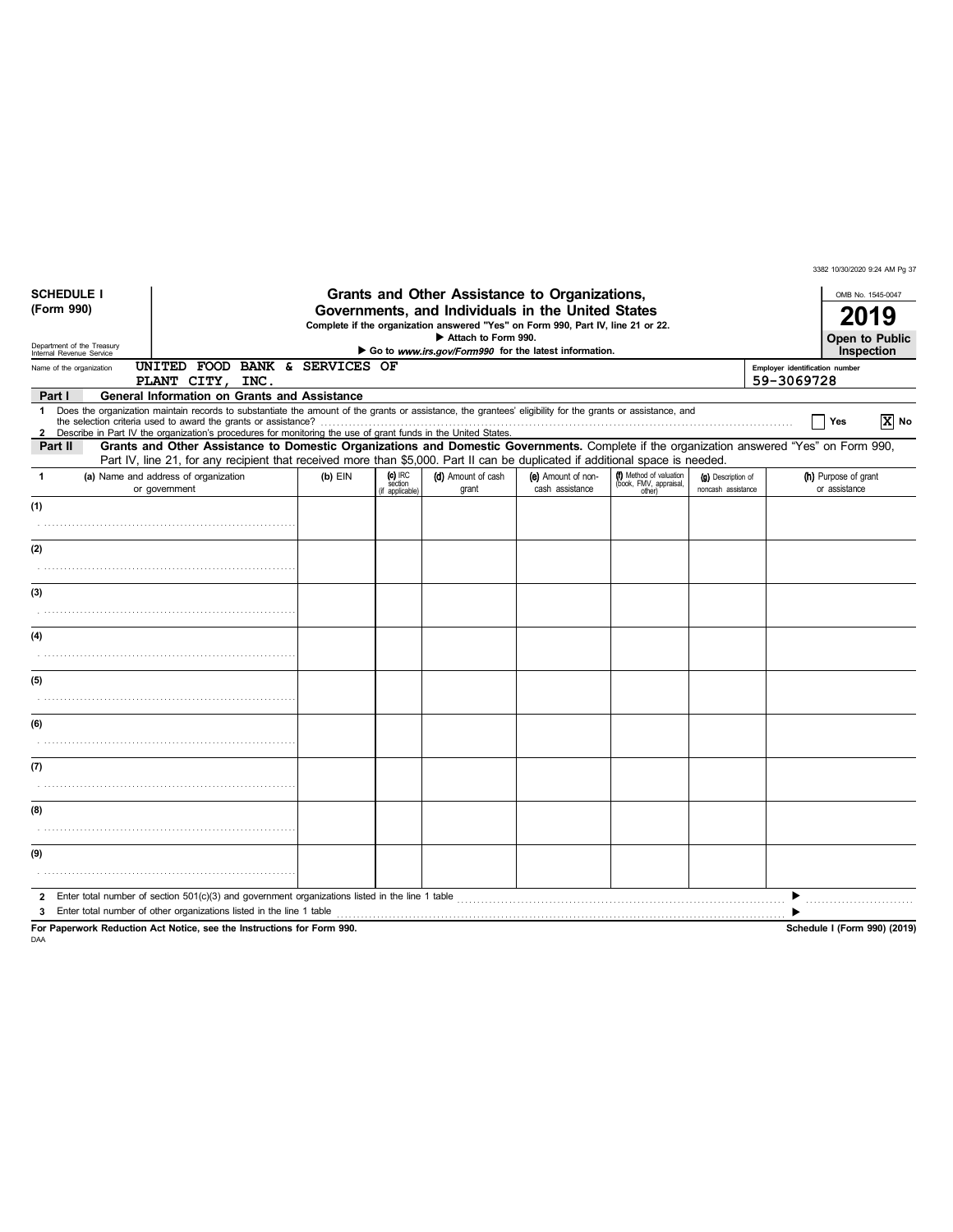| Schedule I (Form 990) (2019) UNITED FOOD BANK & SERVICES OF<br>Grants and Other Assistance to Domestic Individuals. Complete if the organization answered "Yes" on Form 990, Part IV, line 22.<br>Part III |                             |                             | 59-3069728                          |                                                          | Page 2                                |
|------------------------------------------------------------------------------------------------------------------------------------------------------------------------------------------------------------|-----------------------------|-----------------------------|-------------------------------------|----------------------------------------------------------|---------------------------------------|
| Part III can be duplicated if additional space is needed.                                                                                                                                                  |                             |                             |                                     |                                                          |                                       |
| (a) Type of grant or assistance                                                                                                                                                                            | (b) Number of<br>recipients | (c) Amount of<br>cash grant | (d) Amount of<br>noncash assistance | (e) Method of valuation (book,<br>FMV, appraisal, other) | (f) Description of noncash assistance |
| 1 FOOD DISTRIBUTED                                                                                                                                                                                         |                             |                             | 5,948,737                           | <b>FMV</b>                                               | FOOD                                  |
| 2 GROCERIES                                                                                                                                                                                                |                             |                             | 113,868                             | <b>BOOK</b>                                              | <b>GROCERIES</b>                      |
| 3 CONTRIBUTIONS                                                                                                                                                                                            |                             |                             | 2,989                               | <b>FMV</b>                                               |                                       |
| 4                                                                                                                                                                                                          |                             |                             |                                     |                                                          |                                       |
| 5                                                                                                                                                                                                          |                             |                             |                                     |                                                          |                                       |
| 6                                                                                                                                                                                                          |                             |                             |                                     |                                                          |                                       |
|                                                                                                                                                                                                            |                             |                             |                                     |                                                          |                                       |
| Supplemental Information. Provide the information required in Part I, line 2; Part III, column (b); and any other additional information.<br>Part IV                                                       |                             |                             |                                     |                                                          |                                       |
|                                                                                                                                                                                                            |                             |                             |                                     |                                                          |                                       |
|                                                                                                                                                                                                            |                             |                             |                                     |                                                          |                                       |
|                                                                                                                                                                                                            |                             |                             |                                     |                                                          |                                       |
|                                                                                                                                                                                                            |                             |                             |                                     |                                                          |                                       |
|                                                                                                                                                                                                            |                             |                             |                                     |                                                          |                                       |
|                                                                                                                                                                                                            |                             |                             |                                     |                                                          |                                       |
|                                                                                                                                                                                                            |                             |                             |                                     |                                                          |                                       |
|                                                                                                                                                                                                            |                             |                             |                                     |                                                          |                                       |
|                                                                                                                                                                                                            |                             |                             |                                     |                                                          |                                       |
|                                                                                                                                                                                                            |                             |                             |                                     |                                                          |                                       |

Schedule I (Form 990) (2019)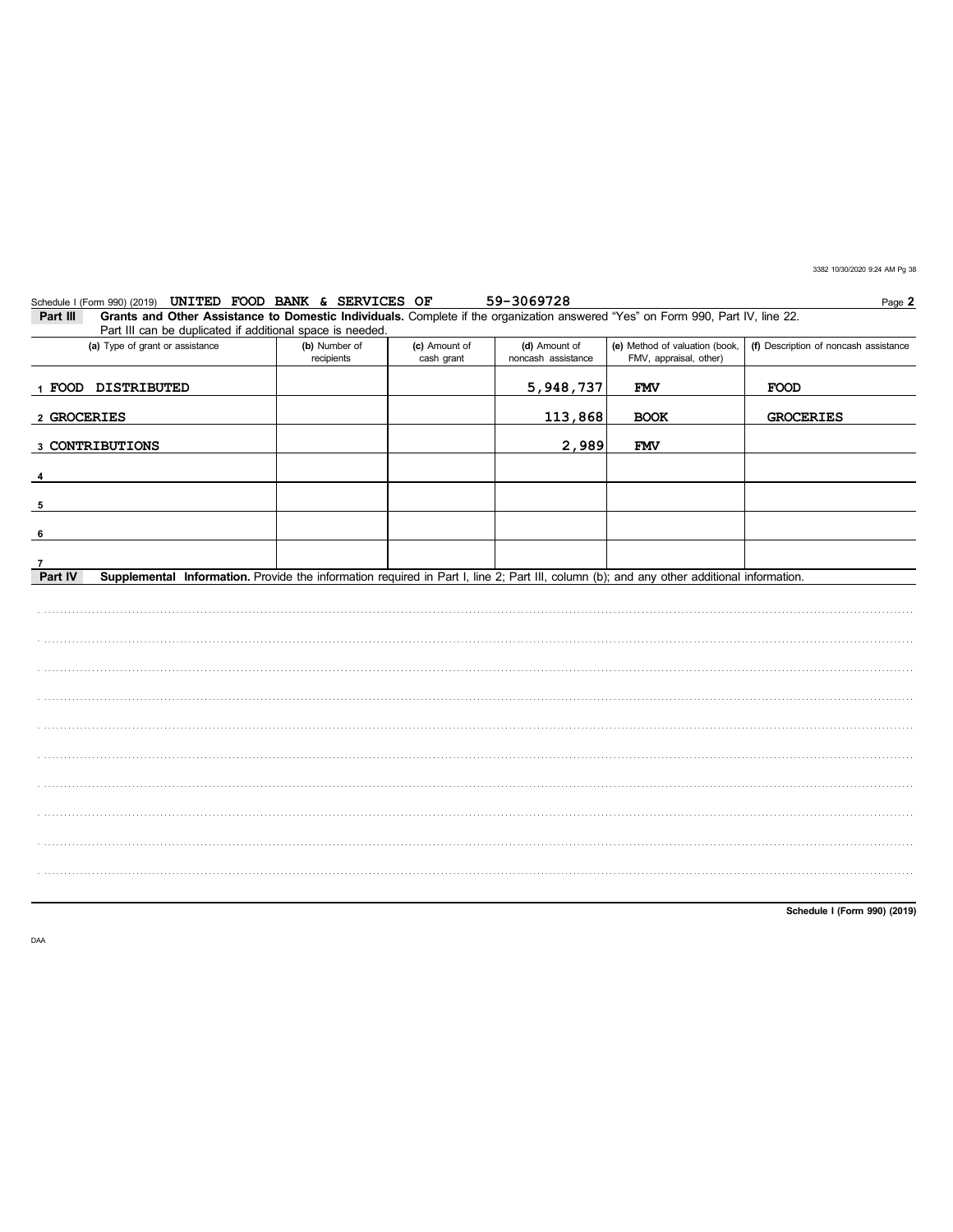| 3382 10/30/2020 9:24 AM Pg 39 |  |  |
|-------------------------------|--|--|

| Attach to Form 990.<br><b>Open To Public</b><br>Department of the Treasury<br>Go to www.irs.gov/Form990 for instructions and the latest information.<br>Inspection<br>Internal Revenue Service<br>Employer identification number<br>Name of the organization<br>UNITED FOOD BANK & SERVICES OF<br>PLANT CITY, INC.<br>59-3069728<br>Part I<br><b>Types of Property</b><br>(c)<br>(a)<br>(b)<br>(d)<br>Noncash contribution<br>Check if<br>Number of contributions or<br>Method of determining<br>amounts reported on<br>applicable<br>items contributed<br>noncash contribution amounts<br>Form 990, Part VIII, line 1g<br>Art — Works of art<br>.<br>Art - Historical treasures<br>Art - Fractional interests<br>3<br>Books and publications<br>4<br>Clothing and household<br>5<br>goods<br>Cars and other vehicles<br>6<br>Boats and planes<br>7<br>Intellectual property<br>8<br>Securities - Publicly traded<br>9<br>Securities - Closely held stock<br>10<br>Securities - Partnership, LLC,<br>11<br>or trust interests<br>.<br>Securities - Miscellaneous<br>12<br>1.1.1.1.1<br>Qualified conservation<br>13<br>contribution - Historic<br>Qualified conservation<br>14<br>contribution - Other<br>.<br>Real estate - Residential<br>15<br>Real estate - Commercial<br>16<br>Real estate - Other<br>17<br>Collectibles <b>Collectibles</b><br>18<br>$\overline{\mathbf{x}}$<br>7<br>5,966,212<br><b>FMV</b><br>19<br>Food inventory<br>Drugs and medical supplies<br>20<br>21<br>Taxidermy<br>22<br>Historical artifacts<br>Scientific specimens<br>23<br>Archeological artifacts<br>24<br>25<br>26<br>27<br>28<br>Other $\blacktriangleright$ (<br>Number of Forms 8283 received by the organization during the tax year for contributions for<br>29<br>which the organization completed Form 8283, Part IV, Donee Acknowledgement<br>29<br>Yes<br>No<br>30a During the year, did the organization receive by contribution any property reported in Part I, lines 1 through<br>28, that it must hold for at least three years from the date of the initial contribution, and which isn't required<br>X<br>30a<br><b>b</b> If "Yes," describe the arrangement in Part II.<br>Does the organization have a gift acceptance policy that requires the review of any nonstandard<br>31<br>X<br>contributions?<br>31<br>32a Does the organization hire or use third parties or related organizations to solicit, process, or sell noncash<br>X<br>32a<br><b>b</b> If "Yes." describe in Part II.<br>If the organization didn't report an amount in column (c) for a type of property for which column (a) is checked,<br>33 | <b>SCHEDULE M</b><br>(Form 990) |  | <b>Noncash Contributions</b><br>Complete if the organizations answered "Yes" on Form 990, Part IV, lines 29 or 30. | OMB No. 1545-0047<br>2019 |
|-------------------------------------------------------------------------------------------------------------------------------------------------------------------------------------------------------------------------------------------------------------------------------------------------------------------------------------------------------------------------------------------------------------------------------------------------------------------------------------------------------------------------------------------------------------------------------------------------------------------------------------------------------------------------------------------------------------------------------------------------------------------------------------------------------------------------------------------------------------------------------------------------------------------------------------------------------------------------------------------------------------------------------------------------------------------------------------------------------------------------------------------------------------------------------------------------------------------------------------------------------------------------------------------------------------------------------------------------------------------------------------------------------------------------------------------------------------------------------------------------------------------------------------------------------------------------------------------------------------------------------------------------------------------------------------------------------------------------------------------------------------------------------------------------------------------------------------------------------------------------------------------------------------------------------------------------------------------------------------------------------------------------------------------------------------------------------------------------------------------------------------------------------------------------------------------------------------------------------------------------------------------------------------------------------------------------------------------------------------------------------------------------------------------------------------------------------------------------------------------------------------------------------------------------------------------------------------------------------------------------------|---------------------------------|--|--------------------------------------------------------------------------------------------------------------------|---------------------------|
|                                                                                                                                                                                                                                                                                                                                                                                                                                                                                                                                                                                                                                                                                                                                                                                                                                                                                                                                                                                                                                                                                                                                                                                                                                                                                                                                                                                                                                                                                                                                                                                                                                                                                                                                                                                                                                                                                                                                                                                                                                                                                                                                                                                                                                                                                                                                                                                                                                                                                                                                                                                                                               |                                 |  |                                                                                                                    |                           |
|                                                                                                                                                                                                                                                                                                                                                                                                                                                                                                                                                                                                                                                                                                                                                                                                                                                                                                                                                                                                                                                                                                                                                                                                                                                                                                                                                                                                                                                                                                                                                                                                                                                                                                                                                                                                                                                                                                                                                                                                                                                                                                                                                                                                                                                                                                                                                                                                                                                                                                                                                                                                                               |                                 |  |                                                                                                                    |                           |
|                                                                                                                                                                                                                                                                                                                                                                                                                                                                                                                                                                                                                                                                                                                                                                                                                                                                                                                                                                                                                                                                                                                                                                                                                                                                                                                                                                                                                                                                                                                                                                                                                                                                                                                                                                                                                                                                                                                                                                                                                                                                                                                                                                                                                                                                                                                                                                                                                                                                                                                                                                                                                               |                                 |  |                                                                                                                    |                           |
|                                                                                                                                                                                                                                                                                                                                                                                                                                                                                                                                                                                                                                                                                                                                                                                                                                                                                                                                                                                                                                                                                                                                                                                                                                                                                                                                                                                                                                                                                                                                                                                                                                                                                                                                                                                                                                                                                                                                                                                                                                                                                                                                                                                                                                                                                                                                                                                                                                                                                                                                                                                                                               |                                 |  |                                                                                                                    |                           |
|                                                                                                                                                                                                                                                                                                                                                                                                                                                                                                                                                                                                                                                                                                                                                                                                                                                                                                                                                                                                                                                                                                                                                                                                                                                                                                                                                                                                                                                                                                                                                                                                                                                                                                                                                                                                                                                                                                                                                                                                                                                                                                                                                                                                                                                                                                                                                                                                                                                                                                                                                                                                                               |                                 |  |                                                                                                                    |                           |
|                                                                                                                                                                                                                                                                                                                                                                                                                                                                                                                                                                                                                                                                                                                                                                                                                                                                                                                                                                                                                                                                                                                                                                                                                                                                                                                                                                                                                                                                                                                                                                                                                                                                                                                                                                                                                                                                                                                                                                                                                                                                                                                                                                                                                                                                                                                                                                                                                                                                                                                                                                                                                               |                                 |  |                                                                                                                    |                           |
|                                                                                                                                                                                                                                                                                                                                                                                                                                                                                                                                                                                                                                                                                                                                                                                                                                                                                                                                                                                                                                                                                                                                                                                                                                                                                                                                                                                                                                                                                                                                                                                                                                                                                                                                                                                                                                                                                                                                                                                                                                                                                                                                                                                                                                                                                                                                                                                                                                                                                                                                                                                                                               |                                 |  |                                                                                                                    |                           |
|                                                                                                                                                                                                                                                                                                                                                                                                                                                                                                                                                                                                                                                                                                                                                                                                                                                                                                                                                                                                                                                                                                                                                                                                                                                                                                                                                                                                                                                                                                                                                                                                                                                                                                                                                                                                                                                                                                                                                                                                                                                                                                                                                                                                                                                                                                                                                                                                                                                                                                                                                                                                                               |                                 |  |                                                                                                                    |                           |
|                                                                                                                                                                                                                                                                                                                                                                                                                                                                                                                                                                                                                                                                                                                                                                                                                                                                                                                                                                                                                                                                                                                                                                                                                                                                                                                                                                                                                                                                                                                                                                                                                                                                                                                                                                                                                                                                                                                                                                                                                                                                                                                                                                                                                                                                                                                                                                                                                                                                                                                                                                                                                               |                                 |  |                                                                                                                    |                           |
|                                                                                                                                                                                                                                                                                                                                                                                                                                                                                                                                                                                                                                                                                                                                                                                                                                                                                                                                                                                                                                                                                                                                                                                                                                                                                                                                                                                                                                                                                                                                                                                                                                                                                                                                                                                                                                                                                                                                                                                                                                                                                                                                                                                                                                                                                                                                                                                                                                                                                                                                                                                                                               |                                 |  |                                                                                                                    |                           |
|                                                                                                                                                                                                                                                                                                                                                                                                                                                                                                                                                                                                                                                                                                                                                                                                                                                                                                                                                                                                                                                                                                                                                                                                                                                                                                                                                                                                                                                                                                                                                                                                                                                                                                                                                                                                                                                                                                                                                                                                                                                                                                                                                                                                                                                                                                                                                                                                                                                                                                                                                                                                                               |                                 |  |                                                                                                                    |                           |
|                                                                                                                                                                                                                                                                                                                                                                                                                                                                                                                                                                                                                                                                                                                                                                                                                                                                                                                                                                                                                                                                                                                                                                                                                                                                                                                                                                                                                                                                                                                                                                                                                                                                                                                                                                                                                                                                                                                                                                                                                                                                                                                                                                                                                                                                                                                                                                                                                                                                                                                                                                                                                               |                                 |  |                                                                                                                    |                           |
|                                                                                                                                                                                                                                                                                                                                                                                                                                                                                                                                                                                                                                                                                                                                                                                                                                                                                                                                                                                                                                                                                                                                                                                                                                                                                                                                                                                                                                                                                                                                                                                                                                                                                                                                                                                                                                                                                                                                                                                                                                                                                                                                                                                                                                                                                                                                                                                                                                                                                                                                                                                                                               |                                 |  |                                                                                                                    |                           |
|                                                                                                                                                                                                                                                                                                                                                                                                                                                                                                                                                                                                                                                                                                                                                                                                                                                                                                                                                                                                                                                                                                                                                                                                                                                                                                                                                                                                                                                                                                                                                                                                                                                                                                                                                                                                                                                                                                                                                                                                                                                                                                                                                                                                                                                                                                                                                                                                                                                                                                                                                                                                                               |                                 |  |                                                                                                                    |                           |
|                                                                                                                                                                                                                                                                                                                                                                                                                                                                                                                                                                                                                                                                                                                                                                                                                                                                                                                                                                                                                                                                                                                                                                                                                                                                                                                                                                                                                                                                                                                                                                                                                                                                                                                                                                                                                                                                                                                                                                                                                                                                                                                                                                                                                                                                                                                                                                                                                                                                                                                                                                                                                               |                                 |  |                                                                                                                    |                           |
|                                                                                                                                                                                                                                                                                                                                                                                                                                                                                                                                                                                                                                                                                                                                                                                                                                                                                                                                                                                                                                                                                                                                                                                                                                                                                                                                                                                                                                                                                                                                                                                                                                                                                                                                                                                                                                                                                                                                                                                                                                                                                                                                                                                                                                                                                                                                                                                                                                                                                                                                                                                                                               |                                 |  |                                                                                                                    |                           |
|                                                                                                                                                                                                                                                                                                                                                                                                                                                                                                                                                                                                                                                                                                                                                                                                                                                                                                                                                                                                                                                                                                                                                                                                                                                                                                                                                                                                                                                                                                                                                                                                                                                                                                                                                                                                                                                                                                                                                                                                                                                                                                                                                                                                                                                                                                                                                                                                                                                                                                                                                                                                                               |                                 |  |                                                                                                                    |                           |
|                                                                                                                                                                                                                                                                                                                                                                                                                                                                                                                                                                                                                                                                                                                                                                                                                                                                                                                                                                                                                                                                                                                                                                                                                                                                                                                                                                                                                                                                                                                                                                                                                                                                                                                                                                                                                                                                                                                                                                                                                                                                                                                                                                                                                                                                                                                                                                                                                                                                                                                                                                                                                               |                                 |  |                                                                                                                    |                           |
|                                                                                                                                                                                                                                                                                                                                                                                                                                                                                                                                                                                                                                                                                                                                                                                                                                                                                                                                                                                                                                                                                                                                                                                                                                                                                                                                                                                                                                                                                                                                                                                                                                                                                                                                                                                                                                                                                                                                                                                                                                                                                                                                                                                                                                                                                                                                                                                                                                                                                                                                                                                                                               |                                 |  |                                                                                                                    |                           |
|                                                                                                                                                                                                                                                                                                                                                                                                                                                                                                                                                                                                                                                                                                                                                                                                                                                                                                                                                                                                                                                                                                                                                                                                                                                                                                                                                                                                                                                                                                                                                                                                                                                                                                                                                                                                                                                                                                                                                                                                                                                                                                                                                                                                                                                                                                                                                                                                                                                                                                                                                                                                                               |                                 |  |                                                                                                                    |                           |
|                                                                                                                                                                                                                                                                                                                                                                                                                                                                                                                                                                                                                                                                                                                                                                                                                                                                                                                                                                                                                                                                                                                                                                                                                                                                                                                                                                                                                                                                                                                                                                                                                                                                                                                                                                                                                                                                                                                                                                                                                                                                                                                                                                                                                                                                                                                                                                                                                                                                                                                                                                                                                               |                                 |  |                                                                                                                    |                           |
|                                                                                                                                                                                                                                                                                                                                                                                                                                                                                                                                                                                                                                                                                                                                                                                                                                                                                                                                                                                                                                                                                                                                                                                                                                                                                                                                                                                                                                                                                                                                                                                                                                                                                                                                                                                                                                                                                                                                                                                                                                                                                                                                                                                                                                                                                                                                                                                                                                                                                                                                                                                                                               |                                 |  |                                                                                                                    |                           |
|                                                                                                                                                                                                                                                                                                                                                                                                                                                                                                                                                                                                                                                                                                                                                                                                                                                                                                                                                                                                                                                                                                                                                                                                                                                                                                                                                                                                                                                                                                                                                                                                                                                                                                                                                                                                                                                                                                                                                                                                                                                                                                                                                                                                                                                                                                                                                                                                                                                                                                                                                                                                                               |                                 |  |                                                                                                                    |                           |
|                                                                                                                                                                                                                                                                                                                                                                                                                                                                                                                                                                                                                                                                                                                                                                                                                                                                                                                                                                                                                                                                                                                                                                                                                                                                                                                                                                                                                                                                                                                                                                                                                                                                                                                                                                                                                                                                                                                                                                                                                                                                                                                                                                                                                                                                                                                                                                                                                                                                                                                                                                                                                               |                                 |  |                                                                                                                    |                           |
|                                                                                                                                                                                                                                                                                                                                                                                                                                                                                                                                                                                                                                                                                                                                                                                                                                                                                                                                                                                                                                                                                                                                                                                                                                                                                                                                                                                                                                                                                                                                                                                                                                                                                                                                                                                                                                                                                                                                                                                                                                                                                                                                                                                                                                                                                                                                                                                                                                                                                                                                                                                                                               |                                 |  |                                                                                                                    |                           |
|                                                                                                                                                                                                                                                                                                                                                                                                                                                                                                                                                                                                                                                                                                                                                                                                                                                                                                                                                                                                                                                                                                                                                                                                                                                                                                                                                                                                                                                                                                                                                                                                                                                                                                                                                                                                                                                                                                                                                                                                                                                                                                                                                                                                                                                                                                                                                                                                                                                                                                                                                                                                                               |                                 |  |                                                                                                                    |                           |
|                                                                                                                                                                                                                                                                                                                                                                                                                                                                                                                                                                                                                                                                                                                                                                                                                                                                                                                                                                                                                                                                                                                                                                                                                                                                                                                                                                                                                                                                                                                                                                                                                                                                                                                                                                                                                                                                                                                                                                                                                                                                                                                                                                                                                                                                                                                                                                                                                                                                                                                                                                                                                               |                                 |  |                                                                                                                    |                           |
|                                                                                                                                                                                                                                                                                                                                                                                                                                                                                                                                                                                                                                                                                                                                                                                                                                                                                                                                                                                                                                                                                                                                                                                                                                                                                                                                                                                                                                                                                                                                                                                                                                                                                                                                                                                                                                                                                                                                                                                                                                                                                                                                                                                                                                                                                                                                                                                                                                                                                                                                                                                                                               |                                 |  |                                                                                                                    |                           |
|                                                                                                                                                                                                                                                                                                                                                                                                                                                                                                                                                                                                                                                                                                                                                                                                                                                                                                                                                                                                                                                                                                                                                                                                                                                                                                                                                                                                                                                                                                                                                                                                                                                                                                                                                                                                                                                                                                                                                                                                                                                                                                                                                                                                                                                                                                                                                                                                                                                                                                                                                                                                                               |                                 |  |                                                                                                                    |                           |
|                                                                                                                                                                                                                                                                                                                                                                                                                                                                                                                                                                                                                                                                                                                                                                                                                                                                                                                                                                                                                                                                                                                                                                                                                                                                                                                                                                                                                                                                                                                                                                                                                                                                                                                                                                                                                                                                                                                                                                                                                                                                                                                                                                                                                                                                                                                                                                                                                                                                                                                                                                                                                               |                                 |  |                                                                                                                    |                           |
|                                                                                                                                                                                                                                                                                                                                                                                                                                                                                                                                                                                                                                                                                                                                                                                                                                                                                                                                                                                                                                                                                                                                                                                                                                                                                                                                                                                                                                                                                                                                                                                                                                                                                                                                                                                                                                                                                                                                                                                                                                                                                                                                                                                                                                                                                                                                                                                                                                                                                                                                                                                                                               |                                 |  |                                                                                                                    |                           |
|                                                                                                                                                                                                                                                                                                                                                                                                                                                                                                                                                                                                                                                                                                                                                                                                                                                                                                                                                                                                                                                                                                                                                                                                                                                                                                                                                                                                                                                                                                                                                                                                                                                                                                                                                                                                                                                                                                                                                                                                                                                                                                                                                                                                                                                                                                                                                                                                                                                                                                                                                                                                                               |                                 |  |                                                                                                                    |                           |
|                                                                                                                                                                                                                                                                                                                                                                                                                                                                                                                                                                                                                                                                                                                                                                                                                                                                                                                                                                                                                                                                                                                                                                                                                                                                                                                                                                                                                                                                                                                                                                                                                                                                                                                                                                                                                                                                                                                                                                                                                                                                                                                                                                                                                                                                                                                                                                                                                                                                                                                                                                                                                               |                                 |  |                                                                                                                    |                           |
|                                                                                                                                                                                                                                                                                                                                                                                                                                                                                                                                                                                                                                                                                                                                                                                                                                                                                                                                                                                                                                                                                                                                                                                                                                                                                                                                                                                                                                                                                                                                                                                                                                                                                                                                                                                                                                                                                                                                                                                                                                                                                                                                                                                                                                                                                                                                                                                                                                                                                                                                                                                                                               |                                 |  |                                                                                                                    |                           |
|                                                                                                                                                                                                                                                                                                                                                                                                                                                                                                                                                                                                                                                                                                                                                                                                                                                                                                                                                                                                                                                                                                                                                                                                                                                                                                                                                                                                                                                                                                                                                                                                                                                                                                                                                                                                                                                                                                                                                                                                                                                                                                                                                                                                                                                                                                                                                                                                                                                                                                                                                                                                                               |                                 |  |                                                                                                                    |                           |
| describe in Part II.                                                                                                                                                                                                                                                                                                                                                                                                                                                                                                                                                                                                                                                                                                                                                                                                                                                                                                                                                                                                                                                                                                                                                                                                                                                                                                                                                                                                                                                                                                                                                                                                                                                                                                                                                                                                                                                                                                                                                                                                                                                                                                                                                                                                                                                                                                                                                                                                                                                                                                                                                                                                          |                                 |  |                                                                                                                    |                           |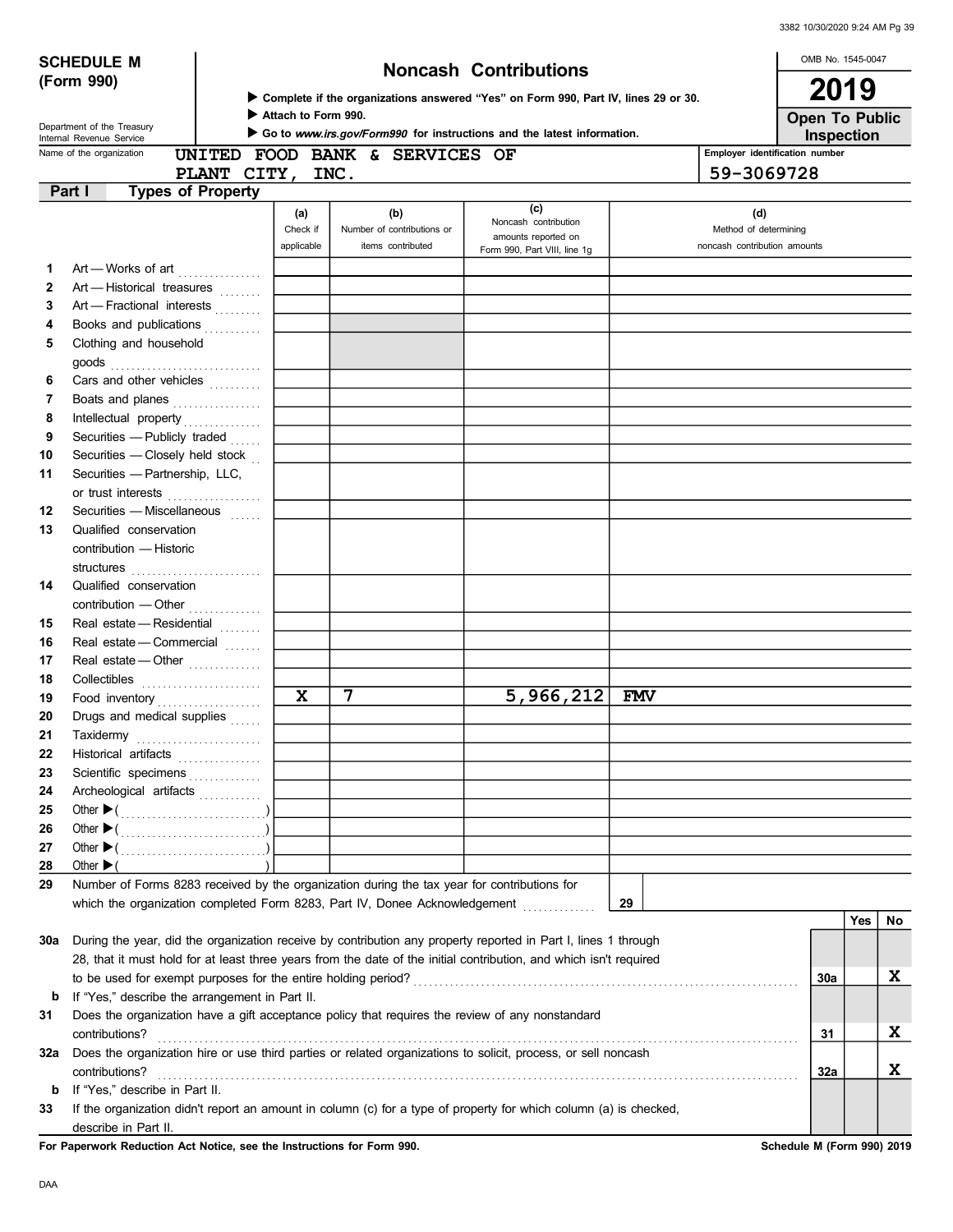|         |  |  | Schedule M (Form 990) 2019 UNITED FOOD BANK & SERVICES OF                         | 59-3069728                                                                                                                                                                                                                   | Page 2 |
|---------|--|--|-----------------------------------------------------------------------------------|------------------------------------------------------------------------------------------------------------------------------------------------------------------------------------------------------------------------------|--------|
| Part II |  |  | or a combination of both. Also complete this part for any additional information. | Supplemental Information. Provide the information required by Part I, lines 30b, 32b, and 33, and whether<br>the organization is reporting in Part I, column (b), the number of contributions, the number of items received, |        |
|         |  |  |                                                                                   |                                                                                                                                                                                                                              |        |
|         |  |  |                                                                                   |                                                                                                                                                                                                                              |        |
|         |  |  |                                                                                   |                                                                                                                                                                                                                              |        |
|         |  |  |                                                                                   |                                                                                                                                                                                                                              |        |
|         |  |  |                                                                                   |                                                                                                                                                                                                                              |        |
|         |  |  |                                                                                   |                                                                                                                                                                                                                              |        |
|         |  |  |                                                                                   |                                                                                                                                                                                                                              |        |
|         |  |  |                                                                                   |                                                                                                                                                                                                                              |        |
|         |  |  |                                                                                   |                                                                                                                                                                                                                              |        |
|         |  |  |                                                                                   |                                                                                                                                                                                                                              |        |
|         |  |  |                                                                                   |                                                                                                                                                                                                                              |        |
|         |  |  |                                                                                   |                                                                                                                                                                                                                              |        |
|         |  |  |                                                                                   |                                                                                                                                                                                                                              |        |
|         |  |  |                                                                                   |                                                                                                                                                                                                                              |        |
|         |  |  |                                                                                   |                                                                                                                                                                                                                              |        |
|         |  |  |                                                                                   |                                                                                                                                                                                                                              |        |
|         |  |  |                                                                                   |                                                                                                                                                                                                                              |        |
|         |  |  |                                                                                   |                                                                                                                                                                                                                              |        |
|         |  |  |                                                                                   |                                                                                                                                                                                                                              |        |
|         |  |  |                                                                                   |                                                                                                                                                                                                                              |        |
|         |  |  |                                                                                   |                                                                                                                                                                                                                              |        |
|         |  |  |                                                                                   |                                                                                                                                                                                                                              |        |
|         |  |  |                                                                                   |                                                                                                                                                                                                                              |        |
|         |  |  |                                                                                   |                                                                                                                                                                                                                              |        |
|         |  |  |                                                                                   |                                                                                                                                                                                                                              |        |
|         |  |  |                                                                                   |                                                                                                                                                                                                                              |        |
|         |  |  |                                                                                   |                                                                                                                                                                                                                              |        |
|         |  |  |                                                                                   |                                                                                                                                                                                                                              |        |
|         |  |  |                                                                                   |                                                                                                                                                                                                                              |        |
|         |  |  |                                                                                   |                                                                                                                                                                                                                              |        |
|         |  |  |                                                                                   |                                                                                                                                                                                                                              |        |
|         |  |  |                                                                                   |                                                                                                                                                                                                                              |        |
|         |  |  |                                                                                   |                                                                                                                                                                                                                              |        |
|         |  |  |                                                                                   |                                                                                                                                                                                                                              |        |
|         |  |  |                                                                                   |                                                                                                                                                                                                                              |        |
|         |  |  |                                                                                   |                                                                                                                                                                                                                              |        |
|         |  |  |                                                                                   |                                                                                                                                                                                                                              |        |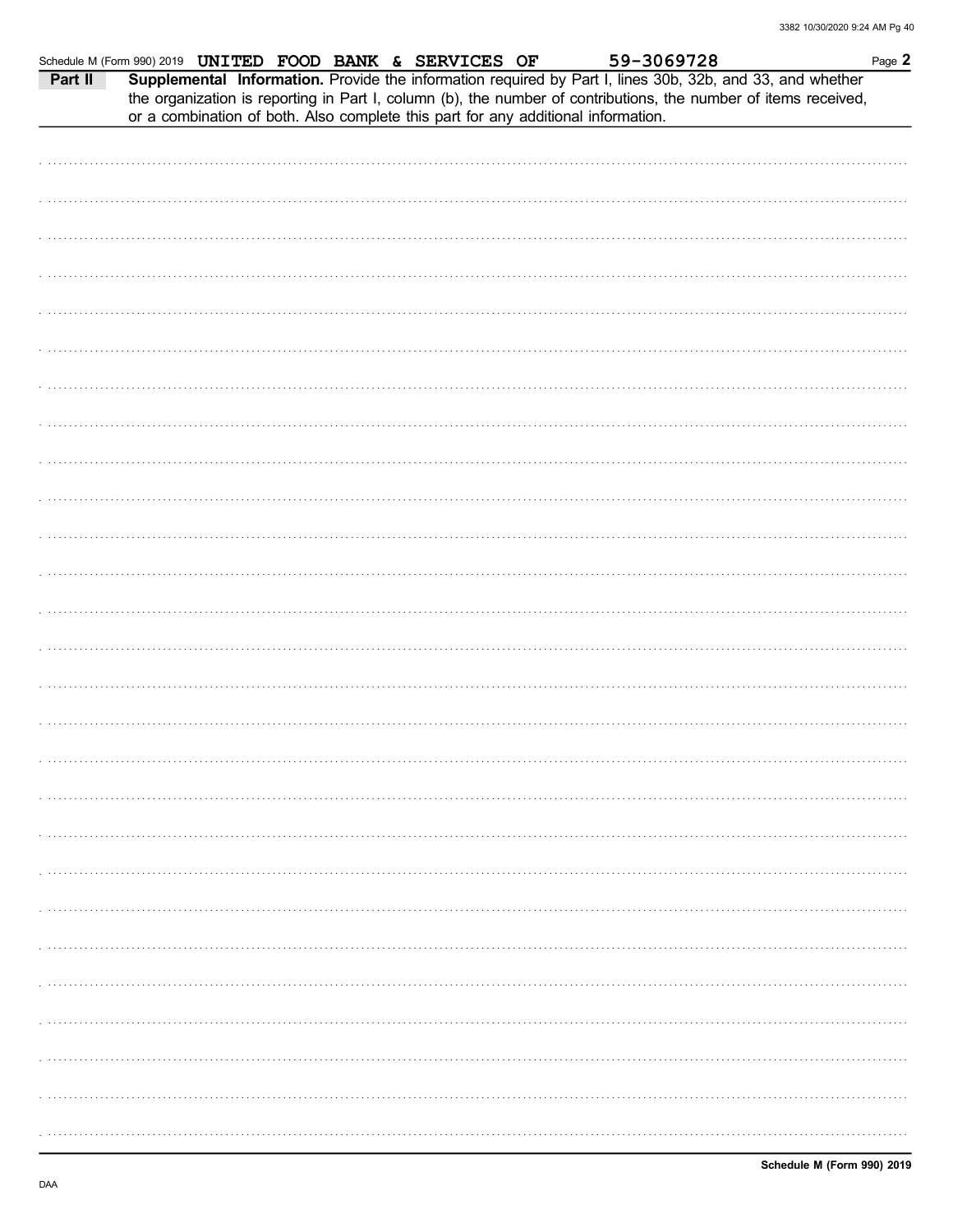| <b>SCHEDULE O</b>                                      |                                                                                                                                                    | Supplemental Information to Form 990 or 990-EZ                                                                                         |                                             |                                              | OMB No. 1545-0047            |
|--------------------------------------------------------|----------------------------------------------------------------------------------------------------------------------------------------------------|----------------------------------------------------------------------------------------------------------------------------------------|---------------------------------------------|----------------------------------------------|------------------------------|
| (Form 990 or 990-EZ)                                   |                                                                                                                                                    | Complete to provide information for responses to specific questions on<br>Form 990 or 990-EZ or to provide any additional information. |                                             |                                              | 2019                         |
| Department of the Treasury<br>Internal Revenue Service |                                                                                                                                                    | Attach to Form 990 or 990-EZ.<br>Go to www.irs.gov/Form990 for the latest information.                                                 |                                             |                                              | Open to Public<br>Inspection |
| Name of the organization                               | UNITED FOOD<br>CITY,<br>INC.<br><b>PLANT</b>                                                                                                       | BANK & SERVICES OF                                                                                                                     |                                             | Employer identification number<br>59-3069728 |                              |
| FORM 990, PART<br><b>ITEMS</b>                         | 4D<br>III,<br>LINE<br>WE ARE AN EMERGENCY FOOD BANK.<br>TO APPROXIMATELY 14,000+ INDIVIDUALS ANNUALLY.                                             | - ALL OTHER ACCOMPLISHMENTS                                                                                                            | WE DISTRIBUTE FOOD AND OTHER EMERGENCY CARE | IN ADDITION, WE                              |                              |
| REVIEWED UPON SIGNATURE.                               | PROVIDE INFORMATION AND REFERRALS TO OTHER PROGRAMS/AGENCIES AS NEEDED.<br>FORM 990, PART VI, LINE 11B - ORGANIZATION'S PROCESS TO REVIEW FORM 990 |                                                                                                                                        |                                             |                                              |                              |
| FORM 990, PART VI, LINE<br>AVAILABLE UPON REQUEST.     | 19                                                                                                                                                 | - GOVERNING DOCUMENTS DISCLOSURE EXPLANATION                                                                                           |                                             |                                              |                              |
| FORM 990, PART XI,                                     |                                                                                                                                                    | LINE 9 - OTHER CHANGES IN NET ASSETS EXPLANATION                                                                                       |                                             |                                              |                              |
| RENTAL EXPENSES                                        |                                                                                                                                                    |                                                                                                                                        |                                             | \$                                           | 48,969                       |
| <b>ROUNDING</b>                                        |                                                                                                                                                    |                                                                                                                                        |                                             | \$                                           | 2                            |
| RENTAL EXPENSES                                        |                                                                                                                                                    |                                                                                                                                        |                                             | \$                                           | $-48,969$                    |
| ROUNDING                                               |                                                                                                                                                    |                                                                                                                                        |                                             |                                              |                              |
| <b>TOTAL</b>                                           |                                                                                                                                                    |                                                                                                                                        |                                             | \$                                           | -2                           |
|                                                        |                                                                                                                                                    |                                                                                                                                        |                                             |                                              |                              |
|                                                        |                                                                                                                                                    |                                                                                                                                        |                                             |                                              |                              |
|                                                        |                                                                                                                                                    |                                                                                                                                        |                                             |                                              |                              |
|                                                        |                                                                                                                                                    |                                                                                                                                        |                                             |                                              |                              |
|                                                        |                                                                                                                                                    |                                                                                                                                        |                                             |                                              |                              |
|                                                        |                                                                                                                                                    |                                                                                                                                        |                                             |                                              |                              |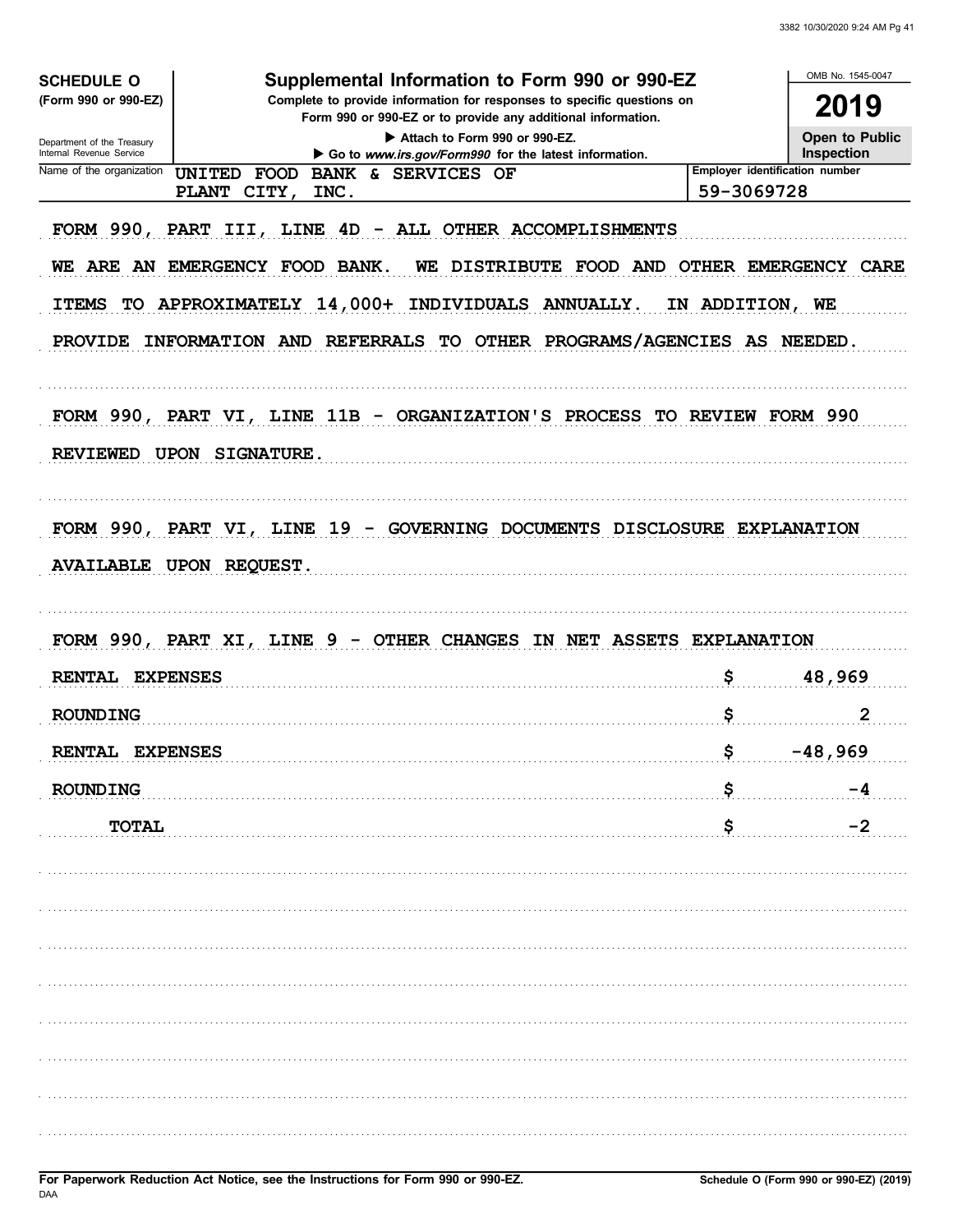|  | 3382 10/30/2020 9:24 AM Pg 42 |  |  |
|--|-------------------------------|--|--|
|  |                               |  |  |

|                                                                                                                        |            |                                           |                                                                                                                                                                                                                                |                      |                                                               |                                                  |          | 3382 10/30/2020 9:24 AM Pg 42   |
|------------------------------------------------------------------------------------------------------------------------|------------|-------------------------------------------|--------------------------------------------------------------------------------------------------------------------------------------------------------------------------------------------------------------------------------|----------------------|---------------------------------------------------------------|--------------------------------------------------|----------|---------------------------------|
| Form $990 - T$                                                                                                         |            |                                           | <b>Exempt Organization Business Income Tax Return</b><br>(and proxy tax under section 6033(e))                                                                                                                                 |                      |                                                               |                                                  |          | OMB No. 1545-0047<br>2019       |
| Department of the Treasury                                                                                             |            |                                           | For calendar year 2019 or other tax year beginning $07/01/19$ , and ending $06/30/20$<br>Go to www.irs.gov/Form990T for instructions and the latest information.                                                               |                      |                                                               |                                                  |          | Open to Public Inspection for   |
| Internal Revenue Service<br>Check box if<br>A<br>address changed                                                       |            | Name of organization                      | ▶ Do not enter SSN numbers on this form as it may be made public if your organization is a 501(c)(3).<br>Check box if name changed and see instructions.)                                                                      |                      |                                                               | D Employer identification number                 |          | 501(c)(3) Organizations Only    |
| в<br>Exempt under section<br>X<br>3<br>501( $C$ )(                                                                     | Print      | PLANT CITY, INC.                          | UNITED FOOD BANK & SERVICES OF                                                                                                                                                                                                 |                      |                                                               | (Employees' trust, see instructions.)            |          |                                 |
| 408(e)<br>220(e)<br>408A<br>530(a)                                                                                     | or<br>Type |                                           | Number, street, and room or suite no. If a P.O. box, see instructions.<br>702 E. ALSOBROOK STREET,                                                                                                                             |                      | <b>SUITE H</b>                                                | 59-3069728<br>E Unrelated business activity code |          |                                 |
| 529(a)<br>C Book value of all assets                                                                                   |            | PLANT CITY                                | City or town, state or province, country, and ZIP or foreign postal code                                                                                                                                                       |                      | FL 33563                                                      | (See instructions.)<br>531120                    |          |                                 |
| at end of year<br>1,565,597   G Check organization type $\blacktriangleright$                                          |            |                                           | <b>F</b> Group exemption number (See instructions.) ▶<br>$ \mathbf{X} $ 501(c) corporation                                                                                                                                     |                      | $501(c)$ trust                                                | $401(a)$ trust                                   |          | Other trust                     |
| H Enter the number of the organization's unrelated trades or businesses. $\blacktriangleright$<br>> RENTAL OF BUILDING |            |                                           |                                                                                                                                                                                                                                | $\mathbf{I}$         | Describe the only (or first) unrelated trade or business here |                                                  |          | If only one, complete           |
|                                                                                                                        |            |                                           | Parts I-V. If more than one, describe the first in the blank space at the end of the previous sentence, complete Parts I and II, complete a                                                                                    |                      |                                                               |                                                  |          |                                 |
| If "Yes," enter the name and identifying number of the parent corporation.                                             |            |                                           | Schedule M for each additional trade or business, then complete Parts III-V.<br>During the tax year, was the corporation a subsidiary in an affiliated group or a parent-subsidiary controlled group?                          |                      |                                                               |                                                  |          | $ X $ No<br>Yes                 |
| The books are in care of CAROLE WRIGHT                                                                                 |            |                                           |                                                                                                                                                                                                                                |                      |                                                               |                                                  |          | Telephone number > 813-764-0625 |
| Part I<br>Gross receipts or sales<br>1a                                                                                |            | <b>Unrelated Trade or Business Income</b> |                                                                                                                                                                                                                                |                      | (A) Income                                                    | (B) Expenses                                     |          | (C) Net                         |
| Less returns and allowances                                                                                            |            |                                           | c Balance $\ldots$ $\blacktriangleright$                                                                                                                                                                                       | 1с<br>$\mathbf{2}$   |                                                               |                                                  |          |                                 |
|                                                                                                                        |            |                                           |                                                                                                                                                                                                                                | $\mathbf{3}$         |                                                               |                                                  |          |                                 |
|                                                                                                                        |            |                                           |                                                                                                                                                                                                                                | 4a<br>4 <sub>b</sub> |                                                               |                                                  |          |                                 |
| Income (loss) from partnership and S corporation (attach                                                               |            |                                           |                                                                                                                                                                                                                                | 4 <sub>c</sub>       |                                                               |                                                  |          |                                 |
| statement)                                                                                                             |            |                                           |                                                                                                                                                                                                                                | 5 <sub>1</sub>       |                                                               |                                                  |          |                                 |
|                                                                                                                        |            |                                           |                                                                                                                                                                                                                                |                      | 27,950                                                        | 48,969                                           |          | $-21,019$                       |
|                                                                                                                        |            |                                           | Interest, annuities, royalties, and rents from controlled organization (Schedule F)<br>Investment income of a section $501(c)(7)$ , (9), or (17) organization (Schedule G)                                                     | 8<br>$9^{\circ}$     |                                                               |                                                  |          |                                 |
| 10<br>-11                                                                                                              |            |                                           | Exploited exempt activity income (Schedule I)                                                                                                                                                                                  | 10<br>11             |                                                               |                                                  |          |                                 |
| 12                                                                                                                     |            |                                           | Other income (See instructions; attach schedule)                                                                                                                                                                               | 12                   |                                                               |                                                  |          |                                 |
|                                                                                                                        |            |                                           |                                                                                                                                                                                                                                |                      | 27,950                                                        | 48,969                                           |          | $-21,019$                       |
| 13<br>Part II                                                                                                          |            |                                           | Deductions Not Taken Elsewhere (See instructions for limitations on deductions.) (Deductions must be directly                                                                                                                  | 13                   |                                                               |                                                  |          |                                 |
| 14                                                                                                                     |            |                                           | connected with the unrelated business income.)                                                                                                                                                                                 |                      |                                                               |                                                  | 14       |                                 |
| 15<br>16                                                                                                               |            |                                           |                                                                                                                                                                                                                                |                      |                                                               |                                                  | 15<br>16 |                                 |
| Bad debts<br>17                                                                                                        |            |                                           | Repairs and maintenance <b>construction and construction</b> and maintenance construction and maintenance <b>construction</b>                                                                                                  |                      |                                                               |                                                  | 17       |                                 |
| 18<br>Taxes and licenses<br>19                                                                                         |            |                                           | Interest (attach schedule) (see instructions) (2000) (2000) (2000) (2000) (2000) (2000) (2000) (2000) (2000) (2000) (2000) (2000) (2000) (2000) (2000) (2000) (2000) (2000) (2000) (2000) (2000) (2000) (2000) (2000) (2000) ( |                      |                                                               |                                                  | 18<br>19 |                                 |
| 20<br>21                                                                                                               |            |                                           |                                                                                                                                                                                                                                |                      |                                                               | 16,508                                           |          |                                 |
| Depletion<br>22                                                                                                        |            |                                           |                                                                                                                                                                                                                                |                      |                                                               | $16,508$ 21b                                     | 22       |                                 |
| 23<br>Employee benefit programs<br>24                                                                                  |            |                                           |                                                                                                                                                                                                                                |                      |                                                               |                                                  | 23<br>24 |                                 |
| 25                                                                                                                     |            |                                           |                                                                                                                                                                                                                                |                      |                                                               |                                                  | 25       |                                 |
| 26<br>27                                                                                                               |            |                                           | Other deductions (attach schedule) (attach schedule) (b) and the contract of the schedule of the schedule of the schedule of the schedule of the schedule of the schedule of the schedule of the schedule of the schedule of t |                      |                                                               |                                                  | 26<br>27 |                                 |
| Total deductions. Add lines 14 through 27<br>28<br>-29                                                                 |            |                                           |                                                                                                                                                                                                                                |                      |                                                               |                                                  | 28<br>29 | $-21,019$                       |
| 30.<br>instructions)                                                                                                   |            |                                           | Unrelated business taxable income before net operating loss deduction. Subtract line 28 from line 13<br>Deduction for net operating loss arising in tax years beginning on or after January 1, 2018 (see                       |                      |                                                               |                                                  | 30       |                                 |

DAA For Paperwork Reduction Act Notice, see instructions. The material experiment of the state of the SO Form 990-T (2019)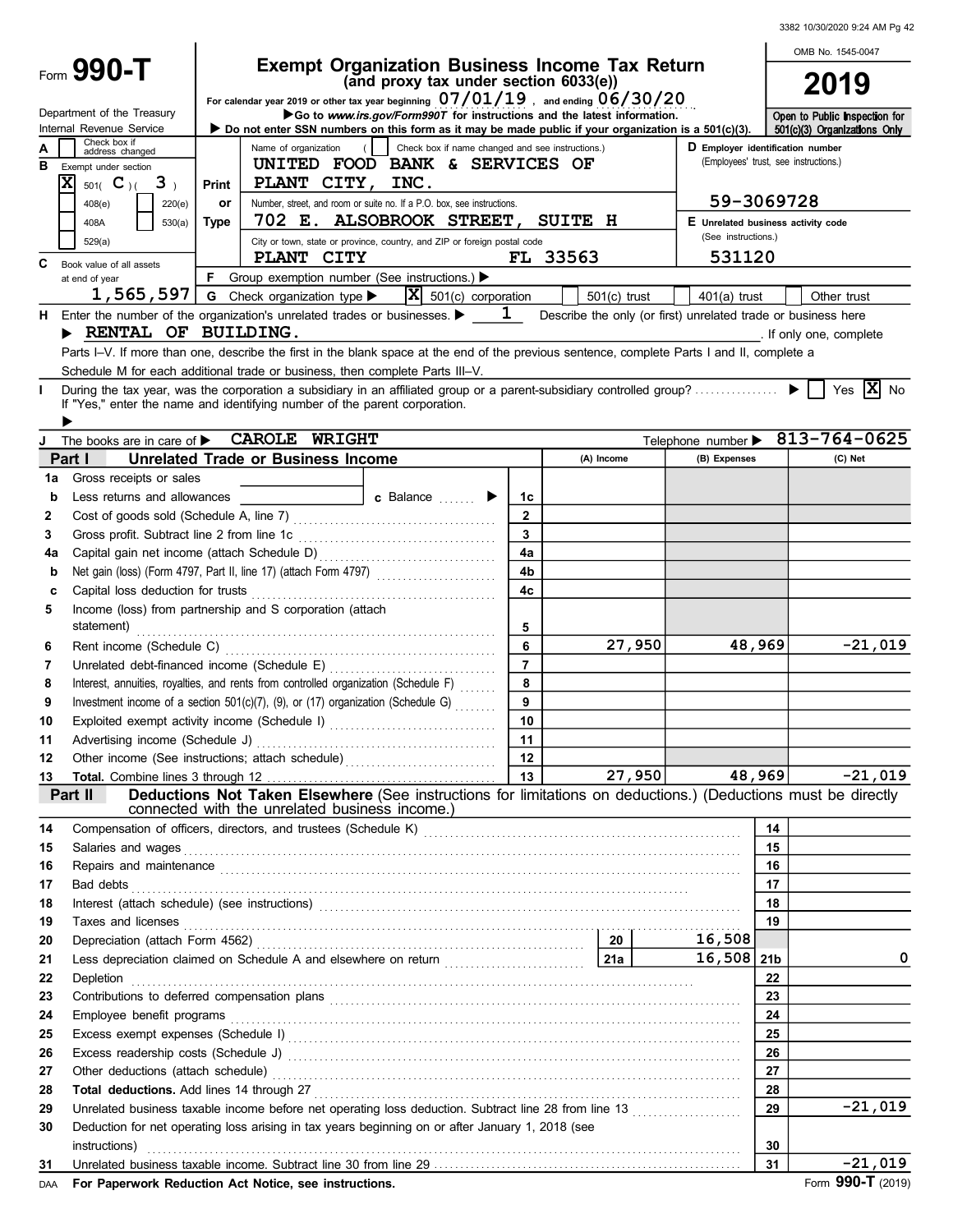|  |  |  | $\sim$ 990-T (2019) UNITED FOOD BANK & SERVICES OF | 59-3069 |
|--|--|--|----------------------------------------------------|---------|
|  |  |  |                                                    |         |

|                 | 59-3069728<br>UNITED FOOD BANK & SERVICES OF<br>Form 990-T (2019)                                                                                                                                                                                                                                                                                                                                 |                       | 3382 10/30/2020 9:24 AM Pg 43<br>Page 2                                          |
|-----------------|---------------------------------------------------------------------------------------------------------------------------------------------------------------------------------------------------------------------------------------------------------------------------------------------------------------------------------------------------------------------------------------------------|-----------------------|----------------------------------------------------------------------------------|
| 32              | <b>Total Unrelated Business Taxable income</b><br>Part III<br>Total of unrelated business taxable income computed from all unrelated trades or businesses (see                                                                                                                                                                                                                                    |                       |                                                                                  |
|                 | instructions)                                                                                                                                                                                                                                                                                                                                                                                     | 32                    |                                                                                  |
| 33<br>34        | Amounts paid for disallowed fringes                                                                                                                                                                                                                                                                                                                                                               | 33<br>34              |                                                                                  |
| 35              | Total unrelated business taxable income before pre-2018 NOLs and specific deductions. Subtract line<br>34 from the sum of lines 32 and 33                                                                                                                                                                                                                                                         | 35                    |                                                                                  |
| 36              | Deductions for net operating loss arising in tax years beginning before January 1, 2018 (see                                                                                                                                                                                                                                                                                                      | 36                    |                                                                                  |
| 37              | instructions)<br>Total of unrelated business taxable income before specific deduction. Subtract line 36 from line 35                                                                                                                                                                                                                                                                              | 37                    |                                                                                  |
| 38<br>39        | Specific deduction (Generally \$1,000, but see line 38 instructions for exceptions) [[[[[[[[[[[[[[[[[[[[[[[[[[<br>Unrelated business taxable income. Subtract line 38 from line 37. If line 38 is greater than line 37,                                                                                                                                                                           | 38                    | 1,000                                                                            |
|                 | Part IV<br><b>Tax Computation</b>                                                                                                                                                                                                                                                                                                                                                                 | 39                    |                                                                                  |
| 40<br>41        | <b>Organizations Taxable as Corporations.</b> Multiply line 39 by 21% (0.21)<br><b>Trusts Taxable at Trust Rates.</b> See instructions for tax computation. Income tax on                                                                                                                                                                                                                         | 40                    |                                                                                  |
| 42              | the amount on line 39 from: Tax rate schedule or Schedule D (Form 1041)<br><b>Proxy tax.</b> See instructions                                                                                                                                                                                                                                                                                     | 41<br>42              |                                                                                  |
| 43              |                                                                                                                                                                                                                                                                                                                                                                                                   | 43<br>44              |                                                                                  |
| 44<br>45        |                                                                                                                                                                                                                                                                                                                                                                                                   | 45                    |                                                                                  |
|                 | Part V<br><b>Tax and Payments</b><br>46a                                                                                                                                                                                                                                                                                                                                                          |                       |                                                                                  |
| b               | l 46b<br>Other credits (see instructions)                                                                                                                                                                                                                                                                                                                                                         |                       |                                                                                  |
|                 |                                                                                                                                                                                                                                                                                                                                                                                                   |                       |                                                                                  |
| 47              | Total credits. Add lines 46a through 46d <b>Construction Construction</b> Construction Construction Construction Const                                                                                                                                                                                                                                                                            | <b>46e</b><br>47      |                                                                                  |
| 49              | Other taxes.<br>Check if from:<br>Total tax. Add lines 47 and 48 (see instructions) Material Construction Construction Construction Construction                                                                                                                                                                                                                                                  | 48<br>49              | 0                                                                                |
| 50              |                                                                                                                                                                                                                                                                                                                                                                                                   | 50                    |                                                                                  |
| 51a             | 51b<br>2019 estimated tax payments [[2010] contract and a set of the symmetry contract and a set of the symmetry contract and set of the symmetry contract and set of the symmetry contract and set of the symmetry contract and set                                                                                                                                                              |                       |                                                                                  |
|                 | 51c<br>51d<br>d Foreign organizations: Tax paid or withheld at source (see instructions)                                                                                                                                                                                                                                                                                                          |                       |                                                                                  |
|                 | 51e<br>51f<br>Credit for small employer health insurance premiums (attach Form 8941)                                                                                                                                                                                                                                                                                                              |                       |                                                                                  |
|                 | Other credits, adjustments, and payments:<br>Form 2439<br>Other Communication Total Definition<br>51g                                                                                                                                                                                                                                                                                             |                       |                                                                                  |
| 52              | Total payments. Add lines 51a through 51g                                                                                                                                                                                                                                                                                                                                                         | 52                    |                                                                                  |
| 53<br>54        | Tax due. If line 52 is less than the total of lines 49, 50, and 53, enter amount owed <i>compare the set of lines</i>                                                                                                                                                                                                                                                                             | 53<br>54              |                                                                                  |
| 55<br>56        | Overpayment. If line 52 is larger than the total of lines 49, 50, and 53, enter amount overpaid<br>Enter the amount of line 55 you want: Credited to 2020 estimated tax $\blacktriangleright$<br><b>Refunded</b> ▶                                                                                                                                                                                | $\overline{55}$<br>56 |                                                                                  |
|                 | Statements Regarding Certain Activities and Other Information (see instructions)<br>Part VI                                                                                                                                                                                                                                                                                                       |                       |                                                                                  |
| 57              | At any time during the 2019 calendar year, did the organization have an interest in or a signature or other authority<br>over a financial account (bank, securities, or other) in a foreign country? If "YES," the organization may have to file<br>FinCEN Form 114, Report of Foreign Bank and Financial Accounts. If "YES," enter the name of the foreign country<br>here $\blacktriangleright$ |                       | <b>Yes</b><br><b>No</b><br>$\mathbf{x}$                                          |
| 58              | During the tax year, did the organization receive a distribution from, or was it the grantor of, or transferor to, a foreign trust?<br>If "YES," see instructions for other forms the organization may have to file.                                                                                                                                                                              |                       | $\overline{\mathbf{x}}$                                                          |
| 59              | Enter the amount of tax-exempt interest received or accrued during the tax year $\triangleright$ \$<br>Under penalties of perjury, I declare that I have examined this return, including accompanying schedules and statements, and to the best of my knowledge and belief, it is                                                                                                                 |                       | May the IRS discuss this return                                                  |
|                 | Sign true, correct, and complete. Declaration of preparer (other than taxpayer) is based on all information of which preparer has any knowledge.<br>Here <br>  EXECUTIVE DIRECTOR                                                                                                                                                                                                                 |                       | with the preparer shown below<br>(see instructions)?<br>$ \mathbf{X} $ Yes<br>No |
|                 | Signature of officer<br>Title<br>Date<br>Print/Type preparer's name<br>Preparer's signature<br>Date                                                                                                                                                                                                                                                                                               | Check                 | PTIN                                                                             |
| Paid            | $10/30/20$ self-employed<br>DANIEL D. RAULERSON<br>DANIEL D. RAULERSON<br>> RAULERSON CASTILLO & COMPANY,<br>PA<br><b>Preparer</b> Firm's name                                                                                                                                                                                                                                                    | Firm's EIN ▶          | P00429711<br>26-3186266                                                          |
| <b>Use Only</b> | 1907 S ALEXANDER ST SUITE 2                                                                                                                                                                                                                                                                                                                                                                       |                       |                                                                                  |
|                 | PLANT CITY, FL 33566-0921<br>$\mathbf{F}$<br>Firm's address                                                                                                                                                                                                                                                                                                                                       | Phone no.             | 813-752-6604<br>Form 990-T (2019)                                                |
| DAA             |                                                                                                                                                                                                                                                                                                                                                                                                   |                       |                                                                                  |
|                 |                                                                                                                                                                                                                                                                                                                                                                                                   |                       |                                                                                  |
|                 |                                                                                                                                                                                                                                                                                                                                                                                                   |                       |                                                                                  |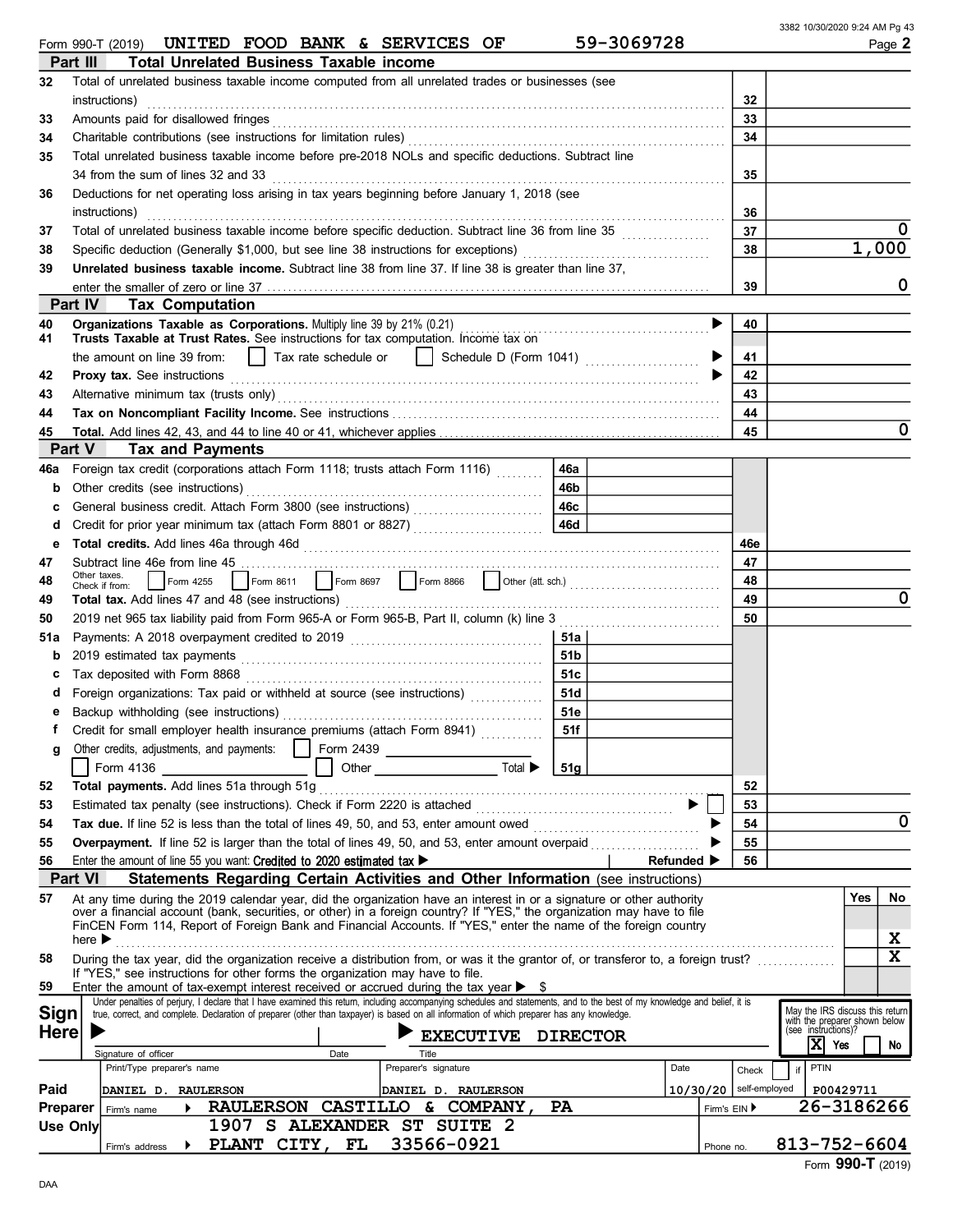|                                                                                                                      |                                              |                                                                                                 |               |                                                                                 | 3382 10/30/2020 9:24 AM Pg 44                                                                    |
|----------------------------------------------------------------------------------------------------------------------|----------------------------------------------|-------------------------------------------------------------------------------------------------|---------------|---------------------------------------------------------------------------------|--------------------------------------------------------------------------------------------------|
| Form 990-T (2019)<br>Schedule A - Cost of Goods Sold. Enter method of inventory valuation >                          | UNITED FOOD BANK & SERVICES OF               |                                                                                                 |               | 59-3069728                                                                      | Page 3                                                                                           |
| Inventory at beginning of year<br>$\mathbf{1}$                                                                       | $\mathbf{1}$                                 | 6 Inventory at end of year                                                                      |               |                                                                                 | 6                                                                                                |
| Purchases<br>$\overline{2}$<br>3                                                                                     | $\mathbf{2}$<br>$\mathbf{3}$                 | 7 Cost of goods sold. Subtract<br>line 6 from line 5. Enter here and                            |               |                                                                                 |                                                                                                  |
| Cost of labor<br>4a<br>Additional sec. 263A costs                                                                    |                                              | in Part I, line 2                                                                               |               |                                                                                 | $\overline{7}$                                                                                   |
| (attach schedule)<br><b>b</b> Other costs                                                                            | 4a                                           | 8                                                                                               |               | Do the rules of section 263A (with respect to                                   | Yes<br>No                                                                                        |
| $(\text{attack} \cdot \text{schedule}) \dots \dots \dots \dots \dots \dots \dots$<br>5 Total. Add lines 1 through 4b | 4b<br>$5^{\circ}$                            | to the organization?                                                                            |               | property produced or acquired for resale) apply                                 |                                                                                                  |
| Schedule C - Rent Income (From Real Property and Personal Property Leased With Real Property)                        |                                              |                                                                                                 |               |                                                                                 |                                                                                                  |
| (see instructions)<br>1. Description of property                                                                     |                                              |                                                                                                 |               |                                                                                 |                                                                                                  |
| <b>BUILDINGS</b><br>(1)                                                                                              |                                              |                                                                                                 |               |                                                                                 |                                                                                                  |
| (2)                                                                                                                  |                                              |                                                                                                 |               |                                                                                 |                                                                                                  |
| (3)<br>(4)                                                                                                           |                                              |                                                                                                 |               |                                                                                 |                                                                                                  |
|                                                                                                                      | 2. Rent received or accrued                  |                                                                                                 |               |                                                                                 |                                                                                                  |
| (a) From personal property (if the percentage of rent<br>for personal property is more than 10% but not              |                                              | (b) From real and personal property (if the<br>percentage of rent for personal property exceeds |               |                                                                                 | 3(a) Deductions directly connected with the income<br>in columns 2(a) and 2(b) (attach schedule) |
| more than 50%)                                                                                                       |                                              | 50% or if the rent is based on profit or income)                                                |               |                                                                                 | SEE STATEMENT<br>-1                                                                              |
| (1)                                                                                                                  | $\overline{27,950}$                          |                                                                                                 |               |                                                                                 | 48,969                                                                                           |
| (2)<br>(3)                                                                                                           |                                              |                                                                                                 |               |                                                                                 |                                                                                                  |
| (4)                                                                                                                  |                                              |                                                                                                 |               |                                                                                 |                                                                                                  |
| Total                                                                                                                | $\boxed{27,950}$ Total                       |                                                                                                 |               | (b) Total deductions.                                                           |                                                                                                  |
| (c) Total income. Add totals of columns 2(a) and 2(b). Enter<br>here and on page 1, Part I, line 6, column (A)       |                                              |                                                                                                 | 27,950        | Enter here and on page 1,<br>Part I, line 6, column (B) $\blacktriangleright$   | 48,969                                                                                           |
| Schedule E - Unrelated Debt-Financed Income (see instructions)                                                       |                                              |                                                                                                 |               |                                                                                 |                                                                                                  |
|                                                                                                                      |                                              | 2. Gross income from or                                                                         |               | 3. Deductions directly connected with or allocable to<br>debt-financed property |                                                                                                  |
| 1. Description of debt-financed property                                                                             |                                              | allocable to debt-financed<br>property                                                          |               | (a) Straight line depreciation                                                  | (b) Other deductions                                                                             |
| N/A<br>(1)                                                                                                           |                                              |                                                                                                 |               | (attach schedule)                                                               | (attach schedule)                                                                                |
| (2)                                                                                                                  |                                              |                                                                                                 |               |                                                                                 |                                                                                                  |
| (3)                                                                                                                  |                                              |                                                                                                 |               |                                                                                 |                                                                                                  |
| (4)<br>4. Amount of average                                                                                          | 5. Average adjusted basis                    | 6. Column                                                                                       |               |                                                                                 | 8. Allocable deductions                                                                          |
| acquisition debt on or<br>allocable to debt-financed                                                                 | of or allocable to<br>debt-financed property | 4 divided<br>by column 5                                                                        |               | 7. Gross income reportable<br>(column 2 x column 6)                             | (column 6 x total of columns<br>$3(a)$ and $3(b)$ )                                              |
| property (attach schedule)<br>(1)                                                                                    | (attach schedule)                            |                                                                                                 | $\frac{0}{6}$ |                                                                                 |                                                                                                  |
| (2)                                                                                                                  |                                              |                                                                                                 | $\frac{0}{6}$ |                                                                                 |                                                                                                  |
|                                                                                                                      |                                              |                                                                                                 | $\frac{0}{6}$ |                                                                                 |                                                                                                  |
| (3)                                                                                                                  |                                              |                                                                                                 | $\frac{0}{6}$ | Enter here and on page 1,                                                       | Enter here and on page 1,                                                                        |
| (4)                                                                                                                  |                                              |                                                                                                 |               |                                                                                 |                                                                                                  |
|                                                                                                                      |                                              |                                                                                                 |               | Part I, line 7, column (A).                                                     | Part I, line 7, column (B).                                                                      |
| <b>Totals</b>                                                                                                        |                                              | $\blacksquare$                                                                                  |               | $\blacktriangleright$                                                           |                                                                                                  |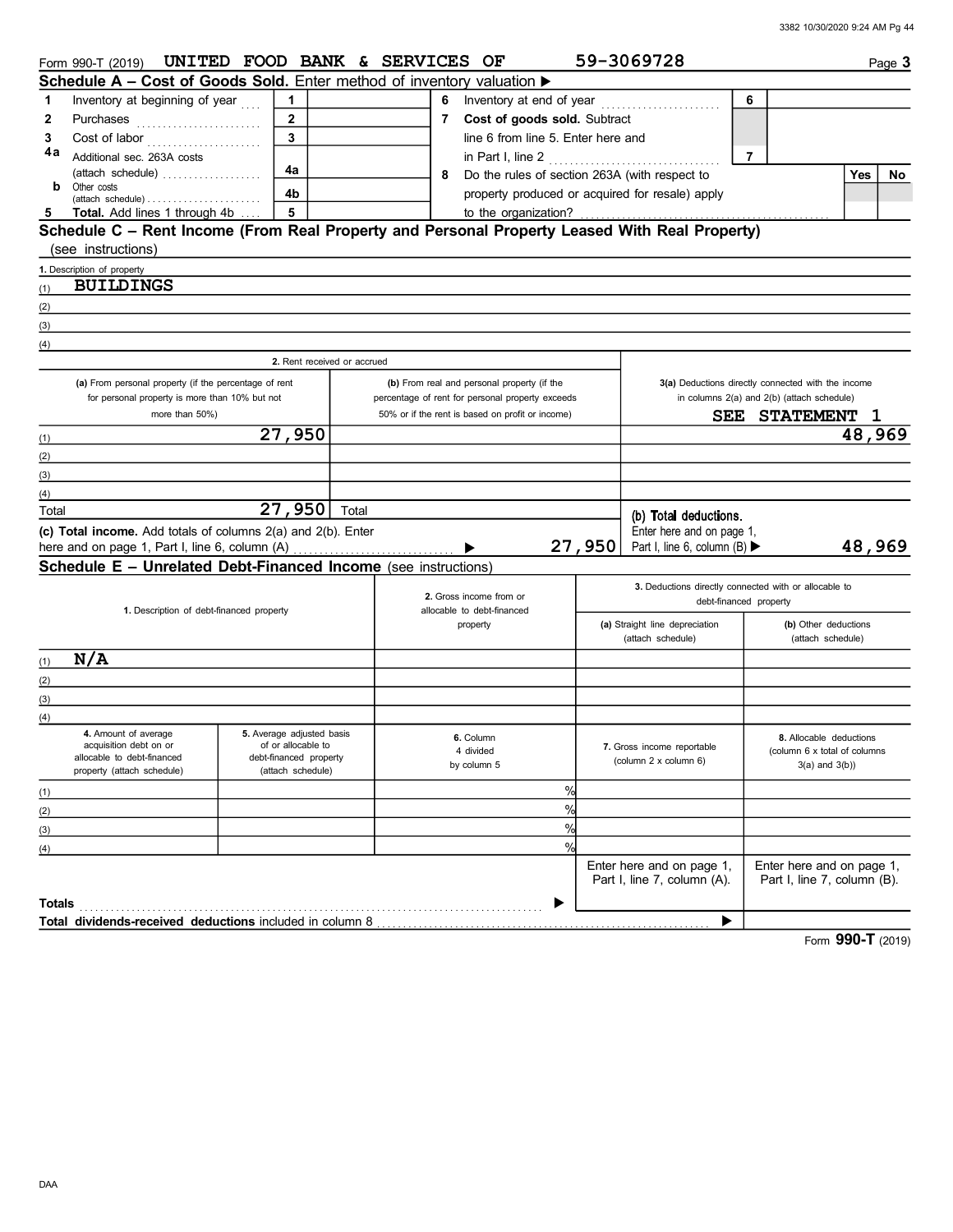| Form 990-T (2019)                                                                                                        |                                                                       | UNITED FOOD BANK & SERVICES OF                                                             |                                                                                                                                       | 59-3069728                                                                   |                                                                                            | 3382 10/30/2020 9:24 AM Pq 45<br>Page 4                                                         |
|--------------------------------------------------------------------------------------------------------------------------|-----------------------------------------------------------------------|--------------------------------------------------------------------------------------------|---------------------------------------------------------------------------------------------------------------------------------------|------------------------------------------------------------------------------|--------------------------------------------------------------------------------------------|-------------------------------------------------------------------------------------------------|
| Schedule F - Interest, Annuities, Royalties, and Rents From Controlled Organizations (see instructions)                  |                                                                       |                                                                                            | Exempt Controlled Organizations                                                                                                       |                                                                              |                                                                                            |                                                                                                 |
| 1. Name of controlled<br>organization                                                                                    |                                                                       | 2. Employer<br>identification number                                                       | 3. Net unrelated income<br>(loss) (see instructions)                                                                                  | 4. Total of specified<br>payments made                                       | 5. Part of column 4 that is<br>included in the controlling<br>organization's gross income  | 6. Deductions directly<br>connected with income<br>in column 5                                  |
| $(1)$ N/A                                                                                                                |                                                                       |                                                                                            |                                                                                                                                       |                                                                              |                                                                                            |                                                                                                 |
| (2)<br>(3)                                                                                                               |                                                                       |                                                                                            |                                                                                                                                       |                                                                              |                                                                                            |                                                                                                 |
| (4)<br>Nonexempt Controlled Organizations                                                                                |                                                                       |                                                                                            |                                                                                                                                       |                                                                              |                                                                                            |                                                                                                 |
| 7. Taxable Income                                                                                                        |                                                                       | 8. Net unrelated income<br>(loss) (see instructions)                                       | 9. Total of specified<br>payments made                                                                                                |                                                                              | 10. Part of column 9 that is<br>included in the controlling<br>organization's gross income | 11. Deductions directly<br>connected with income in<br>column 10                                |
| (1)                                                                                                                      |                                                                       |                                                                                            |                                                                                                                                       |                                                                              |                                                                                            |                                                                                                 |
| (2)<br>(3)                                                                                                               |                                                                       |                                                                                            |                                                                                                                                       |                                                                              |                                                                                            |                                                                                                 |
| (4)                                                                                                                      |                                                                       |                                                                                            |                                                                                                                                       |                                                                              | Add columns 5 and 10.<br>Enter here and on page 1,                                         | Add columns 6 and 11.<br>Enter here and on page 1,                                              |
|                                                                                                                          |                                                                       |                                                                                            |                                                                                                                                       | Part I, line 8, column (A).                                                  |                                                                                            | Part I, line 8, column (B).                                                                     |
| 1. Description of income                                                                                                 |                                                                       | 2. Amount of income                                                                        | 3. Deductions<br>directly connected<br>(attach schedule)                                                                              |                                                                              | 4. Set-asides<br>(attach schedule)                                                         | 5. Total deductions<br>and set-asides (col. 3<br>plus col.4)                                    |
| $(1)$ N/A                                                                                                                |                                                                       |                                                                                            |                                                                                                                                       |                                                                              |                                                                                            |                                                                                                 |
| $\frac{(2)}{(3)}$                                                                                                        |                                                                       |                                                                                            |                                                                                                                                       |                                                                              |                                                                                            |                                                                                                 |
| $\frac{(4)}{2}$                                                                                                          |                                                                       | Enter here and on page 1,<br>Part I, line 9, column (A).                                   |                                                                                                                                       |                                                                              |                                                                                            | Enter here and on page 1,<br>Part I, line 9, column (B).                                        |
| Schedule I - Exploited Exempt Activity Income, Other Than Advertising Income (see instructions)                          | $\blacktriangleright$                                                 |                                                                                            |                                                                                                                                       |                                                                              |                                                                                            |                                                                                                 |
| 1. Description of exploited activity                                                                                     | 2. Gross<br>unrelated<br>business income<br>from trade or<br>business | 3. Expenses<br>directly<br>connected with<br>production of<br>unrelated<br>business income | 4. Net income (loss)<br>from unrelated trade<br>or business (column<br>2 minus column 3).<br>If a gain, compute<br>cols. 5 through 7. | 5. Gross income<br>from activity that<br>is not unrelated<br>business income | 6. Expenses<br>attributable to<br>column 5                                                 | 7. Excess exempt<br>expenses<br>(column 6 minus<br>column 5, but not<br>more than<br>column 4). |
| $(1)$ N/A                                                                                                                |                                                                       |                                                                                            |                                                                                                                                       |                                                                              |                                                                                            |                                                                                                 |
| $\frac{(2)}{(3)}$<br><u> 1989 - Johann Barbara, martxa a</u>                                                             |                                                                       |                                                                                            |                                                                                                                                       |                                                                              |                                                                                            |                                                                                                 |
| (4)                                                                                                                      |                                                                       |                                                                                            |                                                                                                                                       |                                                                              |                                                                                            |                                                                                                 |
| $\blacktriangleright$<br><b>Totals</b>                                                                                   | Enter here and on<br>page 1, Part I,<br>line 10, col. (A).            | Enter here and on<br>page 1, Part I,<br>line 10, col. (B).                                 |                                                                                                                                       |                                                                              |                                                                                            | Enter here and<br>on page 1,<br>Part II, line 25.                                               |
| Schedule J - Advertising Income (see instructions)<br>Income From Periodicals Reported on a Consolidated Basis<br>Part I |                                                                       |                                                                                            |                                                                                                                                       |                                                                              |                                                                                            |                                                                                                 |
|                                                                                                                          | 2. Gross                                                              |                                                                                            | 4. Advertising<br>gain or (loss) (col.                                                                                                |                                                                              |                                                                                            | 7. Excess readership<br>costs (column 6                                                         |
| 1. Name of periodical                                                                                                    | advertising<br>income                                                 | 3. Direct<br>advertising costs                                                             | 2 minus col. 3). If<br>a gain, compute<br>cols. 5 through 7.                                                                          | 5. Circulation<br>income                                                     | 6. Readership<br>costs                                                                     | minus column 5, but<br>not more than<br>column 4).                                              |
| $(1)$ N/A<br>(2)                                                                                                         |                                                                       |                                                                                            |                                                                                                                                       |                                                                              |                                                                                            |                                                                                                 |
| (3)                                                                                                                      |                                                                       |                                                                                            |                                                                                                                                       |                                                                              |                                                                                            |                                                                                                 |
| (4)                                                                                                                      |                                                                       |                                                                                            |                                                                                                                                       |                                                                              |                                                                                            |                                                                                                 |

Totals (carry to Part II, line  $(5)$ ) .  $\blacktriangleright$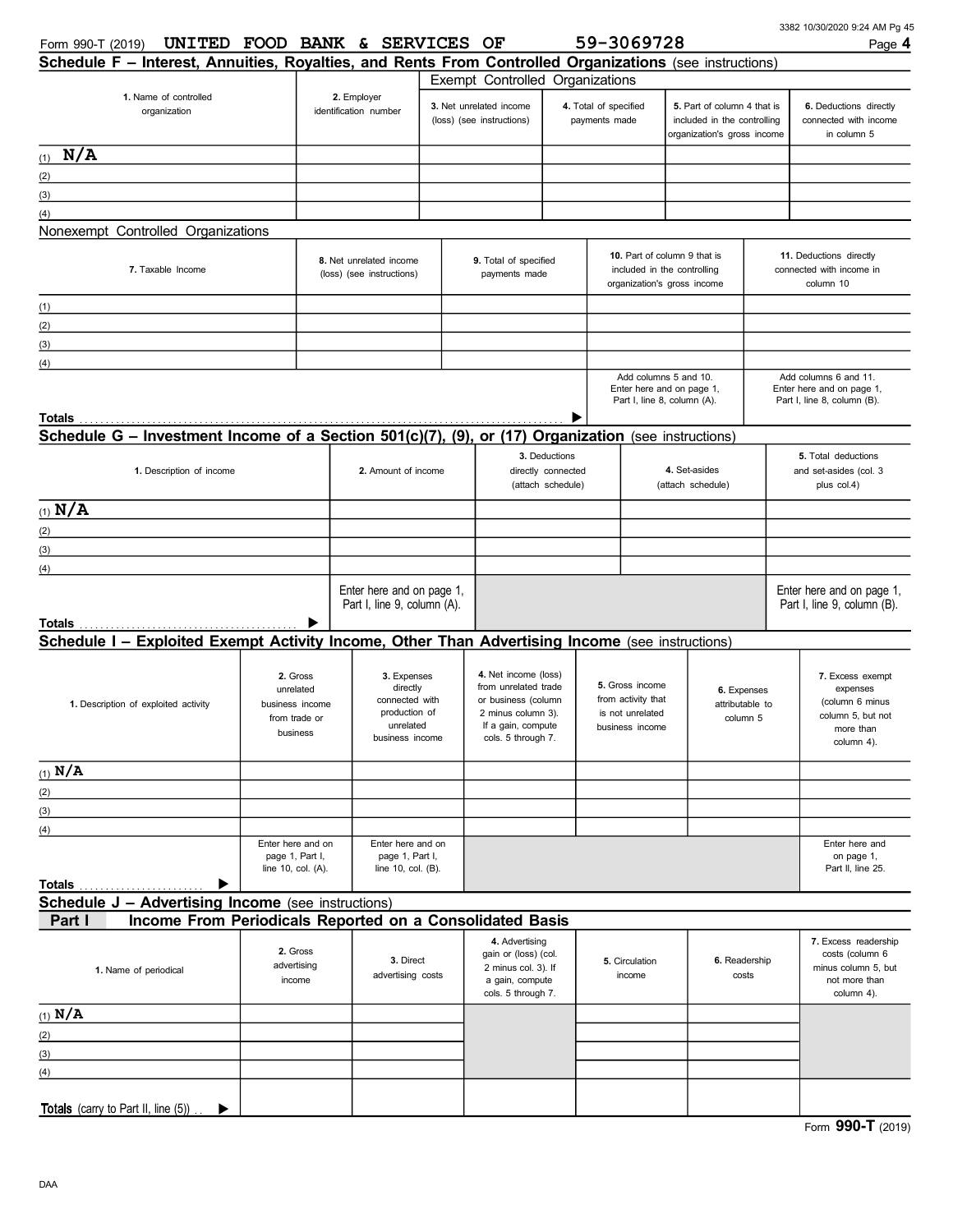# 2 through 7 on a line-by-line basis.) Part II Income From Periodicals Reported on a Separate Basis (For each periodical listed in Part II, fill in columns

|                                                                                   |                                       |                                      |                                        |                |                             | 3382 10/30/2020 9:24 AM Pg 46                                                                                |
|-----------------------------------------------------------------------------------|---------------------------------------|--------------------------------------|----------------------------------------|----------------|-----------------------------|--------------------------------------------------------------------------------------------------------------|
| Form 990-T (2019)                                                                 | UNITED FOOD BANK & SERVICES OF        |                                      |                                        | 59-3069728     |                             | Page 5                                                                                                       |
| Part II                                                                           |                                       |                                      |                                        |                |                             | Income From Periodicals Reported on a Separate Basis (For each periodical listed in Part II, fill in columns |
|                                                                                   | 2 through 7 on a line-by-line basis.) |                                      | 4. Advertising                         |                |                             | 7. Excess readership                                                                                         |
|                                                                                   | 2. Gross<br>advertising               | 3. Direct                            | gain or (loss) (col.                   | 5. Circulation | 6. Readership               | costs (column 6                                                                                              |
| 1. Name of periodical                                                             | income                                | advertising costs                    | 2 minus col. 3). If<br>a gain, compute | income         | costs                       | minus column 5, but<br>not more than                                                                         |
|                                                                                   |                                       |                                      | cols. 5 through 7.                     |                |                             | column 4).                                                                                                   |
| $\frac{1}{(1)}$ N/A                                                               |                                       |                                      |                                        |                |                             |                                                                                                              |
| (2)<br>(3)                                                                        |                                       |                                      |                                        |                |                             |                                                                                                              |
| (4)                                                                               |                                       |                                      |                                        |                |                             |                                                                                                              |
| Totals from Part I<br>▶                                                           |                                       |                                      |                                        |                |                             |                                                                                                              |
|                                                                                   |                                       |                                      |                                        |                |                             |                                                                                                              |
|                                                                                   | Enter here and on<br>page 1, Part I,  | Enter here and on<br>page 1, Part I, |                                        |                |                             | Enter here and<br>on page 1,                                                                                 |
|                                                                                   | line 11, col. (A).                    | line 11, col. (B).                   |                                        |                |                             | Part II, line 26.                                                                                            |
| Totals, Part II (lines 1-5)<br>▶                                                  |                                       |                                      |                                        |                |                             |                                                                                                              |
| Schedule K - Compensation of Officers, Directors, and Trustees (see instructions) |                                       |                                      |                                        |                | 3. Percent of               | 4. Compensation attributable to                                                                              |
| 1. Name                                                                           |                                       |                                      | 2. Title                               |                | time devoted to<br>business | unrelated business                                                                                           |
| $(1)$ N/A<br>(2)                                                                  |                                       |                                      |                                        |                | %<br>$\frac{0}{0}$          |                                                                                                              |

Form 990-T (2019)

 $\blacktriangleright$ 

% %

(3) (4)

Total. Enter here and on page 1, Part II, line 14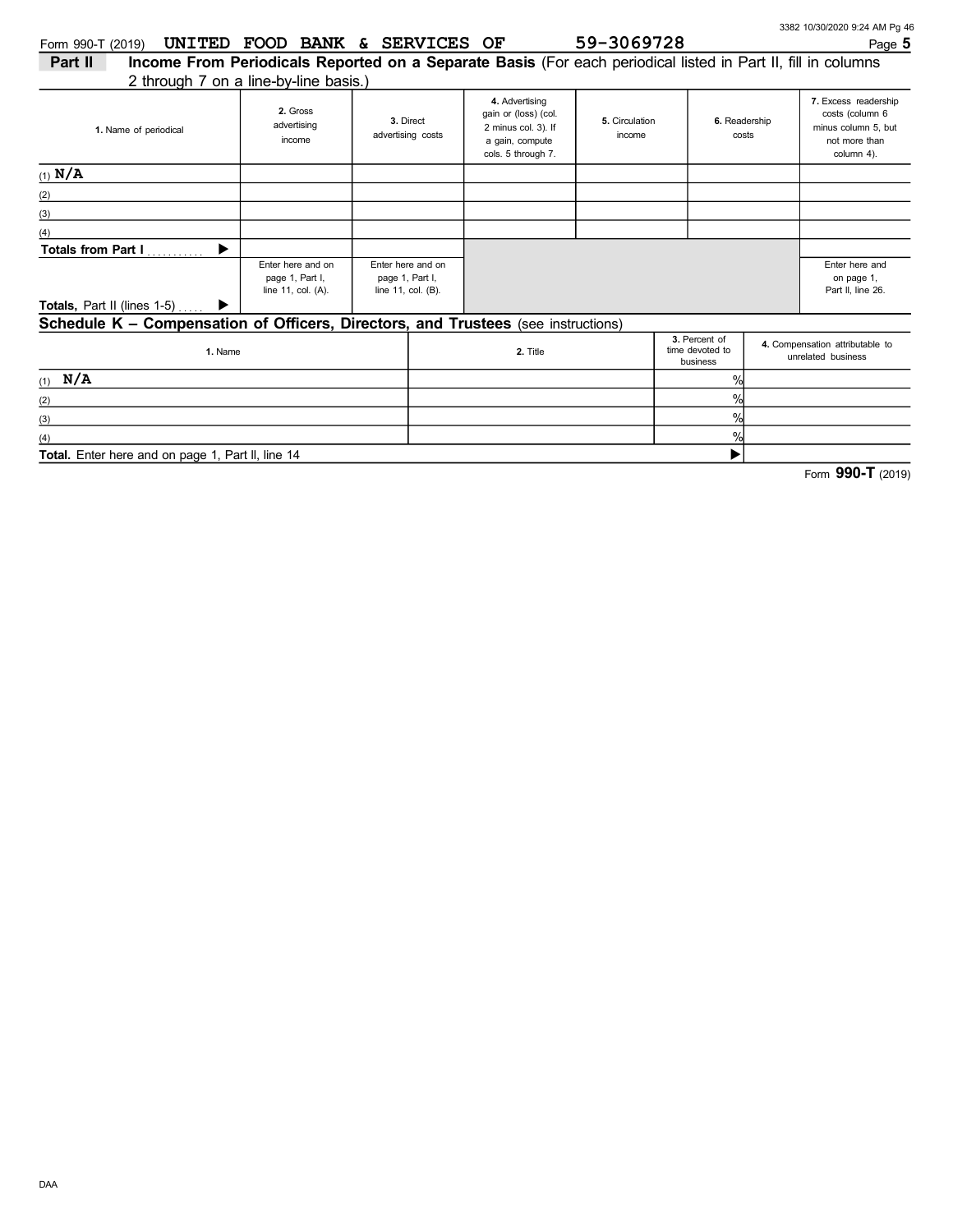| 3382 United Food Bank & Services of<br><b>Federal Statements</b><br>59-3069728                                                          | 10/30/2020 9:24 AM<br>Page 1                                           |
|-----------------------------------------------------------------------------------------------------------------------------------------|------------------------------------------------------------------------|
| FYE: 6/30/2020                                                                                                                          |                                                                        |
| Statement 1 - Form 990-T. Schedule C. Column 3 - Deductions                                                                             |                                                                        |
|                                                                                                                                         |                                                                        |
| Description                                                                                                                             | Deduction                                                              |
| <b>BUILDINGS</b><br>MANAGEMENT FEES<br>INTEREST<br>INSURANCE<br>CLEANING & MAINTENANCE<br>REPAIRS<br>TAXES<br>UTILITIES<br>DEPRECIATION | 2,795<br>10,636<br>4,413<br>2,195<br>4,876<br>2,939<br>4,607<br>16,508 |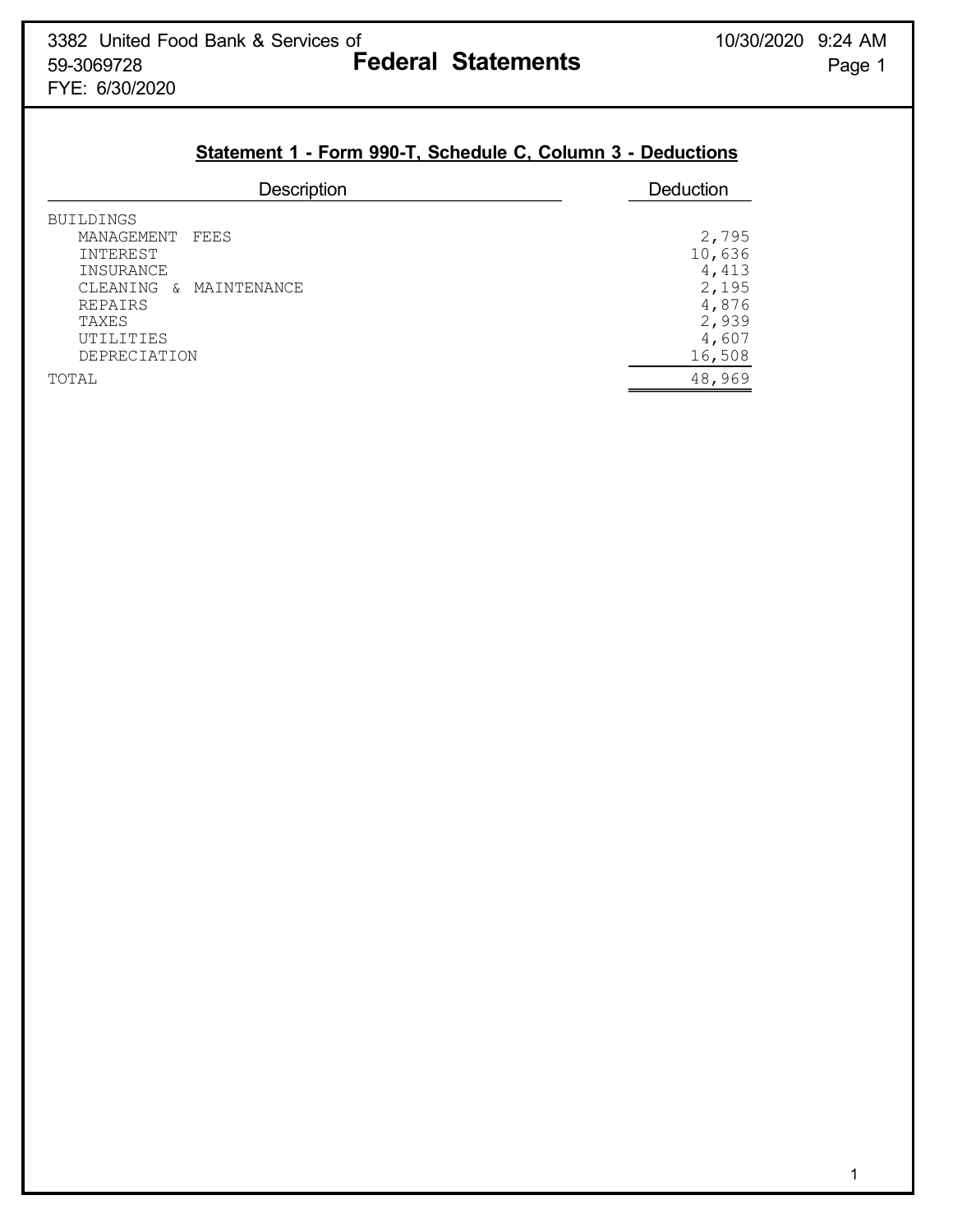| 3382 10/30/2020 9:24 AM Pg 48 |  |  |
|-------------------------------|--|--|

| Form 4562<br>Department of the Treasury<br>(99)<br>Internal Revenue Service                        |                                    |                      | <b>Depreciation and Amortization</b><br>(Including Information on Listed Property)<br>Attach to your tax return.<br>Go to www.irs.gov/Form4562 for instructions and the latest information. |                              |                |                                         | OMB No. 1545-0172<br>Attachmen<br>179<br>Sequence No. |
|----------------------------------------------------------------------------------------------------|------------------------------------|----------------------|---------------------------------------------------------------------------------------------------------------------------------------------------------------------------------------------|------------------------------|----------------|-----------------------------------------|-------------------------------------------------------|
| Name(s) shown on return                                                                            | UNITED                             |                      | FOOD BANK & SERVICES OF                                                                                                                                                                     |                              |                | Identifying number<br>59-3069728        |                                                       |
| Business or activity to which this form relates                                                    | PLANT CITY,                        | INC.                 |                                                                                                                                                                                             |                              |                |                                         |                                                       |
| INDIRECT DEPRECIATION                                                                              |                                    |                      |                                                                                                                                                                                             |                              |                |                                         |                                                       |
| Part I                                                                                             |                                    |                      | Election To Expense Certain Property Under Section 179                                                                                                                                      |                              |                |                                         |                                                       |
|                                                                                                    |                                    |                      | Note: If you have any listed property, complete Part V before you complete Part I.                                                                                                          |                              |                |                                         |                                                       |
| Maximum amount (see instructions)                                                                  |                                    |                      |                                                                                                                                                                                             |                              |                | $\mathbf 1$                             | 1,020,000                                             |
| 2                                                                                                  |                                    |                      |                                                                                                                                                                                             |                              |                | $\overline{2}$                          |                                                       |
| 3                                                                                                  |                                    |                      |                                                                                                                                                                                             |                              |                | $\mathbf{3}$<br>$\overline{\mathbf{4}}$ | 2,550,000                                             |
| Reduction in limitation. Subtract line 3 from line 2. If zero or less, enter -0-<br>5              |                                    |                      | Dollar limitation for tax year. Subtract line 4 from line 1. If zero or less, enter -0-. If married filing separately, see instructions                                                     |                              |                | 5                                       |                                                       |
|                                                                                                    | (a) Description of property        |                      |                                                                                                                                                                                             | (b) Cost (business use only) |                | (c) Elected cost                        |                                                       |
|                                                                                                    |                                    |                      |                                                                                                                                                                                             |                              |                |                                         |                                                       |
|                                                                                                    |                                    |                      |                                                                                                                                                                                             |                              |                |                                         |                                                       |
| Listed property. Enter the amount from line 29                                                     |                                    |                      |                                                                                                                                                                                             |                              | $\overline{7}$ |                                         |                                                       |
| 8                                                                                                  |                                    |                      | Total elected cost of section 179 property. Add amounts in column (c), lines 6 and 7 [[[[[[[[[[[[[[[[[[[[[[[[[                                                                              |                              |                | 8                                       |                                                       |
| Tentative deduction. Enter the smaller of line 5 or line 8<br>9                                    |                                    |                      |                                                                                                                                                                                             |                              |                | 9                                       |                                                       |
| Carryover of disallowed deduction from line 13 of your 2018 Form 4562<br>10                        |                                    |                      |                                                                                                                                                                                             |                              |                | 10                                      |                                                       |
| 11                                                                                                 |                                    |                      | Business income limitation. Enter the smaller of business income (not less than zero) or line 5. See instructions                                                                           |                              |                | 11                                      |                                                       |
| 12<br>13                                                                                           |                                    |                      | Section 179 expense deduction. Add lines 9 and 10, but don't enter more than line 11<br>Carryover of disallowed deduction to 2020. Add lines 9 and 10, less line 12                         | $\blacktriangleright$        | 13             | 12 <sup>12</sup>                        |                                                       |
| Note: Don't use Part II or Part III below for listed property. Instead, use Part V.                |                                    |                      |                                                                                                                                                                                             |                              |                |                                         |                                                       |
| Part II                                                                                            |                                    |                      | Special Depreciation Allowance and Other Depreciation (Don't include listed property. See instructions.)                                                                                    |                              |                |                                         |                                                       |
| 14                                                                                                 |                                    |                      | Special depreciation allowance for qualified property (other than listed property) placed in service                                                                                        |                              |                |                                         |                                                       |
| during the tax year. See instructions                                                              |                                    |                      |                                                                                                                                                                                             |                              |                | 14                                      |                                                       |
| 15                                                                                                 |                                    |                      | Property subject to section 168(f)(1) election <i>manufacture content content and section</i> 168(f)(1) election                                                                            |                              |                | 15                                      |                                                       |
| 16                                                                                                 |                                    |                      |                                                                                                                                                                                             |                              |                | 16                                      | 4,516                                                 |
| Part III                                                                                           |                                    |                      | MACRS Depreciation (Don't include listed property. See instructions.)                                                                                                                       |                              |                |                                         |                                                       |
| 17                                                                                                 |                                    |                      | <b>Section A</b>                                                                                                                                                                            |                              |                | 17                                      | 1,960                                                 |
| 18                                                                                                 |                                    |                      | If you are electing to group any assets placed in service during the tax year into one or more general asset accounts, check here                                                           |                              |                | ▶                                       |                                                       |
|                                                                                                    |                                    |                      |                                                                                                                                                                                             |                              |                |                                         |                                                       |
|                                                                                                    |                                    |                      | Section B-Assets Placed in Service During 2019 Tax Year Using the General Depreciation System                                                                                               |                              |                |                                         |                                                       |
|                                                                                                    |                                    | (b) Month and year   | (c) Basis for depreciation                                                                                                                                                                  | (d) Recovery                 |                |                                         |                                                       |
| (a) Classification of property                                                                     |                                    | placed in<br>service | (business/investment use<br>only-see instructions)                                                                                                                                          | period                       | (e) Convention | (f) Method                              | (g) Depreciation deduction                            |
| 3-year property                                                                                    |                                    |                      |                                                                                                                                                                                             |                              |                |                                         |                                                       |
| 5-year property<br>b                                                                               |                                    |                      |                                                                                                                                                                                             |                              |                |                                         |                                                       |
| 7-year property<br>C                                                                               |                                    |                      |                                                                                                                                                                                             |                              |                |                                         |                                                       |
| d 10-year property                                                                                 |                                    |                      |                                                                                                                                                                                             |                              |                |                                         |                                                       |
| e 15-year property                                                                                 |                                    |                      |                                                                                                                                                                                             |                              |                |                                         |                                                       |
| f 20-year property                                                                                 |                                    |                      |                                                                                                                                                                                             |                              |                |                                         |                                                       |
| 19a<br>g 25-year property<br><b>h</b> Residential rental                                           |                                    |                      |                                                                                                                                                                                             | 25 yrs.                      | MМ             | S/L<br>S/L                              |                                                       |
| property                                                                                           |                                    |                      |                                                                                                                                                                                             | 27.5 yrs.<br>27.5 yrs.       | ΜМ             | S/L                                     |                                                       |
| Nonresidential real                                                                                |                                    |                      |                                                                                                                                                                                             | 39 yrs.                      | МM             | S/L                                     |                                                       |
| property                                                                                           |                                    |                      |                                                                                                                                                                                             |                              | <b>MM</b>      | S/L                                     |                                                       |
|                                                                                                    |                                    |                      | Section C-Assets Placed in Service During 2019 Tax Year Using the Alternative Depreciation System                                                                                           |                              |                |                                         |                                                       |
|                                                                                                    |                                    |                      |                                                                                                                                                                                             |                              |                | S/L                                     |                                                       |
| $b$ 12-year                                                                                        |                                    |                      |                                                                                                                                                                                             | 12 yrs.                      |                | S/L                                     |                                                       |
| c 30-year                                                                                          |                                    |                      |                                                                                                                                                                                             | 30 yrs.                      | МM             | S/L                                     |                                                       |
| $d$ 40-year                                                                                        |                                    |                      |                                                                                                                                                                                             | 40 yrs.                      | <b>MM</b>      | S/L                                     |                                                       |
| Part IV                                                                                            | <b>Summary</b> (See instructions.) |                      |                                                                                                                                                                                             |                              |                |                                         |                                                       |
| Listed property. Enter amount from line 28                                                         |                                    |                      |                                                                                                                                                                                             |                              |                | 21                                      |                                                       |
|                                                                                                    |                                    |                      | Total. Add amounts from line 12, lines 14 through 17, lines 19 and 20 in column (g), and line 21. Enter                                                                                     |                              |                | 22                                      | 6,476                                                 |
|                                                                                                    |                                    |                      | For assets shown above and placed in service during the current year, enter the                                                                                                             |                              |                |                                         |                                                       |
| 20a Class life<br>21<br>22<br>23<br>For Paperwork Reduction Act Notice, see separate instructions. |                                    |                      |                                                                                                                                                                                             |                              | 23             |                                         | Form 4562 (2019)                                      |